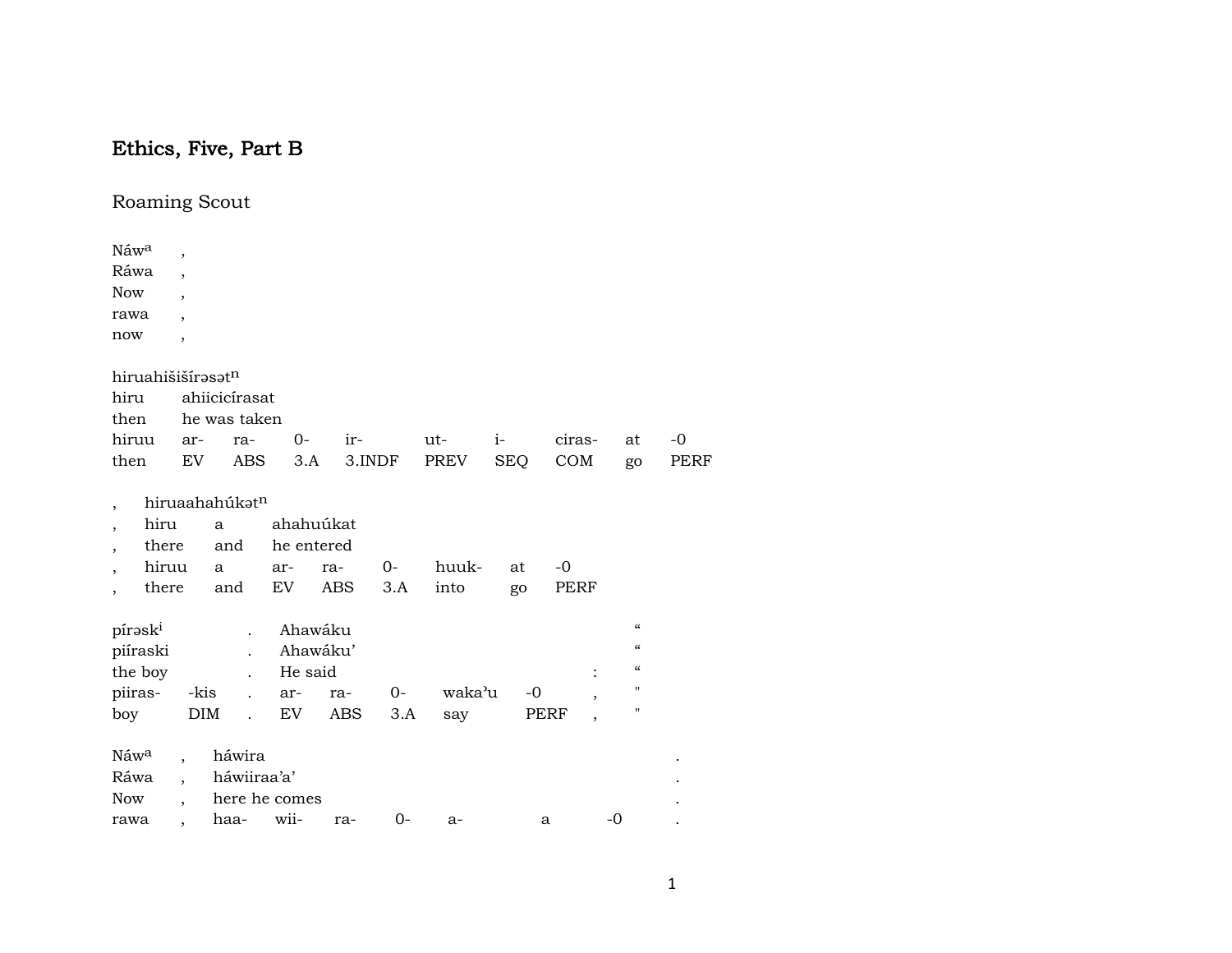| now                    |                                                       | here                                             | now                                                                     | ABS                                                  | 3.A                                               |                                                                                                              | PREV.3A                                   | come         | PERF                                                     |
|------------------------|-------------------------------------------------------|--------------------------------------------------|-------------------------------------------------------------------------|------------------------------------------------------|---------------------------------------------------|--------------------------------------------------------------------------------------------------------------|-------------------------------------------|--------------|----------------------------------------------------------|
| н<br>н<br>п<br>п<br>п  | Hi<br>And<br>hi<br>and                                | Hiaharikawirauhat <sup>n</sup><br>ar-<br>EV      | ahariikawira'uuhat<br>he moved the door flap aside<br>ra-<br><b>ABS</b> | $0-$<br>3.A                                          | riikawira.uuhak<br>move.the.door.flap.aside       |                                                                                                              |                                           | -0           | $^\mathrm{,}$<br><b>PERF</b>                             |
| piira-<br>child        | Piríšaraaks<br>Piiriícara'aks<br>Crazy Child          | icaraks<br>be.mischievous                        |                                                                         | $\,$<br>$\overline{\phantom{a}}$<br>$\cdot$          |                                                   |                                                                                                              |                                           |              |                                                          |
| hi<br>and<br>hi<br>and | hiahúhurukatn<br>ar-<br>EV                            | ahuúhuruukat<br>he entered quickly<br>ra-<br>ABS | $O -$<br>3.A                                                            | uhuur-<br>quickly                                    | into                                              | huuk-                                                                                                        | at<br>go                                  | $-0$<br>PERF |                                                          |
| ar-<br>EV              | Ahawáku<br>Ahawáku'<br>He said<br>ra-<br><b>ABS</b>   | $0-$<br>3.A                                      | waka'u<br>say                                                           | $-0$<br>PERF                                         | $\ddot{\cdot}$                                    | $\boldsymbol{\zeta}\boldsymbol{\zeta}$<br>$\boldsymbol{\zeta}\boldsymbol{\zeta}$<br>$\mathcal{C}$<br>11<br>п | Náwa<br>Ráwa<br><b>Now</b><br>rawa<br>now | $\cdot$      | súhuri<br>suúhuri'<br>over here<br>suuhuri'<br>over.here |
| Ţ                      | náw <sup>a</sup><br>Ráwa<br><b>Now</b><br>rawa<br>now | $\overline{\phantom{a}}$<br>,                    | súhuri<br>suúhuri'<br>over here<br>suuhuri <sup>3</sup><br>over.here    | $\overline{\phantom{a}}$<br>$\overline{\phantom{a}}$ | tík <sup>i</sup><br>tíki<br>son<br>tikis<br>sonny |                                                                                                              | н<br>п<br>П<br>$^{\prime}$<br>11          |              |                                                          |

## Nihuksurikuwitiwáku

Ríhuksu' rikuwitiwáku'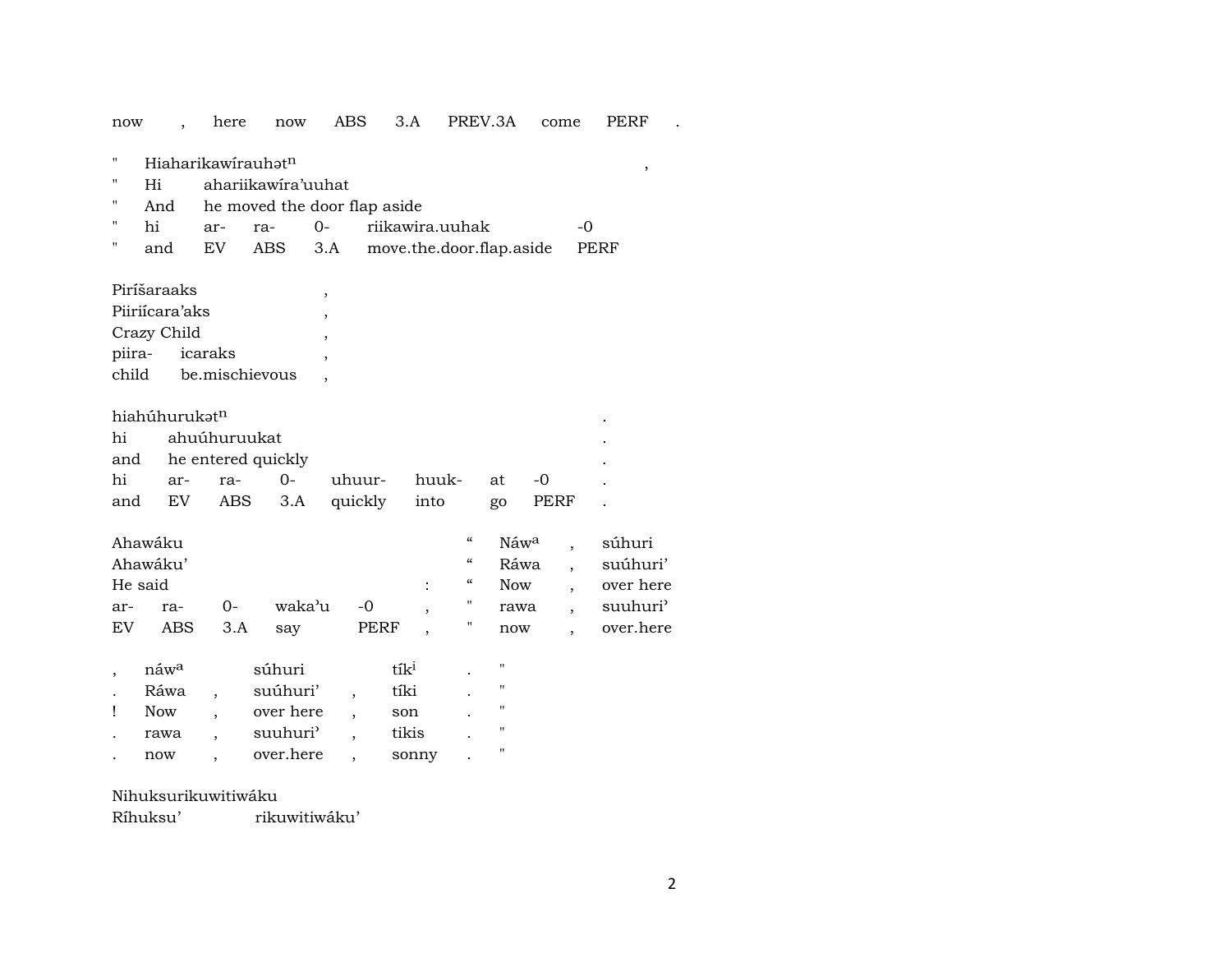| Only             |                          |     | that is what he said |        |      |             |        |      |                                        |            |      |                          |  |
|------------------|--------------------------|-----|----------------------|--------|------|-------------|--------|------|----------------------------------------|------------|------|--------------------------|--|
| rihuks           | $-u^{\prime}$            |     | riku-                | wi-    |      | ti-         |        | 0-   |                                        | waka'u     |      | $-0$                     |  |
| alone            | <b>NOM</b>               |     | that.is              | QUOT   |      |             | IND.3A | 3.A  |                                        | say        |      | PERF                     |  |
|                  |                          |     |                      |        |      |             |        |      |                                        |            |      |                          |  |
| hiahawáku        |                          |     |                      |        |      |             |        | $\,$ | $\boldsymbol{\mathcal{C}}$             | Náwa       |      | $\overline{\phantom{a}}$ |  |
| hi               | ahawáku'                 |     |                      |        |      |             |        |      | $\boldsymbol{\zeta}\boldsymbol{\zeta}$ | Ráwa       |      | $\overline{\phantom{a}}$ |  |
| and              | he said                  |     |                      |        |      |             |        |      | $\epsilon\epsilon$                     | <b>Now</b> |      | $\overline{\phantom{a}}$ |  |
| hi               | ar-                      | ra- | $O -$                | waka'u |      | $-0$        |        |      | $\mathbf{H}$                           | rawa       |      | $\overline{\phantom{a}}$ |  |
| and              | <b>EV</b>                | ABS | 3.A                  | say    |      | <b>PERF</b> |        |      | н                                      | now        |      | $\overline{\phantom{a}}$ |  |
|                  |                          |     |                      |        |      |             |        |      |                                        |            |      |                          |  |
| náw <sup>a</sup> | ,                        |     |                      |        |      |             |        |      |                                        |            |      |                          |  |
| ráwa             | ,                        |     |                      |        |      |             |        |      |                                        |            |      |                          |  |
| now              | $\overline{\phantom{a}}$ |     |                      |        |      |             |        |      |                                        |            |      |                          |  |
| rawa             | $\cdot$                  |     |                      |        |      |             |        |      |                                        |            |      |                          |  |
| now              | $\overline{\phantom{a}}$ |     |                      |        |      |             |        |      |                                        |            |      |                          |  |
|                  |                          |     |                      |        |      |             |        |      |                                        |            |      |                          |  |
| iriwitúrahi      |                          |     |                      |        |      |             |        |      |                                        |            |      |                          |  |
| iriwitúraahi     |                          |     |                      |        |      |             |        |      |                                        |            |      |                          |  |
| that is good     |                          |     |                      |        |      |             |        |      |                                        |            |      |                          |  |
| irii-            | wi-                      | ti- |                      | 0-     | uur- |             | raa-   |      | hiir                                   |            | -0   |                          |  |
| that             | QUOT                     |     | IND.3A               | 3.A    | PREV |             | way    |      | be.good                                |            | PERF |                          |  |
| náwairi          |                          |     |                      |        |      |             |        |      |                                        |            |      |                          |  |
| Ráwa             | iri                      |     |                      |        |      |             |        |      |                                        |            |      |                          |  |
| <b>Now</b>       | then                     |     |                      |        |      |             |        |      |                                        |            |      |                          |  |
| rawa             | irii                     |     |                      |        |      |             |        |      |                                        |            |      |                          |  |
| now              | then                     |     |                      |        |      |             |        |      |                                        |            |      |                          |  |
|                  |                          |     |                      |        |      |             |        |      |                                        |            |      |                          |  |
| iriwitúrahi      |                          |     |                      |        |      |             |        |      |                                        |            |      |                          |  |
| Iriwitúraahi     |                          |     |                      |        |      |             |        |      |                                        |            |      |                          |  |
| That is good     |                          |     |                      |        |      |             |        |      |                                        |            |      |                          |  |
| irii-            | wi-                      | ti- |                      | $0-$   | uur- |             | raa-   |      | hiir                                   |            | $-0$ |                          |  |
| that             | QUOT                     |     | IND.3A               | 3.A    | PREV |             | way    |      | be.good                                |            | PERF |                          |  |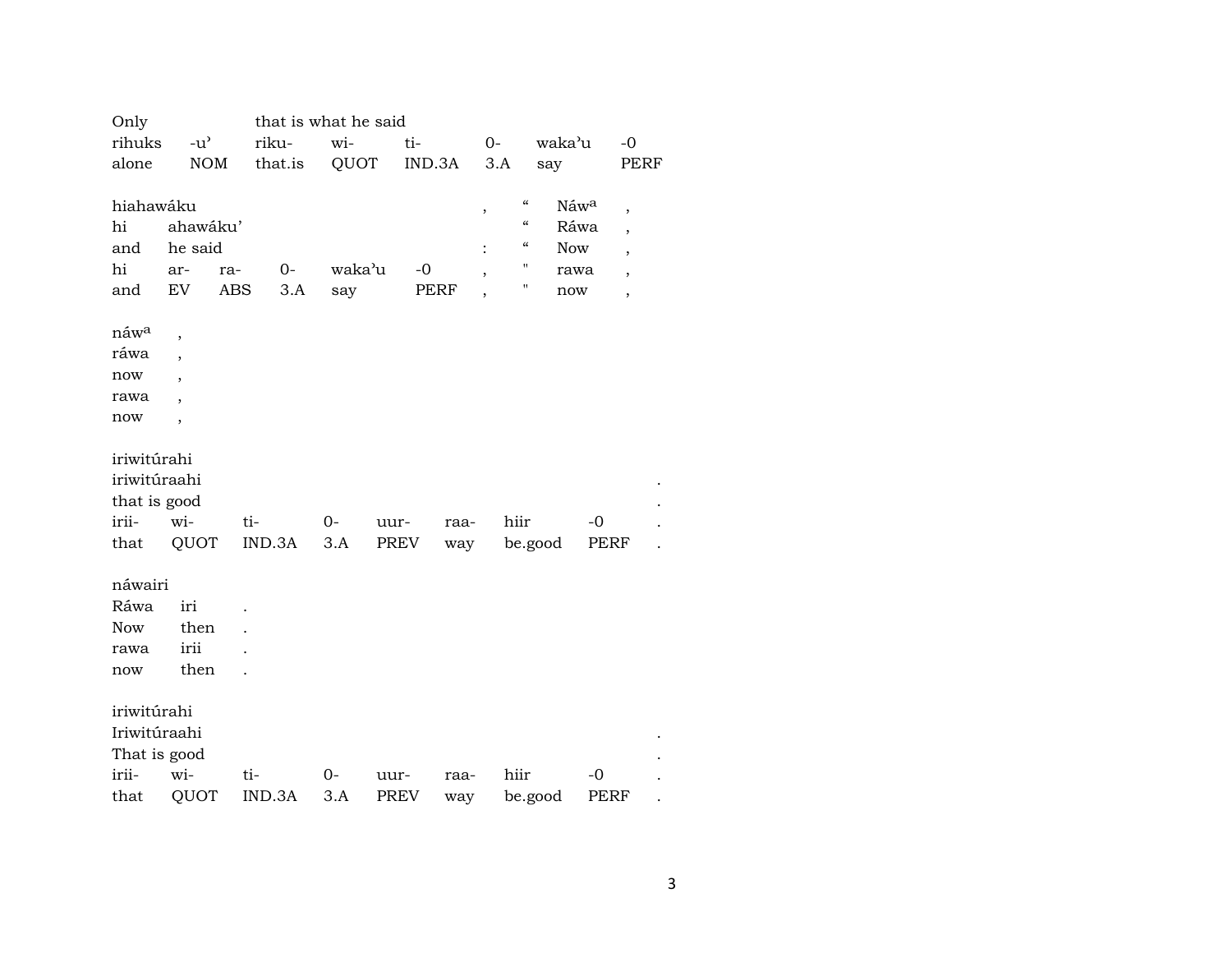|                | $\epsilon$ | Naw <sup>a</sup> , | ihátaku  |      |       | tík <sup>ı</sup> | $\bullet$ | "                 |                   |
|----------------|------------|--------------------|----------|------|-------|------------------|-----------|-------------------|-------------------|
| $\mathbf{H}$   | $\epsilon$ | Ráwa               | ihaátaku |      |       | tíki             | $\bullet$ | $\mathbf{H}$      | - 66              |
| $\blacksquare$ | "          | <b>Now</b>         | there    |      |       | son              |           | $\mathbf{H}$      | $\frac{1}{2}$     |
| $\mathbf{H}$   |            | rawa               | $11-$    | haa- | -taku | tikis            | $\bullet$ | $^{\prime\prime}$ | $^{\prime\prime}$ |
| $\mathbf{H}$   | "          | now                | there    | here | LOC.  | sonny            | $\cdot$   |                   | $^{\prime\prime}$ |

| Náwa       | náwairi |      | títak <sup>u</sup> |       |
|------------|---------|------|--------------------|-------|
| Ráwa       | ráwa    | iri  | tiítaku            |       |
| <b>Now</b> | now     | that | right here         |       |
| rawa       | rawa    | irii | tii-               | -taku |
| now        | now     | that | here               | LOC   |

| karikurətpítikst <sup>a</sup> |       |     |     |                  |      |            | " |
|-------------------------------|-------|-----|-----|------------------|------|------------|---|
| karikuratpiítiksta            |       |     |     |                  |      |            | " |
| is that where I am to sit     |       |     |     |                  |      |            | π |
| ka-                           | riku- | ra- | t – | wi.itik          | -his | -tal       |   |
| Y/N.INTER that.is             |       |     |     | ABS 1.A sit.down | PERF | <b>INT</b> |   |

|                   | $Ha^a$ | $t_1$ |  |
|-------------------|--------|-------|--|
| $\alpha$          | Haá'a' | tíki  |  |
| $\alpha$          | Yes    | son   |  |
| $^{\prime}$       | haa'a' | tikis |  |
| $^{\prime\prime}$ | yes    | sonny |  |

| iritakusukspítit <sup>n</sup> |       |                              |      |      |          |       |  |  |  |  |
|-------------------------------|-------|------------------------------|------|------|----------|-------|--|--|--|--|
| íritaku                       |       | sukspiítit                   |      |      |          |       |  |  |  |  |
| there                         |       | sit down                     |      |      |          |       |  |  |  |  |
| irii-                         | -taku |                              | $S-$ | uks- | wi.itik  | $-()$ |  |  |  |  |
| there                         |       | $LOC$ $CONT.1/2A$ $2.A$ JUSS |      |      | sit.down | PERF  |  |  |  |  |

Náwa

 $\,$   $\,$   $\,$  Ráwa $\,$  ,

 $\lq$  Now  $\qquad,$ 

" rawa ,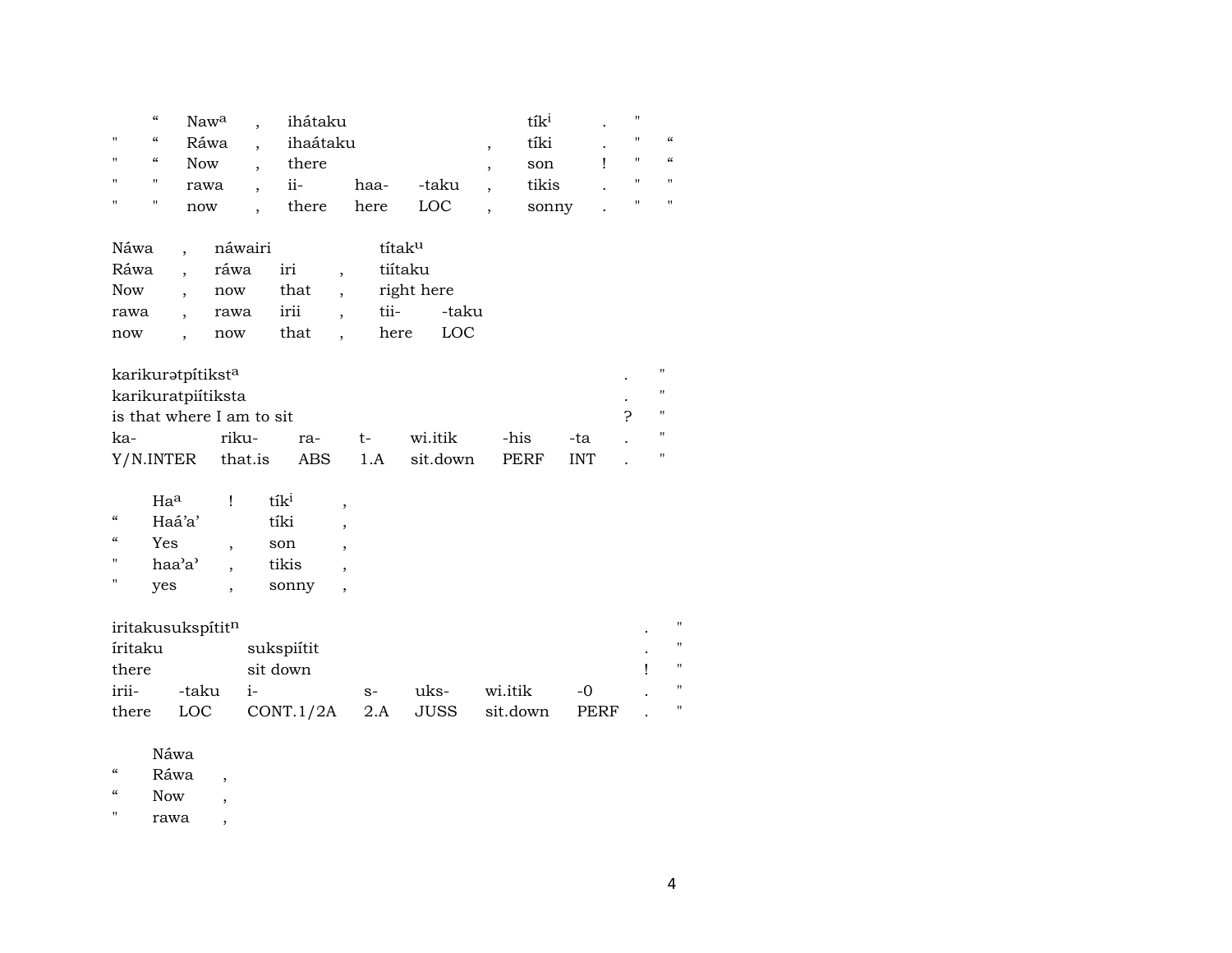$"$  now , iriwitúrahi . " iriwitúraahi that is good  $\qquad \qquad \blacksquare$ irii- wi- ti- 0- uur- raa- hiir -0 . " that QUOT IND.3A 3.A PREV way be.good PERF . " Náwa , tatuharáihku " Ráwa , tatuuhaará'ihku' , " Now , I mean to say , " rawa , ta- t- ut- raa.ra"ihk -:hus , " now , IND.1/2A 1.A PREV mean IMPF , tík<sup>i</sup>, tíki , son , tikis , sonny , tiharŸtútkaksa , tihaaratútkaksa' . I called you here tii- haa- ra- t- a- ut- kaksaa -0 . here here ABS 1.A 2.P PREV call PERF . tihátiruhúµ . " Náwa Tihaátiruuhú'u . " " "

| This is the reason |  |                                              |  |  | $\sim$ " " Now |
|--------------------|--|----------------------------------------------|--|--|----------------|
|                    |  |                                              |  |  |                |
|                    |  | this here IND.3A 3.A be.the.way EX . " " now |  |  |                |

, irikúruut¶ ,

, irikúruu'ut .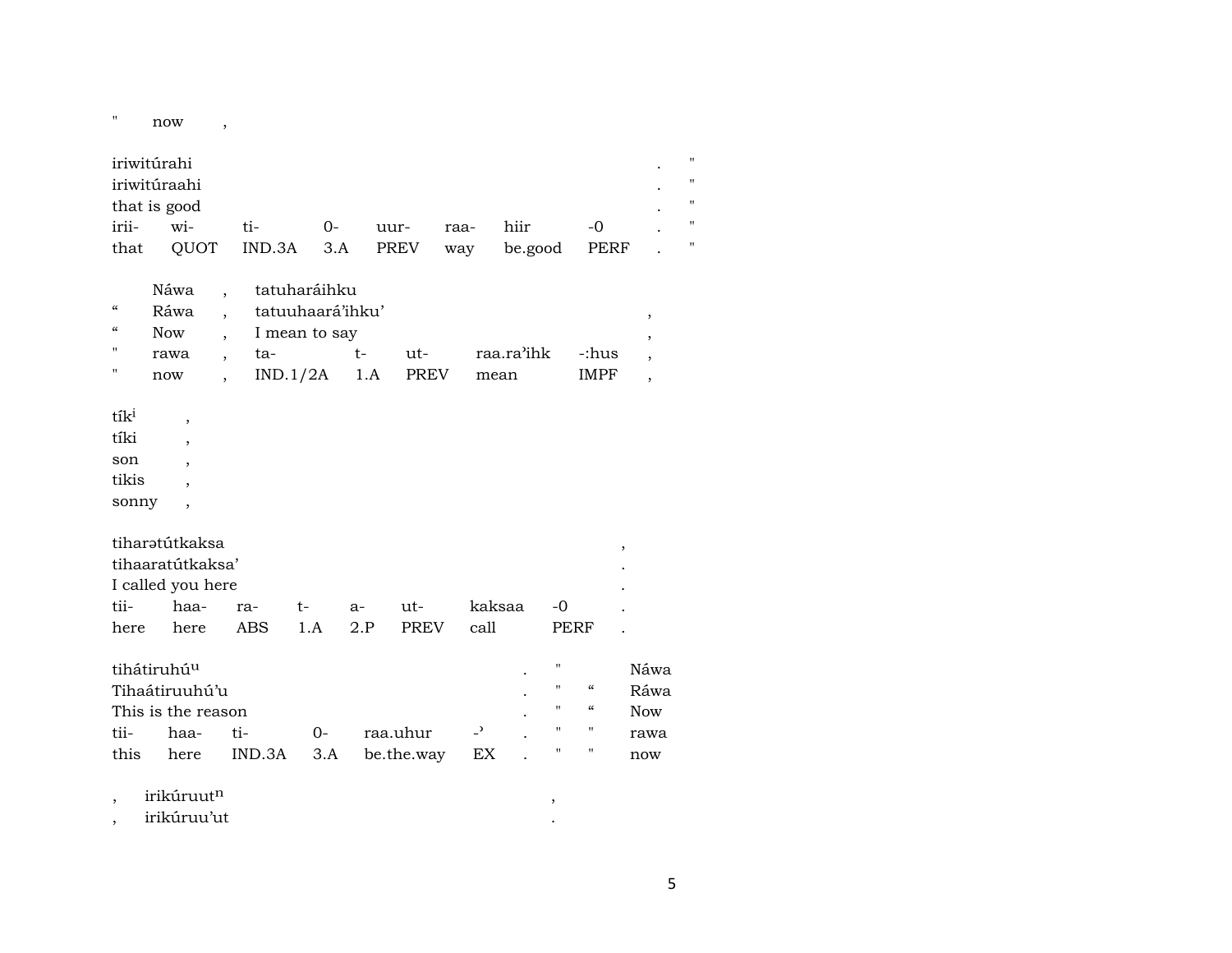|                                                                                                    | it is that way                                                  |                                                           |                        |                 |              |                                   |                          |                                           |                                                      |  |
|----------------------------------------------------------------------------------------------------|-----------------------------------------------------------------|-----------------------------------------------------------|------------------------|-----------------|--------------|-----------------------------------|--------------------------|-------------------------------------------|------------------------------------------------------|--|
| irii-<br>$\cdot$                                                                                   |                                                                 | kuur-                                                     | ra-                    | $0-$            | ut-          | $\Omega$                          | $\overline{\phantom{0}}$ |                                           |                                                      |  |
| that                                                                                               |                                                                 | <b>DUB</b>                                                | ABS                    | 3.A             | <b>PREV</b>  | be                                | EX                       |                                           |                                                      |  |
| iriwitúrahi<br>Iriwitúraahi<br>That is good<br>irii-<br>that<br>Náwa<br>Ráwa<br><b>Now</b><br>rawa | wi-<br>QUOT<br>$\ddot{\phantom{0}}$<br>$\overline{\phantom{a}}$ | ti-<br>nikutúutn<br>rikutuú'ut<br>it is that way<br>riku- | $O -$<br>IND.3A<br>ti- | 3.A<br>$0-$     | uur-<br>PREV | raa-<br>way<br>ut-<br><b>PREV</b> | hiir<br>$\Omega$<br>be   | be.good<br>$\overline{\phantom{a}}$<br>EX | -0<br>PERF                                           |  |
| now                                                                                                |                                                                 | that.is                                                   | IND.3A                 | 3.A             |              |                                   |                          |                                           |                                                      |  |
| iriwiraspak <sup>a</sup><br>irii-<br>what                                                          | iriwiraspaaka<br>what you have said<br>wii-<br>now              | ra-<br>ABS                                                | $S-$<br>2.A            | waak<br>say.SUB |              | -a<br>SUB.1                       | $\, ,$<br>$\overline{ }$ |                                           | kúrahus<br>kúrahus<br>old man<br>kurahuus<br>old.man |  |
| Ħ                                                                                                  | Náwa                                                            |                                                           | irítiška               |                 |              |                                   |                          |                                           |                                                      |  |
| $\mathcal{C}\mathcal{C}$<br>$\blacksquare$                                                         | Ráwa                                                            |                                                           | $\mathbf{i}$           | riíticka'       |              |                                   |                          |                                           |                                                      |  |
| $\epsilon$<br>Ħ                                                                                    | <b>Now</b>                                                      | $\ddot{\phantom{0}}$                                      | and                    | I want          |              |                                   |                          |                                           |                                                      |  |
| $^{\prime}$<br>$\mathbf{H}$                                                                        | rawa                                                            |                                                           | $\mathbf{i}$           | rii-            | t-           |                                   | wicka                    | -0                                        |                                                      |  |
| П<br>$\pmb{\mathsf{H}}$                                                                            | now                                                             |                                                           | and                    | ASSR            | 1.A          |                                   | want                     | PERF                                      |                                                      |  |
| iriratíška <sup>a</sup><br>iriiratícka'a<br>what I want<br>irii-                                   | ra-                                                             | t-                                                        | wicka                  | -a              |              | $\, ,$                            |                          |                                           |                                                      |  |
| what                                                                                               | ABS                                                             | 1.A                                                       | want                   | SUB.1           |              |                                   |                          |                                           |                                                      |  |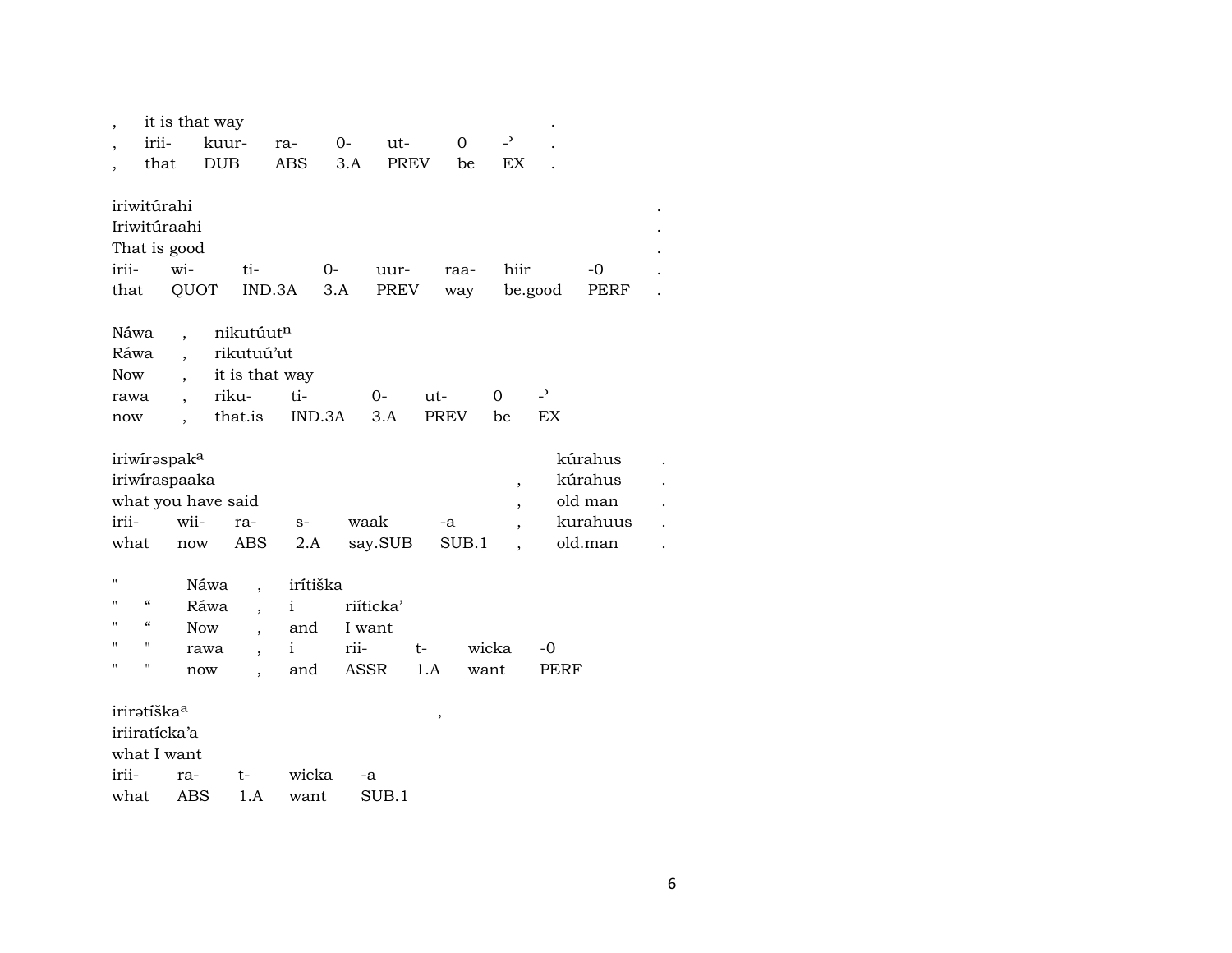| nakúrahira                                           |                                                                                                  |                                      |                                        |             |                     |                 |             | $\pmb{\mathsf{H}}$ |                          |     |     |   |      |
|------------------------------------------------------|--------------------------------------------------------------------------------------------------|--------------------------------------|----------------------------------------|-------------|---------------------|-----------------|-------------|--------------------|--------------------------|-----|-----|---|------|
| rakúraahiira                                         |                                                                                                  |                                      |                                        |             |                     |                 |             | $\pmb{\mathsf{H}}$ | $\pmb{\zeta}\pmb{\zeta}$ |     |     |   |      |
| that it be good                                      |                                                                                                  |                                      |                                        |             |                     |                 |             | $\pmb{\mathsf{H}}$ | $\epsilon\epsilon$       |     |     |   |      |
| ra-                                                  | $O-$                                                                                             | ku-                                  | uur-                                   | raa-        | hiir                | -a              |             | $\pmb{\mathsf{H}}$ | $\blacksquare$           |     |     |   |      |
| INF.A                                                | 3.A                                                                                              | $\ensuremath{\mathsf{INF.B}}\xspace$ | PREV                                   | way         | be.good             | SUB.1           |             | $^{\prime\prime}$  | $\mathbf{H}$             |     |     |   |      |
| Náwa                                                 | $\overline{\phantom{a}}$                                                                         | náwa<br>$\overline{\phantom{a}}$     |                                        |             |                     |                 |             |                    |                          |     |     |   |      |
| Ráwa                                                 | $\overline{\phantom{a}}$                                                                         | ráwa<br>$\overline{\phantom{a}}$     |                                        |             |                     |                 |             |                    |                          |     |     |   |      |
| <b>Now</b>                                           | $\overline{\phantom{a}}$                                                                         | now<br>$\overline{ }$                |                                        |             |                     |                 |             |                    |                          |     |     |   |      |
| rawa                                                 | $\overline{ }$                                                                                   | rawa<br>$\overline{\phantom{a}}$     |                                        |             |                     |                 |             |                    |                          |     |     |   |      |
| now                                                  | $\overline{\phantom{a}}$                                                                         | now<br>$\overline{ }$                |                                        |             |                     |                 |             |                    |                          |     |     |   |      |
| iriwitúrahi                                          |                                                                                                  |                                      |                                        |             |                     |                 |             |                    | $\, ,$                   |     |     |   |      |
| iriwitúraahi                                         |                                                                                                  |                                      |                                        |             |                     |                 |             |                    | $\, ,$                   |     |     |   |      |
| that is good                                         |                                                                                                  |                                      |                                        |             |                     |                 |             |                    | $\cdot$                  |     |     |   |      |
| irii-                                                | wi-                                                                                              | ti-                                  | $O -$                                  | uur-        | raa-                | hiir            | $-0$        |                    | $^\mathrm{,}$            |     |     |   |      |
| that                                                 | QUOT                                                                                             | IND.3A                               | 3.A                                    | PREV        | way                 | be.good         | <b>PERF</b> |                    | $\overline{\phantom{a}}$ |     |     |   |      |
| kúrahus<br>kúrahus<br>old man<br>kurahuus<br>old.man | $\vdots$<br>$\mathbf{r}$<br>$\ddot{\phantom{a}}$<br>$\ddot{\phantom{a}}$<br>$\ddot{\phantom{a}}$ | kusúrahi<br>kuus-<br>POT.1/3A        | Kuusúraahi<br>It will be good<br>$O -$ | uur-<br>3.A | raa-<br>PREV<br>way | hiir<br>be.good |             | $-0$<br>PERF       |                          |     |     |   |      |
| $\pmb{\mathsf{H}}$                                   |                                                                                                  |                                      |                                        |             |                     |                 |             |                    |                          |     |     |   |      |
| п                                                    |                                                                                                  |                                      |                                        |             |                     |                 |             |                    |                          |     |     |   |      |
| п                                                    |                                                                                                  |                                      |                                        |             |                     |                 |             |                    |                          |     |     |   |      |
| п                                                    |                                                                                                  |                                      |                                        |             |                     |                 |             |                    |                          |     |     |   |      |
| $\mathbf{H}$                                         |                                                                                                  |                                      |                                        |             |                     |                 |             |                    |                          |     |     |   |      |
|                                                      |                                                                                                  |                                      |                                        |             |                     |                 |             |                    |                          |     |     |   |      |
| Hiruahirušírarawa                                    |                                                                                                  |                                      |                                        |             |                     |                 |             |                    |                          |     |     |   |      |
| Hiru                                                 |                                                                                                  | ahiruucíraraawaa'                    |                                        |             |                     |                 |             |                    |                          |     |     |   |      |
| Then                                                 |                                                                                                  |                                      | things were brought for him            |             |                     |                 |             |                    |                          |     |     |   |      |
| hiruu                                                | ar-                                                                                              | ra-                                  | $0-$<br>$a-$                           |             | ir-                 | ut-             | $i-$        |                    | raar-                    | ra- | wa- | a | $-0$ |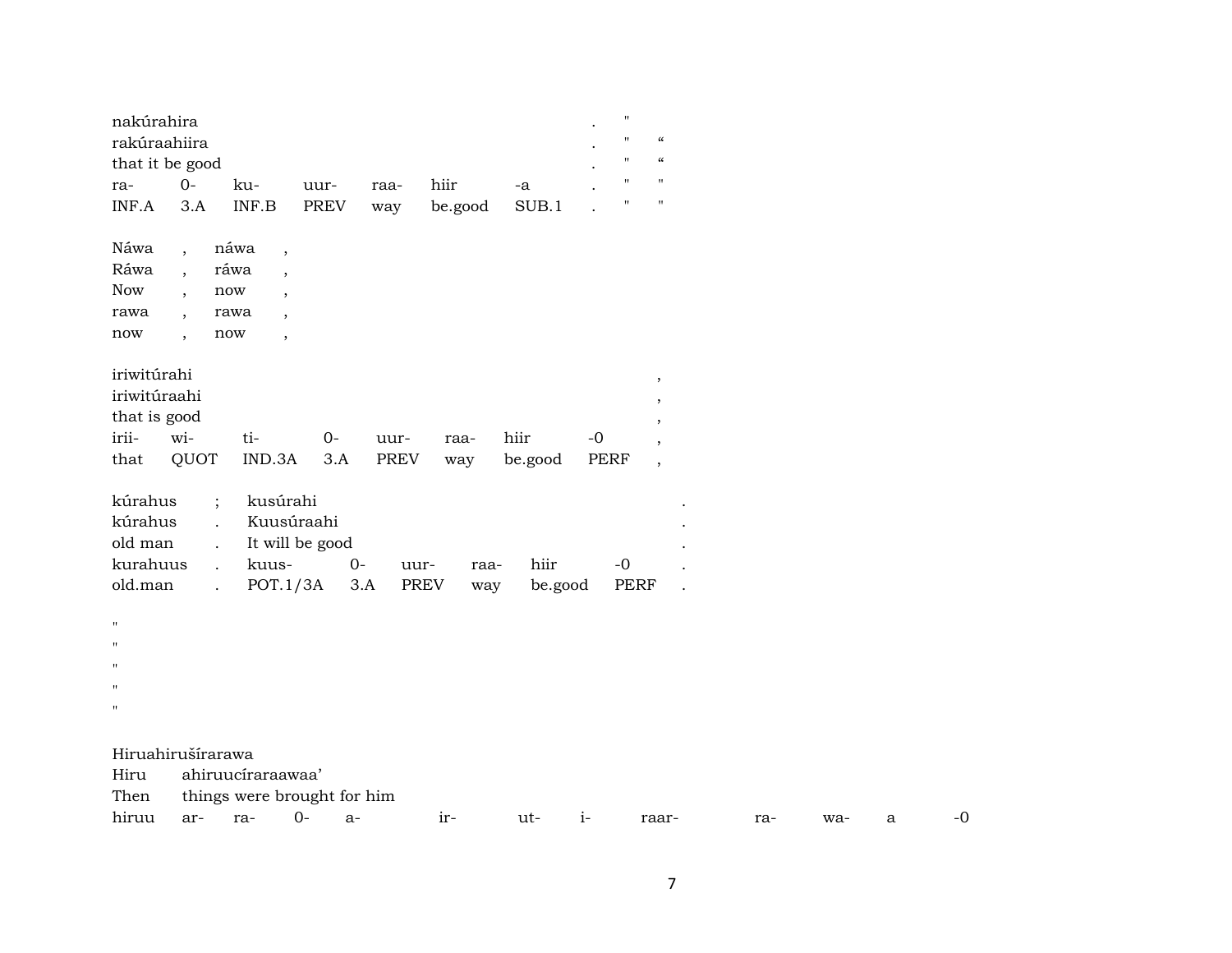| then                   | EV                                                                | <b>ABS</b>                                                                              | $3.A$                               | PREV.3A                        | 3.INDF     |             | <b>BEN</b>  | <b>SEQ</b>               |                          | 3PL.INAN.P | <b>PORT</b>          | <b>DIST</b> | come | <b>PERF</b> |
|------------------------|-------------------------------------------------------------------|-----------------------------------------------------------------------------------------|-------------------------------------|--------------------------------|------------|-------------|-------------|--------------------------|--------------------------|------------|----------------------|-------------|------|-------------|
| $\vdots$<br>$\cdot$    | hiruahuší <sup>a</sup><br>Hiru                                    | ahúci'a                                                                                 |                                     |                                |            |             |             |                          |                          |            |                      |             |      |             |
|                        | Then                                                              | he did it                                                                               |                                     |                                |            |             |             |                          |                          |            |                      |             |      |             |
| $\bullet$              | hiruu                                                             | ar-                                                                                     | ra-                                 | $O -$<br>ut-                   | $i-$       | aar         |             | $-0$                     | $\overline{\phantom{a}}$ |            |                      |             |      |             |
|                        | then                                                              | EV                                                                                      | <b>ABS</b>                          | <b>PREV</b><br>3.A             | <b>SEQ</b> | do          |             | <b>PERF</b>              | $\overline{\phantom{a}}$ |            |                      |             |      |             |
|                        | aahitástakišaw <sup>u</sup>                                       |                                                                                         |                                     |                                |            |             |             |                          |                          |            |                      |             |      |             |
| $\mathbf{a}$           |                                                                   | ahiitaástaahkiicawu                                                                     |                                     |                                |            |             |             |                          |                          |            |                      |             |      |             |
| and                    |                                                                   |                                                                                         |                                     | he put strings around his neck |            |             |             |                          |                          |            |                      |             |      |             |
| a                      | ar-                                                               | ra-                                                                                     | $0 -$                               | $a-$                           | ir-        | ut-         |             | haas-                    | raar-                    | kiica      |                      |             | wuh  | $-0$        |
| and                    | ${\rm EV}$                                                        | <b>ABS</b>                                                                              | 3.A                                 | PREV.3A                        | <b>OBV</b> | <b>PREV</b> |             | string                   | $\mathbf{P}\mathbf{L}$   |            | have.around.the.neck |             | put  | <b>PERF</b> |
|                        |                                                                   | kiriksatkahúraawis<br>tubular glass beads<br>kiriks.atkahur.raawis<br>smoked.hole.beads |                                     |                                |            |             |             |                          |                          |            |                      |             |      |             |
| Hiruahuší <sup>a</sup> |                                                                   |                                                                                         |                                     |                                |            |             |             |                          |                          |            |                      |             |      |             |
| Hiru                   |                                                                   | ahúci'a                                                                                 |                                     |                                |            |             |             | $\,$                     |                          |            |                      |             |      |             |
| Then                   |                                                                   | he did it                                                                               |                                     |                                |            |             |             |                          |                          |            |                      |             |      |             |
| hiruu                  | ar-                                                               | ra-                                                                                     | $0-$                                | ut-                            | $i-$       | aar         | $-0$        | $\overline{\phantom{a}}$ |                          |            |                      |             |      |             |
| then                   | ${\rm EV}$                                                        | <b>ABS</b>                                                                              | 3.A                                 | <b>PREV</b>                    | <b>SEQ</b> | do          | <b>PERF</b> | $\overline{\phantom{a}}$ |                          |            |                      |             |      |             |
|                        | papíšistisar <sup>u</sup><br>paapícistiisaaru'<br>a chief's medal |                                                                                         |                                     |                                |            |             |             |                          |                          |            |                      |             |      |             |
| paapicis-              |                                                                   | riisaar                                                                                 | $-u$ <sup><math>\prime</math></sup> |                                |            |             |             |                          |                          |            |                      |             |      |             |
| metal                  |                                                                   | be.chief                                                                                | <b>NOM</b>                          |                                |            |             |             |                          |                          |            |                      |             |      |             |
|                        | híahitkišawu                                                      |                                                                                         |                                     |                                |            |             |             |                          |                          |            |                      |             |      |             |
| hi                     |                                                                   | ahitkiícawu                                                                             |                                     |                                |            |             |             |                          |                          |            |                      |             |      |             |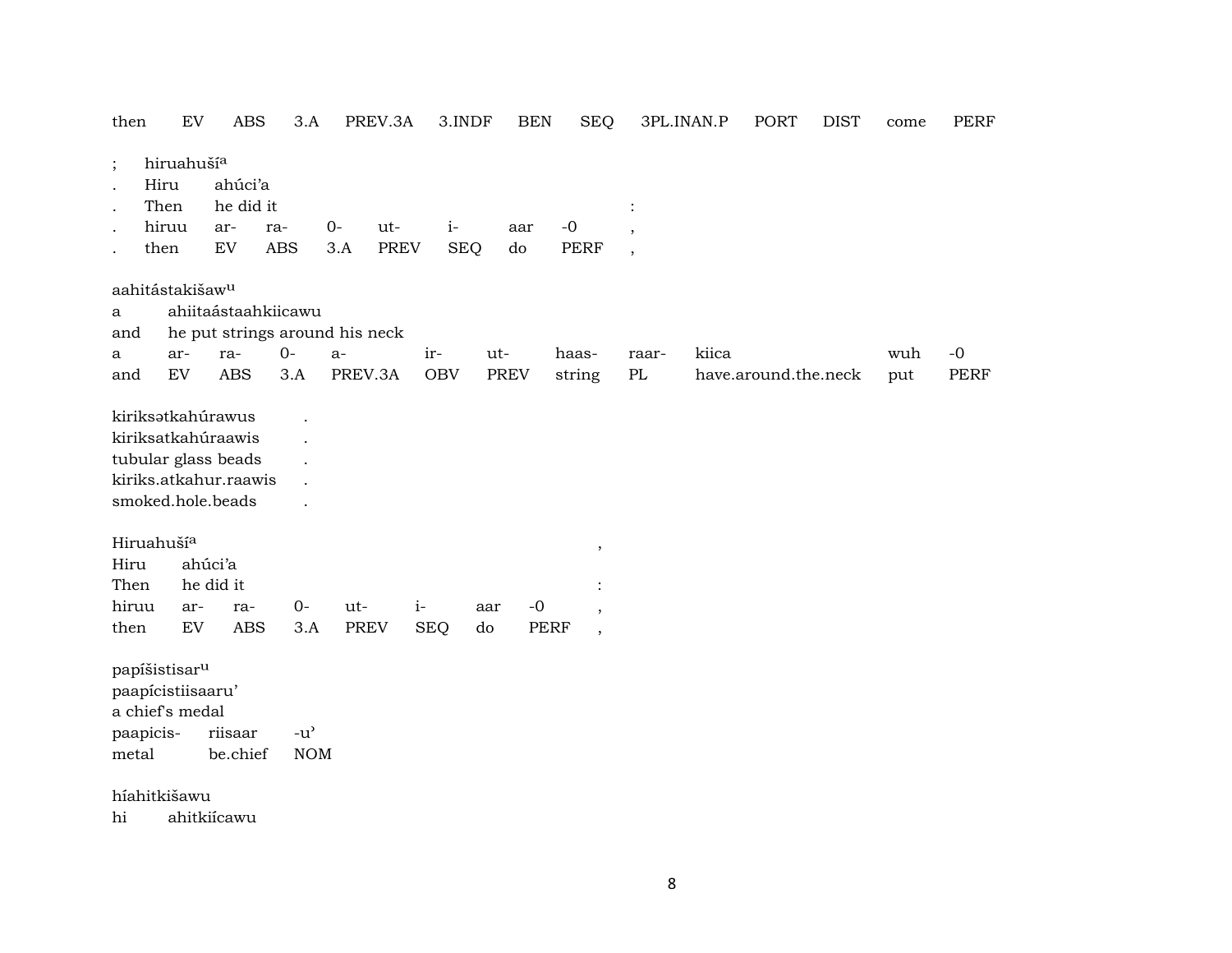| and                   |                       |                             |                       | he hung from his neck  |             |          |                |                     |                        |      |  |  |  |  |
|-----------------------|-----------------------|-----------------------------|-----------------------|------------------------|-------------|----------|----------------|---------------------|------------------------|------|--|--|--|--|
| hi                    |                       | ar-                         | ra-                   | $O -$                  | ir-         | ut-      | kiic.a.wuh     |                     |                        | $-0$ |  |  |  |  |
| and                   |                       | EV                          | ABS.                  | 3.A                    | OBV         | PREV     |                | put.around.the.neck |                        | PERF |  |  |  |  |
|                       |                       |                             |                       |                        |             |          |                |                     |                        |      |  |  |  |  |
|                       |                       | Hiruahuší <sup>a</sup>      |                       |                        |             |          |                |                     | $\, ,$                 |      |  |  |  |  |
|                       | Hiru                  |                             | ahúci'a               |                        |             |          |                |                     |                        |      |  |  |  |  |
|                       | Then                  |                             | he did it             |                        |             |          |                |                     |                        |      |  |  |  |  |
|                       | hiruu                 |                             | ar-                   | ra-                    | $O-$        | ut-      | $i-$           | -0<br>aar           | ,                      |      |  |  |  |  |
|                       | then                  |                             | EV                    | ABS                    | 3.A         | PREV     | <b>SEQ</b>     | do                  | PERF<br>$\overline{ }$ |      |  |  |  |  |
|                       |                       |                             |                       |                        |             |          |                |                     |                        |      |  |  |  |  |
|                       |                       | aahihkawáwarit <sup>n</sup> |                       |                        |             |          |                |                     |                        |      |  |  |  |  |
| a                     |                       |                             | ahihkawaáwarit        |                        |             |          |                |                     |                        |      |  |  |  |  |
| and                   |                       |                             |                       | he put leggings on him |             |          |                |                     |                        |      |  |  |  |  |
| a                     |                       | ar-                         | ra-                   | $0-$                   | ir-         | ka.warik | -waa           | -0                  |                        |      |  |  |  |  |
| and                   |                       | EV                          | <b>ABS</b>            | 3.A                    | OBV         | put.on   | <b>DIST</b>    | PERF                |                        |      |  |  |  |  |
| nahúrahk <sup>i</sup> |                       |                             |                       |                        |             |          |                |                     |                        |      |  |  |  |  |
|                       | rahúrahki             |                             |                       |                        |             |          |                |                     |                        |      |  |  |  |  |
| deer                  |                       |                             |                       |                        |             |          |                |                     |                        |      |  |  |  |  |
|                       |                       |                             |                       |                        |             |          |                |                     |                        |      |  |  |  |  |
|                       | rahuraar              |                             | -kis                  |                        |             |          |                |                     |                        |      |  |  |  |  |
| animal                |                       |                             | <b>DIM</b>            |                        |             |          |                |                     |                        |      |  |  |  |  |
|                       |                       | Ahihuwahúruku               |                       |                        |             |          |                |                     |                        |      |  |  |  |  |
|                       |                       |                             | Ahihuuwahúruuku'      |                        |             |          |                |                     |                        | ,    |  |  |  |  |
|                       |                       | He outfitted him            |                       |                        |             |          |                |                     |                        |      |  |  |  |  |
| ar-                   | ra-                   |                             | $O -$                 | ir-                    | ut-         |          | ruuwahuruu     | -uk                 | -:hus                  |      |  |  |  |  |
| EV                    |                       | ABS                         | 3.A                   | <b>OBV</b>             | <b>PREV</b> | attire   |                | <b>DIST</b>         | IMPF                   |      |  |  |  |  |
|                       |                       |                             |                       |                        |             |          |                |                     |                        |      |  |  |  |  |
|                       |                       | wiwitirahkásir <sup>u</sup> |                       |                        |             |          |                |                     |                        |      |  |  |  |  |
|                       |                       | Wiwitirahkásiiru'           |                       |                        |             |          |                |                     |                        |      |  |  |  |  |
|                       |                       |                             | He put a shirt on him |                        |             |          |                |                     |                        |      |  |  |  |  |
| wii-                  |                       | wi-                         | ti-                   |                        | 0-          | ir-      | rahkasii       |                     | -ra'uk                 | $-0$ |  |  |  |  |
|                       | QUOT<br>IND.3A<br>now |                             |                       |                        | 3.A         | OBV      | wear.a.garment |                     | CAUS                   | PERF |  |  |  |  |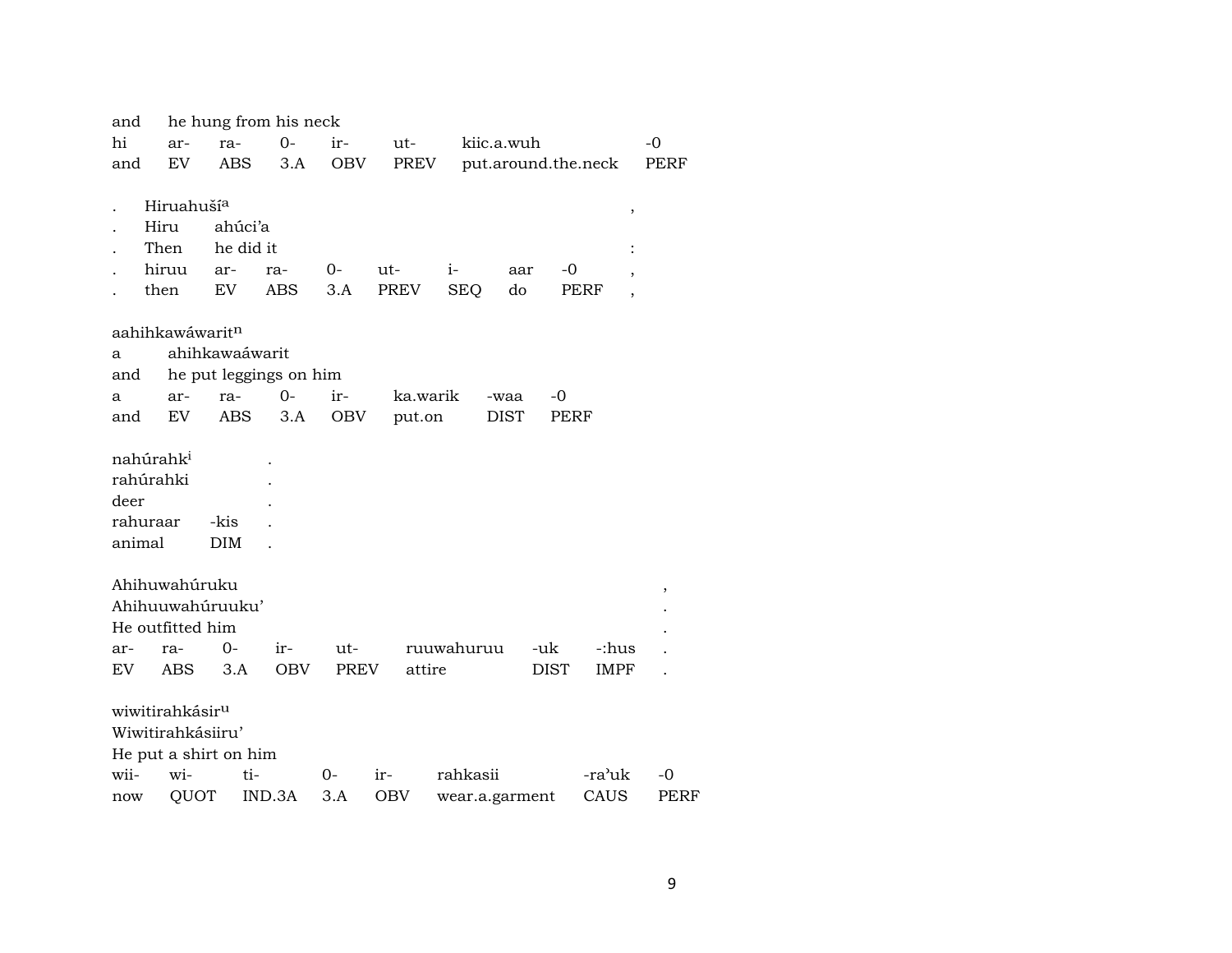|                      | Hiruahuší <sup>a</sup>         |               |                                       |                        |                         |                                     |       |             |                          |      |             |    |
|----------------------|--------------------------------|---------------|---------------------------------------|------------------------|-------------------------|-------------------------------------|-------|-------------|--------------------------|------|-------------|----|
| $\ddot{\phantom{0}}$ | Hiru                           | ahúci'a       |                                       |                        |                         |                                     |       |             |                          |      |             |    |
| $\ddot{\phantom{0}}$ | Then                           | he did it     |                                       |                        |                         |                                     |       |             |                          |      |             |    |
| $\ddot{\phantom{0}}$ | hiruu                          | ar-           | ra-                                   | 0-                     | ut-                     | $i-$                                | aar   | $-0$        | $\cdot$                  |      |             |    |
|                      | then                           | EV            | ABS                                   | 3.A                    | <b>PREV</b>             | <b>SEQ</b>                          | do    | <b>PERF</b> | $\overline{\phantom{a}}$ |      |             |    |
|                      | ahihwitatitn                   |               |                                       |                        |                         |                                     |       |             |                          |      |             |    |
|                      | ahihwitattit                   |               |                                       |                        |                         |                                     |       |             |                          |      |             |    |
|                      | he put it on him               |               |                                       |                        |                         |                                     |       |             |                          |      |             |    |
| ar-                  | ra-                            | $O -$         | ir-                                   | witak                  |                         |                                     |       | -rik        | $-0$                     |      |             |    |
| EV                   | <b>ABS</b>                     | 3.A           | <b>OBV</b>                            |                        | wear.over.the.shoulders |                                     |       | CAUS        | <b>PERF</b>              |      |             |    |
|                      | šahúk <sup>i</sup>             |               |                                       | šahutakar <sup>u</sup> |                         |                                     |       |             |                          |      |             |    |
|                      | cahuúki                        |               | $\ddot{\phantom{0}}$                  | cahuútaakaaru'         |                         |                                     |       |             |                          |      |             |    |
| a robe               |                                |               | $\cdot$                               | a white robe           |                         |                                     |       |             |                          |      |             |    |
|                      | cahuu                          | -kis          | cahuu-                                |                        | taakaar                 | $-u$ <sup><math>\prime</math></sup> |       |             |                          |      |             |    |
| robe                 |                                | <b>DIM</b>    | robe<br>$\overline{\phantom{a}}$      |                        | be.white                | <b>NOM</b>                          |       |             |                          |      |             |    |
|                      | Nihuksuwitihwitatitn           |               |                                       |                        |                         |                                     |       |             |                          |      |             |    |
|                      | Ríhuksu'                       |               | witihwitattit                         |                        |                         |                                     |       |             |                          |      |             |    |
| Only                 |                                |               | he put it on him                      |                        |                         |                                     |       |             |                          |      |             |    |
|                      | rihuks                         | $-u^{\prime}$ | wi-                                   | ti-                    | $0-$                    | ir-                                 | witak |             |                          | -rik | $-0$        |    |
| alone                |                                | <b>NOM</b>    | QUOT                                  | IND.3A                 | 3.A                     | <b>OBV</b>                          |       |             | wear.over.the.shoulders  | CAUS | <b>PERF</b> |    |
| $\mathbf{a}$         |                                |               |                                       |                        |                         |                                     |       |             |                          |      |             |    |
| a                    |                                |               |                                       |                        |                         |                                     |       |             |                          |      |             |    |
| and                  |                                |               |                                       |                        |                         |                                     |       |             |                          |      |             |    |
| a                    |                                |               |                                       |                        |                         |                                     |       |             |                          |      |             |    |
| and                  |                                |               |                                       |                        |                         |                                     |       |             |                          |      |             |    |
|                      | iwiríhahkišawawuh <sup>a</sup> |               |                                       |                        |                         |                                     |       |             |                          |      |             |    |
|                      | iwiriihaahkitawaawuha          |               |                                       |                        |                         |                                     |       |             |                          |      |             |    |
|                      |                                |               | when he tied his leggings to his belt |                        |                         |                                     |       |             |                          |      |             |    |
| ii-                  | wii-                           |               | ra-                                   | $0-$<br>ir-            | ut-                     |                                     | raar- |             | kita.wuh                 |      | -waa        | -a |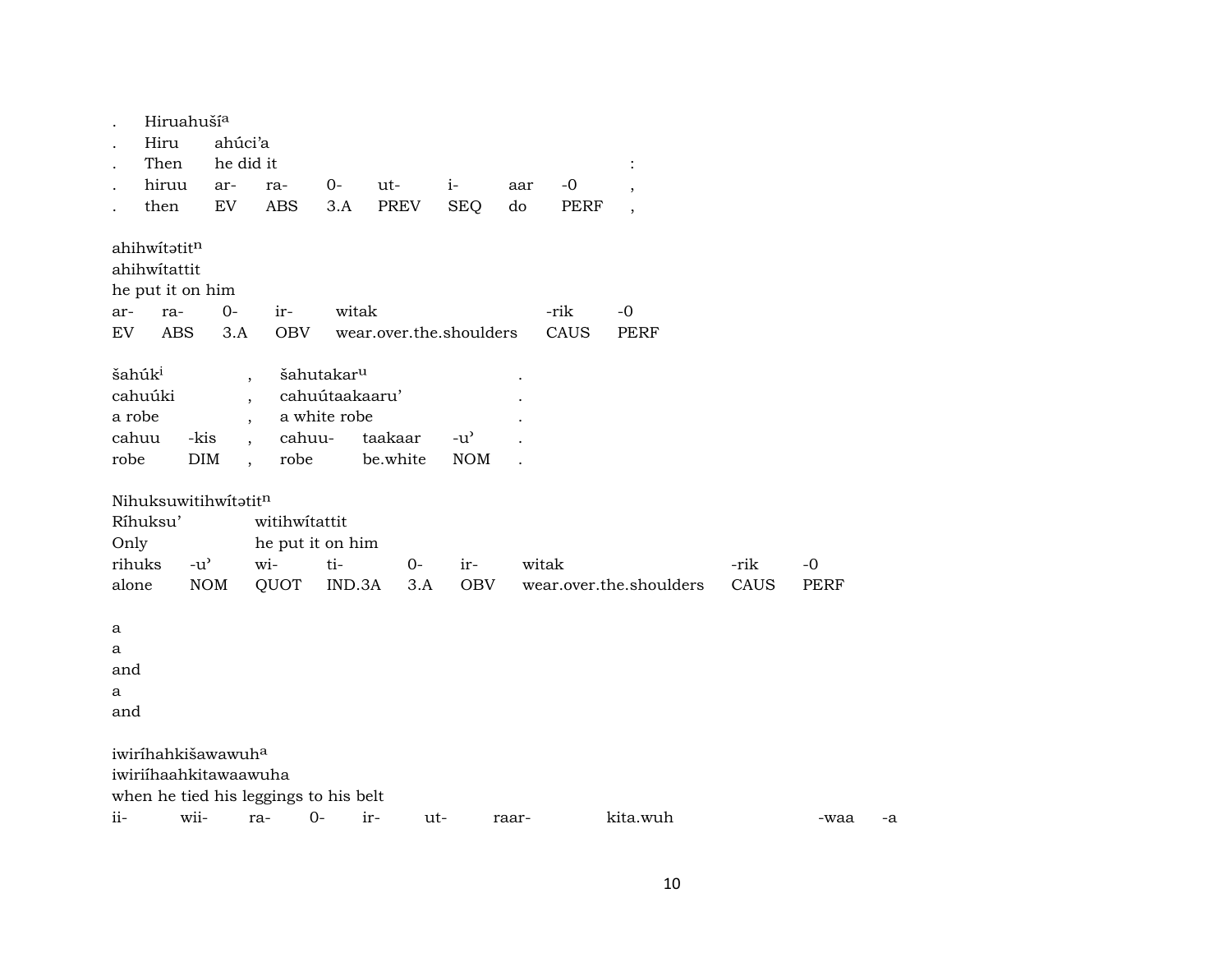| when                                                                                             | when                                                                                                              | <b>ABS</b>                                                                                 | 3.A         | OBV                 | <b>PREV</b> | 3PL.INAN.P      | tie.a.legging.to.one's.belt                                                                                    |      | <b>DIST</b>                    | SUB.1 |                                    |
|--------------------------------------------------------------------------------------------------|-------------------------------------------------------------------------------------------------------------------|--------------------------------------------------------------------------------------------|-------------|---------------------|-------------|-----------------|----------------------------------------------------------------------------------------------------------------|------|--------------------------------|-------|------------------------------------|
| $\mathcal{C}\mathcal{C}$<br>$\epsilon\epsilon$<br>$^{\prime\prime}$<br>$^{\prime\prime}$         | Áka <sup>a</sup><br>Aáka'a<br>Oh my<br>aaka'a                                                                     | Ţ<br>$\overline{\phantom{a}}$<br>$\cdot$<br>$\overline{\phantom{a}}$                       |             |                     |             |                 |                                                                                                                |      |                                |       |                                    |
|                                                                                                  | oh.my                                                                                                             | $\overline{\phantom{a}}$                                                                   |             |                     |             |                 |                                                                                                                |      |                                |       |                                    |
| iriwitúrahi<br>iriwitúraahi<br>that is good                                                      |                                                                                                                   |                                                                                            |             |                     |             |                 |                                                                                                                |      |                                |       |                                    |
| irii-<br>that                                                                                    | wi-<br>QUOT                                                                                                       | ti-<br>IND.3A                                                                              | $0-$<br>3.A | uur-<br><b>PREV</b> | raa-<br>way | hiir<br>be.good | $-0$<br><b>PERF</b>                                                                                            |      |                                |       |                                    |
| Ah<br>Aa<br>$\overline{ }$ ,<br>Ah<br>$\overline{\phantom{a}}$<br>aa<br>$\cdot$<br>ah<br>$\cdot$ | îka <sup>a</sup><br>iíka'a<br>oh my<br>iika'a<br>oh.my                                                            | $\mathbf{I}$<br>$\overline{\phantom{a}}$<br>$\cdot$<br>$\cdot$<br>$\overline{\phantom{a}}$ |             |                     |             |                 |                                                                                                                |      |                                |       |                                    |
|                                                                                                  | iriwitatirihasiwatiráhastuš <sup>i</sup><br>iriwitatiriihaásiwa<br>I now have nice strings                        |                                                                                            |             |                     |             |                 |                                                                                                                |      | tiráhaastuuci<br>these strings |       |                                    |
| irii- wii- ta-                                                                                   |                                                                                                                   | $t-$                                                                                       | ir-         | ri-                 |             | uur-            | haas-hi.wa.ar<br>that now IND.1/2A 1.A POSS.1/2A PHYS.POSS POSS.A string be.good.DIST PERF this ABS 3.A string | $-0$ | tii- ra- 0-                    | haas- | $-i$<br>ra.uc<br>be.lying.PL SUB.2 |
| Áka <sup>a</sup><br>$\bullet$<br>$\mathbf{I}$<br>$\cdot$                                         | Ţ<br>Aáka'a<br>$\overline{\phantom{a}}$<br>Oh my<br>aaka'a<br>$\overline{ }$<br>oh.my<br>$\overline{\phantom{a}}$ |                                                                                            |             |                     |             |                 |                                                                                                                |      |                                |       |                                    |
| iriwitatírihi                                                                                    |                                                                                                                   |                                                                                            |             |                     |             |                 |                                                                                                                |      |                                |       |                                    |

iriwitatíriihi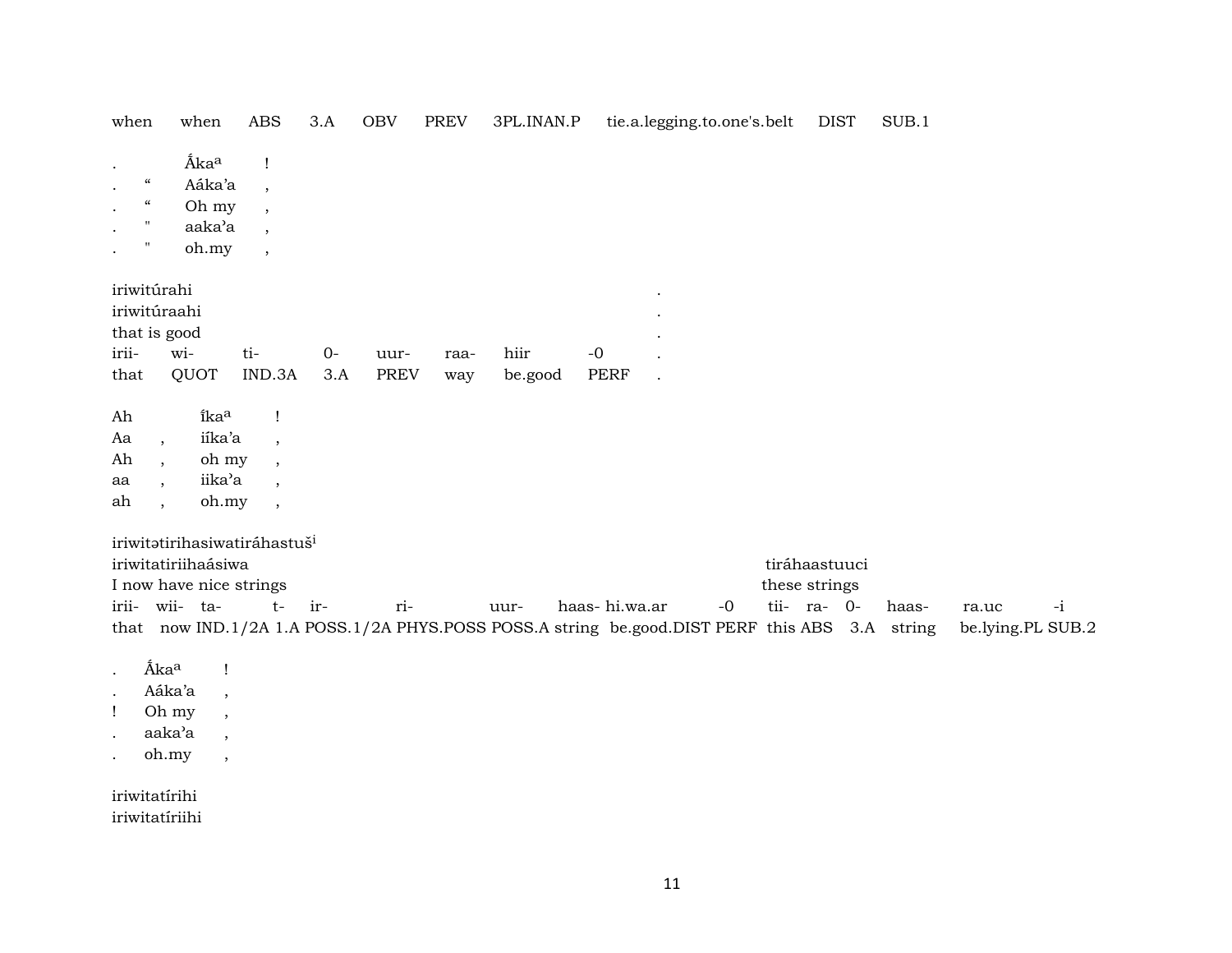|                 | I now have a nice one                                           |                           |                                   |           |     |                  |             |                      |                          |              |      |
|-----------------|-----------------------------------------------------------------|---------------------------|-----------------------------------|-----------|-----|------------------|-------------|----------------------|--------------------------|--------------|------|
| irii-           | wii-                                                            | ta-                       |                                   | $t-$      | ir- |                  | ri-         |                      | uur-                     | hiir         | $-0$ |
| that            | $\operatorname{now}$                                            |                           | IND.1/2A                          | 1.A       |     |                  |             | POSS.1/2A PHYS.POSS  | PREV                     | be.good      | PERF |
| tii-<br>this    | tirátitkišaw <sup>i</sup><br>tirátitkiicawi<br>ra-<br>ABS       | $t-$<br>1.A               | this one I have on my neck<br>ir- | PREV.1/2A | ut- | kiica<br>PREV    |             | have.around.the.neck |                          | -wi<br>SUB.L |      |
|                 |                                                                 |                           | Nikuwitiwawákahu                  |           |     |                  |             |                      |                          |              |      |
|                 | н                                                               |                           | Rikuwitiwaawákaahu'               |           |     |                  |             |                      |                          |              |      |
|                 | П                                                               |                           | That is what he was saying        |           |     |                  |             |                      |                          |              |      |
|                 | п<br>riku-                                                      |                           | wi-                               | ti-       |     | 0-               | waa-        | wak.a                | -:hus                    |              |      |
|                 |                                                                 | that.is                   | QUOT                              | IND.3A    |     | 3.A              | <b>DIST</b> | say.IMPF             | <b>IMPF</b>              |              |      |
| piira-<br>child | Piríšaraaks<br>Piiriícara'aks<br>Crazy Child                    | icaraks<br>be.mischievous |                                   |           |     |                  |             |                      |                          |              |      |
| ∖               | Náwa                                                            |                           | irár <sup>i</sup>                 |           |     |                  |             |                      | $\, ,$                   |              |      |
| ∖               | Ráwa                                                            | $\ddot{\phantom{a}}$      | iraári'                           |           |     |                  |             |                      | $\overline{\phantom{a}}$ |              |      |
|                 | Now                                                             | $\overline{\phantom{a}}$  | brother                           |           |     |                  |             |                      |                          |              |      |
|                 | rawa                                                            | $\overline{\phantom{a}}$  | $i-$                              | -raar-    |     |                  | -ri'        |                      |                          |              |      |
| ∖               | now                                                             |                           | 3.POSS.A                          |           |     | same.sex.sibling |             | 3.POSS.B             |                          |              |      |
|                 | tataríraiwatn<br>tatariíraa'iiwat<br>I am telling you the story |                           |                                   |           |     |                  |             |                      |                          |              |      |
| ta-             |                                                                 | $t-$                      | ir-                               |           | a-  | ri-              |             | uur-                 | raa.iiwaat               |              | -0   |
|                 | IND.1/2A                                                        | 1.A                       | PREV.1/2A                         |           | 1.P | PHYS.POSS        |             | <b>PREV</b>          | tell.a.story             |              | PERF |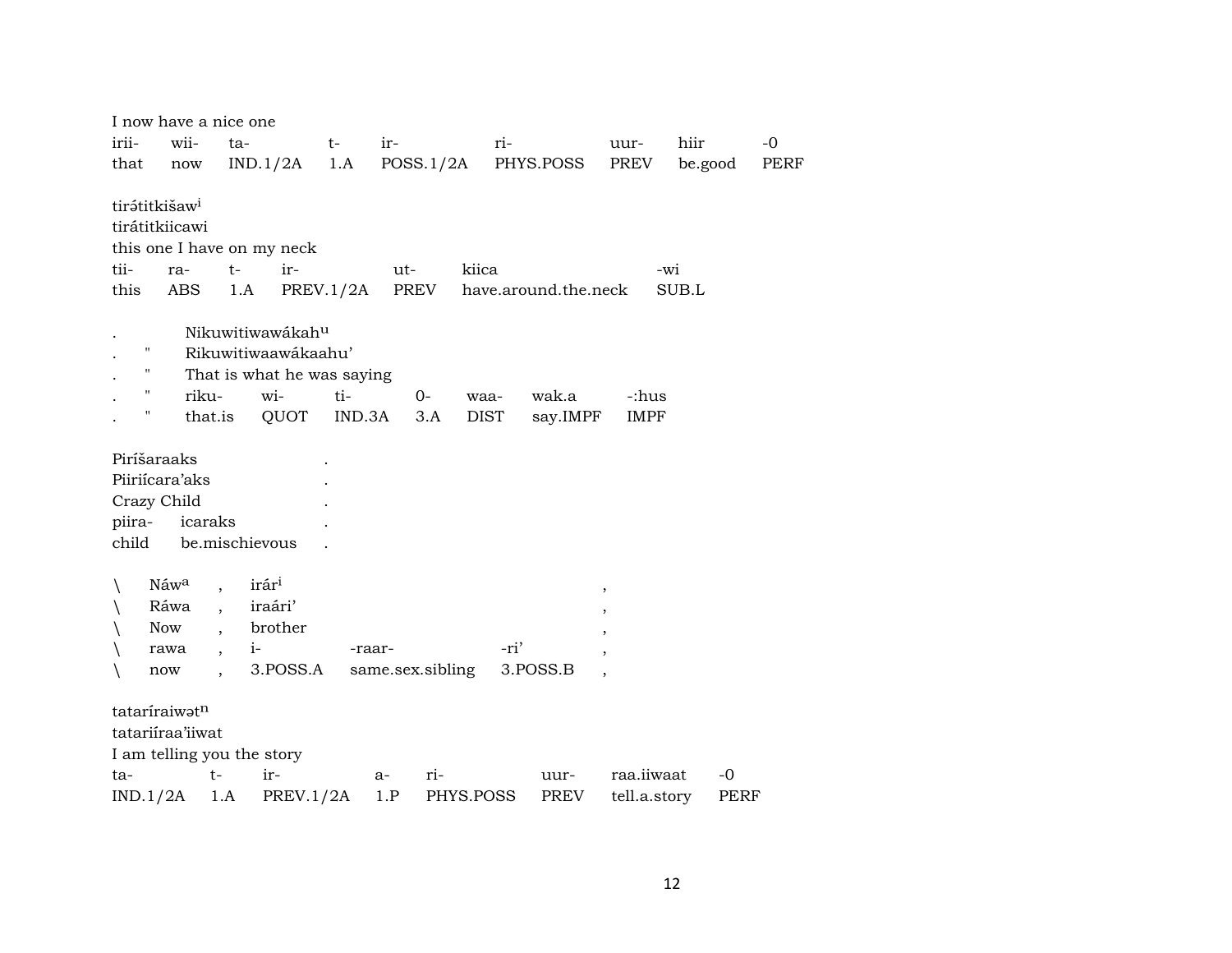| ahitašikskapákisu<br>ahiitacikskapaákisu<br>when he was pitied by it |                    |      |              |             |             |      |                             |            |          |     |                          |            |      |       |
|----------------------------------------------------------------------|--------------------|------|--------------|-------------|-------------|------|-----------------------------|------------|----------|-----|--------------------------|------------|------|-------|
| ra-<br>ar-                                                           |                    | $0-$ | ir-          |             | ut-         |      | aciks.kaapaakis             |            |          | -u  |                          |            |      |       |
| <b>EV</b><br><b>ABS</b>                                              |                    | 3.A  | 3.INDF       |             | PREV        |      | feel.pity.for               |            |          |     | SUB.D                    |            |      |       |
| níkušk <sup>i</sup><br>ríkucki<br>a bird<br>rikuc<br>bird            | -kis<br>DIM        |      |              |             |             |      |                             |            |          |     |                          |            |      |       |
| Nikutitiratúriwat <sup>i</sup><br>Rikutí'                            |                    |      |              |             |             |      | tiratuúriiwaati             |            |          |     |                          |            |      |       |
| He is the one                                                        |                    |      |              |             |             |      | this one I am telling about |            |          |     |                          |            |      |       |
| riku-                                                                | ti-                |      | $O -$        | $\mathbf 0$ | $-0$        |      | tii-                        | ra-        | $t-$     |     | uur-                     | iiwaat     | $-i$ |       |
| that.is                                                              | IND.3A             |      | 3.A          | be          | <b>PERF</b> |      | this                        | <b>ABS</b> |          | 1.A | <b>PREV</b>              | tell.about |      | SUB.2 |
|                                                                      |                    |      |              |             |             |      |                             |            |          |     |                          |            |      |       |
| píraski<br>piíraski<br>a boy<br>piiras-<br>boy                       | -kis<br>$\rm{DIM}$ |      |              |             |             |      |                             |            |          |     |                          |            |      |       |
| Piraskiwitúksasaa                                                    |                    |      |              |             |             |      |                             |            |          |     |                          |            |      |       |
| Piíraski                                                             |                    |      | witúksasa'a  |             |             |      |                             |            |          |     |                          |            |      |       |
| The boy                                                              |                    |      | he was named |             |             |      |                             |            |          |     |                          |            |      |       |
| piiras-                                                              | -kis               | wi-  |              | ti-         |             | $0-$ | uks-                        |            | asar     |     | $\overline{\phantom{a}}$ |            |      |       |
| boy                                                                  | <b>DIM</b>         |      | QUOT         | IND.3A      |             | 3.A  | <b>AOR</b>                  |            | be.named |     | EX                       |            |      |       |
| Piríšaraaks<br>Piiriícara'aks<br>Crazy Child<br>piira-               | icaraks            |      |              | $\, ,$      |             |      |                             |            |          |     |                          |            |      |       |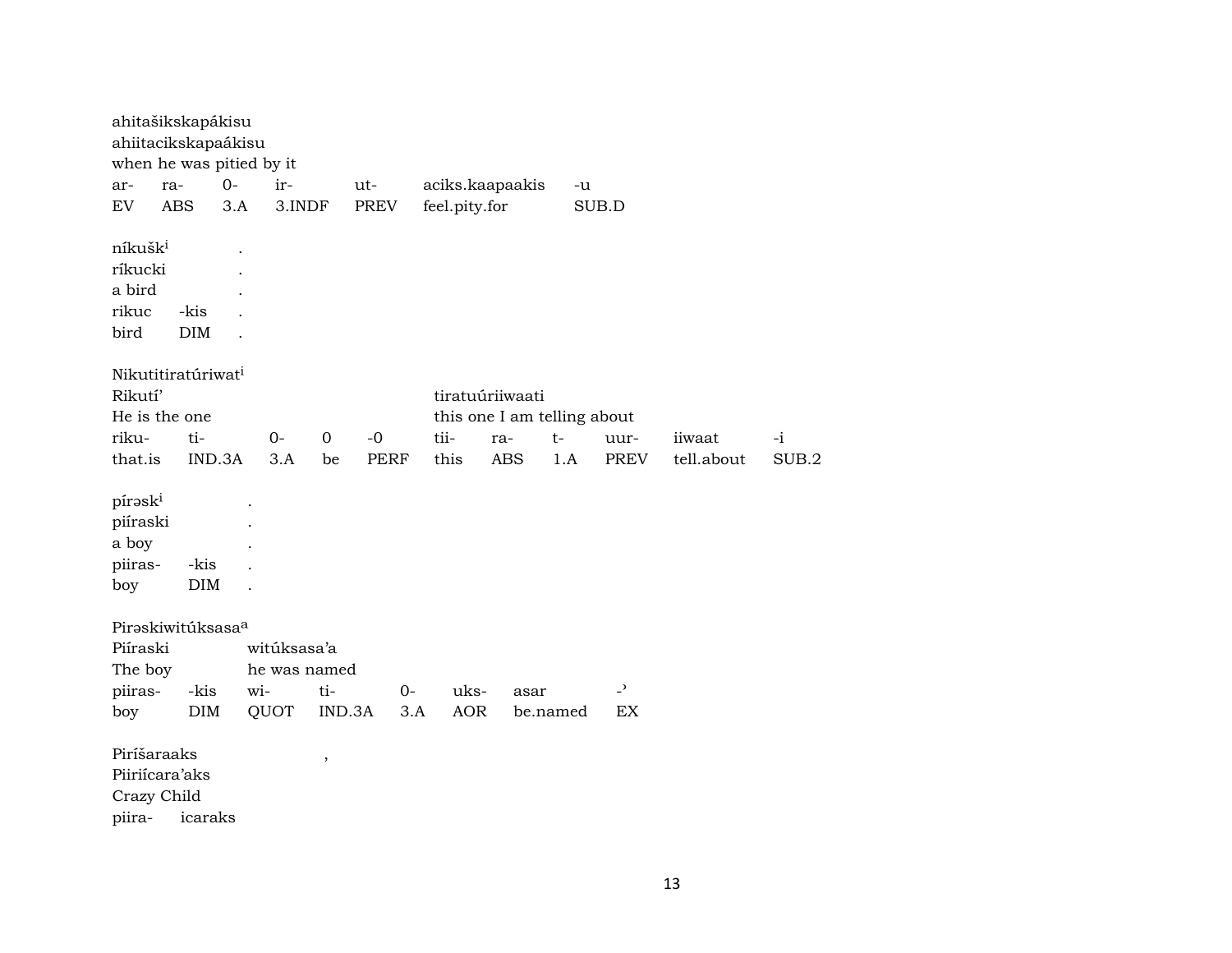child be.mischievous tiwisirihuwahúru<sup>a</sup> tiwisiriihuuwahúruu'a this one they had dressed up tii- wii- si- ra- 0- ir- ut- ruuwahuruu -a this now DU ABS 3.A PL.3A PREV attire SUB.1 , -- -- -- - tiwisirihuwahúru<sup>a</sup> tiwisiriihuuwahúruu'a this one they had dressed up tii- wii- si- ra- 0- ir- ut- ruuwahuruu -a this now DU ABS 3.A PL.3A PREV attire SUB.1 ; , , , , wirutakakústarit<sup>n</sup> wiruutakaakústarit when he was going to be an in-law wii- ra- 0- ut- ak- kaa.kus -his -ta -rit when ABS 3.A PREV PL.AN.3P be.an.in-law PERF INT INT.SUB

,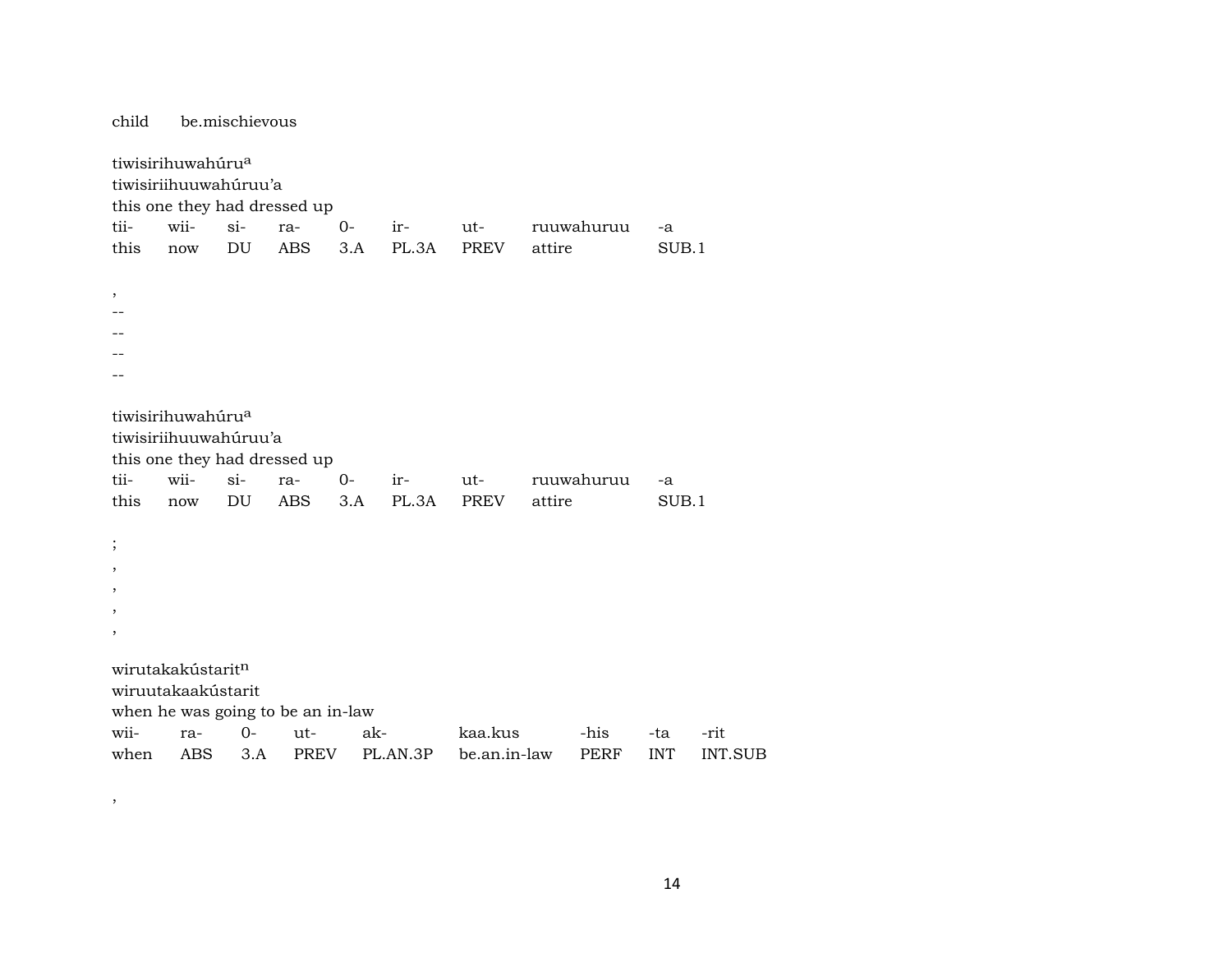| tii-            | tiwisirihuwahúru <sup>a</sup><br>tiwisiriihuuwahúruu'a<br>this one they had dressed up<br>wii-<br>$si-$<br>$O -$<br>ut-<br>ruuwahuruu<br>ra-<br>ir-<br>-a<br>this<br>DU<br><b>ABS</b><br>PL.3A<br>PREV<br>attire<br>3.A<br>SUB.1<br>now |              |                                                     |     |      |        |            |  |                |                                        |             |  |  |  |  |
|-----------------|-----------------------------------------------------------------------------------------------------------------------------------------------------------------------------------------------------------------------------------------|--------------|-----------------------------------------------------|-----|------|--------|------------|--|----------------|----------------------------------------|-------------|--|--|--|--|
|                 |                                                                                                                                                                                                                                         |              |                                                     |     |      |        |            |  |                |                                        |             |  |  |  |  |
|                 |                                                                                                                                                                                                                                         |              |                                                     |     |      |        |            |  |                |                                        |             |  |  |  |  |
|                 |                                                                                                                                                                                                                                         |              |                                                     |     |      |        |            |  |                |                                        |             |  |  |  |  |
|                 |                                                                                                                                                                                                                                         |              |                                                     |     |      |        |            |  |                |                                        |             |  |  |  |  |
|                 |                                                                                                                                                                                                                                         |              |                                                     |     |      |        |            |  |                |                                        |             |  |  |  |  |
|                 |                                                                                                                                                                                                                                         |              |                                                     |     |      |        |            |  |                |                                        |             |  |  |  |  |
| Hiahihúwahuruku |                                                                                                                                                                                                                                         |              |                                                     |     |      |        |            |  |                |                                        |             |  |  |  |  |
| Hi<br>And       |                                                                                                                                                                                                                                         |              | ahiihuúwahuruuku'<br>he was being dressed up by him |     |      |        |            |  |                |                                        |             |  |  |  |  |
| hi              | ar-                                                                                                                                                                                                                                     | ra-          | $0-$                                                | ir- | ut-  |        | ruuwahuruu |  | -uk            |                                        | -:hus       |  |  |  |  |
| and             | EV                                                                                                                                                                                                                                      | ABS          | 3.A                                                 | OBV | PREV | attire |            |  | <b>DIST</b>    |                                        | <b>IMPF</b> |  |  |  |  |
|                 |                                                                                                                                                                                                                                         |              |                                                     |     |      |        |            |  |                |                                        |             |  |  |  |  |
| kúrahus         |                                                                                                                                                                                                                                         |              |                                                     |     |      |        |            |  |                |                                        |             |  |  |  |  |
| kúrahus         |                                                                                                                                                                                                                                         |              |                                                     |     |      |        |            |  |                |                                        |             |  |  |  |  |
| the old man     |                                                                                                                                                                                                                                         |              |                                                     |     |      |        |            |  |                |                                        |             |  |  |  |  |
| kurahuus        |                                                                                                                                                                                                                                         |              |                                                     |     |      |        |            |  |                |                                        |             |  |  |  |  |
| old.man         |                                                                                                                                                                                                                                         |              |                                                     |     |      |        |            |  |                |                                        |             |  |  |  |  |
|                 | Hiruwitahwaku                                                                                                                                                                                                                           |              |                                                     |     |      |        |            |  |                | $\mathcal{C}$                          |             |  |  |  |  |
| Hiru            |                                                                                                                                                                                                                                         | witaahwáku'  |                                                     |     |      |        |            |  |                | $\boldsymbol{\zeta}\boldsymbol{\zeta}$ |             |  |  |  |  |
| Then            |                                                                                                                                                                                                                                         | he would say |                                                     |     |      |        |            |  |                | $\mathcal{C}\mathcal{C}$               |             |  |  |  |  |
| hiruu           | wi-                                                                                                                                                                                                                                     |              | ti-                                                 | 0-  | ar-  | waka'u | $-0$       |  | $\overline{ }$ | $\mathbf H$                            |             |  |  |  |  |
| then            | QUOT                                                                                                                                                                                                                                    |              | IND.3A                                              | 3.A | EV   | say    | PERF       |  |                | $\mathbf{H}$                           |             |  |  |  |  |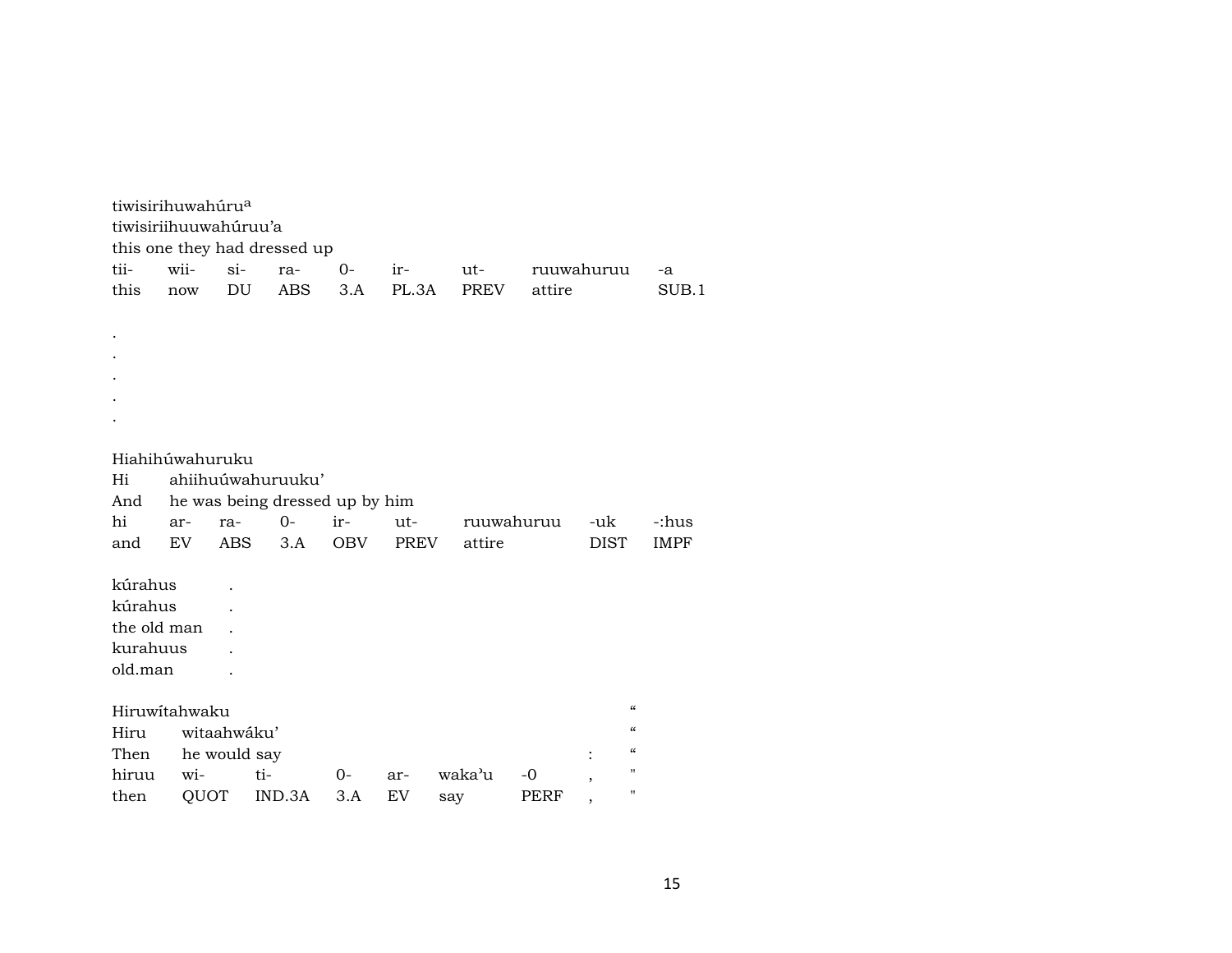| xkaa<br>Iíka'a<br>Oh my<br>iika'a<br>oh.my                    | Ţ<br>$\overline{\phantom{a}}$<br>$\overline{ }$<br>$\overline{\phantom{a}}$<br>$\overline{\phantom{a}}$          |                                                                                             |                                                                                                                |                     |                    |                    |                     |                                                                     |                 |              |
|---------------------------------------------------------------|------------------------------------------------------------------------------------------------------------------|---------------------------------------------------------------------------------------------|----------------------------------------------------------------------------------------------------------------|---------------------|--------------------|--------------------|---------------------|---------------------------------------------------------------------|-----------------|--------------|
| iriwitúrahi<br>iriwitúraahi<br>that is good<br>irii-<br>that  | wi-<br>QUOT                                                                                                      | ti-<br>IND.3A                                                                               | $0-$<br>3.A                                                                                                    | uur-<br><b>PREV</b> | raa-<br>way        | hiir<br>be.good    | $-0$<br><b>PERF</b> | $\, ,$<br>$\overline{\phantom{a}}$<br>,<br>$\overline{\phantom{a}}$ |                 |              |
| kúrahus<br>kúrahus<br>old man<br>kurahuus<br>old.man          | $\overline{ }$ ,<br>$\ddot{\phantom{0}}$<br>$\ddot{\phantom{0}}$<br>$\ddot{\phantom{a}}$<br>$\ddot{\phantom{0}}$ | ikaa<br>Iíka'a<br>Oh my<br>iika'a<br>oh.my                                                  | $\vdots$<br>$\overline{\phantom{a}}$<br>$\overline{\phantom{a}}$<br>$\overline{\phantom{a}}$<br>$\overline{ }$ |                     |                    |                    |                     |                                                                     |                 |              |
| iriwitatirírahi<br>irii-<br>that                              | iriwitatiriíraahi<br>that is good for me<br>wii-<br>now                                                          | ta-<br>IND.1/2A                                                                             | $t-$<br>1.A                                                                                                    | ir-<br>PREV.1/2A    |                    | ri-<br>PHYS.POSS   | uur-<br>PREV        | raa-<br>way                                                         | hiir<br>be.good | $-0$<br>PERF |
| $\mathbf{H}$<br>11<br>$\mathbf{H}$<br>$\pmb{\mathsf{H}}$<br>п | riku-<br>that.is                                                                                                 | Nikutiharáihk <sup>u</sup><br>Rikutiihaará'ihku'<br>That is what was meant<br>ti-<br>IND.3A | $0-$<br>3.A                                                                                                    | ir-<br>PL.3A        | ut-<br><b>PREV</b> | raa.ra'ihk<br>mean |                     | -:hus<br><b>IMPF</b>                                                |                 |              |

 $\langle \cdot \rangle$  $\rightarrow$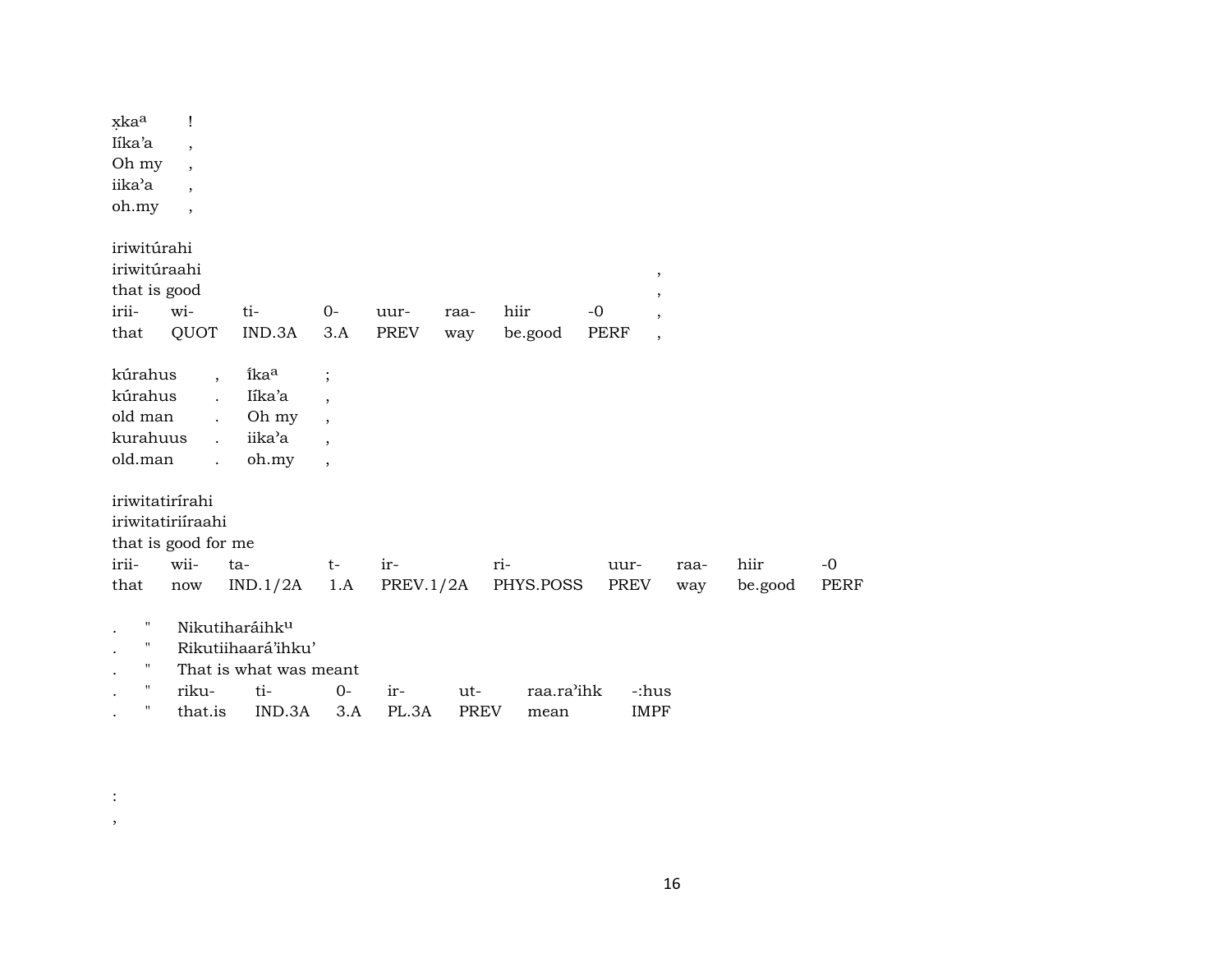| $0-$<br>$ut-$<br>$i$ - $\sim$<br>wakuur-<br>$-0$<br>ar-<br>ra-<br>ruu-<br>raar.uu<br>then<br>EV.<br>PREV<br><b>SEQ</b><br>word<br>ABS<br>3.A<br>PERF<br>be.a.number<br>$\epsilon$<br>náwatik <sup>i</sup><br>Náwa<br>$\overline{\phantom{a}}$<br>$^\mathrm{^\mathrm{o}}$<br>$\epsilon$<br>Ráwa<br>ráwa<br>tíki<br>$\overline{\phantom{a}}$<br>$\overline{\phantom{a}}$<br>"<br><b>Now</b><br>now<br>son<br>$\overline{\phantom{a}}$<br>$\overline{\phantom{a}}$<br>$\overline{ }$<br>11<br>tikis<br>rawa<br>rawa<br>$\overline{\phantom{a}}$<br>н<br>now<br>sonny<br>now<br>$\overline{\phantom{a}}$<br>tiharákušurak <sup>i</sup><br>tiharaáku<br>cuúraki<br>this one<br>girl<br>tii-<br>$0-$<br>kus<br>$-0$<br>-kis<br>haa-<br>icuura-<br>ra-<br>this<br>ABS<br>3.A<br>be sitting<br>SUB.4<br>here<br>girl<br><b>DIM</b><br>rikáraarušuksawahš <sup>a</sup><br>irikára'aruucuksáwahca<br>even if that is not thus<br>irii-<br>$ii-$<br>uks-<br>awahc-<br>kara-<br>$ut -$<br>0<br>ar-<br>-a<br>EV<br>PREV<br><b>JUSS</b><br>that<br>NEG<br>SUBJ.3A<br>even.if<br>SUB.1<br>be<br>hikisiirikúhuutn<br>irikúhuu'ut<br>hi<br>kici<br>$\overline{\phantom{a}}$<br>it is that way<br>and<br>but<br>$\overline{\phantom{a}}$<br>$\overline{\phantom{0}}$<br>kici<br>hi<br>irii-<br>kuur-<br>$0-$<br>$\Omega$<br>ut-<br>ra-<br><b>ABS</b><br><b>EX</b><br><b>DUB</b><br>3.A<br><b>PREV</b><br>that<br>be<br>and<br>but | ruahušiwakuráru<br>ruu'ahuciwakuráru'<br>then it was the end of his words |  |  |  |  |  |  |  |  |  |  |  |  |  |  |
|-----------------------------------------------------------------------------------------------------------------------------------------------------------------------------------------------------------------------------------------------------------------------------------------------------------------------------------------------------------------------------------------------------------------------------------------------------------------------------------------------------------------------------------------------------------------------------------------------------------------------------------------------------------------------------------------------------------------------------------------------------------------------------------------------------------------------------------------------------------------------------------------------------------------------------------------------------------------------------------------------------------------------------------------------------------------------------------------------------------------------------------------------------------------------------------------------------------------------------------------------------------------------------------------------------------------------------------------------------------------------------------------------------------------|---------------------------------------------------------------------------|--|--|--|--|--|--|--|--|--|--|--|--|--|--|
|                                                                                                                                                                                                                                                                                                                                                                                                                                                                                                                                                                                                                                                                                                                                                                                                                                                                                                                                                                                                                                                                                                                                                                                                                                                                                                                                                                                                                 |                                                                           |  |  |  |  |  |  |  |  |  |  |  |  |  |  |
|                                                                                                                                                                                                                                                                                                                                                                                                                                                                                                                                                                                                                                                                                                                                                                                                                                                                                                                                                                                                                                                                                                                                                                                                                                                                                                                                                                                                                 |                                                                           |  |  |  |  |  |  |  |  |  |  |  |  |  |  |
|                                                                                                                                                                                                                                                                                                                                                                                                                                                                                                                                                                                                                                                                                                                                                                                                                                                                                                                                                                                                                                                                                                                                                                                                                                                                                                                                                                                                                 |                                                                           |  |  |  |  |  |  |  |  |  |  |  |  |  |  |
|                                                                                                                                                                                                                                                                                                                                                                                                                                                                                                                                                                                                                                                                                                                                                                                                                                                                                                                                                                                                                                                                                                                                                                                                                                                                                                                                                                                                                 |                                                                           |  |  |  |  |  |  |  |  |  |  |  |  |  |  |
|                                                                                                                                                                                                                                                                                                                                                                                                                                                                                                                                                                                                                                                                                                                                                                                                                                                                                                                                                                                                                                                                                                                                                                                                                                                                                                                                                                                                                 |                                                                           |  |  |  |  |  |  |  |  |  |  |  |  |  |  |
|                                                                                                                                                                                                                                                                                                                                                                                                                                                                                                                                                                                                                                                                                                                                                                                                                                                                                                                                                                                                                                                                                                                                                                                                                                                                                                                                                                                                                 |                                                                           |  |  |  |  |  |  |  |  |  |  |  |  |  |  |
|                                                                                                                                                                                                                                                                                                                                                                                                                                                                                                                                                                                                                                                                                                                                                                                                                                                                                                                                                                                                                                                                                                                                                                                                                                                                                                                                                                                                                 |                                                                           |  |  |  |  |  |  |  |  |  |  |  |  |  |  |
|                                                                                                                                                                                                                                                                                                                                                                                                                                                                                                                                                                                                                                                                                                                                                                                                                                                                                                                                                                                                                                                                                                                                                                                                                                                                                                                                                                                                                 |                                                                           |  |  |  |  |  |  |  |  |  |  |  |  |  |  |
|                                                                                                                                                                                                                                                                                                                                                                                                                                                                                                                                                                                                                                                                                                                                                                                                                                                                                                                                                                                                                                                                                                                                                                                                                                                                                                                                                                                                                 |                                                                           |  |  |  |  |  |  |  |  |  |  |  |  |  |  |
|                                                                                                                                                                                                                                                                                                                                                                                                                                                                                                                                                                                                                                                                                                                                                                                                                                                                                                                                                                                                                                                                                                                                                                                                                                                                                                                                                                                                                 |                                                                           |  |  |  |  |  |  |  |  |  |  |  |  |  |  |
|                                                                                                                                                                                                                                                                                                                                                                                                                                                                                                                                                                                                                                                                                                                                                                                                                                                                                                                                                                                                                                                                                                                                                                                                                                                                                                                                                                                                                 |                                                                           |  |  |  |  |  |  |  |  |  |  |  |  |  |  |
|                                                                                                                                                                                                                                                                                                                                                                                                                                                                                                                                                                                                                                                                                                                                                                                                                                                                                                                                                                                                                                                                                                                                                                                                                                                                                                                                                                                                                 |                                                                           |  |  |  |  |  |  |  |  |  |  |  |  |  |  |
|                                                                                                                                                                                                                                                                                                                                                                                                                                                                                                                                                                                                                                                                                                                                                                                                                                                                                                                                                                                                                                                                                                                                                                                                                                                                                                                                                                                                                 |                                                                           |  |  |  |  |  |  |  |  |  |  |  |  |  |  |
|                                                                                                                                                                                                                                                                                                                                                                                                                                                                                                                                                                                                                                                                                                                                                                                                                                                                                                                                                                                                                                                                                                                                                                                                                                                                                                                                                                                                                 |                                                                           |  |  |  |  |  |  |  |  |  |  |  |  |  |  |
|                                                                                                                                                                                                                                                                                                                                                                                                                                                                                                                                                                                                                                                                                                                                                                                                                                                                                                                                                                                                                                                                                                                                                                                                                                                                                                                                                                                                                 |                                                                           |  |  |  |  |  |  |  |  |  |  |  |  |  |  |
|                                                                                                                                                                                                                                                                                                                                                                                                                                                                                                                                                                                                                                                                                                                                                                                                                                                                                                                                                                                                                                                                                                                                                                                                                                                                                                                                                                                                                 |                                                                           |  |  |  |  |  |  |  |  |  |  |  |  |  |  |
|                                                                                                                                                                                                                                                                                                                                                                                                                                                                                                                                                                                                                                                                                                                                                                                                                                                                                                                                                                                                                                                                                                                                                                                                                                                                                                                                                                                                                 |                                                                           |  |  |  |  |  |  |  |  |  |  |  |  |  |  |
|                                                                                                                                                                                                                                                                                                                                                                                                                                                                                                                                                                                                                                                                                                                                                                                                                                                                                                                                                                                                                                                                                                                                                                                                                                                                                                                                                                                                                 |                                                                           |  |  |  |  |  |  |  |  |  |  |  |  |  |  |
|                                                                                                                                                                                                                                                                                                                                                                                                                                                                                                                                                                                                                                                                                                                                                                                                                                                                                                                                                                                                                                                                                                                                                                                                                                                                                                                                                                                                                 |                                                                           |  |  |  |  |  |  |  |  |  |  |  |  |  |  |
|                                                                                                                                                                                                                                                                                                                                                                                                                                                                                                                                                                                                                                                                                                                                                                                                                                                                                                                                                                                                                                                                                                                                                                                                                                                                                                                                                                                                                 |                                                                           |  |  |  |  |  |  |  |  |  |  |  |  |  |  |
|                                                                                                                                                                                                                                                                                                                                                                                                                                                                                                                                                                                                                                                                                                                                                                                                                                                                                                                                                                                                                                                                                                                                                                                                                                                                                                                                                                                                                 |                                                                           |  |  |  |  |  |  |  |  |  |  |  |  |  |  |
|                                                                                                                                                                                                                                                                                                                                                                                                                                                                                                                                                                                                                                                                                                                                                                                                                                                                                                                                                                                                                                                                                                                                                                                                                                                                                                                                                                                                                 |                                                                           |  |  |  |  |  |  |  |  |  |  |  |  |  |  |
|                                                                                                                                                                                                                                                                                                                                                                                                                                                                                                                                                                                                                                                                                                                                                                                                                                                                                                                                                                                                                                                                                                                                                                                                                                                                                                                                                                                                                 |                                                                           |  |  |  |  |  |  |  |  |  |  |  |  |  |  |

tiwiratúhatišis

,

tiwiratuúhaattiicis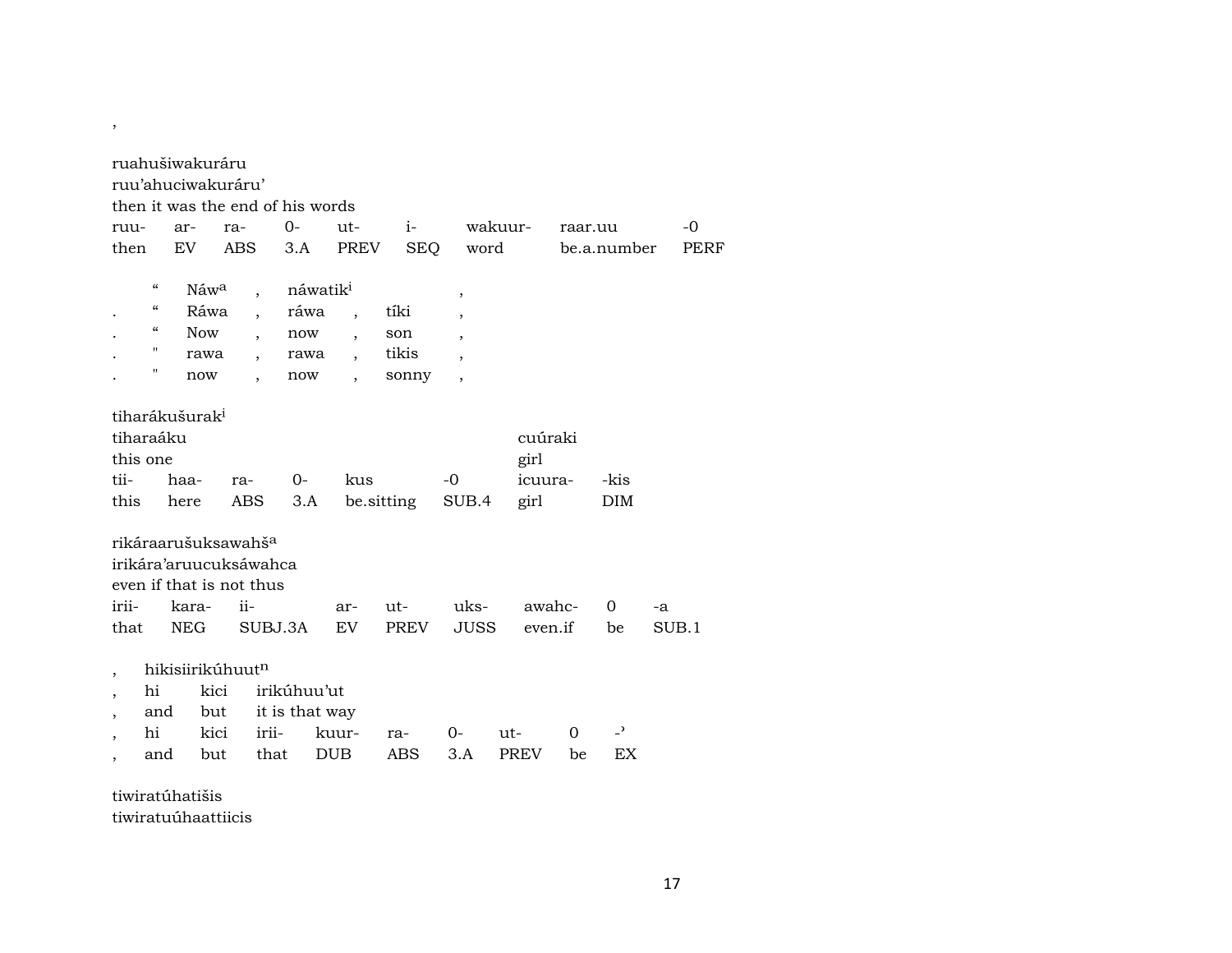|                                                     | this that we have learned                                                                                           |                               |                                                                                                            |                                          |             |                   |                                |                                          |            |      |
|-----------------------------------------------------|---------------------------------------------------------------------------------------------------------------------|-------------------------------|------------------------------------------------------------------------------------------------------------|------------------------------------------|-------------|-------------------|--------------------------------|------------------------------------------|------------|------|
| tii-                                                | wii-                                                                                                                | ra-                           | t-                                                                                                         | $a-$                                     | ut-         | rak-              | riicis                         |                                          | $-0$       |      |
| this                                                | now                                                                                                                 | ABS                           | 1.A                                                                                                        | IN.PL.A                                  | PREV        | $1/2$ .PL         | learn.about                    |                                          | SUB.4      |      |
| Ráwa<br>Now<br>rawa<br>now                          | Náwatik <sup>i</sup><br>$\overline{\phantom{a}}$<br>$\overline{\phantom{a}}$<br>$\cdot$<br>$\overline{\phantom{a}}$ | tíki<br>son<br>tikis<br>sonny | $\,$<br>$\overline{\phantom{a}}$<br>$\overline{\phantom{a}}$<br>$\overline{ }$<br>$\overline{\phantom{a}}$ |                                          |             |                   |                                |                                          |            |      |
| wikútasi <sup>i</sup><br>wikútasii'i<br>wii-<br>now | she is yours now<br>ku-<br><b>INDF</b>                                                                              | ta-<br>IND.1/2A               | $S-$                                                                                                       | ir-<br>2.A                               | POSS.1/2A   | $\mathbf 0$<br>be | $\overline{\phantom{a}}$<br>EX |                                          |            |      |
| witasirataku                                        | Wítasiirattaku'                                                                                                     |                               |                                                                                                            |                                          |             |                   |                                | $\pmb{\mathsf{H}}$<br>$\pmb{\mathsf{H}}$ |            |      |
|                                                     | She is your wife now                                                                                                |                               |                                                                                                            |                                          |             |                   |                                | $\pmb{\mathsf{H}}$                       |            |      |
| wii-                                                | ta-                                                                                                                 | $S-$                          | ir-                                                                                                        |                                          | aktaku      |                   | $-0$                           | $\pmb{\mathsf{H}}$                       |            |      |
| now                                                 | IND.1/2A                                                                                                            | 2.A                           |                                                                                                            | POSS.1/2A                                |             | have.as.a.wife    | <b>PERF</b>                    | $\pmb{\mathsf{H}}$                       |            |      |
| Kítuu'u'<br>All                                     | Kĩtúasiahihuwahuru                                                                                                  | a<br>and                      |                                                                                                            | si'ahiihuuwahúru'<br>they dressed him up |             |                   |                                |                                          |            |      |
| kituu                                               | $-u'$                                                                                                               | a                             | $\sin$                                                                                                     | ar-                                      | $0-$<br>ra- | ir-               | ut-                            |                                          | ruuwahuruu | $-0$ |
| all                                                 | <b>NOM</b>                                                                                                          | and                           | DU                                                                                                         | EV.                                      | <b>ABS</b>  | 3.A<br>PL.3A      | PREV                           |                                          | attire     | PERF |

 $\langle \cdot \rangle$  $\bullet$  $\bullet$  $\langle \cdot \rangle$  $\langle \cdot \rangle$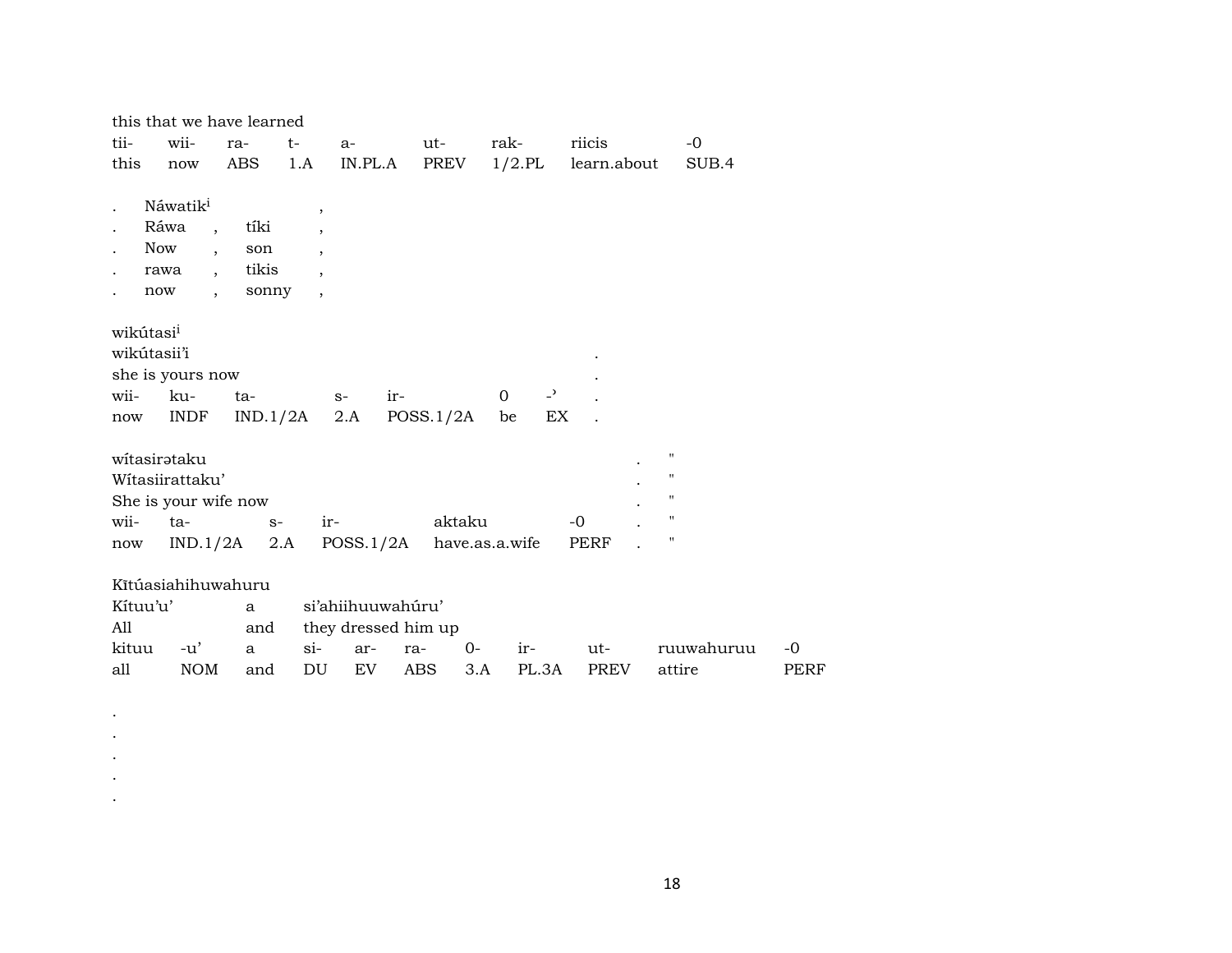|                                      | Hirarukariširuwahúruk <sup>u</sup> |                          |                                           |      |             |            |             |                                          |             |             |             |             |
|--------------------------------------|------------------------------------|--------------------------|-------------------------------------------|------|-------------|------------|-------------|------------------------------------------|-------------|-------------|-------------|-------------|
| Hi                                   |                                    |                          | raaruukariiriiciruuwáhuruuku'             |      |             |            |             |                                          |             |             |             |             |
| And                                  |                                    |                          | he was not just being dressed up          |      |             |            |             |                                          |             |             |             |             |
| hi                                   | raa-                               | ruu-                     | karii-                                    | $0-$ | ra-         | $O -$      | ir-         | ut-                                      | $i-$        | ruuwahuruu  | -uk         | -:hus       |
| and                                  | just                               | then                     | EMPH.NEG                                  | 3.A  | <b>ABS</b>  | 3.A        | 3.INDF      | <b>PREV</b>                              | <b>SEQ</b>  | attire      | <b>DIST</b> | <b>IMPF</b> |
|                                      |                                    |                          |                                           |      |             |            |             |                                          |             |             |             |             |
| $\, ,$                               |                                    |                          |                                           |      |             |            |             |                                          |             |             |             |             |
|                                      |                                    |                          |                                           |      |             |            |             |                                          |             |             |             |             |
|                                      |                                    |                          |                                           |      |             |            |             |                                          |             |             |             |             |
|                                      |                                    |                          |                                           |      |             |            |             |                                          |             |             |             |             |
|                                      |                                    |                          |                                           |      |             |            |             |                                          |             |             |             |             |
|                                      | iriruwitušiwáku ráru               |                          |                                           |      |             |            |             |                                          |             |             |             |             |
|                                      | Iriruuwituciwákuráru'              |                          |                                           |      |             |            |             |                                          |             |             |             |             |
|                                      | Thereupon it was all he said       |                          |                                           |      |             |            |             |                                          |             |             |             |             |
| irii-                                | ruu-                               | wi-                      | ti-                                       | $0-$ | ut-         | $i-$       | wakuur-     | raar.uu                                  |             | $-0$        |             |             |
| then                                 | then                               | QUOT                     | IND.3A                                    | 3.A  | <b>PREV</b> | <b>SEQ</b> | word        |                                          | be.a.number | <b>PERF</b> |             |             |
|                                      |                                    |                          |                                           |      |             |            |             |                                          |             |             |             |             |
| $\epsilon\epsilon$<br>$\cdot$        | xkaa                               | Ţ                        |                                           |      |             |            |             |                                          |             |             |             |             |
| $\pmb{\zeta}\pmb{\zeta}$             | Iíka'a                             | $\overline{\phantom{a}}$ |                                           |      |             |            |             |                                          |             |             |             |             |
| $\epsilon\epsilon$<br>$\ddot{\cdot}$ | Oh my                              | $\cdot$                  |                                           |      |             |            |             |                                          |             |             |             |             |
| $\pmb{\mathsf{H}}$<br>$\,$           | iika'a                             | $\overline{\phantom{a}}$ |                                           |      |             |            |             |                                          |             |             |             |             |
| "<br>$^\mathrm{,}$                   | oh.my                              | $\overline{\phantom{a}}$ |                                           |      |             |            |             |                                          |             |             |             |             |
|                                      |                                    |                          |                                           |      |             |            |             |                                          |             |             |             |             |
| iriwitúrahi                          |                                    |                          |                                           |      |             |            |             | $\pmb{\mathsf{H}}$<br>$\pmb{\mathsf{H}}$ |             |             |             |             |
| iriwitúraahi                         |                                    |                          |                                           |      |             |            |             | 11                                       |             |             |             |             |
| that is good                         |                                    |                          |                                           |      |             |            |             | $\pmb{\mathsf{H}}$                       |             |             |             |             |
| irii-                                | wi-                                | ti-                      | $0-$                                      | uur- | raa-        | hiir       | $-0$        | $\pmb{\mathsf{H}}$                       |             |             |             |             |
| that                                 | QUOT                               | IND.3A                   | 3.A                                       | PREV | way         | be.good    | <b>PERF</b> |                                          |             |             |             |             |
|                                      | Wisiahitastasárikik <sup>u</sup>   |                          |                                           |      |             |            |             |                                          |             |             |             |             |
| Hi                                   |                                    | si'ahiitaastacaárikihku  |                                           |      |             |            |             |                                          |             |             |             |             |
| And                                  |                                    |                          | when they were putting the strings on him |      |             |            |             |                                          |             |             |             |             |
| hi                                   | $\sin$                             | ar-<br>ra-               | $O -$                                     | ir-  | ut-         | haas-      | raar-       | ta                                       |             | arik        | -ihk        | -hus        |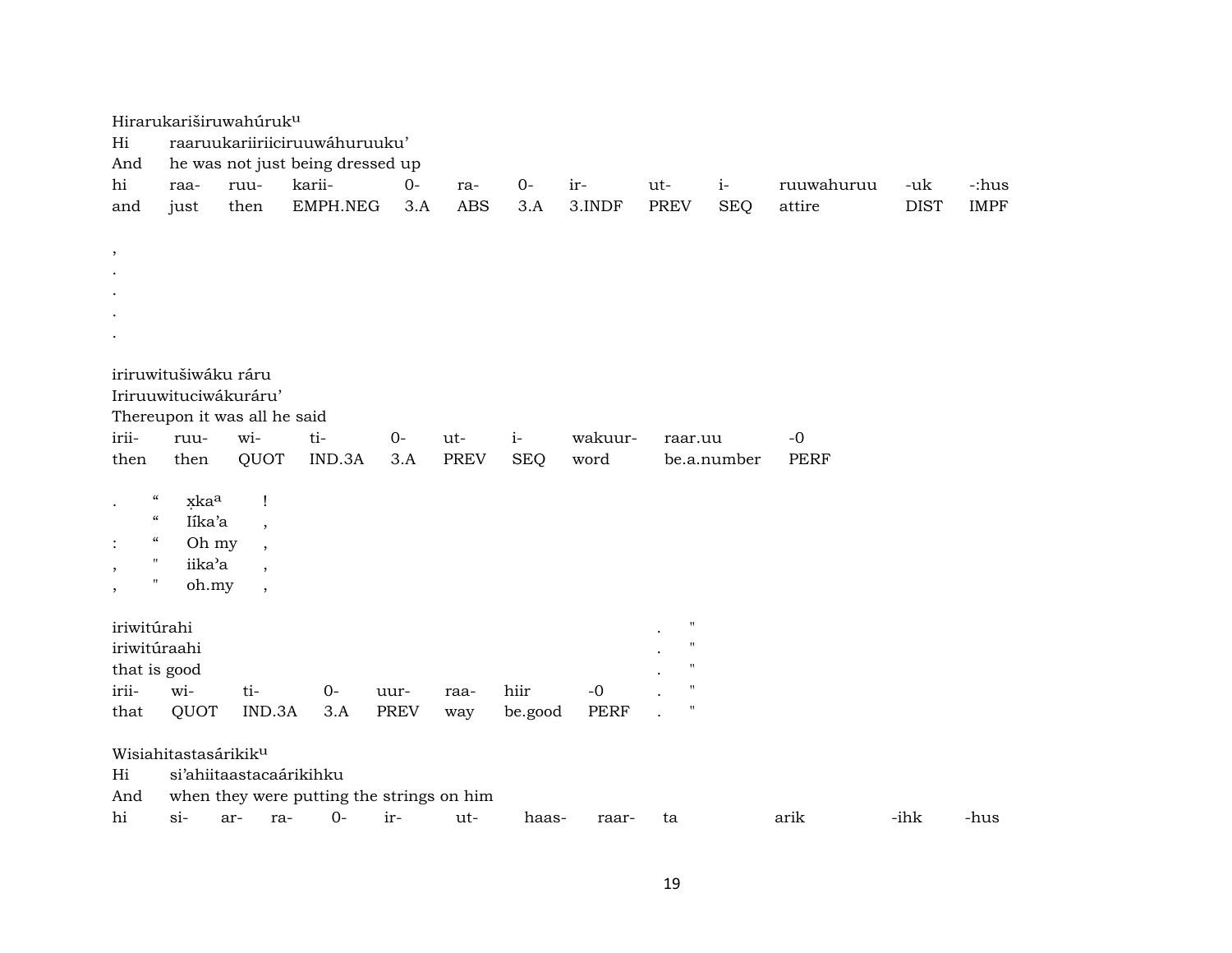| and                                                                                                          | DU                                                                                                                       | ${\rm EV}$                                   | <b>ABS</b>                 | 3.A                                                                                                                        |                          | PL.3A                              | <b>PREV</b>                                                                 | string  | $\rm PL$            | be.hanging                                                                           | be.standing | CAUS | <b>IMPF.SUB</b> |
|--------------------------------------------------------------------------------------------------------------|--------------------------------------------------------------------------------------------------------------------------|----------------------------------------------|----------------------------|----------------------------------------------------------------------------------------------------------------------------|--------------------------|------------------------------------|-----------------------------------------------------------------------------|---------|---------------------|--------------------------------------------------------------------------------------|-------------|------|-----------------|
| kiriksətkahúrawis<br>kiriksatkahúraawis<br>tubular glass beads<br>kiriks.atkahur.raawis<br>smoked.hole.beads |                                                                                                                          |                                              |                            | $\boldsymbol{\mathcal{C}}$<br>$\ddot{\phantom{0}}$<br>$\mathcal{C}\mathcal{C}$<br>$\pmb{\mathsf{H}}$<br>$\pmb{\mathsf{H}}$ | Áka <sup>a</sup>         | Aáka'a<br>Oh my<br>aaka'a<br>oh.my | Ţ<br>$\overline{\phantom{a}}$<br>$\overline{ }$<br>$\overline{\phantom{a}}$ |         |                     |                                                                                      |             |      |                 |
| iriwitúrahi<br>iriwitúraahi<br>that is good<br>irii-                                                         | wi-                                                                                                                      | ti-                                          |                            | $0 -$                                                                                                                      | uur-                     |                                    | raa-                                                                        | hiir    | $-0$                | $\pmb{\mathsf{H}}$<br>$\pmb{\mathsf{H}}$<br>$\pmb{\mathsf{H}}$<br>$\pmb{\mathsf{H}}$ |             |      |                 |
| that                                                                                                         | QUOT                                                                                                                     |                                              | IND.3A                     | 3.A                                                                                                                        | <b>PREV</b>              |                                    | way                                                                         | be.good | <b>PERF</b>         | $\pmb{\mathsf{H}}$                                                                   |             |      |                 |
| Náwa<br>Ráwa<br><b>Now</b><br>rawa<br>now                                                                    | $\ddot{\phantom{0}}$<br>$\overline{\phantom{a}}$<br>$\ddot{\phantom{0}}$<br>$\ddot{\phantom{0}}$<br>$\ddot{\phantom{0}}$ | hiruahiwáku<br>hiru<br>then<br>hiruu<br>then | ar-<br>EV                  | ahiwáku'<br>he said<br>ri-                                                                                                 | CONT.3A                  | $0-$<br>3.A                        | say                                                                         | waka'u  | $-0$<br><b>PERF</b> |                                                                                      |             |      |                 |
| kúrahus                                                                                                      |                                                                                                                          | $\overline{\phantom{a}}$                     | $\boldsymbol{\mathcal{C}}$ | Nawatik <sup>i</sup>                                                                                                       |                          |                                    |                                                                             |         |                     |                                                                                      |             |      |                 |
| kúrahus                                                                                                      |                                                                                                                          |                                              | $\mathcal{C}$              | Ráwa                                                                                                                       | $\overline{\phantom{a}}$ | tíki                               | $\cdot$                                                                     |         |                     |                                                                                      |             |      |                 |
| the old man                                                                                                  |                                                                                                                          | $\ddot{\cdot}$                               | $\boldsymbol{\mathcal{C}}$ | Now                                                                                                                        | $\overline{\phantom{a}}$ | son                                | $\cdot$                                                                     |         |                     |                                                                                      |             |      |                 |
| kurahuus                                                                                                     |                                                                                                                          |                                              | $\pmb{\mathsf{H}}$         | rawa                                                                                                                       | $\overline{\phantom{a}}$ | tikis                              | $\cdot$                                                                     |         |                     |                                                                                      |             |      |                 |
| old.man                                                                                                      |                                                                                                                          | $\ddot{\phantom{0}}$                         | Ħ                          | now                                                                                                                        | $\ddot{\phantom{0}}$     | sonny                              | $\overline{\phantom{a}}$                                                    |         |                     |                                                                                      |             |      |                 |
| hírusuksatn<br>hiru<br>then<br>hiruu<br>then                                                                 | go<br>$i-$                                                                                                               | súksat<br>CONT.1/2A                          |                            | $S-$<br>2.A                                                                                                                | uks-<br><b>JUSS</b>      | at<br>go                           | $-0$<br><b>PERF</b>                                                         |         |                     |                                                                                      |             |      |                 |
| irirasakárik <sup>u</sup>                                                                                    |                                                                                                                          |                                              |                            |                                                                                                                            |                          |                                    |                                                                             |         |                     | $\pmb{\mathsf{H}}$                                                                   |             |      |                 |
| iriiraasakáriku                                                                                              |                                                                                                                          |                                              |                            |                                                                                                                            |                          |                                    |                                                                             |         |                     | $\pmb{\mathsf{H}}$                                                                   |             |      |                 |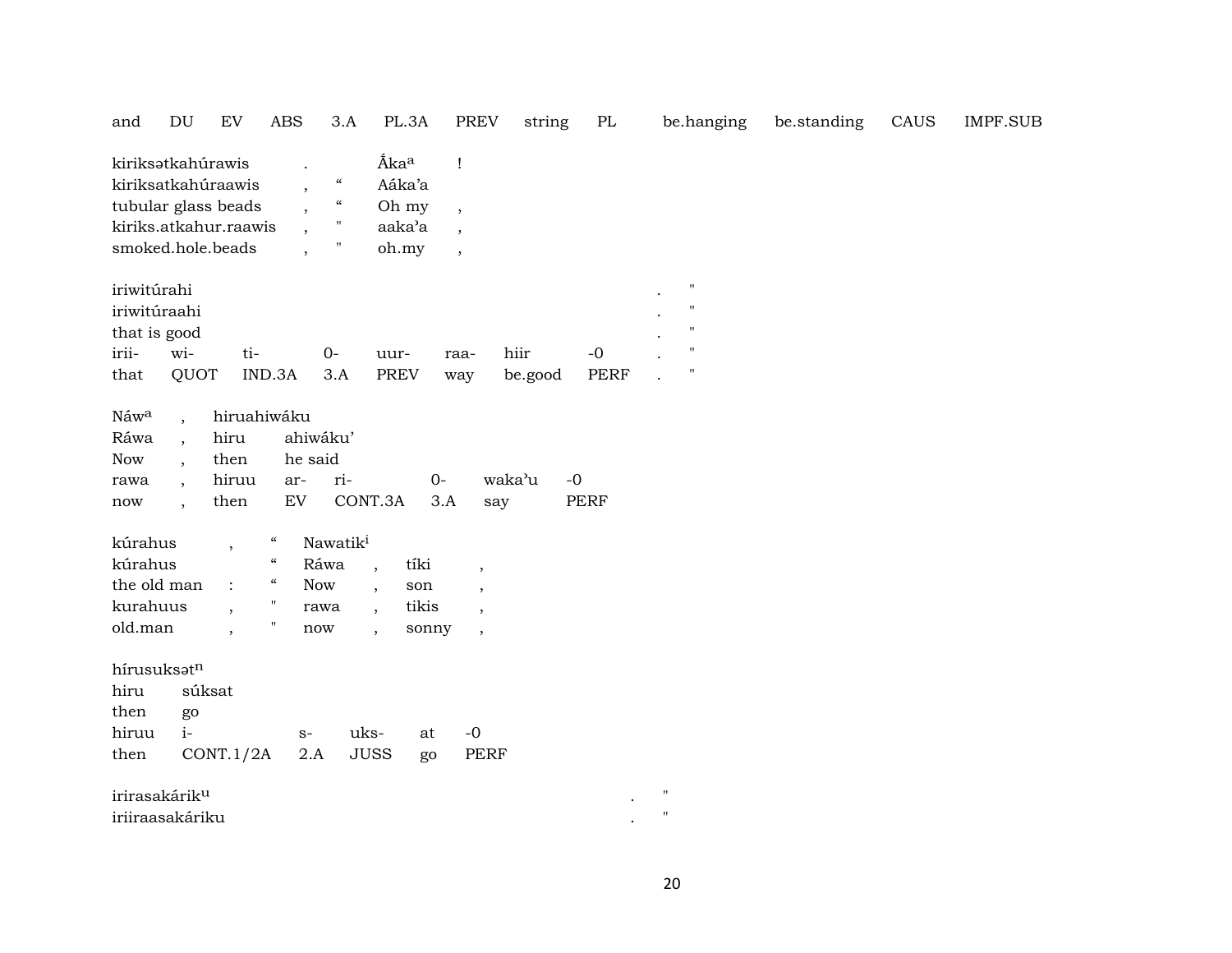|                         | where your home is        |                 |                  |          |              |                 |                          | Ţ      | $\blacksquare$ |
|-------------------------|---------------------------|-----------------|------------------|----------|--------------|-----------------|--------------------------|--------|----------------|
| irii-                   | ra-                       | $S-$            |                  | akaar-   | ri-          | kus             | $-0$                     |        | Ħ              |
| where                   | ABS                       | 2.A             |                  | dwelling | PORT         | be.sitting      | SUB.4                    |        | 11             |
|                         |                           |                 |                  |          |              |                 | kíš <sup>i</sup>         |        |                |
|                         | Hawakarakapákis           |                 |                  |          |              |                 |                          |        |                |
| Hawá                    |                           | karakaapaákis   |                  |          |              |                 | kici                     |        |                |
| Also                    |                           | he was not poor |                  |          |              |                 | but                      |        |                |
| haawa                   | ka-                       | ra-             | $0-$             |          | kaapaakis    | $-0$            | kici                     |        |                |
| also                    | NEG                       |                 | ABS              | 3.A      | be.poor      | PERF            | but                      |        |                |
|                         | tirakupírəsk <sup>i</sup> |                 |                  |          |              |                 |                          | $\, ,$ |                |
| tíraaku                 |                           |                 |                  |          |              | piíraski        |                          |        |                |
| this one                |                           |                 |                  |          |              | boy             |                          |        |                |
| tii-                    | ra-                       | 0-              | kus              |          | $-0$         | piiras-         | -kis                     |        |                |
| this                    | ABS                       | 3.A             | be.sitting       |          | SUB.4        | boy             | DIM                      |        |                |
|                         |                           |                 |                  |          |              |                 |                          |        |                |
| hikiširuhá <sup>a</sup> |                           |                 |                  |          |              |                 |                          |        |                |
| hi                      | kici                      | ruuhá'a         |                  |          |              |                 |                          |        |                |
| and                     | but                       |                 | it was the cause |          |              |                 |                          |        |                |
| hi                      | kici                      | ra-             | 0-               | ut-      | raar         |                 | $\overline{\phantom{0}}$ |        |                |
| and                     | but                       | ABS             | 3.A              | PREV     |              | be.the.cause    | EX                       |        |                |
|                         |                           |                 |                  |          |              |                 |                          |        |                |
| tirihwáku               |                           |                 |                  |          |              |                 |                          |        |                |
|                         | tirihwaákahu              |                 |                  |          |              |                 |                          |        |                |
|                         | this his saying           |                 |                  |          |              |                 |                          |        |                |
| tii-                    | ra-                       | $0 -$           | ir-              | waak.a   |              | -hus            |                          |        |                |
| this                    | ABS                       | 3.A             | <b>OBV</b>       |          | say.IMPF.SUB | <b>IMPF.SUB</b> |                          |        |                |
|                         |                           |                 |                  |          |              |                 |                          |        |                |
|                         | rarihšakawáriku           |                 |                  |          |              |                 | ,                        |        |                |
|                         | rariicakawáriku           |                 |                  |          |              |                 | ,                        |        |                |
|                         | its leading him astray    |                 |                  |          |              |                 |                          |        |                |
| ra-                     | $O -$                     | ar-             | i-               |          | icaka.warik  | -hus            |                          |        |                |
| ABS                     | 3.A                       | <b>EV</b>       | <b>SEQ</b>       |          | lead.astray  | <b>IMPF.SUB</b> | $\overline{\phantom{a}}$ |        |                |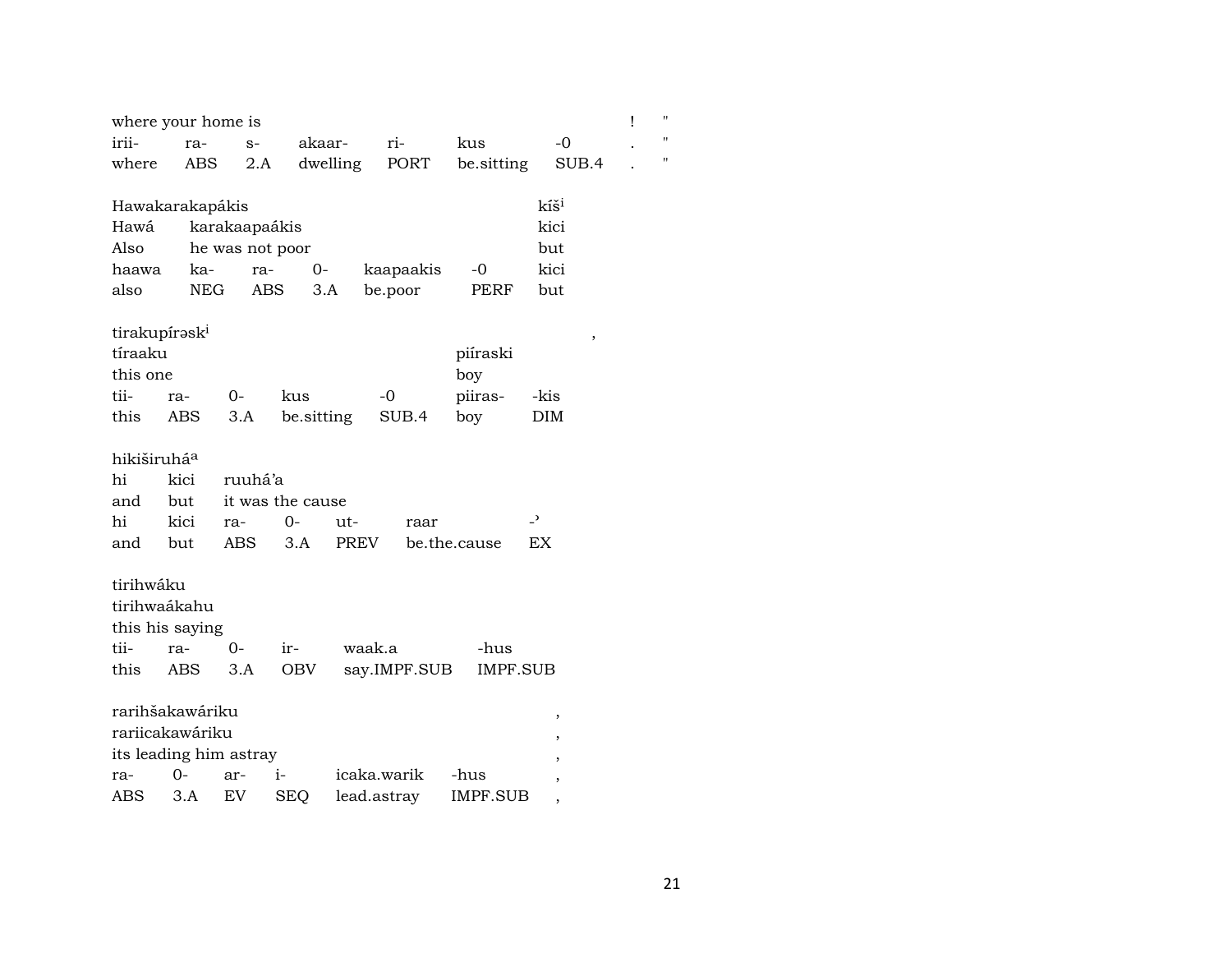|                    |                                                       |           | iriahitašikskapákis <sup>u</sup><br>irii'ahiitacikskapaákisu      |                                                               |            |                    |             |            |                 |                                                                 |       |                    |
|--------------------|-------------------------------------------------------|-----------|-------------------------------------------------------------------|---------------------------------------------------------------|------------|--------------------|-------------|------------|-----------------|-----------------------------------------------------------------|-------|--------------------|
|                    |                                                       |           | the one that had blessed him                                      |                                                               |            |                    |             |            |                 |                                                                 |       |                    |
| irii-              |                                                       | ar-       | ra-                                                               | $0-$                                                          | ir-        |                    | ut-         |            | aciks.kaapaakis |                                                                 | -u    |                    |
| that               |                                                       | EV        | <b>ABS</b>                                                        | 3.A                                                           | <b>OBV</b> |                    | <b>PREV</b> | bless      |                 |                                                                 | SUB.D |                    |
|                    | Náw <sup>a</sup><br>Ráwa<br><b>Now</b><br>rawa<br>now |           | wii-<br>$\overline{\phantom{a}}$                                  | wirarət <sup>n</sup><br>wiraarat<br>he now went<br>ra-<br>now | <b>ABS</b> | 0-<br>3.A          | ar-<br>EV   | at<br>go   | $-0$<br>PERF    | pírask <sup>i</sup><br>piíraski<br>the boy<br>piiras-<br>boy    |       | -kis<br><b>DIM</b> |
|                    | wii-<br>now                                           |           | wirarawašítitn<br>wiraarawacítit<br>he now went out<br>ra-<br>ABS | 0-<br>3.A                                                     | ar-<br>EV  | awacitik<br>go.out |             | -0<br>PERF |                 | Ikawáwa<br>Iikawaáwaa'<br>Oh my goodness<br>iikawaawaa<br>oh.my |       |                    |
|                    |                                                       | ikárawiti |                                                                   |                                                               |            |                    |             |            |                 |                                                                 |       |                    |
|                    | i                                                     |           | kárawiti'                                                         |                                                               |            |                    |             |            |                 |                                                                 |       |                    |
|                    | and                                                   |           | he was indeed                                                     |                                                               |            |                    |             |            |                 |                                                                 |       |                    |
|                    | i                                                     |           | kara-                                                             | wi-                                                           | ti-        |                    | 0-          | 0          | -0              |                                                                 |       |                    |
|                    | and                                                   |           | <b>NEG</b>                                                        | QUOT                                                          |            | IND.3A             | 3.A         | be         | PERF            |                                                                 |       |                    |
| icaahiks<br>person | šahiksíšahiks<br>cahiksícahiks                        |           | an outstanding person<br>icaahiks<br>person                       |                                                               |            |                    |             |            |                 |                                                                 |       |                    |
| Náw <sup>a</sup>   |                                                       |           |                                                                   | hiruwirahúkatn                                                |            |                    |             |            |                 |                                                                 | ,     |                    |
| Ráwa               |                                                       |           | hiru                                                              |                                                               | wirahuúkat |                    |             |            |                 |                                                                 |       |                    |
| Now                |                                                       |           | then                                                              |                                                               | he entered |                    |             |            |                 |                                                                 |       |                    |
| rawa               |                                                       |           | hiruu                                                             | wii-                                                          | ra-        |                    | $0-$        | huuk-      | at              | -0                                                              |       |                    |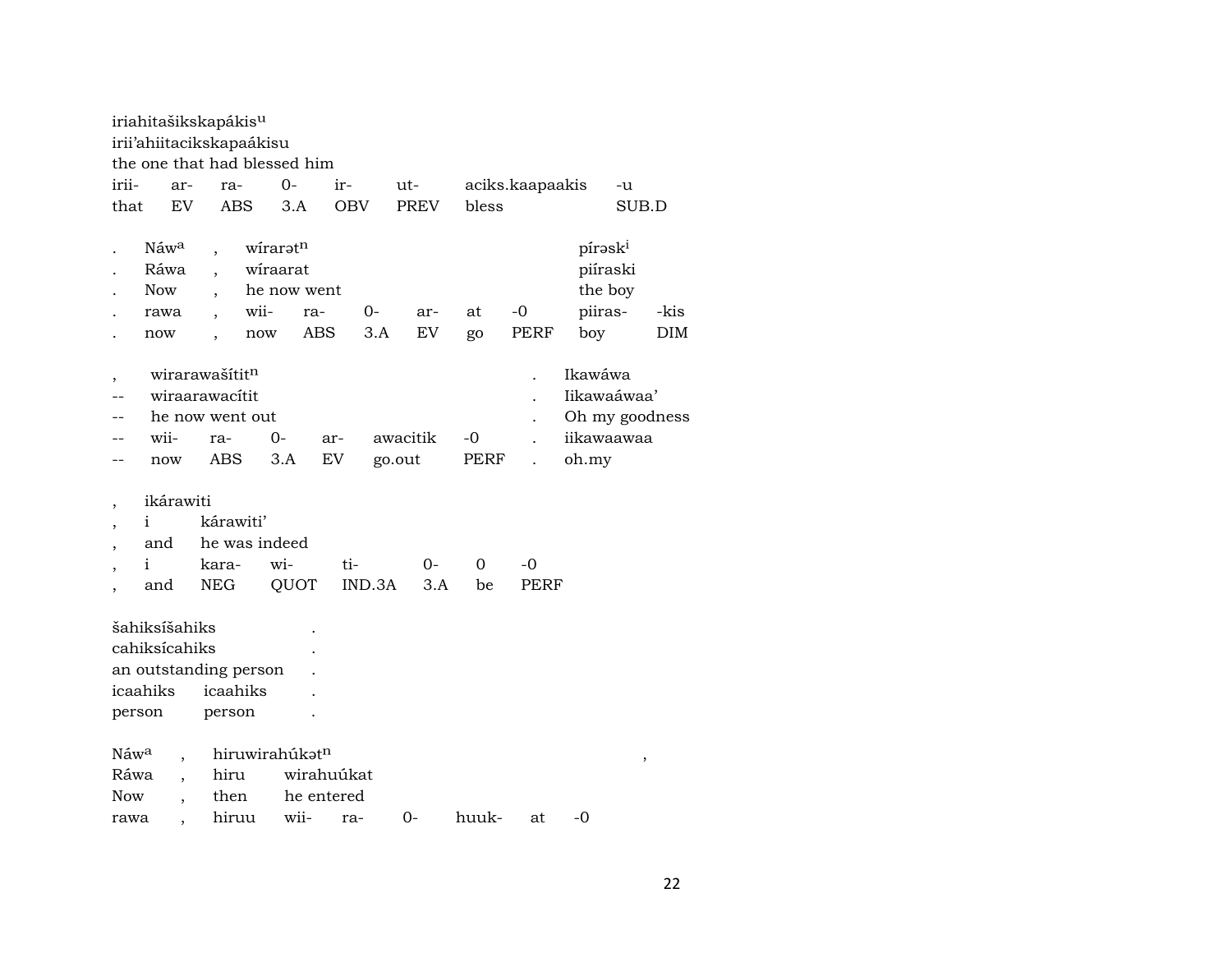| now<br>$\ddot{\phantom{0}}$ | then               | now              | ABS    | 3.A                 | into                    | go            | PERF   |               |       |
|-----------------------------|--------------------|------------------|--------|---------------------|-------------------------|---------------|--------|---------------|-------|
| isastiiriahakáwi            |                    |                  |        |                     |                         |               |        |               |       |
| isásti'                     |                    |                  |        | irii'ahákaawi       |                         |               |        |               |       |
| his mother                  |                    |                  |        | where her lodge was |                         |               |        |               |       |
| $i-$                        | saas               | -ri <sup>3</sup> |        | irii-               | ar-                     | ra-           | $0-$   | akaa          | -wi   |
| 3.POSS.A                    | mother             | 3.POSS.B         |        | where               | EV                      | <b>ABS</b>    | 3.A    | be.a.dwelling | SUB.L |
|                             |                    |                  |        |                     |                         |               |        |               |       |
| a                           | híast <sup>i</sup> |                  |        |                     | $^\mathrm{^\mathrm{o}}$ |               |        |               |       |
| a                           | hí'aasti'          |                  |        |                     |                         |               |        |               |       |
| and                         | his father         |                  |        |                     |                         |               |        |               |       |
| a                           | $i-$               | as               |        | -ri <sup>3</sup>    |                         |               |        |               |       |
| and<br>--                   | 3.POSS.A           | father           |        | 3.POSS.B            |                         |               |        |               |       |
|                             |                    |                  |        |                     |                         |               |        |               |       |
| irisiahák <sup>u</sup>      |                    |                  |        |                     |                         |               | $\, ,$ |               |       |
| iriisi'ahaáku               |                    |                  |        |                     |                         |               |        |               |       |
| where they (du) lived       |                    |                  |        |                     |                         |               |        |               |       |
| irii-<br>$si-$              | ar-                | ra-              | $0 -$  | kus                 | -0                      |               |        |               |       |
| DU<br>where                 | EV                 | <b>ABS</b>       | 3.A    | be.sitting          |                         | SUB.4         |        |               |       |
|                             |                    |                  |        |                     |                         |               |        |               |       |
| wirahukatn                  |                    |                  |        |                     |                         |               |        |               |       |
| wirahuukat                  |                    |                  |        |                     |                         |               |        |               |       |
| now he entered              |                    |                  |        |                     |                         |               |        |               |       |
| wii-<br>ra-                 | $0-$               | huuk-            | at     | $-0$                |                         |               |        |               |       |
| <b>ABS</b><br>now           | 3.A                | into             | go     | PERF                |                         |               |        |               |       |
|                             |                    |                  |        |                     |                         |               |        |               |       |
| Nihuksúwititiritn           |                    |                  |        |                     |                         |               |        |               |       |
| Ríhuksu'                    |                    | witiitiírit      |        |                     |                         |               |        |               |       |
| Only                        |                    | she saw him      |        |                     |                         |               |        |               |       |
| rihuks<br>$-u^{\prime}$     | wi-                | ti-              |        | 0-                  | ir-                     | ut-           | iirik  | $-0$          |       |
| alone                       | <b>NOM</b>         | QUOT             | IND.3A | 3.A                 | OBV                     | PREV          | see    | PERF          |       |
|                             |                    |                  |        |                     |                         |               |        |               |       |
| šustíra <sup>u</sup>        |                    |                  |        |                     |                         | $\, ,$        |        |               |       |
| custíra'u                   |                    |                  |        |                     |                         | $^\mathrm{,}$ |        |               |       |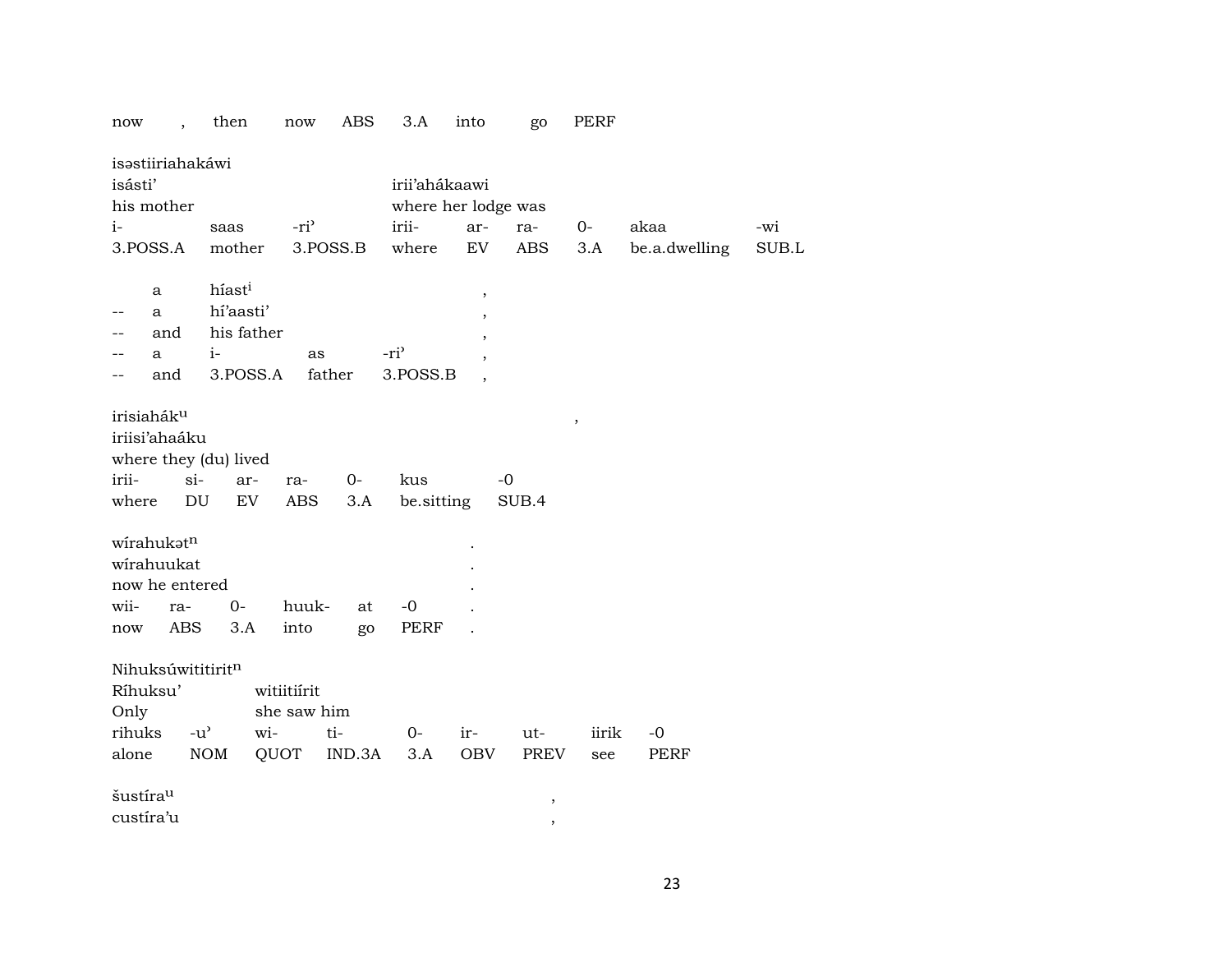| the mother<br>custit<br>old.woman                                                                                                         | 0-<br>ra-<br><b>ABS</b>                                     | $a-$<br>POSS.3A<br>3.A           | $\mathbf 0$<br>be   | $-u$<br>SUB.D                                                                                                                            | $\overline{\phantom{a}}$<br>$\overline{\phantom{a}}$   |                                                                                                            |                    |                     |
|-------------------------------------------------------------------------------------------------------------------------------------------|-------------------------------------------------------------|----------------------------------|---------------------|------------------------------------------------------------------------------------------------------------------------------------------|--------------------------------------------------------|------------------------------------------------------------------------------------------------------------|--------------------|---------------------|
| hiahawáku<br>hi<br>ahawáku'<br>she said<br>and<br>hi<br>ar-<br>EV<br>and                                                                  | 0-<br>ra-<br><b>ABS</b>                                     | waka'u<br>3.A<br>say             | $-0$<br><b>PERF</b> | $\epsilon\epsilon$<br>$\, ,$<br>$\boldsymbol{\mathcal{U}}$<br>$\epsilon\epsilon$<br>$\vdots$<br>$\pmb{\mathsf{H}}$<br>$\pmb{\mathsf{H}}$ | $H\tilde{i}^i$<br>Hiií'i<br>Ooh my<br>hiii'i<br>ooh.my | Ţ<br>$\overline{\phantom{a}}$<br>$\overline{\phantom{a}}$<br>$\overline{\phantom{a}}$                      |                    |                     |
| Kirakírikiwiruta<br>kíra kírikí wiruúta<br>what has he done<br>kira<br>perhaps                                                            | kirikii<br>wii-<br>what                                     | ra-<br><b>ABS</b><br>now         | $0-$<br>ut-<br>3.A  | aar<br><b>PREV</b><br>do                                                                                                                 | $\mathbf{P}$<br>$-0$<br><b>PERF</b>                    | $\pmb{\mathsf{H}}$<br>$\pmb{\mathsf{H}}$<br>$\pmb{\mathsf{H}}$<br>$\pmb{\mathsf{H}}$<br>$\pmb{\mathsf{H}}$ |                    |                     |
| Hiruahiwákupíraski<br>Hiru<br>he said<br>Then<br>hiruu<br>ar-<br>then<br>EV                                                               | ahiwáku'<br>ri-<br>CONT.3A                                  | $0-$<br>3.A                      | waka'u<br>say       | $-0$<br>PERF                                                                                                                             | piíraski<br>the boy<br>piiras-<br>-kis<br>boy<br>DIM   | ,<br>$\overline{\phantom{a}}$<br>$\overline{\phantom{a}}$                                                  |                    |                     |
| $\mathcal{C}\mathcal{C}$<br>Kirakírikiwiruta<br>$\boldsymbol{\zeta}\boldsymbol{\zeta}$<br>$\epsilon\epsilon$<br>П<br>kira<br>Η<br>perhaps | Kíra kirikí wiiruúta<br>What has he done<br>kirikii<br>what | wii-<br>ra-<br><b>ABS</b><br>now | $O -$<br>3.A        | ut-<br><b>PREV</b>                                                                                                                       | $-0$<br>aar<br>do<br><b>PERF</b>                       | $^\mathrm{,}$<br>5.                                                                                        |                    |                     |
| šitatuhakuhúruutn<br>Ci<br>But<br>ci<br>ta-<br>IND.1/2A<br>but                                                                            | tatuuhaakuhúruu'ut<br>it is our custom<br>$t-$<br>1.A       | a-<br>IN.PL.A                    | ut-<br>PREV         | rak-<br>$1/2$ .PL                                                                                                                        | uhuur.uu<br>be.the.way.one.does                        |                                                                                                            | -uk<br><b>DIST</b> | $-0$<br><b>PERF</b> |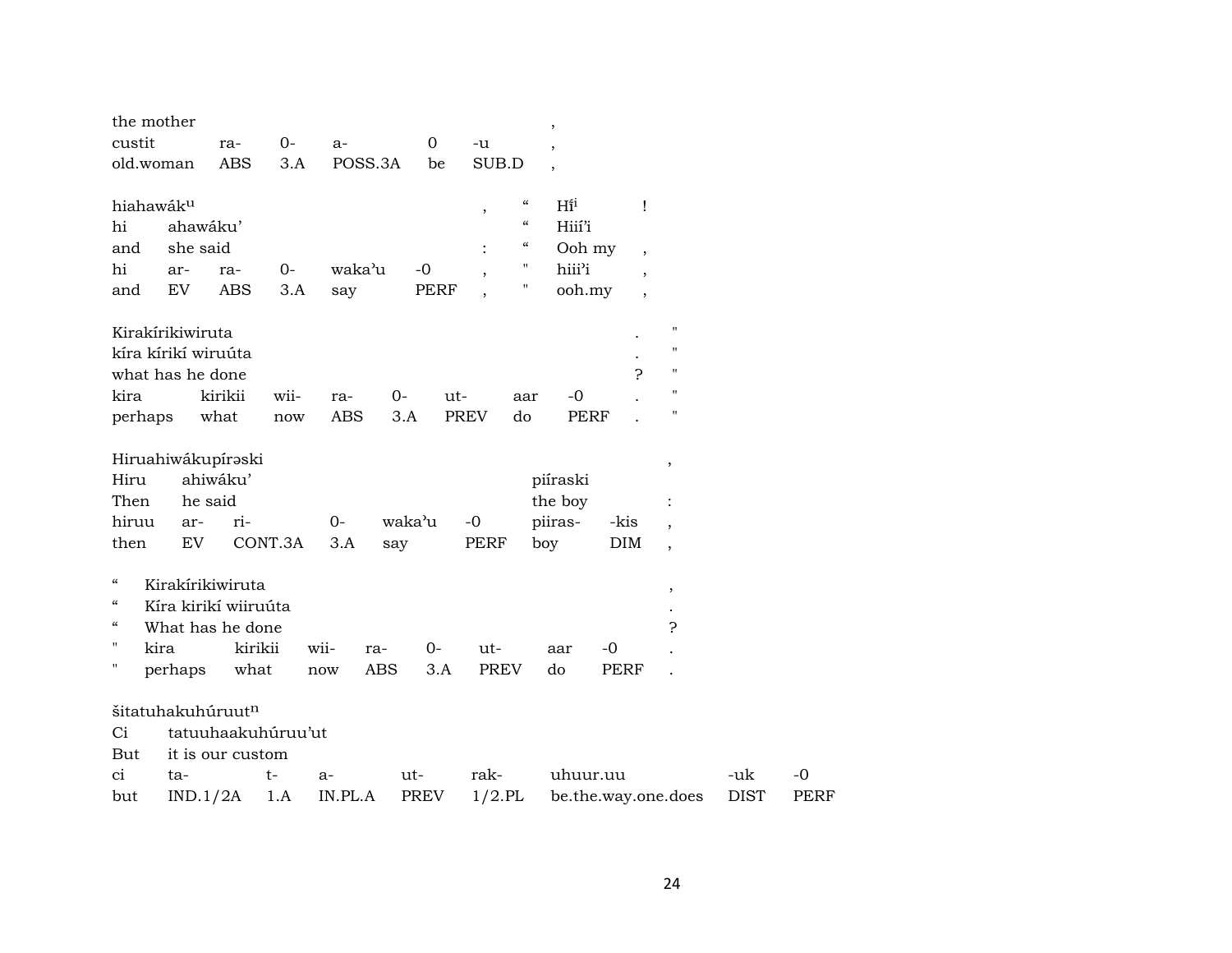|                                                       | irirátuhakuhuruk <sup>i</sup>                   |                                  |                          |             |         |                  |          |                                                                                      |             |       |
|-------------------------------------------------------|-------------------------------------------------|----------------------------------|--------------------------|-------------|---------|------------------|----------|--------------------------------------------------------------------------------------|-------------|-------|
|                                                       |                                                 | iriiratuuhaakúhuruuki            |                          |             |         |                  |          |                                                                                      |             |       |
|                                                       | the things we do                                |                                  |                          |             |         |                  |          |                                                                                      |             |       |
| irii-                                                 | ra-                                             | $t-$                             | a-                       | ut-         |         | rak-             | uhuur.uu |                                                                                      | -uk         | $-i$  |
| that                                                  | <b>ABS</b>                                      | 1.A                              | IN.PL.A                  |             | PREV    | $1/2$ .PL        |          | be.the.way.one.does                                                                  | <b>DIST</b> | SUB.2 |
| $\mathbf{H}$                                          |                                                 | Ári                              | Ţ                        |             |         |                  |          |                                                                                      |             |       |
| $\mathbf{H}$                                          | $\mathcal{C}\mathcal{C}$                        | Ári'                             |                          |             |         |                  |          |                                                                                      |             |       |
| $\mathbf H$                                           | $\mathcal{C}\mathcal{C}$                        | Why                              | $\overline{\phantom{a}}$ |             |         |                  |          |                                                                                      |             |       |
| $\mathbf{H}$                                          | $\pmb{\mathsf{H}}$                              | arii                             |                          |             |         |                  |          |                                                                                      |             |       |
| н.                                                    | $\pmb{\Pi}$                                     | oh                               | $\overline{\phantom{a}}$ |             |         |                  |          |                                                                                      |             |       |
| karasiráita                                           | karasiraá'iita<br>you don't know                |                                  |                          |             |         |                  |          |                                                                                      |             |       |
| ka-                                                   | ra-                                             | $S-$                             | ir-                      |             |         | raa.iita<br>$-0$ |          |                                                                                      |             |       |
| NEG                                                   | ABS                                             | 2.A                              |                          | PREV.1/2A   | know    |                  | PERF     |                                                                                      |             |       |
| ar-                                                   | áhasutakuk <sup>i</sup><br>ahasuútakuuki<br>ra- | the way you are dressed<br>$O -$ | $S-$                     | ut-         | aka'uk  |                  | $-i$     |                                                                                      |             |       |
| EV                                                    | ABS                                             | 3.A                              | 2.A                      | PREV        |         | be.clothed       | SUB.2    |                                                                                      |             |       |
| iríahuta<br>irii'ahuuta<br>how it is<br>irii-<br>that | ar-<br>EV<br>Hiruahiwáku                        | ra-<br>ABS                       | $0-$<br>3.A              | ut-<br>PREV | 0<br>be | -a<br>SUB.1      |          | $\pmb{\mathsf{H}}$<br>$\pmb{\mathsf{H}}$<br>$\pmb{\mathsf{H}}$<br>$\pmb{\mathsf{H}}$ |             |       |
| Hiru                                                  |                                                 | ahiwáku'                         |                          |             |         |                  |          |                                                                                      |             |       |
| Then                                                  |                                                 | he said                          |                          |             |         |                  |          |                                                                                      |             |       |
| hiruu                                                 | ar-                                             | ri-                              |                          | $0-$        | waka'u  | $-0$             |          |                                                                                      |             |       |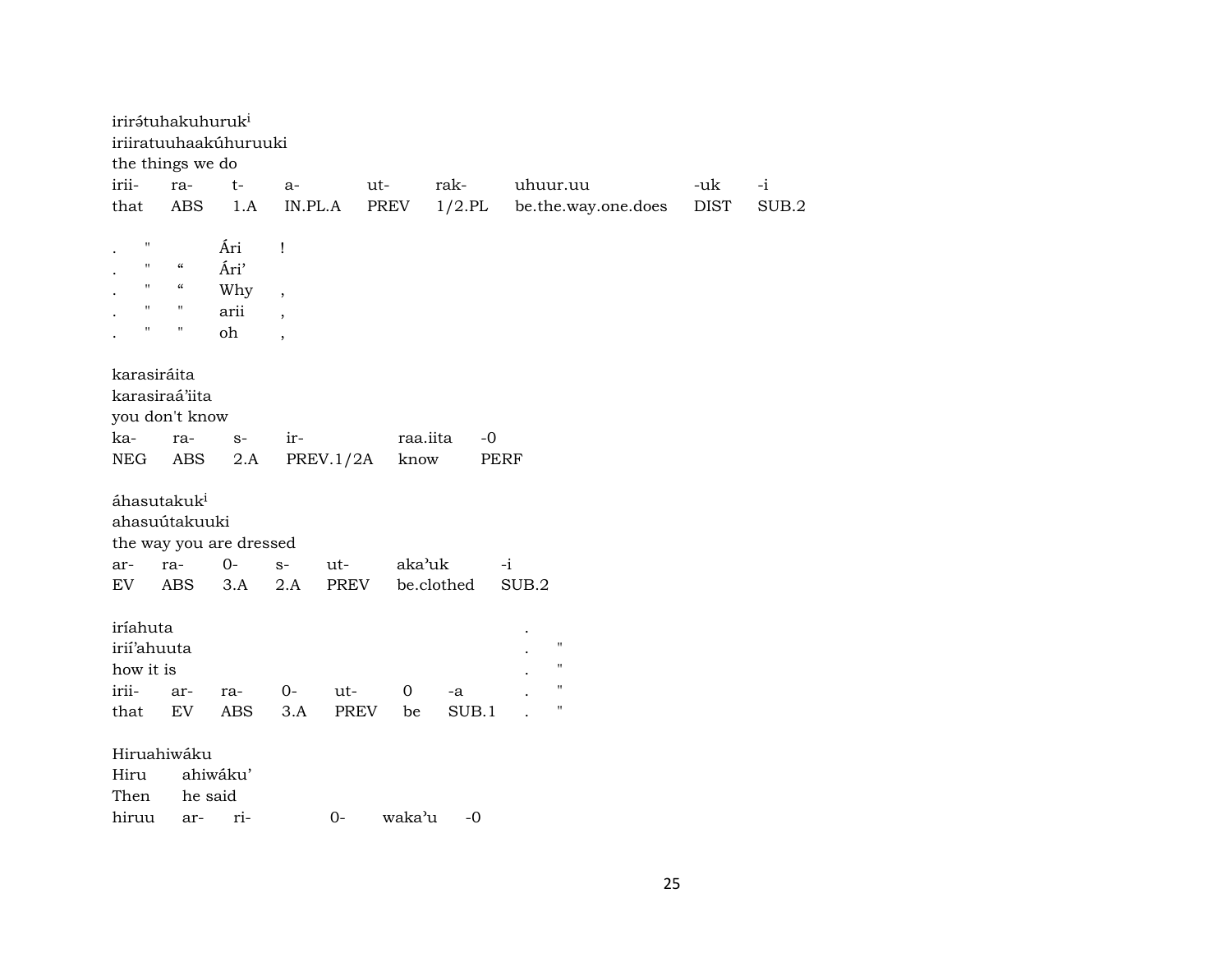## then EV CONT.3A 3.A say PERF

| šustíra <sup>u</sup>         |     |       |      |       | $\epsilon$        |
|------------------------------|-----|-------|------|-------|-------------------|
| custíra'u                    |     |       |      |       | $\epsilon$        |
| the mother                   |     |       |      |       | "                 |
| custit                       | ra- | $O -$ | $a-$ | -u    | $^{\prime\prime}$ |
| old.woman ABS 3.A POSS.3A be |     |       |      | SUB.D |                   |

| Irikurituharáihku         | $t_1$ |                    |      |       |  |
|---------------------------|-------|--------------------|------|-------|--|
| Irikuriituuhaará'ihku'    | tíki  |                    |      |       |  |
| That is what I am meaning | son   |                    |      |       |  |
| iriku- rii-  t- ut-       |       | raa.ra'ihk -:hus , |      | tikis |  |
| that.is ASSR 1.A PREV     |       | mean               | IMPF | sonny |  |

| п | $\epsilon$ | <b>Ãka</b> <sup>a</sup> |  |
|---|------------|-------------------------|--|
| п | $\epsilon$ | Aáka'a                  |  |
| п | $\epsilon$ | Oh my                   |  |
| п | "          | aaka'a                  |  |
| п | п          | oh.my                   |  |

| karúrahi          |     |        |      |      |              |       | ٠         |  |
|-------------------|-----|--------|------|------|--------------|-------|-----------|--|
| karúraahi         |     |        |      |      |              |       | ٠         |  |
| it is indeed fine |     |        |      |      |              |       | $\bullet$ |  |
| ka-               | ra- | $() -$ | uur- | raa- | hiir         | $-()$ |           |  |
| <b>NEG</b>        | ABS | 3.A    | PREV | way  | be.good PERF |       |           |  |

Ahawáku

Ahawáku'

She said

| ar- | ra-     | ∩- | waka'u | $-\Omega$ |
|-----|---------|----|--------|-----------|
| EV  | ABS 3.A |    | sav    | PERF      |

custíra'u

šustíraµ , " Hñµ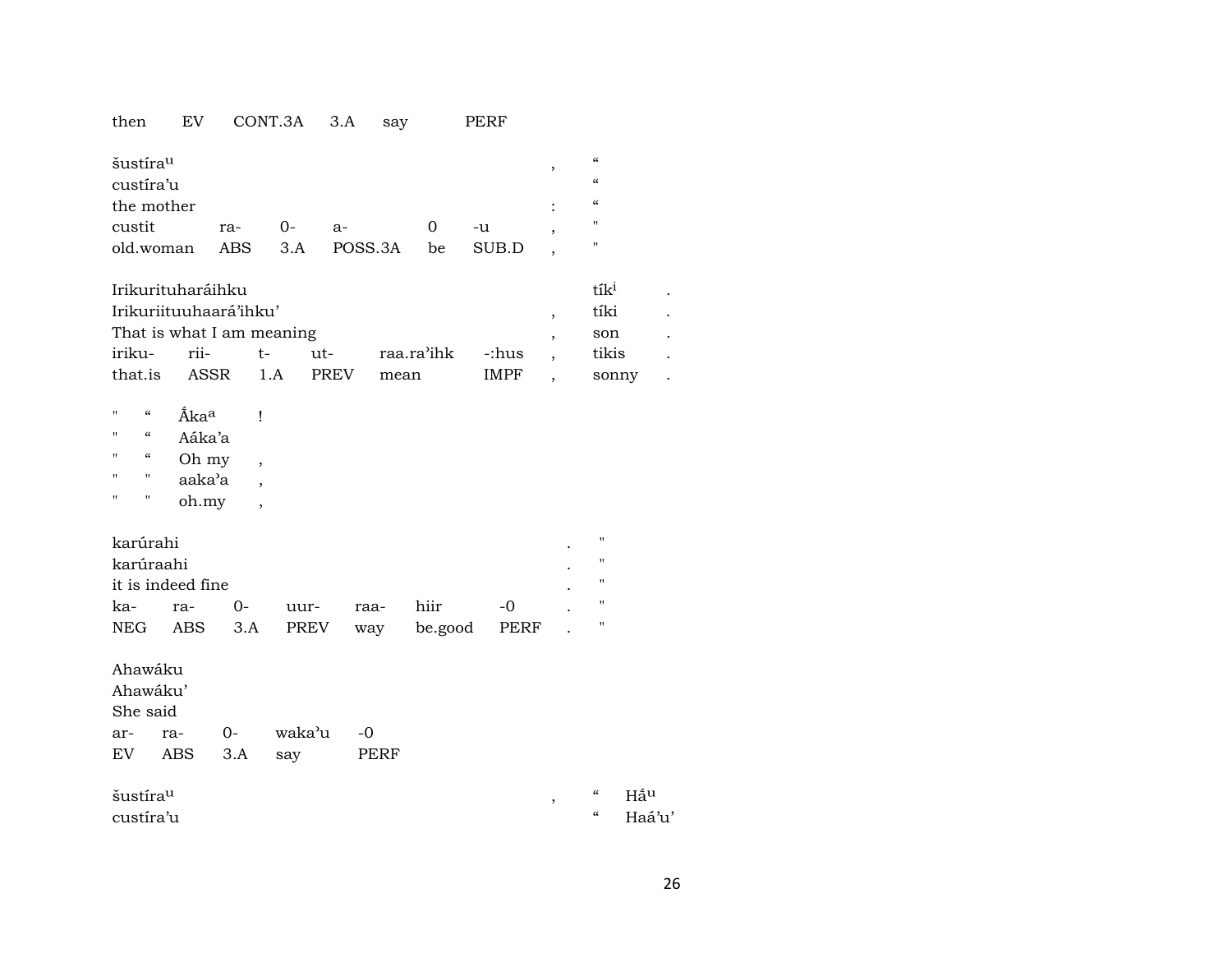| the mother                                           |                 |                   |                              |                  |                            |                            |             | $\ddot{\cdot}$ | $\zeta\zeta$       | Yes      |                    |       |              |             |            |            |      |
|------------------------------------------------------|-----------------|-------------------|------------------------------|------------------|----------------------------|----------------------------|-------------|----------------|--------------------|----------|--------------------|-------|--------------|-------------|------------|------------|------|
| custit                                               |                 | ra-               | $O -$                        | $a-$             |                            | 0<br>$\mathord{\text{-u}}$ |             | $\cdot$        | $\mathbf{H}$       | haa'u'   |                    |       |              |             |            |            |      |
| old.woman                                            |                 | <b>ABS</b>        | 3.A                          | POSS.3A          |                            | be                         | SUB.D       | $\cdot$        | $\pmb{\mathsf{H}}$ | yes      |                    |       |              |             |            |            |      |
| Åka <sup>a</sup><br>Ţ                                | aáka'a          | $\mathbf{I}$      | atíra<br>atíra'              |                  |                            |                            |             |                |                    |          |                    |       |              |             |            |            |      |
|                                                      |                 | $\cdot$           | mother                       |                  |                            | $\overline{\phantom{a}}$   |             |                |                    |          |                    |       |              |             |            |            |      |
| $\,$                                                 | oh my<br>aaka'a | $\cdot$           | ati-                         | raa              |                            |                            |             |                |                    |          |                    |       |              |             |            |            |      |
| $\overline{\phantom{a}}$<br>$\overline{\phantom{a}}$ | oh.my           | $\cdot$           | 1.POSS                       | mother           |                            |                            |             |                |                    |          |                    |       |              |             |            |            |      |
|                                                      |                 |                   |                              |                  |                            |                            |             |                |                    |          |                    |       |              |             |            |            |      |
| iriwitúrahi                                          |                 |                   |                              |                  |                            |                            |             |                |                    |          | $\pmb{\mathsf{H}}$ |       |              |             |            |            |      |
| iriwitúraahi                                         |                 |                   |                              |                  |                            |                            |             |                |                    |          | $^{\prime}$        |       |              |             |            |            |      |
| that is good                                         |                 |                   |                              |                  |                            |                            |             |                |                    |          | $^{\prime\prime}$  |       |              |             |            |            |      |
| irii-                                                | wi-             | ti-               |                              | $0-$             | uur-                       | raa-                       | hiir        |                | $-0$               |          | $\blacksquare$     |       |              |             |            |            |      |
| that                                                 | QUOT            |                   | IND.3A                       | 3.A              | <b>PREV</b>                | way                        | be.good     |                | <b>PERF</b>        |          | $\pmb{\mathsf{H}}$ |       |              |             |            |            |      |
| Hiastísikuruhirušíhuratn                             |                 |                   |                              |                  |                            |                            |             |                |                    |          |                    |       |              |             |            |            |      |
| Hi'aasti'                                            |                 |                   |                              |                  |                            | sikuruuhiiruucíhurat       |             |                |                    |          |                    |       |              |             |            |            |      |
| His father                                           |                 |                   |                              |                  |                            | then they went after him   |             |                |                    |          |                    |       |              |             |            |            |      |
| $i-$                                                 |                 | as                | -ri <sup>3</sup>             |                  | $si-$                      | kuruur-                    | ri-         |                |                    | $0-$     | ir-                |       | ar-          | ut-         | $i-$       | huur.ra.at | $-0$ |
| 3.POSS.A                                             |                 | father            | 3.POSS.B                     |                  | $\mathop{\rm DU}\nolimits$ | <b>DUB</b>                 |             | CONT.3A        |                    | 3.A      |                    | PL.3A | ${\rm EV}$   | <b>PREV</b> | <b>SEQ</b> | go.to.get  | PERF |
|                                                      |                 |                   |                              |                  |                            |                            |             |                |                    |          |                    |       |              |             |            |            |      |
| $\Theta$                                             |                 | irár <sup>i</sup> |                              |                  |                            |                            |             |                |                    |          |                    |       |              |             |            |            |      |
| a<br>$\,$                                            |                 | iraári'           |                              |                  |                            |                            |             |                |                    |          |                    |       |              |             |            |            |      |
| and<br>$\cdot$                                       |                 |                   | his brothers                 |                  |                            |                            |             |                |                    |          |                    |       |              |             |            |            |      |
| a<br>$\overline{\phantom{a}}$                        |                 | $i-$              |                              | -raar-           |                            | -ri'                       |             |                |                    |          |                    |       |              |             |            |            |      |
| and<br>$\overline{\phantom{a}}$                      |                 | 3.POSS.A          |                              | same.sex.sibling |                            |                            | 3.POSS.B    |                |                    |          |                    |       |              |             |            |            |      |
| Hirusiahišikúruwa                                    |                 |                   |                              |                  |                            |                            |             |                |                    |          |                    |       |              |             |            |            |      |
| Hiru                                                 |                 |                   | si'ahiiciikúruuwa            |                  |                            |                            |             |                |                    |          |                    |       |              |             |            |            |      |
| Then                                                 |                 |                   | they invited his (relatives) |                  |                            |                            |             |                |                    |          |                    |       |              |             |            |            |      |
| hiruu                                                | $si$ -          | ar-               | ra-                          | $0-$             | ir-                        | ut-                        |             | $i-$           | ak-                |          |                    |       | huur.ruu.war | $-0$        |            |            |      |
| then                                                 | DU              | ${\rm EV}$        | <b>ABS</b>                   | 3.A              | PL.3A                      |                            | <b>PREV</b> | <b>SEQ</b>     |                    | PL.AN.3P |                    |       | go.to.get.DU | PERF        |            |            |      |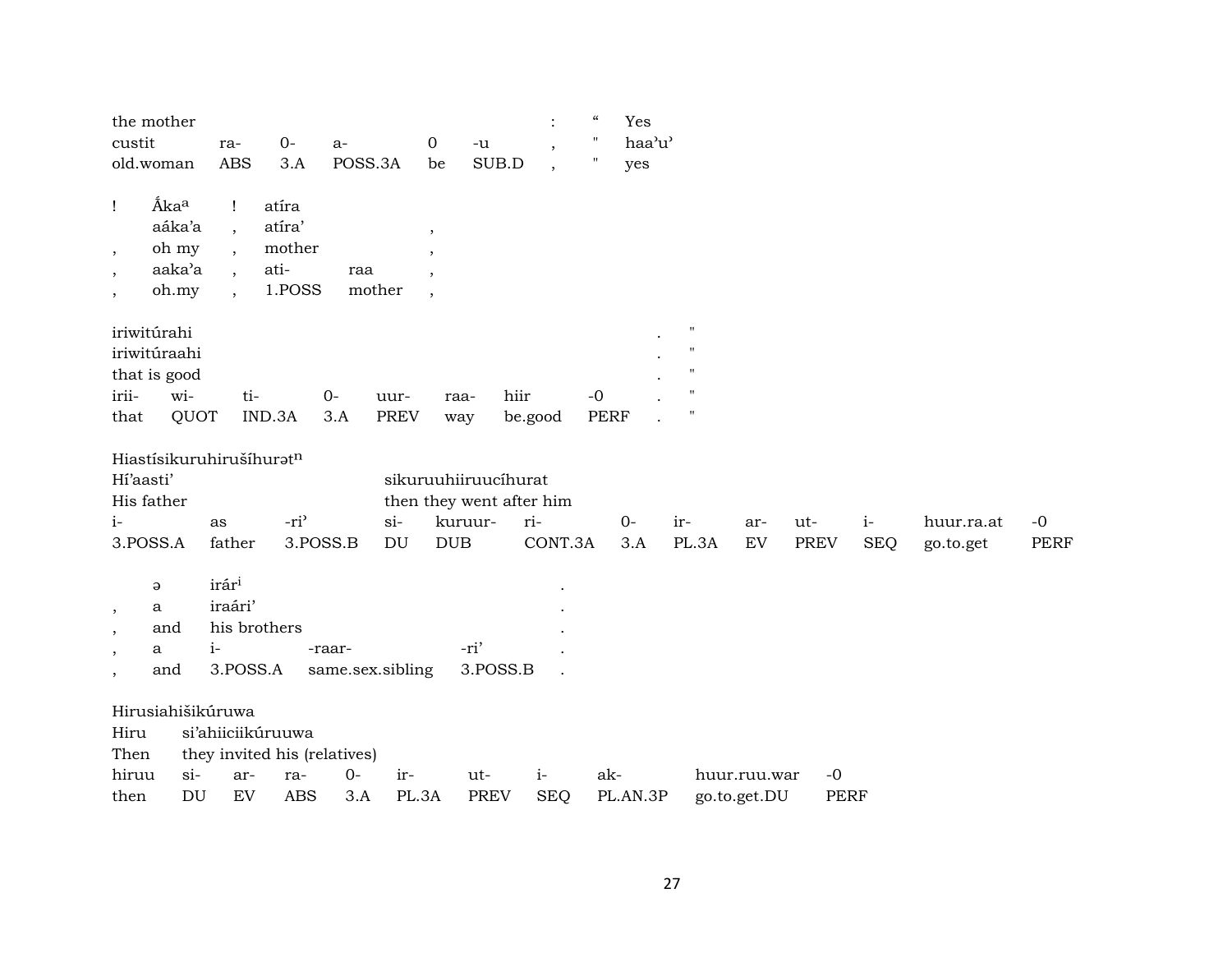| aháhuka<br>$\boldsymbol{\mathcal{C}}$<br>aháhuuka'<br>$\epsilon\epsilon$<br>he entered              |                    |
|-----------------------------------------------------------------------------------------------------|--------------------|
|                                                                                                     |                    |
|                                                                                                     |                    |
| "<br>huuk-<br>0-<br>-0<br>ra-                                                                       |                    |
| ar-<br>$a-$<br>a<br>"<br>EV<br><b>ABS</b><br>3.A<br>PREV.3A<br>into<br><b>PERF</b><br>come          |                    |
|                                                                                                     |                    |
| Kírakírikiwiruta<br>5                                                                               | $\pmb{\mathsf{H}}$ |
| Kíra kirikí wíruuta                                                                                 | $\pmb{\mathsf{H}}$ |
| ς<br>What has he done                                                                               | П                  |
| kira<br>kirikii<br>wii-<br>$0-$<br>-0<br>ut-<br>ra-<br>aar                                          | П                  |
| <b>PREV</b><br>do<br>perhaps<br>what<br><b>ABS</b><br>3.A<br><b>PERF</b><br>now                     |                    |
|                                                                                                     |                    |
| Híruahiwaku<br>$\alpha$<br>Hiru<br>ahiwáku'                                                         |                    |
| $\epsilon$<br>Then<br>he said                                                                       |                    |
| п<br>hiruu<br>waka'u<br>ri-<br>0-<br>-0<br>ar-                                                      |                    |
| п<br>EV<br>CONT.3A<br>$3.A$<br>then<br>PERF<br>say                                                  |                    |
|                                                                                                     |                    |
| Nikutúutn<br>atías                                                                                  |                    |
| Rikutuú'ut<br>atí'as<br>$\overline{\phantom{a}}$                                                    |                    |
| father<br>It is that way<br>$\overline{\phantom{a}}$                                                |                    |
| riku-<br>ti-<br>$\overline{a}$<br>$0-$<br>$\Omega$<br>ati-<br>ut-<br>as<br>$\overline{\phantom{a}}$ |                    |
| that.is<br>IND.3A<br>3.A<br><b>PREV</b><br>EX<br>1.POSS<br>father<br>be                             |                    |
| atíəs                                                                                               |                    |
| $\,$<br>Atí'as                                                                                      |                    |
| $\,$<br>Father                                                                                      |                    |
| ati-<br>as<br>,                                                                                     |                    |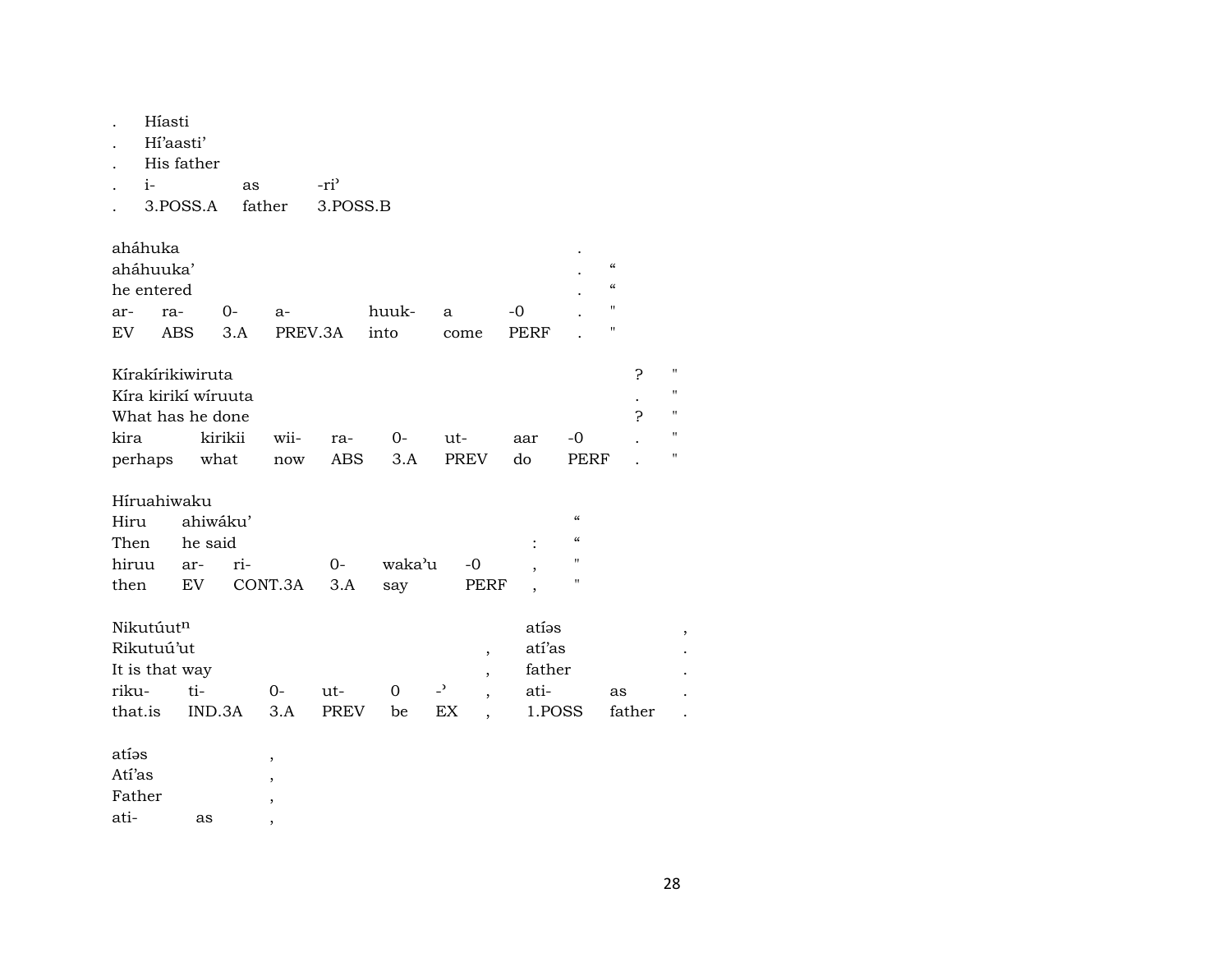1.POSS father ,

| nátakuwisitikúštir <sup>u</sup> |             |                          |                                   |             |       |                    |                                    |      |     |             |            |      |
|---------------------------------|-------------|--------------------------|-----------------------------------|-------------|-------|--------------------|------------------------------------|------|-----|-------------|------------|------|
| rátaku                          |             |                          |                                   |             |       | wisitikúctiiru'    |                                    |      |     |             |            |      |
| over there                      |             |                          |                                   |             |       | I have married her |                                    |      |     |             |            |      |
| ra-                             | $0-$        | ta                       | kus                               | $-0$        | wii-  | $si-$              | ti-                                | $0-$ | ku- | ut-         | tiir.ra'uk | $-0$ |
| ABS                             | 3.A         | be.hanging               | be.sitting                        | SUB.4       | now   | DU                 | IND.3A                             | 3.A  | 1.P | <b>PREV</b> | marry      | PERF |
|                                 |             |                          |                                   |             |       |                    |                                    |      |     |             |            |      |
| $\pmb{\mathsf{H}}$              | Híahara     |                          |                                   |             |       |                    |                                    |      |     |             |            |      |
| $\pmb{\mathsf{H}}$              | Hi          | ahára                    |                                   |             |       |                    |                                    |      |     |             |            |      |
| $\mathbf{H}$                    | And         | he had it                |                                   |             |       |                    |                                    |      |     |             |            |      |
| $\pmb{\mathsf{H}}$              | hi          | ar-<br>ra-               | $0-$<br>raah                      | $-0$        |       |                    |                                    |      |     |             |            |      |
| $\pmb{\mathsf{H}}$              | and         | <b>ABS</b><br>${\rm EV}$ | 3.A<br>have                       | <b>PERF</b> |       |                    |                                    |      |     |             |            |      |
|                                 |             |                          |                                   |             |       |                    |                                    |      |     |             |            |      |
| Pirísaraaks                     |             |                          | witira                            |             |       |                    |                                    |      |     |             |            |      |
| Piiriícara'aks                  |             |                          | witira<br>$-\,-$                  |             |       |                    |                                    |      |     |             |            |      |
| Crazy Child                     |             |                          | he had it<br>$-$                  |             |       |                    |                                    |      |     |             |            |      |
| piira-                          | icaraks     |                          | wi-<br>$\overline{\phantom{a}}$ . | ti-         | $0 -$ | raah               | $-0$                               |      |     |             |            |      |
| child                           |             | be.mischievous           | QUOT<br>$-\,-$                    | IND.3A      | 3.A   | have               | <b>PERF</b>                        |      |     |             |            |      |
|                                 |             |                          |                                   |             |       |                    |                                    |      |     |             |            |      |
| tahapakiahu                     |             |                          |                                   |             |       | šuskáhitn          |                                    |      |     |             |            |      |
| tahapakí'aahu'                  |             |                          |                                   |             |       | cuskaáhit          | $-$                                |      |     |             |            |      |
| we say                          |             |                          |                                   |             |       | a tomahawk         |                                    |      |     |             |            |      |
| ta-                             |             | rak-<br>$t-$             | waki.a                            | -:hus       | icus- |                    | kaahit<br>$\qquad \qquad -$        |      |     |             |            |      |
| IND.1/2A                        |             | $1/2$ .PL<br>1.A         | say.PL.IMPF                       | <b>IMPF</b> | nose  |                    | godwit<br>$\overline{\phantom{a}}$ |      |     |             |            |      |
|                                 |             |                          |                                   |             |       |                    |                                    |      |     |             |            |      |
| Narítkururik <sup>i</sup>       |             |                          |                                   |             |       |                    |                                    |      |     |             |            |      |
| raárit                          |             | kuruúriki                |                                   |             |       | $^\mathrm{,}$      |                                    |      |     |             |            |      |
| really                          |             | their looking like       |                                   |             |       |                    |                                    |      |     |             |            |      |
| raarit                          | ku-         | $O -$<br>ra-             | uur-                              | ik          | $-i$  |                    |                                    |      |     |             |            |      |
| really                          | <b>INDF</b> | ABS<br>3.A               | <b>PREV</b>                       | look.like   | SUB.2 |                    |                                    |      |     |             |            |      |
|                                 |             |                          |                                   |             |       |                    |                                    |      |     |             |            |      |
| níšiki                          |             | Hiruahiwáku              |                                   |             |       |                    |                                    |      |     |             |            |      |
|                                 |             |                          | ahiwáku'                          |             |       |                    |                                    |      |     |             |            |      |
| riíciki                         |             | Hiru                     |                                   |             |       |                    |                                    |      |     |             |            |      |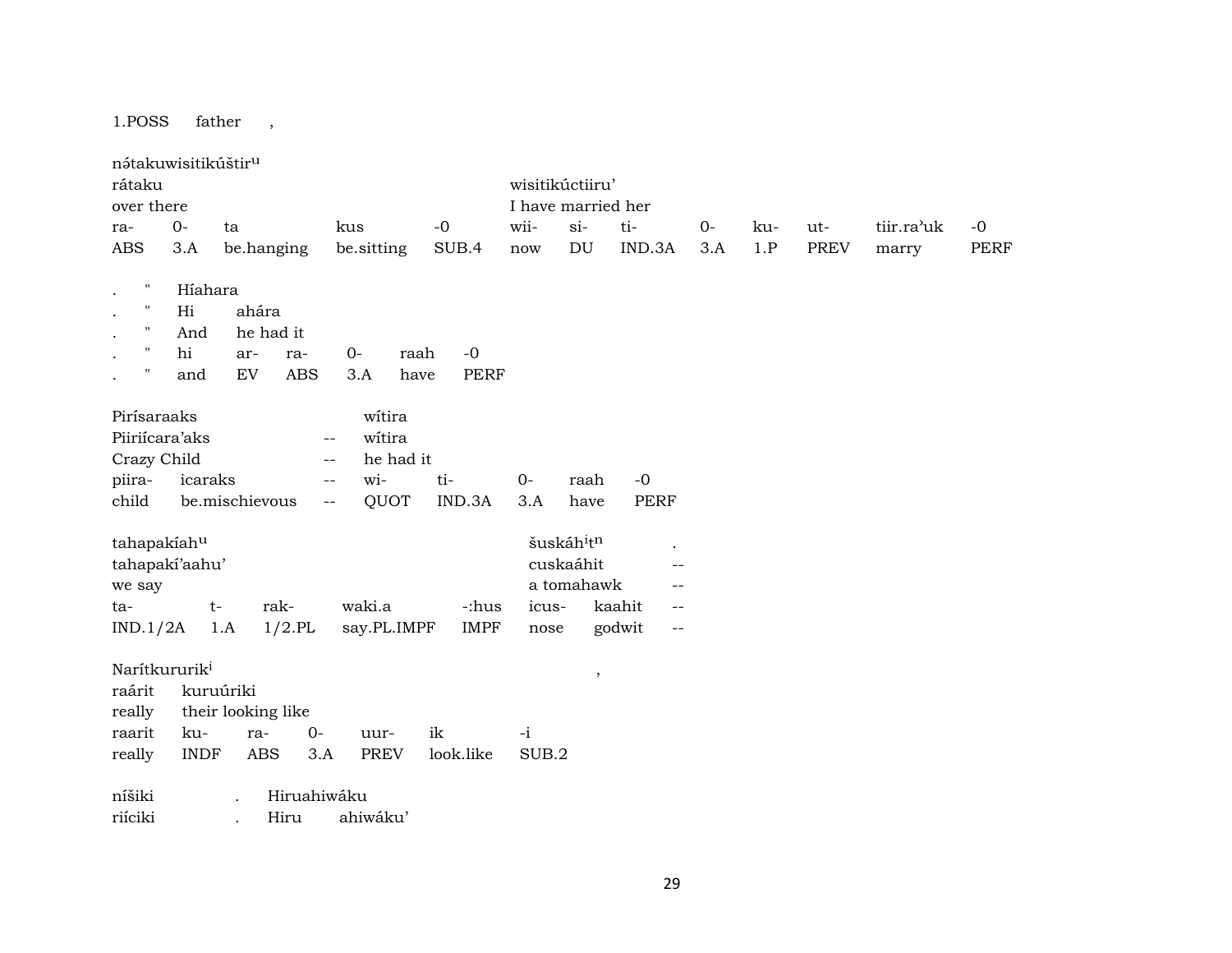| a knife                                                |            |                      | Then  | he said   |              |       |                          |                          |            |                    |      |      |       |
|--------------------------------------------------------|------------|----------------------|-------|-----------|--------------|-------|--------------------------|--------------------------|------------|--------------------|------|------|-------|
| riici                                                  | -kis       | $\ddot{\phantom{a}}$ | hiruu | ar-       | ri-          | $0-$  | waka'u                   | $-0$                     |            |                    |      |      |       |
| knife                                                  | <b>DIM</b> | $\ddot{\phantom{0}}$ | then  | EV        | CONT.3A      | 3.A   | say                      | PERF                     |            |                    |      |      |       |
|                                                        |            |                      |       |           |              |       |                          |                          |            |                    |      |      |       |
| kurahúsra <sup>u</sup>                                 |            |                      |       |           |              |       | $^\mathrm{,}$            |                          |            |                    |      |      |       |
| kurahuúsa'u                                            |            |                      |       |           |              |       |                          | $\mathcal{C}\mathcal{C}$ |            |                    |      |      |       |
| his father                                             |            |                      |       |           |              |       | $\bullet$                | $\mathcal{C}\mathcal{C}$ |            |                    |      |      |       |
| kurahuus                                               |            | ra-                  | $0-$  | a-        | $\mathbf{0}$ | $-u$  | $\cdot$                  | $\mathbf H$              |            |                    |      |      |       |
| old.man                                                |            | ABS                  | 3.A   | POSS.3A   | be           | SUB.D | $\overline{\phantom{a}}$ | $\pmb{\mathsf{H}}$       |            |                    |      |      |       |
|                                                        |            |                      |       |           |              |       |                          |                          |            |                    |      |      |       |
| hawakarisiratírastaha                                  |            |                      |       |           |              |       |                          |                          |            |                    |      |      |       |
| Hawá                                                   | kariísira  |                      |       |           |              |       |                          |                          | tírastaaha |                    |      |      |       |
| Also                                                   |            | don't take it        |       |           |              |       |                          |                          |            | this that you have |      |      |       |
| haawa                                                  | karii-     |                      | $i-$  |           | $S-$         | $i-$  | raah                     | $-0$                     | tii-       | ra-                | $S-$ | raah | -a    |
| also                                                   |            | EMPH.NEG             |       | CONT.1/2A | 2.A          | SEQ   | have                     | PERF                     | this       | ABS                | 2.A  | have | SUB.1 |
|                                                        |            |                      |       |           |              |       |                          |                          |            |                    |      |      |       |
|                                                        |            |                      |       |           |              |       |                          |                          |            |                    |      |      |       |
| 11                                                     |            |                      |       |           |              |       |                          |                          |            |                    |      |      |       |
| $\pmb{\mathsf{H}}$                                     |            |                      |       |           |              |       |                          |                          |            |                    |      |      |       |
| 11                                                     |            |                      |       |           |              |       |                          |                          |            |                    |      |      |       |
| $\pmb{\mathsf{H}}$                                     |            |                      |       |           |              |       |                          |                          |            |                    |      |      |       |
|                                                        |            |                      |       |           |              |       |                          |                          |            |                    |      |      |       |
| وأجالهم والمتكمين والموالي فالمتابع والمستلقة فالمستنب |            |                      |       |           |              |       |                          |                          |            |                    |      |      |       |

|  |  |  | Hiruahiwakupirəsk |  |
|--|--|--|-------------------|--|
|--|--|--|-------------------|--|

| Hiru          | ahiwáku' |                         | piíraski |           |  |                |     |  |
|---------------|----------|-------------------------|----------|-----------|--|----------------|-----|--|
| Then          | he said  |                         | the boy  |           |  |                |     |  |
| hiruu ar- ri- |          |                         | $O-$     | waka'u -0 |  | piiras- -kis , |     |  |
| then          |          | EV CONT.3A 3.A say PERF |          |           |  | boy            | DIM |  |

| $\epsilon$ | Atías  |  |
|------------|--------|--|
| $\epsilon$ | Atí'as |  |

| $\epsilon$ | Father |  |
|------------|--------|--|
| .,         |        |  |

" ati- as ,

" 1.POSS father ,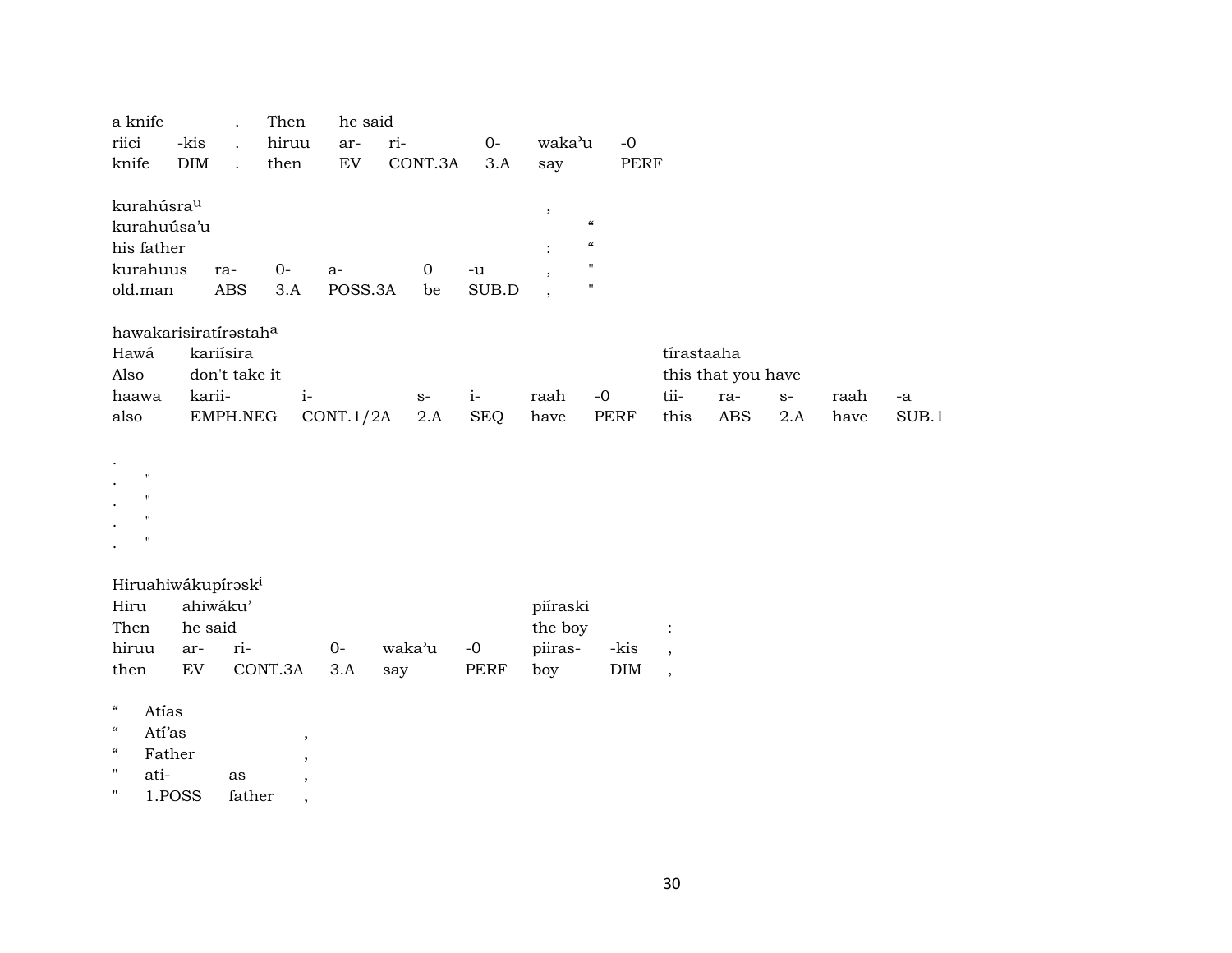| tatirirapírihu <sup>u</sup><br>tatiriiraapírihu'u |                            |          |           |       |        |           |                    |                          |                |
|---------------------------------------------------|----------------------------|----------|-----------|-------|--------|-----------|--------------------|--------------------------|----------------|
| I cherish it                                      |                            |          |           |       |        |           |                    |                          |                |
| ta-                                               |                            | $t-$     | ir-       |       | ri-    |           | uur-               | raapi.rihur              | $\overline{a}$ |
| IND.1/2A                                          |                            | 1.A      | PREV.1/2A |       |        | PHYS.POSS | PREV               | value                    | EX             |
|                                                   |                            |          |           |       |        |           |                    |                          |                |
| $\, ,$                                            |                            |          |           |       |        |           |                    |                          |                |
|                                                   |                            |          |           |       |        |           |                    |                          |                |
|                                                   |                            |          |           |       |        |           |                    |                          |                |
|                                                   |                            |          |           |       |        |           |                    |                          |                |
|                                                   |                            |          |           |       |        |           |                    |                          |                |
|                                                   |                            |          |           |       |        |           |                    |                          |                |
| tatirirapírihu <sup>u</sup>                       |                            |          |           |       |        |           |                    |                          |                |
| Tatiriiraapírihu'u                                |                            |          |           |       |        |           |                    |                          |                |
| I cherish it                                      |                            |          |           |       |        |           |                    |                          |                |
| ta-                                               |                            | t-       | ir-       |       | ri-    |           | uur-               | raapi.rihur              | $\overline{a}$ |
| IND.1/2A                                          |                            | 1.A      | PREV.1/2A |       |        | PHYS.POSS | PREV               | value                    | EX             |
|                                                   |                            |          |           |       |        |           |                    |                          |                |
| tiras <sup>a</sup>                                |                            |          |           |       |        |           | $\pmb{\mathsf{H}}$ |                          |                |
| tíraasa                                           |                            |          |           |       |        |           | н                  |                          |                |
| this one                                          |                            |          |           |       |        |           | $\mathbf{H}$       |                          |                |
| tii-                                              | ra-                        | $0-$     | sa        |       | $-0$   |           | Ħ                  |                          |                |
| this                                              | ABS                        | 3.A      | be.lying  |       | SUB.3  |           |                    |                          |                |
|                                                   |                            |          |           |       |        |           |                    |                          |                |
| Hiruahiwáku                                       |                            |          |           |       |        |           |                    | $\mathcal{C}\mathcal{C}$ |                |
| Hiru                                              |                            | ahiwáku' |           |       |        |           |                    | $\mathcal{C}$            |                |
| Then                                              | he said                    |          |           |       |        |           |                    | $\mathbf{H}$             |                |
| hiruu                                             | ar-                        | ri-      |           | $O -$ | waka'u |           | $-0$               | $\pmb{\mathsf{H}}$       |                |
| then                                              | $\mathop{\rm EV}\nolimits$ |          | CONT.3A   | 3.A   | say    |           | PERF               |                          |                |
| suksuhuraruwáhaki                                 |                            |          |           |       |        |           |                    |                          |                |
| Suksuhuúraruwaáhaahki'                            |                            |          |           |       |        |           |                    |                          |                |
| Take your clothes off awhile                      |                            |          |           |       |        |           |                    |                          |                |
| $i-$                                              |                            |          | uks-      |       | uhur-  |           |                    | ruwaah.aahkiir           | -0             |
|                                                   |                            | $S-$     |           |       |        | raar-     |                    |                          |                |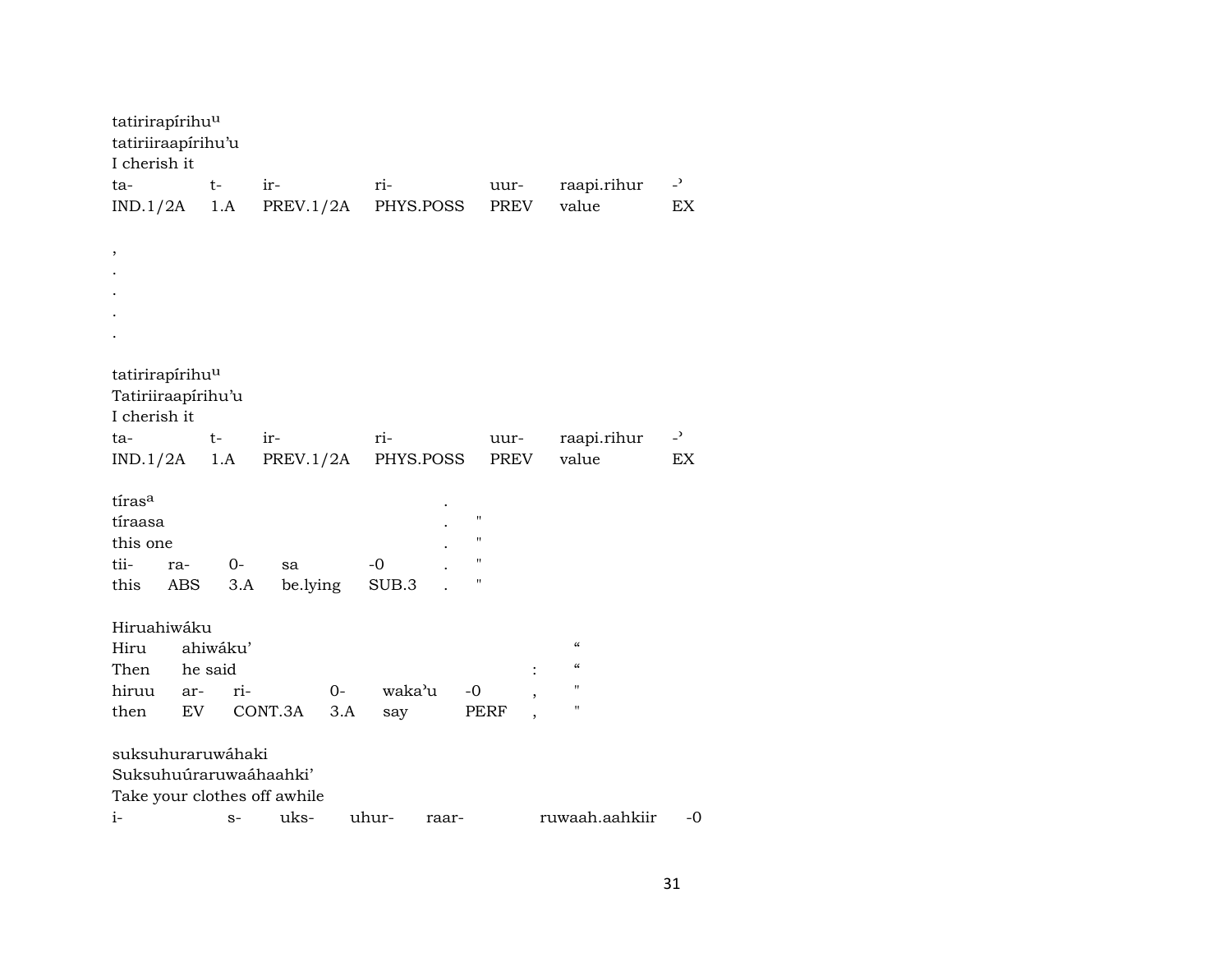| CONT.1/2A                                                                    | $2.A$                                                                                                     | <b>JUSS</b>                                               |            | awhile      | 3PL.INAN.P                    |                    |               | remove.DIST         | <b>PERF</b> |                      |             |
|------------------------------------------------------------------------------|-----------------------------------------------------------------------------------------------------------|-----------------------------------------------------------|------------|-------------|-------------------------------|--------------------|---------------|---------------------|-------------|----------------------|-------------|
| $\pmb{\mathsf{H}}$<br>$\mathbf{H}$<br>Ţ<br>$\mathbf H$<br>$\pmb{\mathsf{H}}$ | Hiruahuší <sup>a</sup><br>Hiru<br>Then<br>hiruu<br>then                                                   | ahúci'a<br>he did it<br>ar-<br>$\mathop{\rm EV}\nolimits$ | ra-<br>ABS | $0-$<br>3.A | ut-<br>PREV                   | $i-$<br><b>SEQ</b> | aar<br>do     | $-0$<br><b>PERF</b> |             |                      |             |
| pírəski<br>piíraski<br>the boy<br>piiras-<br>boy                             | -kis<br>$\rm{DIM}$                                                                                        |                                                           |            |             |                               |                    |               |                     |             |                      |             |
| ar-<br>EV                                                                    | ahararuwaháhkira<br>ahararuwaahaáhkiira<br>his taking the clothes off<br>$O -$<br>ra-<br>ABS<br>3.A       | raar-                                                     | 3PL.INAN.P |             | ruwaah.aahkiir<br>remove.DIST |                    | $-a$<br>SUB.1 |                     |             |                      |             |
| raa-                                                                         | rawitaruráriwiritn<br>Raawitaruuraáriwiirit<br>He just had many articles (of clothing) piled there<br>wi- | ti-                                                       | $O -$      | $a-$        |                               | ri-                |               | uur-                | raar-       | riwii.arik           | $-0$        |
| just                                                                         | QUOT                                                                                                      | IND.3A                                                    | 3.A        | POSS.3A     |                               | PHYS.POSS          |               | POSS.A              | 3PL.INAN.P  | be.a.large.pile.DIST | <b>PERF</b> |
|                                                                              |                                                                                                           |                                                           |            |             |                               |                    |               |                     |             |                      |             |
| Náw <sup>a</sup>                                                             |                                                                                                           | hiruahiwáku                                               |            |             |                               |                    |               |                     |             |                      |             |

Ráwa , hiru ahiwáku'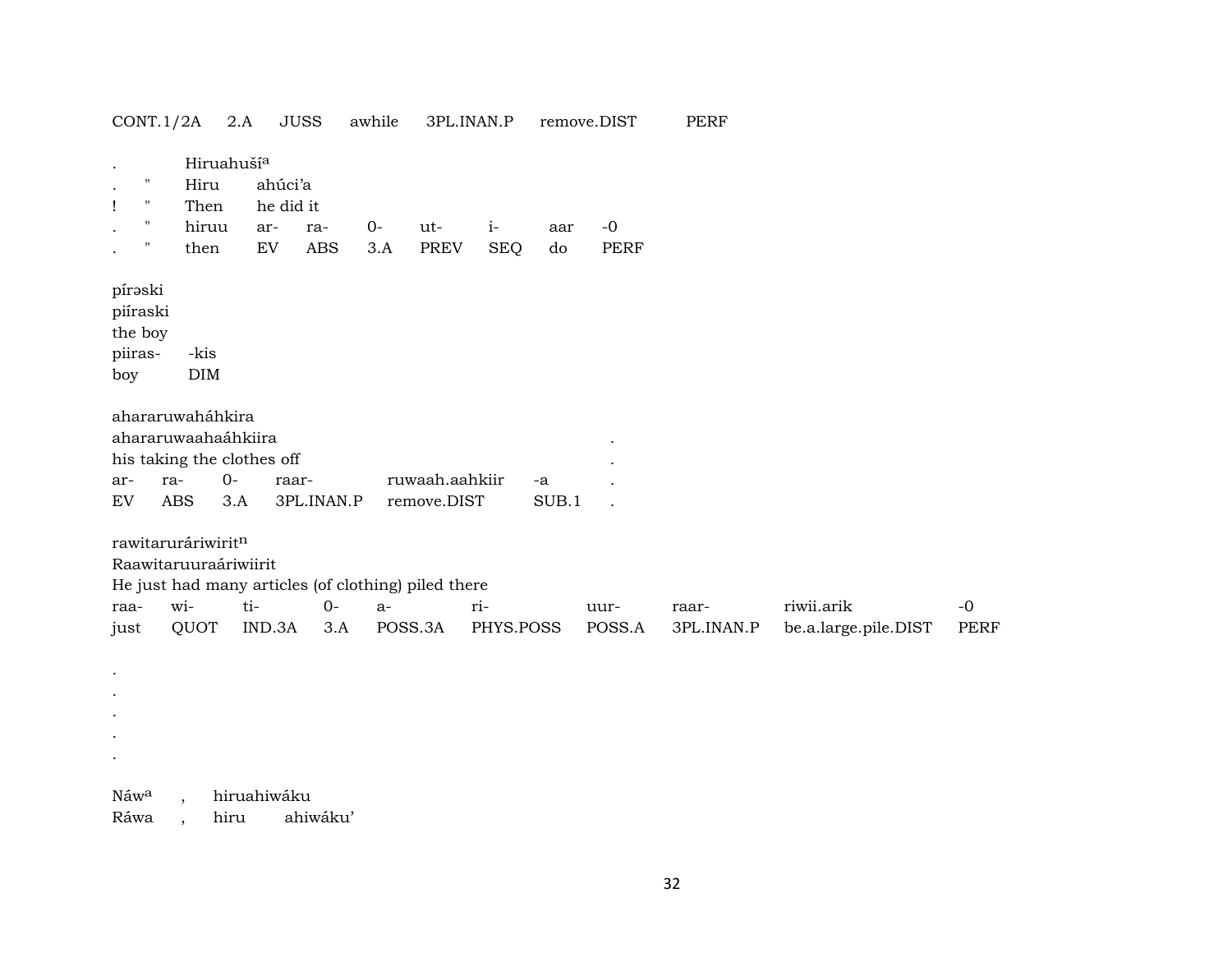| Now                          |        | then       |                | he said    |               |          |             |                          |                                        |             |   |
|------------------------------|--------|------------|----------------|------------|---------------|----------|-------------|--------------------------|----------------------------------------|-------------|---|
| rawa                         |        | hiruu      | ar-            | ri-        |               | $0-$     | waka'u      |                          | $-0$                                   |             |   |
| now                          |        | then       | EV             |            | CONT.3A       | 3.A      | say         |                          | PERF                                   |             |   |
|                              |        |            |                |            |               |          |             |                          |                                        |             |   |
| kurahúsau                    |        |            |                |            |               |          |             | $\overline{\phantom{a}}$ | $\boldsymbol{\zeta}\boldsymbol{\zeta}$ | Ihi         |   |
| kurahuúsa'u                  |        |            |                |            |               |          |             |                          |                                        | ihi         |   |
| his father                   |        |            |                |            |               |          |             |                          |                                        | uh          |   |
| kurahuus                     |        | ra-        | 0-             | $a-$       |               | $\Omega$ | -u          |                          |                                        | ihii        |   |
| old.man                      |        | <b>ABS</b> | 3.A            |            | POSS.3A       | be       | SUB.D       |                          |                                        | uh          |   |
|                              |        |            |                |            |               |          |             |                          |                                        |             |   |
| šústit <sup>n</sup>          |        |            | wituháihku     |            |               |          |             |                          |                                        |             | , |
| cústit                       |        |            | wituuhá'ihku'  |            |               |          |             |                          |                                        |             |   |
| the old woman                |        |            | he meant her   |            |               |          |             |                          |                                        |             |   |
| custit                       |        |            | wi-            | ti-        | 0-            |          | ut-         | ra'ihk                   | -:hus                                  |             |   |
| old.woman                    |        |            | QUOT           | IND.3A     | 3.A           |          | <b>PREV</b> | mean                     | <b>IMPF</b>                            |             |   |
|                              |        |            |                |            |               |          |             |                          |                                        |             |   |
| kísatn                       |        |            |                |            |               |          |             |                          |                                        |             |   |
| $\epsilon\epsilon$<br>Kiísat |        |            |                |            |               |          |             |                          |                                        |             |   |
| $\epsilon$<br>Go             |        |            |                |            |               |          |             |                          |                                        |             |   |
| 11<br>kii-                   |        | $i-$       |                | $S-$       | at            | -0       |             |                          |                                        |             |   |
| п<br><b>HORT</b>             |        |            | CONT.1/2A      | 2.A        | go            | PERF     |             |                          |                                        |             |   |
|                              |        |            |                |            |               |          |             |                          |                                        |             |   |
| kirakarírariks               |        |            |                |            |               |          |             |                          |                                        |             |   |
| Kíra kariíraariks            |        |            |                |            |               |          |             |                          |                                        |             |   |
| See if it is true            |        |            |                |            |               |          |             |                          |                                        | ı           |   |
| kira                         |        | ka-        |                | ra-        | $0-$          | $i-$     | raariks     |                          | -0                                     |             |   |
| perhaps                      |        |            | Y/N.INTER      | ABS        | 3.A           | SEQ      | be.true     |                          | PERF                                   |             |   |
|                              |        |            |                |            |               |          |             |                          |                                        |             |   |
| Náwa                         |        |            | šustítnuahiatn |            |               |          |             |                          |                                        |             |   |
| Ráwa                         | cústit |            |                | ruu'ahí'at |               |          |             |                          |                                        |             |   |
| Now                          |        |            | the old woman  |            | then she went |          |             |                          |                                        |             |   |
| rawa                         | custit |            |                | ruu-       | ar-           | ri-      |             | 0-                       | at                                     | -0          |   |
| now                          |        | old.woman  |                | then       | EV            |          | CONT.3A     | 3.A                      | go                                     | <b>PERF</b> |   |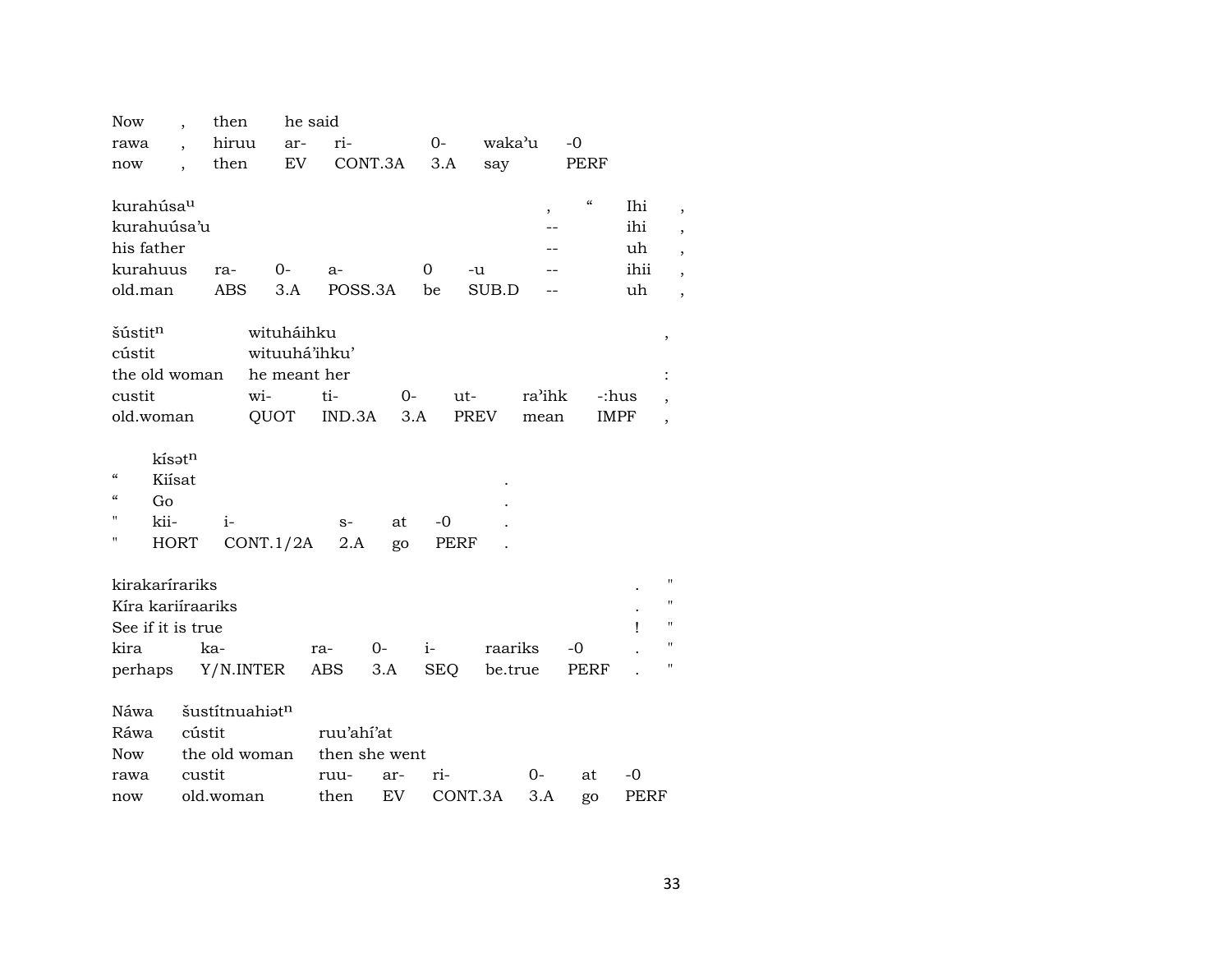| $\overline{\phantom{a}}$ |                      | hiruaháhwišatn                     |            |                               |            |        |                          |          |            |       |      |
|--------------------------|----------------------|------------------------------------|------------|-------------------------------|------------|--------|--------------------------|----------|------------|-------|------|
| $\overline{\phantom{a}}$ | hiru                 |                                    | ahaáhwicat |                               |            |        |                          |          |            |       |      |
| $\overline{\phantom{a}}$ | then                 |                                    |            | she arrived yonder            |            |        |                          |          |            |       |      |
| $\overline{\phantom{a}}$ | hiruu                | ar-                                | ra-        | $0-$                          | ar-        | wic.at | $-0$                     |          |            |       |      |
| $\overline{\phantom{a}}$ | then                 | EV                                 | <b>ABS</b> | 3.A                           | EV         | arrive | <b>PERF</b>              |          |            |       |      |
|                          |                      | šurákiiriahakárik <sup>u</sup>     |            |                               |            |        |                          |          |            |       |      |
|                          | cuúraki              |                                    |            | irii'ahaakáriku               |            |        |                          |          |            |       |      |
|                          | the girl             |                                    |            | where her home was            |            |        |                          |          |            |       |      |
|                          | icuura-              | -kis                               | irii-      | ar-                           | ra-        | $0-$   | akaar-                   | ri-      | kus        | $-0$  |      |
| girl                     |                      | DIM                                | where      | EV                            | <b>ABS</b> | 3.A    | dwelling                 | PORT     | be.sitting | SUB.4 |      |
|                          | Ahawáku              |                                    |            |                               |            | ,      | $\mathcal{C}\mathcal{C}$ |          |            |       |      |
|                          | Ahawáku'             |                                    |            |                               |            |        | $\mathcal{C}\mathcal{C}$ |          |            |       |      |
|                          | She said             |                                    |            |                               |            |        | "                        |          |            |       |      |
|                          | ar-                  | ra-                                | $0-$       | waka'u                        | $-0$       |        | $\pmb{\mathsf{H}}$       |          |            |       |      |
|                          | EV                   | <b>ABS</b>                         | 3.A        | say                           | PERF       |        | $\pmb{\mathsf{H}}$       |          |            |       |      |
|                          |                      | Ihitakukírarawašitiks <sup>a</sup> |            |                               |            |        |                          |          |            |       |      |
| Ihi                      |                      | táku'                              |            | kíra raawacítiksa'            |            |        |                          |          |            |       |      |
| Uh                       |                      | someone                            |            | perhaps she will come outside |            |        |                          |          |            |       |      |
| ihii                     |                      | taku                               |            | kira                          | ra-        | $0-$   | $a-$                     | awacitik | -his       | -a    | $-0$ |
| uh                       | $\ddot{\phantom{0}}$ | someone                            |            | perhaps                       | ABS        | 3.A    | PREV.3A                  | go.out   | PERF       | SUB.1 | PERF |
|                          | $\pmb{\mathsf{H}}$   |                                    |            |                               |            |        |                          |          |            |       |      |
|                          | $\pmb{\mathsf{H}}$   |                                    |            |                               |            |        |                          |          |            |       |      |
|                          | п                    |                                    |            |                               |            |        |                          |          |            |       |      |
|                          | $\pmb{\mathsf{H}}$   |                                    |            |                               |            |        |                          |          |            |       |      |
|                          | $\pmb{\mathsf{H}}$   |                                    |            |                               |            |        |                          |          |            |       |      |
|                          |                      | Ahawašitiksášapatn                 |            |                               |            |        |                          |          |            |       |      |
|                          | Ahaawacítiksa'       |                                    |            |                               |            |        |                          |          | cápaat     |       |      |
|                          |                      | She came outside                   |            |                               |            |        |                          |          | a woman    |       |      |
| ar-                      | ra-                  | $O -$                              | a-         |                               | awacitik   | -his   | a                        | $-0$     | icapaak    |       |      |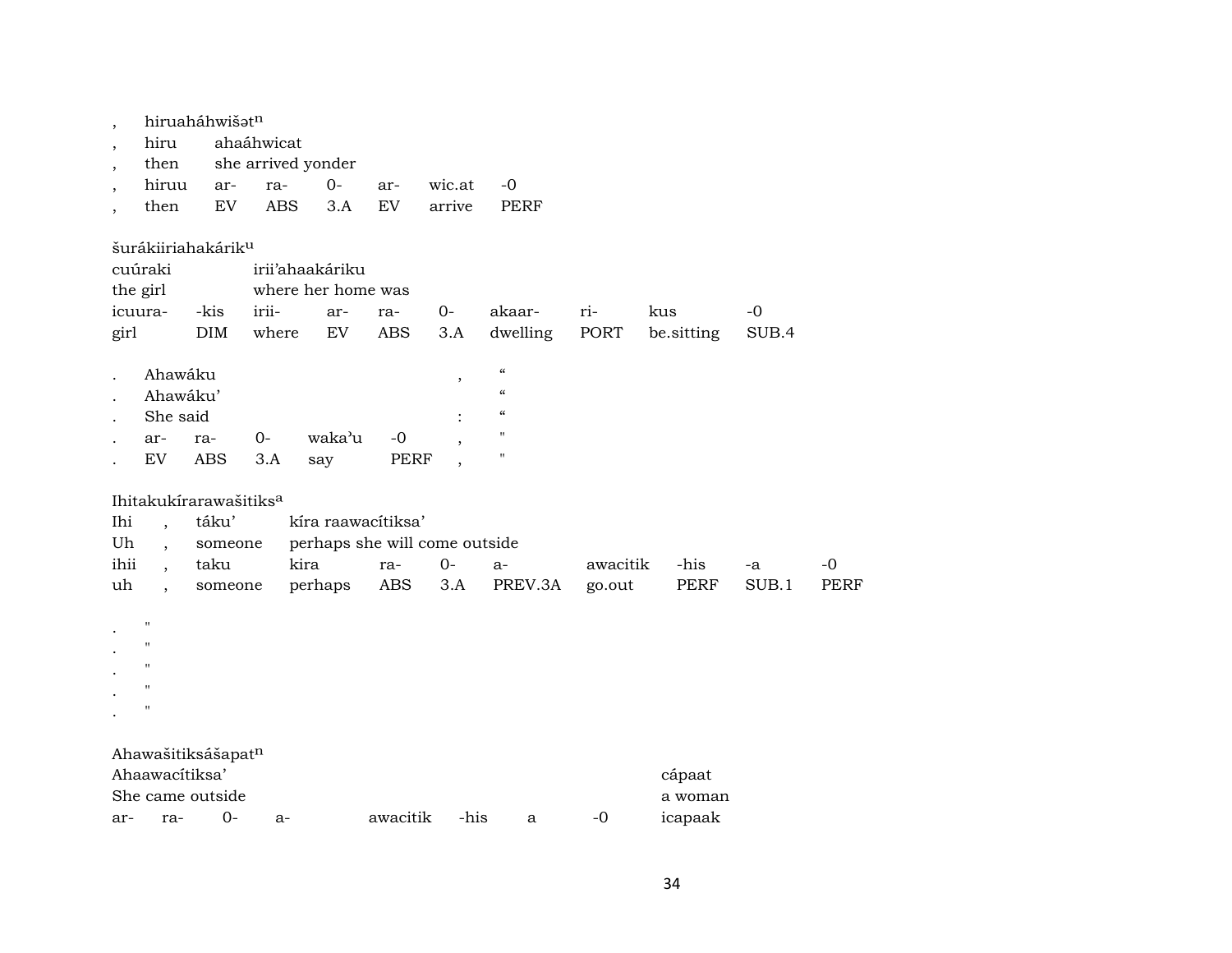| EV           | ABS                                                   |                   | 3.A                     | PREV.3A       |               | go.out          |                               | PERF                                             | come |                                         | PERF                | woman         |
|--------------|-------------------------------------------------------|-------------------|-------------------------|---------------|---------------|-----------------|-------------------------------|--------------------------------------------------|------|-----------------------------------------|---------------------|---------------|
|              | Ahawáku<br>Ahawáku'<br>She said<br>ar-<br>EV          | ra-<br><b>ABS</b> | $0-$<br>3.A             | waka'u<br>say |               | $-0$<br>PERF    | $\, ,$<br>,<br>$\overline{ }$ | $\epsilon$<br>$\epsilon$<br>$\epsilon$<br>п<br>п |      |                                         |                     |               |
|              | Sitatuhwakúrawu<br>Sitatuhwakuúrawu'                  |                   | We doubted his word     |               |               |                 |                               |                                                  |      |                                         |                     |               |
| $\sin$<br>DU | ta-                                                   |                   | $t-$<br>$IND.1/2A$ 1.A  |               | uur-<br>PREV  | wakuur-<br>word |                               | raa.wuu<br>doubt                                 |      | -:hus<br><b>IMPF</b>                    |                     |               |
| tii-         | tírahukata<br>tírahuukata<br>when he entered<br>when  | ra-<br>ABS        | $0-$<br>3.A             | huuk-<br>into | at<br>go      |                 | -a<br>SUB.1                   | $\vdots$                                         |      |                                         |                     |               |
| ka-          | karírariks<br>Kariíraariks<br>Is it true<br>Y/N.INTER |                   | ra-<br>ABS              | $i-$<br>SEQ   | 0-<br>3.A     |                 | raariks<br>be.true            | $-0$<br>PERF                                     | tii- | títaku<br>tiítaku<br>right here<br>here | -taku<br><b>LOC</b> |               |
|              | wirakuharárik <sup>u</sup><br>wirakuhaaráriku         |                   | his having been married |               |               |                 |                               |                                                  |      |                                         |                     |               |
| wii-<br>now  | ra-                                                   | INF.A             | $0-$<br>3.A             | ku-<br>INF.B  | haa-<br>child |                 | raar-<br>PL                   | ri-<br>PORT                                      |      | kus<br>be sitting                       |                     | $-0$<br>SUB.4 |

. "

. "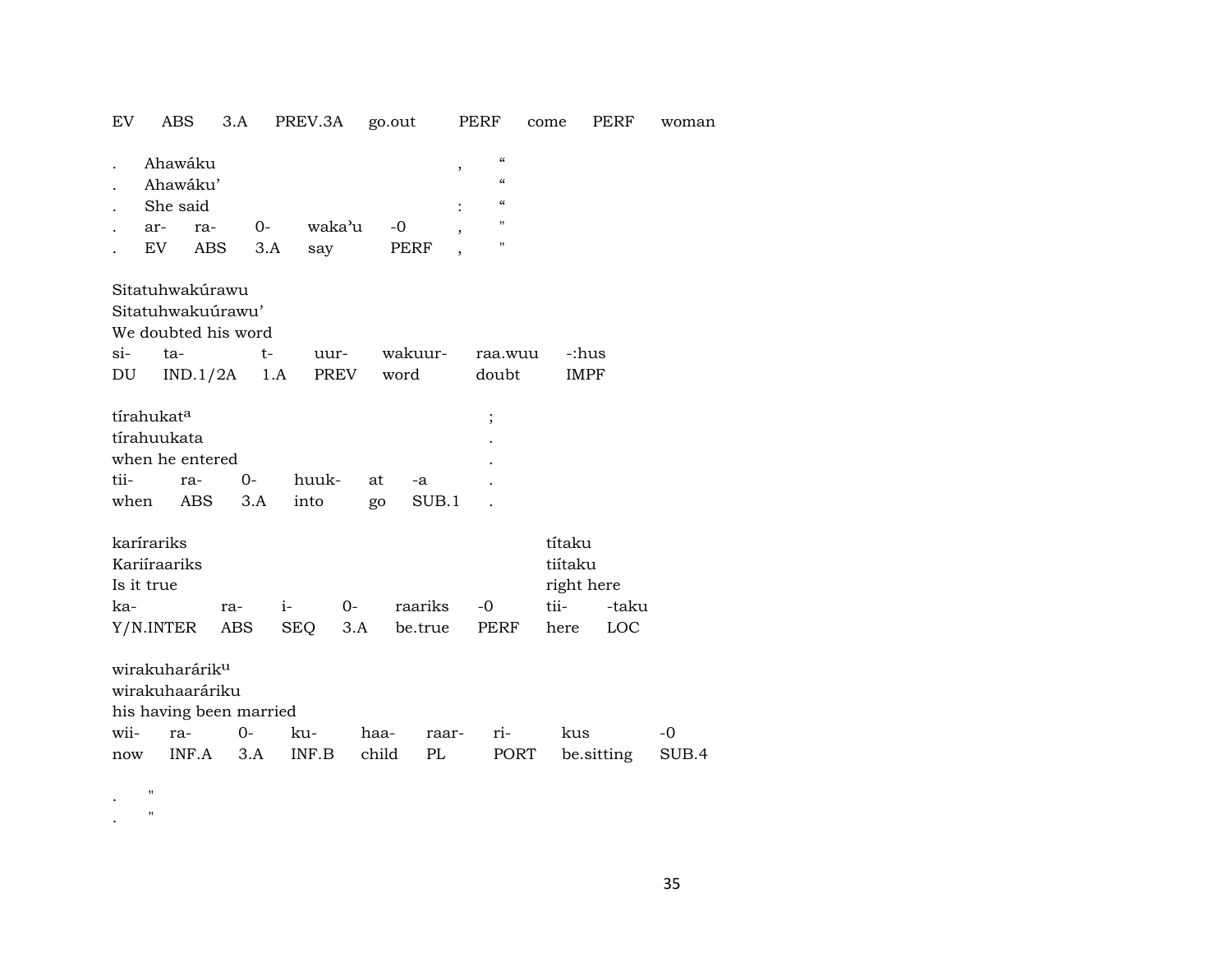? "  $\cdot$  " .  $\qquad$  "

| Ahawáku<br>Ahawáku'<br>She said<br>ra-<br>ar-<br><b>ABS</b><br>EV           | $O -$<br>3.A                | waka'u<br>say                  | $-0$<br>PERF                          | $\overline{\phantom{a}}$ | šapatn<br>cápaat<br>icapaak<br>woman | the woman                                                                                                  | $\boldsymbol{\mathcal{C}}$<br>$\, ,$<br>$\boldsymbol{\mathcal{C}}$<br>$\boldsymbol{\zeta}\boldsymbol{\zeta}$<br>$\pmb{\mathsf{H}}$<br>$\cdot$<br>$\pmb{\mathsf{H}}$<br>$\overline{\phantom{a}}$ |                   |                     |                   |               |
|-----------------------------------------------------------------------------|-----------------------------|--------------------------------|---------------------------------------|--------------------------|--------------------------------------|------------------------------------------------------------------------------------------------------------|-------------------------------------------------------------------------------------------------------------------------------------------------------------------------------------------------|-------------------|---------------------|-------------------|---------------|
| Hãa<br>Haá'a'<br>Yes<br>haa'a'<br>yes                                       | $\mathbf{I}$<br>1           |                                |                                       |                          |                                      |                                                                                                            |                                                                                                                                                                                                 |                   |                     |                   |               |
| Šurakíwitataku<br>Cuúraki<br>The girl<br>icuura<br>female                   | -kis<br>DIM                 | witaáttaku'<br>wi-<br>QUOT     | he is married to her<br>ti-<br>IND.3A | $0-$<br>3.A              | $a-$<br>POSS.3A                      |                                                                                                            | aktaku<br>have.as.a.wife                                                                                                                                                                        |                   | $-0$<br><b>PERF</b> |                   |               |
| tíraku<br>$\overline{\phantom{a}}$<br>tíraaku<br>this one<br>tii-<br>this   | ra-<br><b>ABS</b>           | $0-$<br>3.A                    | kus<br>be.sitting                     | $-0$<br>SUB.4            |                                      | $\pmb{\mathsf{H}}$<br>$\pmb{\mathsf{H}}$<br>$\pmb{\mathsf{H}}$<br>$\pmb{\mathsf{H}}$<br>$\pmb{\mathsf{H}}$ |                                                                                                                                                                                                 |                   |                     |                   |               |
| Nisarúwititírak <sup>u</sup><br>Riísaaru'<br>A chief<br>riisaar<br>be.chief | $-u^{\prime}$<br><b>NOM</b> | wití'<br>he was<br>wi-<br>QUOT | ti-<br>IND.3A                         | $0-$<br>3.A              | $\Omega$<br>be                       | $-0$<br><b>PERF</b>                                                                                        | tíraaku<br>this one<br>tii-<br>this                                                                                                                                                             | ra-<br><b>ABS</b> | $0-$<br>3.A         | kus<br>be.sitting | $-0$<br>SUB.4 |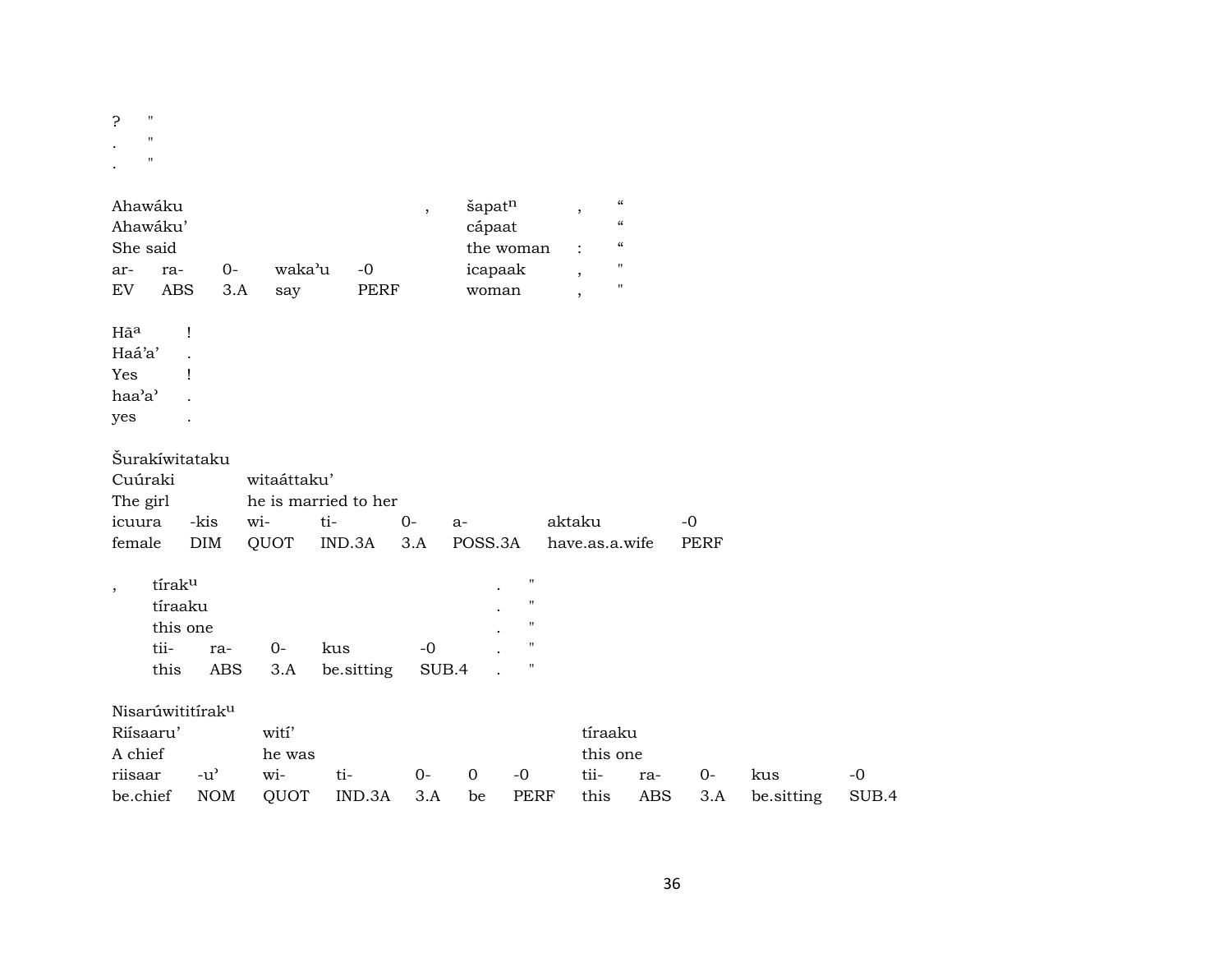| píta                                                                              |                              |                                                                              | irihkuhakítaw <sup>i</sup>                                                                |              |             |                                           |               |                                                 |                                    |      |
|-----------------------------------------------------------------------------------|------------------------------|------------------------------------------------------------------------------|-------------------------------------------------------------------------------------------|--------------|-------------|-------------------------------------------|---------------|-------------------------------------------------|------------------------------------|------|
| piíta                                                                             | $-\, -$                      |                                                                              | irikuuhakitawi'                                                                           |              |             |                                           |               |                                                 |                                    |      |
| man                                                                               | $\overline{\phantom{m}}$     |                                                                              | that one was the leader                                                                   |              |             |                                           |               |                                                 |                                    |      |
| wiita                                                                             | $-\, -$                      | irii-                                                                        | kuur-                                                                                     | ra-          | 0-          |                                           | kita.wi       | $-0$                                            |                                    |      |
| man                                                                               | --                           | that                                                                         | <b>DUB</b>                                                                                | <b>ABS</b>   |             | 3.A                                       | be.the.leader | PERF                                            |                                    |      |
| $\pmb{\zeta}\pmb{\zeta}$<br>$\mathcal{C}$<br><b>Now</b><br>п<br>rawa<br>11<br>now | Náwa<br>Ráwa                 | $\overline{\phantom{a}}$<br>$\overline{\phantom{a}}$<br>$\ddot{\phantom{0}}$ | irikúritir <sup>a</sup><br>irikúriitiira'<br>that is what I came for<br>iriku-<br>that.is | rii-<br>ASSR | $t-$<br>1.A | ir-                                       | PREV.1/2A     | a<br>come                                       | -0<br><b>PERF</b>                  |      |
| tiwáku<br>$\overline{\phantom{a}}$<br>ti-                                         | Tiwáku'<br>He said<br>IND.3A | 0-<br>3.A                                                                    | waka'u<br>say                                                                             | $-0$         | PERF        | kúrahus<br>kúrahus<br>kurahuus<br>old.man | the old man   | $\mathcal{C}$<br>$\mathbf{r}$<br>$\ddot{\cdot}$ |                                    |      |
| Hirukiraisarúhišis<br>Hiru<br>Then                                                |                              | kíra isarúhiicis                                                             | perhaps you can find out                                                                  |              |             |                                           |               |                                                 |                                    |      |
| hiruu                                                                             | kira                         |                                                                              | $i-$                                                                                      |              | $S-$        | ar-                                       | ut-           | riicis                                          |                                    | $-0$ |
| then                                                                              |                              | perhaps                                                                      | CONT.1/2A                                                                                 |              | 2.A         | EV                                        | PREV          | learn.about                                     |                                    | PERF |
| $\pmb{\mathsf{I}}$<br>$\pmb{\mathsf{I}}$                                          | н<br>"<br>$\pmb{\mathsf{H}}$ | Náwa<br>Ráwa<br><b>Now</b>                                                   | ,                                                                                         |              |             |                                           |               |                                                 |                                    |      |
| ,                                                                                 | $\pmb{\mathsf{H}}$<br>11     | rawa<br>now                                                                  |                                                                                           |              |             |                                           |               |                                                 |                                    |      |
| híruahiatšústitn<br>hiru<br>then                                                  | ahí'at                       | she went                                                                     |                                                                                           |              |             |                                           | cústit        | the old woman                                   | $\, ,$<br>$\overline{\phantom{a}}$ |      |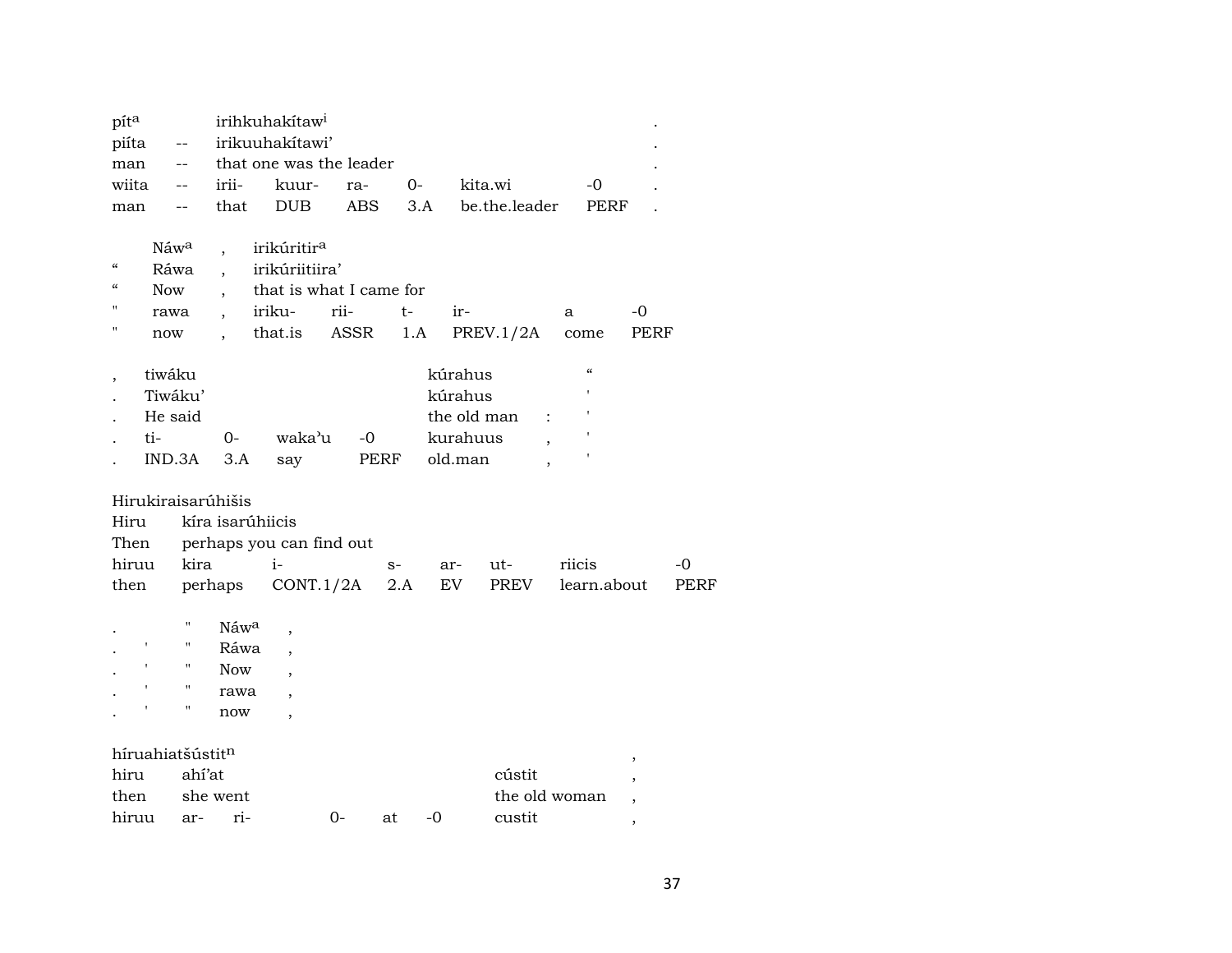| then                                  | EV                    |      | CONT.3A  | 3.A     | go   |                | PERF                     | old.woman      |         | $\overline{\phantom{a}}$ |       |
|---------------------------------------|-----------------------|------|----------|---------|------|----------------|--------------------------|----------------|---------|--------------------------|-------|
| áhahukətn<br>aháhuukat                | she entered           |      |          |         |      |                |                          |                |         |                          |       |
| ar-                                   | ra-                   | 0-   | huuk-    | at      | $-0$ |                |                          |                |         |                          |       |
| EV                                    | ABS                   | 3.A  | into     | go      |      | PERF           |                          |                |         |                          |       |
| Ahawáku                               |                       |      |          |         |      |                | $\epsilon\epsilon$       | Kúrahus        |         |                          |       |
| Ahawáku'                              |                       |      |          |         |      |                | $\mathcal{C}\mathcal{C}$ | Kúrahus        |         | $\overline{ }$           |       |
| She said                              |                       |      |          |         |      | $\ddot{\cdot}$ | $\epsilon\epsilon$       | Old man        |         |                          |       |
| ar-                                   | ra-                   | 0-   | waka'u   | $-0$    |      |                | н.                       | kurahuus       |         |                          |       |
| EV                                    | ABS                   | 3.A  | say      |         | PERF |                | μ                        | old.man        |         | $\overline{\phantom{a}}$ |       |
| isaráriks<br>isáraariks<br>it is true |                       |      |          |         |      |                | ,                        | šúraki<br>Girl | Cuúraki |                          |       |
| i-                                    |                       | $S-$ | ar-      | raariks |      | $-0$           |                          | icuura         |         | -kis                     |       |
|                                       |                       |      | EV       | be.true |      | PERF           |                          | female         |         | <b>DIM</b>               |       |
|                                       | CONT.1/2A             | 2.A  |          |         |      |                |                          |                |         |                          |       |
| irarúhku<br>irarúhku                  | that one of his       |      |          |         |      |                |                          |                |         |                          |       |
| ii-                                   | ra-                   | $0-$ | $a-$     |         | ri-  |                |                          | uur-           |         | kus                      | $-0$  |
| that                                  | ABS                   | 3.A  | POSS.3A  |         |      |                | PHYS.POSS                | POSS.A         |         | be sitting               | SUB.4 |
| irakáriku<br>iraakáriku               | (in) that home of his |      |          |         |      |                |                          |                |         |                          |       |
| ii-                                   | ra-                   | $0-$ | akaar-   |         | ri-  |                | kus                      |                | -0      |                          |       |
| that                                  | ABS                   | 3.A  | dwelling |         | PORT |                | be.sitting               |                | SUB.4   |                          |       |
| nisár <sup>u</sup>                    |                       |      |          |         |      |                |                          |                |         |                          |       |
| riisaáru'                             |                       |      |          |         |      |                |                          |                |         |                          |       |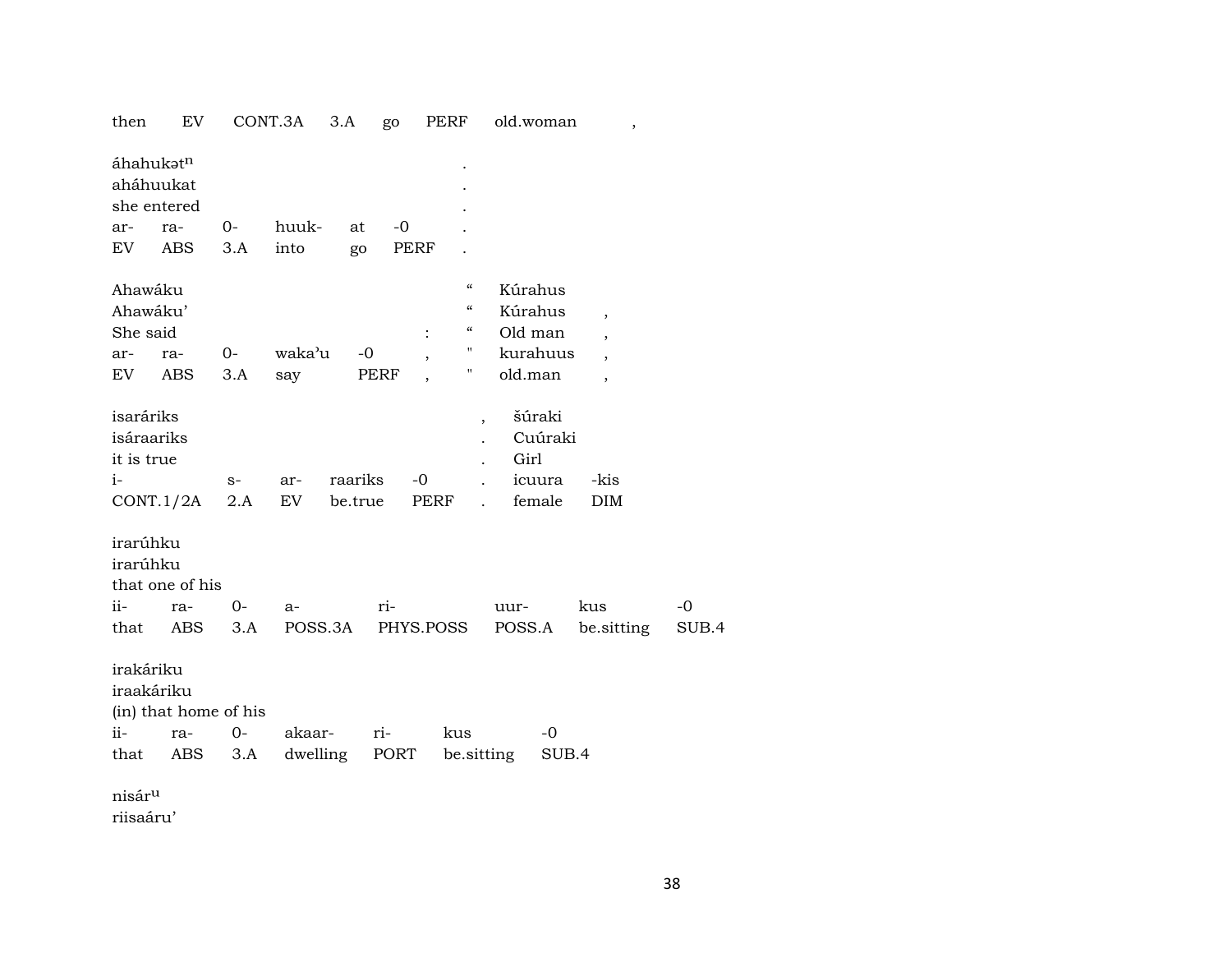the chief riisaar- $-u^{\prime}$ chief **NOM** 

| wiisirətak <sup>u</sup> |                          |      |        |                                            |       |  |
|-------------------------|--------------------------|------|--------|--------------------------------------------|-------|--|
|                         | wi'isiirattaku'          |      |        |                                            |       |  |
|                         | he is now married to her |      |        |                                            |       |  |
| wii-                    |                          | $S-$ | $ir -$ | aktaku                                     | $-()$ |  |
| now                     |                          |      |        | $CONT.1/2A$ 2.A $POSS.1/2A$ have.as.a.wife | PERF  |  |

| Ahawáku |          |       |        |             | kúrahus  |
|---------|----------|-------|--------|-------------|----------|
|         | Ahawáku' |       |        |             | kúrahus  |
| He said |          |       |        |             | old man  |
| $ar-$   | $ra-$    | $O -$ | waka'u | -0          | kurahuus |
| EV      | ABS      | 3.A   | sav    | <b>PERF</b> | old.man  |
|         |          |       |        |             |          |

| tírak <sup>u</sup> |     |      |                          |           |    |
|--------------------|-----|------|--------------------------|-----------|----|
| tíraaku            |     |      |                          |           |    |
| this one           |     |      |                          |           |    |
| tii-               | ra- | $O-$ | kus                      | $-\Omega$ | -- |
| this               |     |      | ABS 3.A be sitting SUB.4 |           |    |

| hawakarakápakis |                 | $\mathcal{C}\mathcal{C}$ | Åka <sup>a</sup> |           |      |                    |        |
|-----------------|-----------------|--------------------------|------------------|-----------|------|--------------------|--------|
| hawá            | karakaápaakis   |                          |                  |           |      | $\epsilon\epsilon$ | Aáka'a |
| also            | he was not poor |                          | "                | Oh my     |      |                    |        |
| haawa           | ka-             | ra-                      | $()$ -           | kaapaakis | $-0$ |                    | aaka'a |
| also            | <b>NEG</b>      | ABS                      | 3.A              | be.poor   | PERF |                    | oh.my  |

|         | ! iriwitúrahi |                          |      |           |              |       |  |
|---------|---------------|--------------------------|------|-----------|--------------|-------|--|
|         | iriwitúraahi  |                          |      |           |              |       |  |
| $\cdot$ | that is good  |                          |      |           |              |       |  |
|         | irii- wi-     | $O-$<br>$t$ i-           | uur- | raa- hiir |              | $-()$ |  |
|         | that          | QUOT IND.3A 3.A PREV way |      |           | be.good PERF |       |  |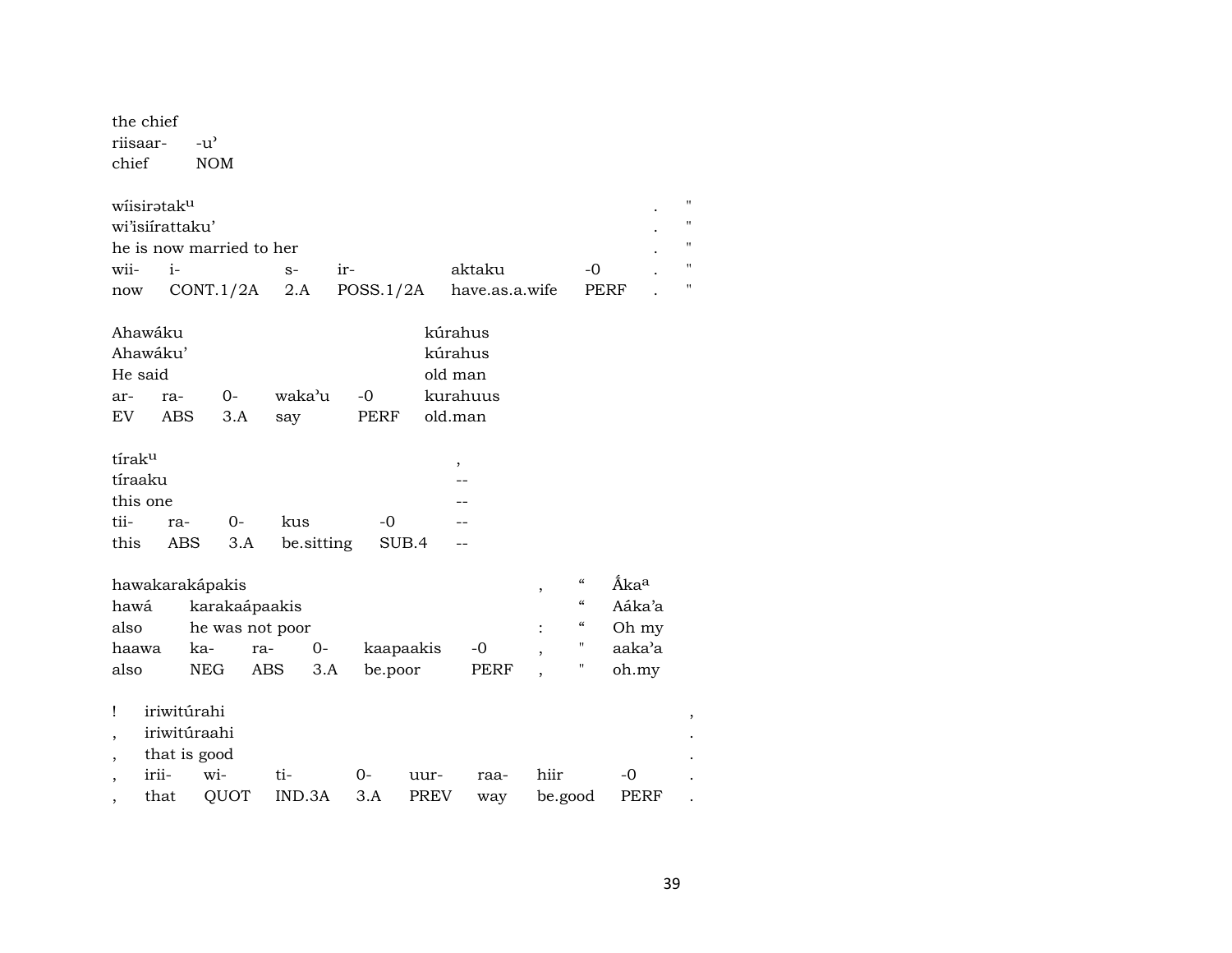iriwitúrahi Iriwitúraahi That is good irii- wi- ti- 0- uur- raa- hiir -0 that QUOT IND.3A 3.A PREV way be.good PERF píra<sup>u</sup> piíra'u' the child piira -u'<br>child NO NOM wisiahikuritasikskapákis<sup>u</sup> wisi'ahikuriitacikskapaákisu that they have pitied mine wii- si- ar- ra- 0- ir- ku- ri- ut- aciks.kaapaakis -u now DU EV ABS 3.A PL.3A 1.P PHYS.POSS PREV feel.pity.for SUB.D . " . " . " . " . " Híruahiwaku Hiru ahiwáku' he said hiruu ar- ri- 0- waka'u -0 then EV CONT.3A 3.A say PERF kurahúsraµ , kurahuúsa'u , his father , kurahuus ra- 0- a- 0 -u ,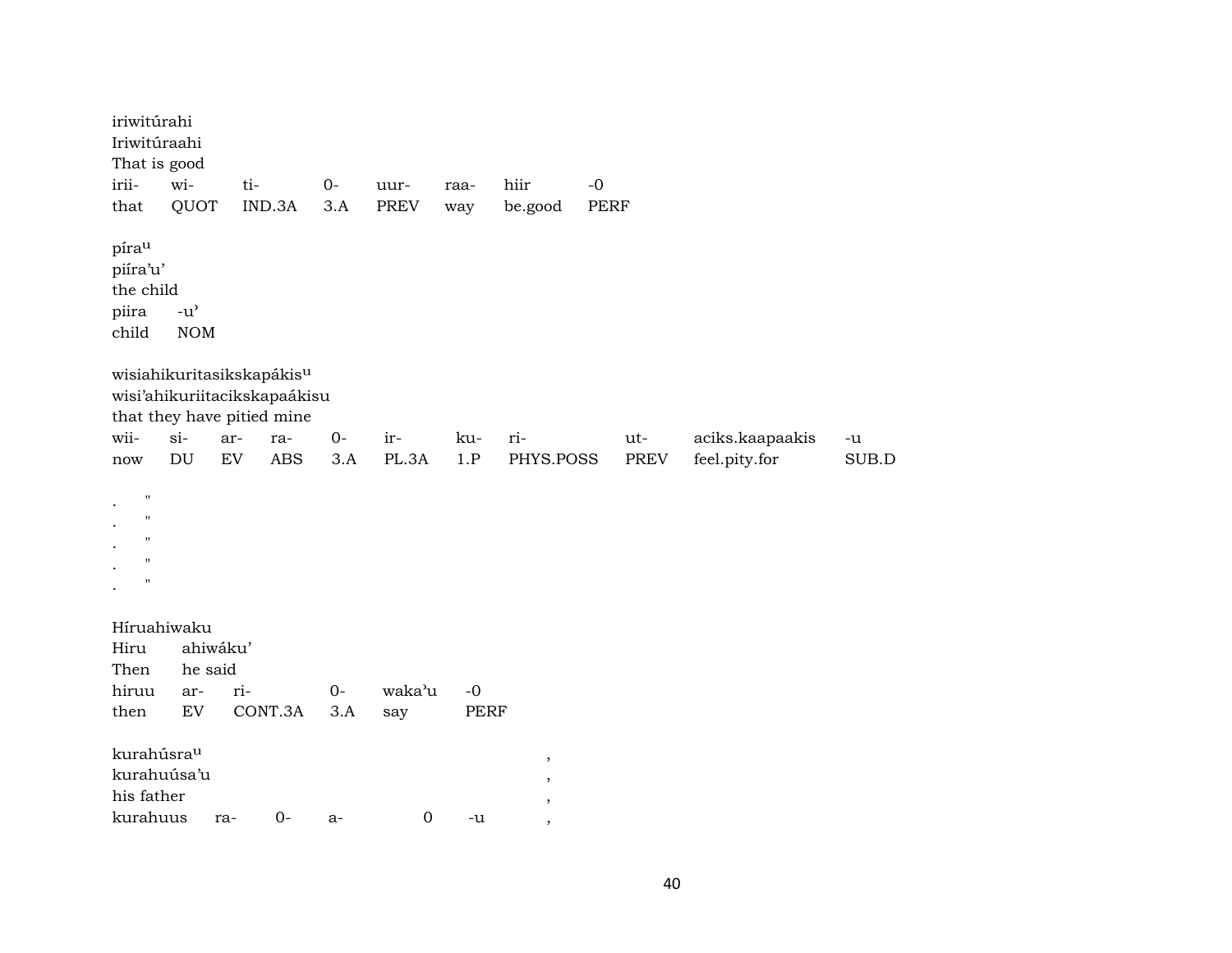| old.man                            |                                                | ABS                                                      | 3.A                |      | POSS.3A                                                                                  | be                | SUB.D                    |               |                |       |
|------------------------------------|------------------------------------------------|----------------------------------------------------------|--------------------|------|------------------------------------------------------------------------------------------|-------------------|--------------------------|---------------|----------------|-------|
|                                    | aharúhwihatn<br>aharúhwihat<br>the ones he had |                                                          |                    |      |                                                                                          |                   |                          |               |                |       |
| ar-                                | ra-                                            | $0 -$                                                    | $a-$               |      | ri-                                                                                      |                   | uur-                     | wi.hak        |                | -0    |
| EV                                 | ABS                                            | 3.A                                                      |                    |      |                                                                                          | POSS.3A PHYS.POSS | POSS.A                   | be.sitting.PL |                | SUB.4 |
| irár <sup>i</sup>                  | iraári'<br>his brother                         |                                                          |                    |      |                                                                                          |                   | ,                        |               |                |       |
| $i-$                               |                                                | -raar-                                                   |                    |      | -ri'                                                                                     |                   |                          |               |                |       |
|                                    | 3.POSS.A                                       |                                                          | same.sex.sibling   |      |                                                                                          | 3.POSS.B          |                          |               |                |       |
| aiwáririks<br>a<br>and<br>a<br>and | iwáriiriks<br>his uncles<br>$i-$<br>3.POSS.A   |                                                          | wariiriks<br>uncle |      | $\pmb{\zeta}\pmb{\zeta}$<br>,<br>$\epsilon\epsilon$<br>$\epsilon$<br>$\blacksquare$<br>Ħ |                   |                          |               |                |       |
|                                    | Tatuharáihku                                   |                                                          |                    |      |                                                                                          |                   |                          |               |                |       |
|                                    | Tatuuhaará'ihku'                               |                                                          |                    |      |                                                                                          |                   | $\, ,$                   |               |                |       |
|                                    | I mean to say                                  |                                                          |                    |      |                                                                                          |                   | $\, ,$                   |               |                |       |
| ta-                                |                                                | $t-$                                                     | $ut-$              |      | raa.ra'ihk                                                                               | -:hus             | ,                        |               |                |       |
|                                    | $IND.1/2A$ 1.A                                 |                                                          | PREV               | mean |                                                                                          | IMPF              |                          |               |                |       |
|                                    |                                                |                                                          |                    |      |                                                                                          |                   | $\overline{\phantom{a}}$ |               |                |       |
| tii-                               | tirəsuhakasúhət <sup>n</sup><br>ra-            | tirasuuhaakasuúhat<br>these of you sitting about<br>$S-$ | ut-                |      | rak-                                                                                     |                   | as.uu.hak                | -0            | ,<br>,<br>,    |       |
| this                               | ABS                                            | 2.A                                                      | PREV               |      | $1/2$ .PL                                                                                |                   | be.sitting.around        | SUB.4         | $\overline{ }$ |       |
|                                    |                                                |                                                          |                    |      |                                                                                          |                   |                          |               | ,              |       |

tírarušpaw<sup>i</sup>

tírarucpaawi

 $\overline{\phantom{a}}$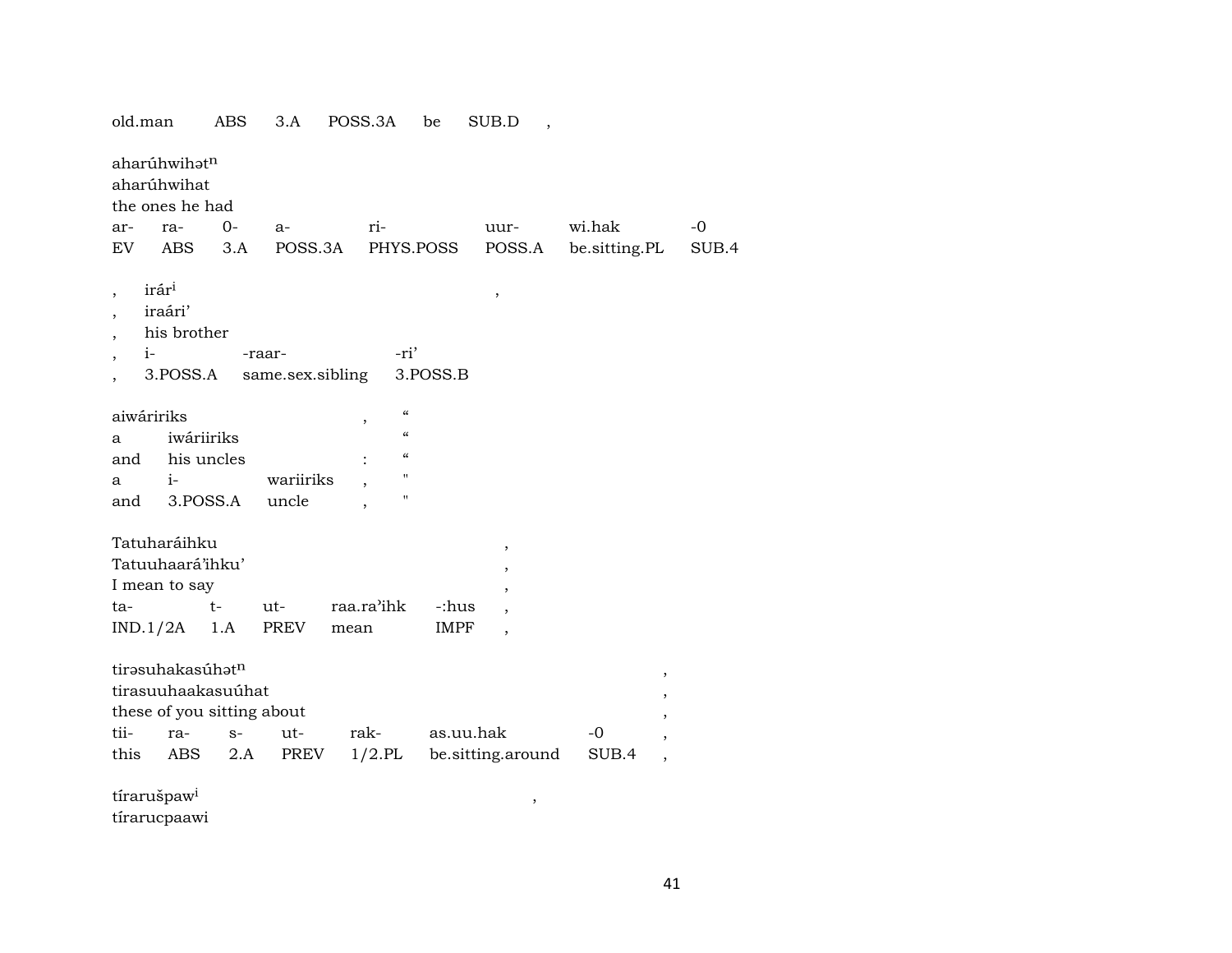| these things           |                                  |         |               |             |             |            |      |            |                          |             |
|------------------------|----------------------------------|---------|---------------|-------------|-------------|------------|------|------------|--------------------------|-------------|
| tii-                   | ra-                              | $O-$    | ra.uc         |             | -waa        | -wi        |      |            |                          |             |
| this                   | <b>ABS</b>                       | 3.A     |               | be.lying.PL | <b>DIST</b> | SUB.L      |      |            |                          |             |
|                        |                                  |         |               |             |             |            |      |            |                          |             |
| kakítiraku             |                                  |         |               |             |             |            |      |            |                          |             |
| kaakí'                 |                                  |         |               |             | tíraaku     |            |      |            |                          |             |
| it is not              |                                  |         |               |             | this one    |            |      |            |                          |             |
| kaaki-                 |                                  | 0-      | $\mathbf 0$   | $-0$        | tii-        | ra-        | 0-   | kus        |                          | $-0$        |
|                        | NEG.IND.3A 3.A                   |         | be            | PERF        | this        | ABS        | 3.A  | be sitting |                          | SUB.4       |
| rakutakúk <sup>i</sup> |                                  |         |               |             |             |            |      |            |                          |             |
|                        | rakuutakuúki                     |         |               |             |             |            |      |            |                          |             |
|                        |                                  |         |               |             |             |            |      |            |                          |             |
| to wear them           |                                  |         |               |             |             |            |      |            |                          |             |
| ra-                    | $0-$                             | ku-     | $ut-$         |             | aka'uk      | -i         |      |            |                          |             |
| INF.A                  | 3.A                              | INF.B   |               | PREV        | be.clothed  | SUB.2      |      |            |                          |             |
|                        | Witisukstaktáwa <sup>u</sup>     |         |               |             |             |            |      |            |                          |             |
|                        | Wítisukstaktaáwa'u               |         |               |             |             |            |      |            |                          |             |
|                        | Distribute them among yourselves |         |               |             |             |            |      |            |                          |             |
| witi-                  | $i-$                             |         | $S-$          | uks-        | rak-        |            | raa- | wa-        | uh                       | $-0$        |
| REFL                   | $CONT.1/2A$ 2.A                  |         |               | <b>JUSS</b> | $1/2.$ PL   |            | way  | DIST       | give                     | <b>PERF</b> |
|                        |                                  |         |               |             |             |            |      |            |                          |             |
| Hấ <sup>a</sup>        | Ţ                                | iríruta |               |             |             |            |      |            | $\, ,$                   |             |
|                        | Haá'a<br>$\ddot{\phantom{a}}$    |         | iríruuta      |             |             |            |      |            | ,                        |             |
| 1<br>See               |                                  |         | the way he is |             |             |            |      |            | $\overline{\phantom{a}}$ |             |
|                        | haa'a<br>$\ddot{\phantom{0}}$    | irii-   | ra-           | $0-$        | ut-         | 0          |      | -a         |                          |             |
| see                    | $\ddot{\phantom{0}}$             | that    |               | ABS<br>3.A  | PREV        | be         |      | SUB.1      | $\cdot$                  |             |
|                        |                                  |         |               |             |             |            |      |            |                          |             |
|                        | rihuksuráhisa                    |         |               |             |             |            |      |            |                          |             |
| ríhuksu'               |                                  |         | ráhiisa       |             |             |            |      |            |                          |             |
| only                   |                                  |         | tomorrow      |             |             |            |      |            |                          |             |
| rihuks                 | $-u^{\prime}$                    | ra-     | $0-$          | a-          |             | hiis       |      | a          | -0                       |             |
| alone                  | <b>NOM</b>                       | ABS     |               | 3.A         | PREV.3A     | be.morning |      | come       |                          | SUB.4       |
|                        |                                  |         |               |             |             |            |      |            |                          |             |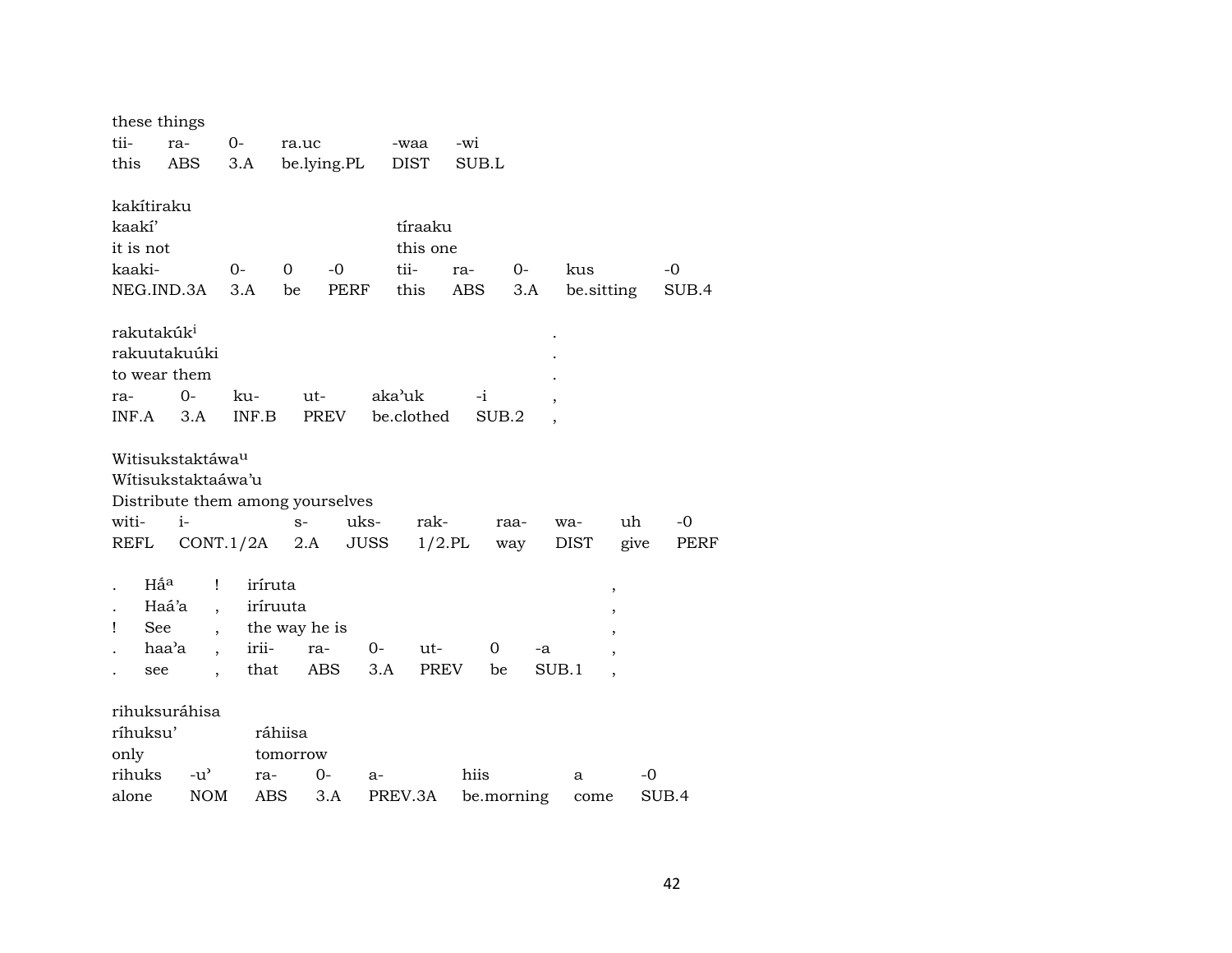|                    | hirawihahkaúkət <sup>n</sup> |                         |                              |                |                            |                          |      | ,                        |      |             |
|--------------------|------------------------------|-------------------------|------------------------------|----------------|----------------------------|--------------------------|------|--------------------------|------|-------------|
| hi                 | rawihaahka'uúkut             |                         |                              |                |                            |                          |      | $\overline{\phantom{a}}$ |      |             |
| and                |                              |                         | he'll go to the game ground  |                |                            |                          |      | ,                        |      |             |
| hi                 | ra-                          | $0-$                    | wi.haar-                     |                | ka-                        | uukuk                    | $-0$ | $\overline{\phantom{a}}$ |      |             |
| and                | ABS                          | 3.A                     | game.ground                  |                | on                         | get.into                 | PERF | $\overline{\phantom{a}}$ |      |             |
|                    |                              |                         |                              |                |                            |                          |      |                          |      |             |
|                    | kītuasirirawirúwa            |                         |                              |                |                            |                          |      |                          |      |             |
| kítuu'u'           |                              | a                       |                              | siriirawiruúwa |                            |                          |      |                          |      |             |
| all                |                              | and                     |                              |                | they'll take them from him |                          |      |                          |      |             |
| kituu              | $-u'$                        | a                       | $\sin$                       | ra-            | $0-$                       | ir-                      | uur- | awi.ra.at                |      | -0          |
| all                | <b>NOM</b>                   | and                     | DU                           | <b>ABS</b>     | 3.A                        | PL.3A                    | PREV | defeat                   |      | PERF        |
|                    |                              |                         |                              |                |                            |                          |      |                          |      |             |
|                    |                              | Hipitkúahi <sup>a</sup> |                              |                |                            |                          |      |                          |      |             |
| 11                 | Hi                           | pítku                   | ahí'a                        |                |                            |                          |      |                          |      |             |
| $\pmb{\mathsf{H}}$ | And                          | two                     |                              | there was      |                            |                          |      |                          |      |             |
|                    | hi                           | pitku                   | ar-                          | ri-            |                            | $0-$<br>aah              | -0   |                          |      |             |
| п                  | and                          | two                     | EV                           |                | CONT.3A                    | 3.A<br>be                | PERF |                          |      |             |
|                    |                              |                         |                              |                |                            |                          |      |                          |      |             |
|                    | papíšistisar <sup>u</sup>    |                         |                              |                |                            |                          |      |                          |      |             |
|                    | paapícistiisaaru'            |                         |                              |                |                            |                          |      |                          |      |             |
|                    | a chief's medal              |                         |                              |                |                            |                          |      |                          |      |             |
|                    |                              |                         |                              |                |                            |                          |      |                          |      |             |
| paapicis-          |                              | riisaar                 | $-u^{\prime}$                |                |                            |                          |      |                          |      |             |
| metal              |                              | be.chief                | <b>NOM</b>                   |                |                            |                          |      |                          |      |             |
|                    |                              |                         |                              |                |                            |                          |      |                          |      |             |
|                    | Hiruwitiahiriráwau           |                         |                              |                |                            |                          |      |                          |      |             |
| Hiru               |                              | witi'ahiriiraáwa'u      |                              |                |                            |                          |      |                          |      |             |
| Then               |                              |                         | they gave them to each other |                |                            |                          |      |                          |      |             |
| hiruu              | witi-                        | ar-                     | ra-                          | 0-             | ir-                        | $i-$                     | raa- | wa-                      | uh   | -0          |
| then               | <b>REFL</b>                  | EV                      | <b>ABS</b>                   | 3.A            | PL.3A                      | <b>SEQ</b>               | way  | <b>DIST</b>              | give | <b>PERF</b> |
|                    |                              |                         |                              |                |                            |                          |      |                          |      |             |
|                    | irári                        |                         |                              |                |                            | $\overline{\phantom{a}}$ | a    |                          |      |             |
|                    | iraári'                      |                         |                              |                |                            |                          | a    |                          |      |             |
|                    | his brothers                 |                         |                              |                |                            |                          | and  |                          |      |             |
| $i-$               |                              |                         | -raar-                       |                | -ri'                       |                          | a    |                          |      |             |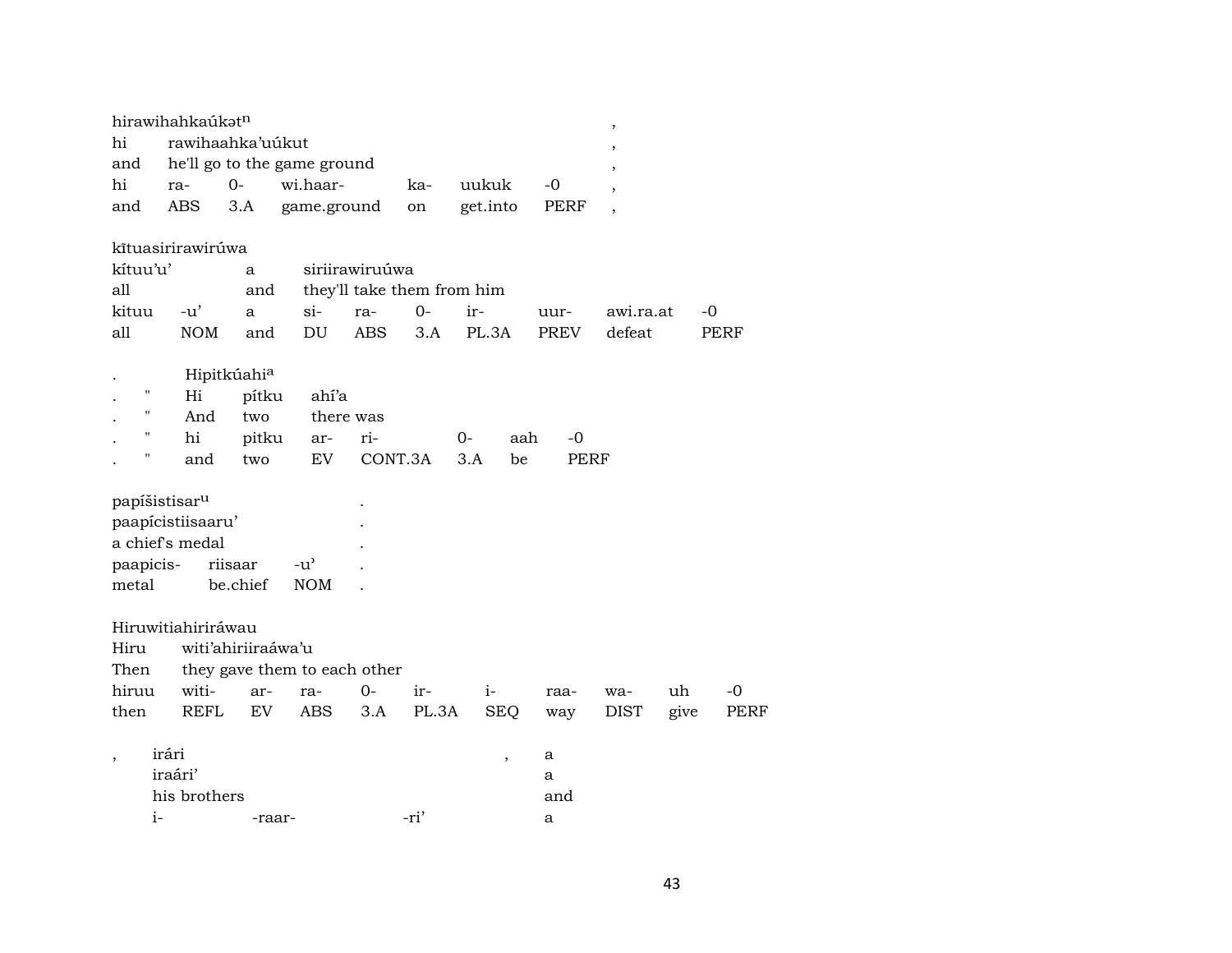|                                                                       | 3.POSS.A                                                                     |                                                                      | same.sex.sibling                 |               |                                | 3.POSS.B       |               | and                           |                                                                                                                                        |                                                       |             |
|-----------------------------------------------------------------------|------------------------------------------------------------------------------|----------------------------------------------------------------------|----------------------------------|---------------|--------------------------------|----------------|---------------|-------------------------------|----------------------------------------------------------------------------------------------------------------------------------------|-------------------------------------------------------|-------------|
| iwáririks<br>iwáriiriks<br>his uncles<br>$i-$<br>3.POSS.A             |                                                                              | wariiriks<br>uncle                                                   |                                  |               |                                |                |               |                               |                                                                                                                                        |                                                       |             |
| Náw <sup>a</sup><br>Ráwa<br>Now<br>rawa<br>now                        | $\ddot{\phantom{0}}$<br>$\overline{\phantom{a}}$<br>$\overline{\phantom{a}}$ | hiruahiwáku<br>hiru<br>then<br>hiruu<br>then                         | ahiwáku'<br>he said<br>ar-<br>EV | ri-           | CONT.3A                        | $0-$<br>3.A    | waka'u<br>say |                               | -0<br>PERF                                                                                                                             |                                                       |             |
| kurahúsau<br>kurahuúsa'u<br>his father<br>kurahuus<br>old.man         |                                                                              | ra-<br><b>ABS</b>                                                    | $0-$<br>3.A                      | a-<br>POSS.3A |                                | $\Omega$<br>be | -u<br>SUB.D   |                               | $\boldsymbol{\zeta}\boldsymbol{\zeta}$<br>$\boldsymbol{\zeta}\boldsymbol{\zeta}$<br>$\boldsymbol{\zeta}\boldsymbol{\zeta}$<br>н.<br>11 | Náw <sup>a</sup><br>Ráwa<br><b>Now</b><br>rawa<br>now | ,<br>,<br>, |
| náw <sup>a</sup><br>ráwa<br>now<br>rawa<br>now                        | $\overline{a}$<br>$\overline{\phantom{a}}$<br>$\overline{\phantom{a}}$       | tatuharáihku<br>tatuuhaará'ihku'<br>I mean to say<br>ta-<br>IND.1/2A | $t-$                             | 1.A           | ut-<br>PREV                    | mean           | raa.ra'ihk    | -:hus<br>IMPF                 | $\, ,$<br>,<br>$\overline{\phantom{a}}$<br>$\overline{\phantom{a}}$                                                                    |                                                       |             |
| tirastápihatn<br>tirastápihat<br>these of you sitting<br>tii-<br>here | ra-<br>ABS                                                                   | $S-$<br>2.A                                                          | rak-                             |               | wi.hak<br>1/2.PL be.sitting.PL |                | $-0$<br>SUB.4 | ,<br>$\overline{\phantom{a}}$ |                                                                                                                                        |                                                       |             |
| iriwitúrahi                                                           |                                                                              |                                                                      |                                  |               |                                |                |               |                               |                                                                                                                                        | ,                                                     |             |

iriwitúraahi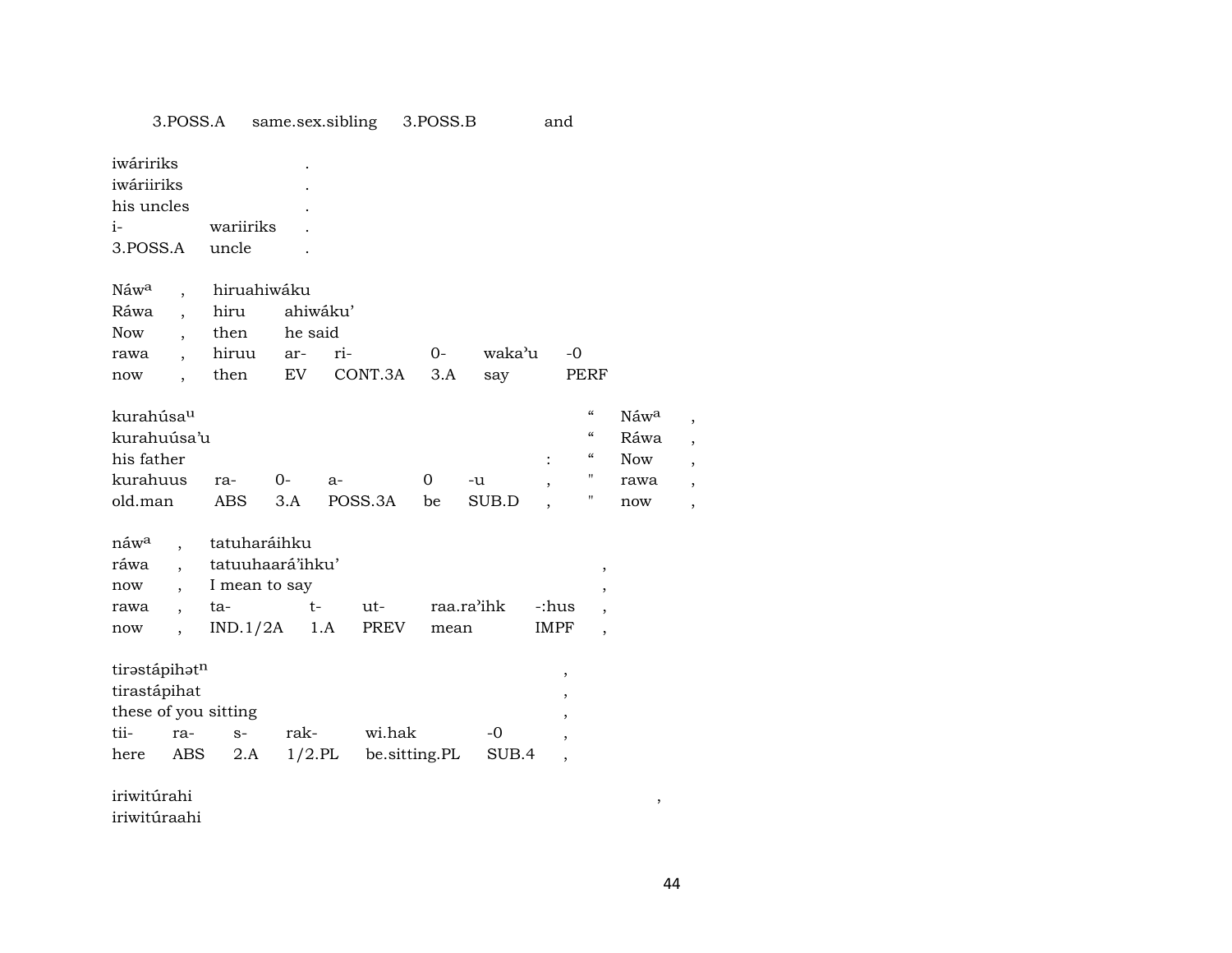| irii-<br>that                                           | that is good<br>wi-                                                            | QUOT                                              | ti-<br>IND.3A                                                                                                   | $O -$<br>3.A       | uur-<br><b>PREV</b> | raa-<br>way       | hiir<br>be.good  | $-0$<br>PERF |                   |                                  |               |
|---------------------------------------------------------|--------------------------------------------------------------------------------|---------------------------------------------------|-----------------------------------------------------------------------------------------------------------------|--------------------|---------------------|-------------------|------------------|--------------|-------------------|----------------------------------|---------------|
| irii-<br>what                                           | irikuháwiška<br>irikuuháwicka'a<br>what he wanted                              | kuur-<br><b>DUB</b>                               | ra-<br><b>ABS</b>                                                                                               | $0-$<br>3.A        | wicka<br>want       | -a<br>SUB.1       |                  |              |                   |                                  |               |
| tii-<br>this                                            | tirakárik <sup>u</sup><br>tiraakáriku<br>this home of his<br>ra-<br><b>ABS</b> |                                                   | $0-$<br>3.A                                                                                                     | akaar-<br>dwelling | ri-<br>PORT         | kus<br>be.sitting | $-0$<br>SUB.4    |              |                   |                                  |               |
| nísaru<br>riísaaru'<br>the chief<br>riisaar<br>be.chief |                                                                                | $-u$ <sup><math>\prime</math></sup><br><b>NOM</b> |                                                                                                                 |                    |                     |                   |                  |              |                   |                                  |               |
| tii-<br>when                                            |                                                                                | wii-<br>when                                      | Tiwirašakurihakašikskapákisu<br>tiwiracakúriihaakacikskapaákisu<br>when he has pitied ours<br>ra-<br><b>ABS</b> | $0-$<br>3.A        | aca-<br>IN.DU.P     | ku-<br>1.P        | ri-<br>PHYS.POSS | ut-<br>PREV  | rak-<br>$1/2$ .PL | aciks.kaapaakis<br>feel.pity.for | $-u$<br>SUB.D |
| $\,$<br>$\,$<br>$\, ,$<br>$\cdot$                       | tíraku<br>tíraaku<br>this one<br>tii-<br>this                                  | ra-<br><b>ABS</b>                                 | $0-$<br>3.A                                                                                                     | kus<br>be.sitting  | $-0$                | SUB.4             |                  |              |                   |                                  |               |

45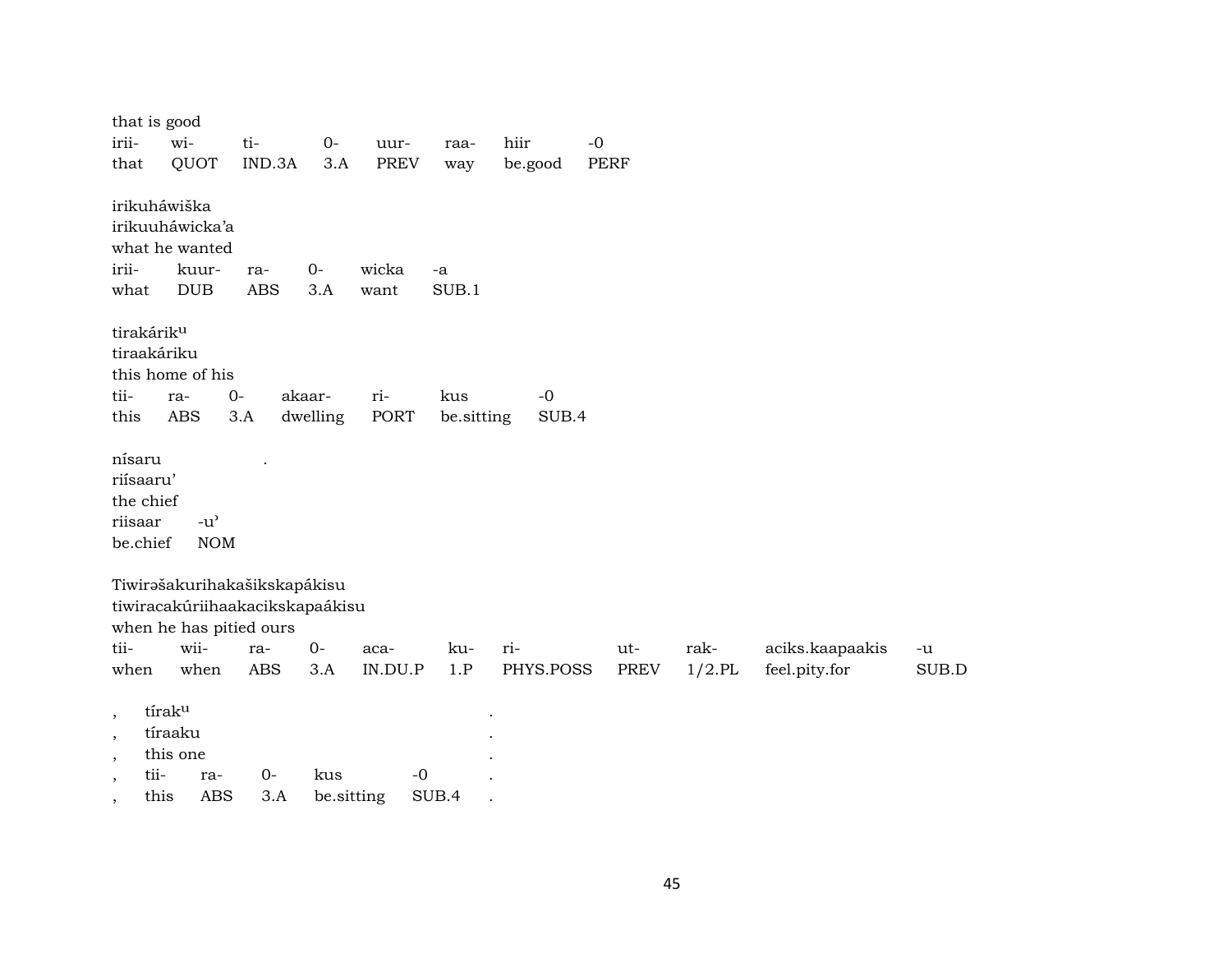|                                                           | Hikáriririhkutasikstawi        |                      |            |                                  |                                        |                      |                                                                                                                                                                 |             |       |     |       |             |          |       |
|-----------------------------------------------------------|--------------------------------|----------------------|------------|----------------------------------|----------------------------------------|----------------------|-----------------------------------------------------------------------------------------------------------------------------------------------------------------|-------------|-------|-----|-------|-------------|----------|-------|
| Hi                                                        | káriirii' rihkuutacíkstawi     |                      |            |                                  |                                        |                      |                                                                                                                                                                 |             |       |     |       |             |          |       |
| And                                                       |                                |                      |            |                                  | he is not fit for him to recognize him |                      |                                                                                                                                                                 |             |       |     |       |             |          |       |
| hi                                                        | karii-                         |                      | rii-       | $O -$                            | $i-$                                   | $\overline{0}$       | $-0$                                                                                                                                                            | ra-         | $0-$  | ir- | ku-   | ut-         | aciks.ta | -wi   |
| and                                                       | EMPH.NEG                       |                      | ASSR       | 3.A                              | <b>SEQ</b>                             | be                   | <b>PERF</b>                                                                                                                                                     | INF.A       | 3.A   | OBV | INF.B | <b>PREV</b> | watch    | SUB.L |
| tírak <sup>u</sup><br>tíraaku<br>this one<br>tii-<br>this | ra-<br>ABS                     | $0-$<br>3.A          | kus        | be sitting                       | $-0$<br>SUB.4                          | $\ddot{\phantom{a}}$ | Náw <sup>a</sup><br>$\cdot$<br>Ráwa<br>$\overline{\phantom{a}}$<br>Now<br>$\overline{\phantom{a}}$<br>rawa<br>$\overline{\phantom{a}}$<br>now<br>$\overline{ }$ |             |       |     |       |             |          |       |
| kusiwišuksa                                               | kuusíwicaksa<br>he will mature |                      |            |                                  |                                        |                      |                                                                                                                                                                 |             |       |     |       |             |          |       |
| kuus-                                                     | $0-$                           |                      | $i-$       | wicaks.aar                       |                                        |                      |                                                                                                                                                                 | $-0$        |       |     |       |             |          |       |
| POT.1/3A                                                  |                                | 3.A                  | <b>SEQ</b> |                                  | come.to.age.of.consciousness           |                      |                                                                                                                                                                 | PERF        |       |     |       |             |          |       |
| ki̇̃tu<br>kítuu'u'                                        |                                | $\blacksquare$       | Π          | Kišíisirura <sup>u</sup><br>Kici | isiiruura'u                            |                      |                                                                                                                                                                 |             |       |     |       |             |          |       |
| (in) all (ways)                                           |                                |                      | Ħ          | But                              | the noted one                          |                      |                                                                                                                                                                 |             |       |     |       |             |          |       |
| kituu                                                     | $-u'$                          | $\ddot{\phantom{a}}$ | Ħ          | kici                             | isiiruu-                               | ra-                  | $0-$                                                                                                                                                            | $\mathbf 0$ | -u    |     |       |             |          |       |
|                                                           |                                |                      | Π          |                                  |                                        |                      |                                                                                                                                                                 |             |       |     |       |             |          |       |
| all                                                       | <b>NOM</b>                     |                      |            | but                              | plainly                                | ABS                  | 3.A                                                                                                                                                             | be          | SUB.D |     |       |             |          |       |

aruwitarušiwakurarúhuruut $^{\rm n}$ 

,

a ruuwitaruciwákuraaruhúruu'ut

and then he would imitate their words

a ruu- wi- ti- 0- ar- ut- i- wakuur- raar- uhuur.uu -uk -0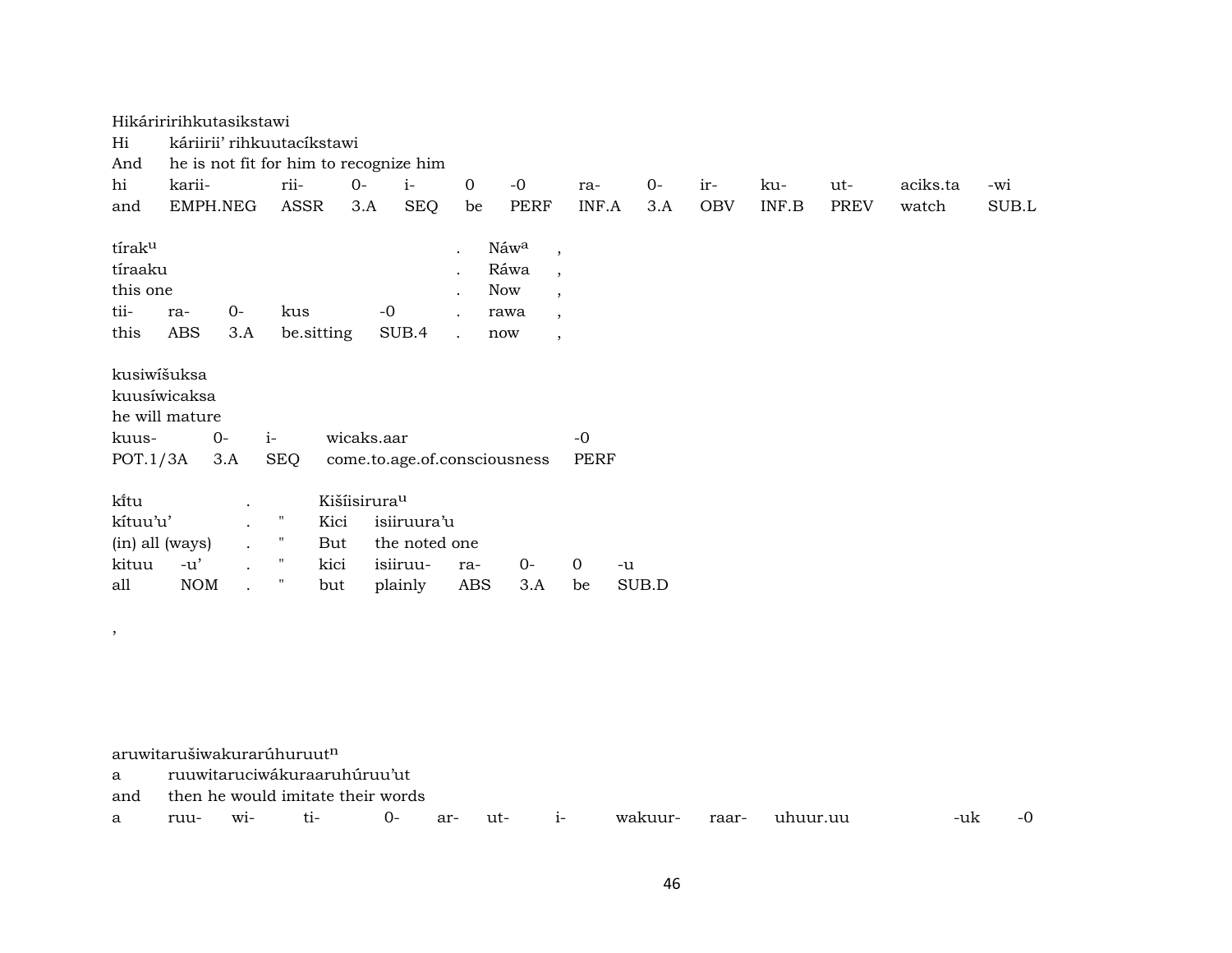| and                                                                                                                                                                                            | then                                                  | QUOT                     |             | IND.3A                              | 3.A                      | EV          | PREV                         | <b>SEQ</b>               | word | PL          | be.the.way.one.does | <b>DIST</b> | PERF |
|------------------------------------------------------------------------------------------------------------------------------------------------------------------------------------------------|-------------------------------------------------------|--------------------------|-------------|-------------------------------------|--------------------------|-------------|------------------------------|--------------------------|------|-------------|---------------------|-------------|------|
| $\boldsymbol{\mathcal{C}}$<br>$\bullet$<br>$\mathcal{C}\mathcal{C}$<br>$\bullet$<br>$\mathcal{C}\mathcal{C}$<br>$\bullet$<br>$\mathbf{H}$<br>$\bullet$<br>$\mathbf{H}$<br>$\ddot{\phantom{a}}$ | Náw <sup>a</sup><br>Ráwa<br><b>Now</b><br>rawa<br>now | $\overline{\phantom{a}}$ |             |                                     |                          |             |                              |                          |      |             |                     |             |      |
| irikúsuši                                                                                                                                                                                      |                                                       |                          |             |                                     |                          |             |                              | $\cdot$                  |      |             |                     |             |      |
| irikuúsuci'                                                                                                                                                                                    |                                                       |                          |             |                                     |                          |             |                              |                          |      |             |                     |             |      |
|                                                                                                                                                                                                | it will be thus                                       |                          |             |                                     |                          |             |                              |                          |      |             |                     |             |      |
| irii-                                                                                                                                                                                          | kuus-                                                 |                          | $0-$        | ut-                                 | $\it i$ -                | $\mathbf 0$ | $\mbox{-}0$                  | $\overline{\phantom{a}}$ |      |             |                     |             |      |
| that                                                                                                                                                                                           | POT.1/3A                                              |                          | 3.A         | PREV                                | <b>SEQ</b>               | be          | PERF                         | $\overline{\phantom{a}}$ |      |             |                     |             |      |
| atíos                                                                                                                                                                                          |                                                       |                          | $\,$        |                                     |                          |             |                              |                          |      |             |                     |             |      |
| atí'as                                                                                                                                                                                         |                                                       |                          |             |                                     |                          |             |                              |                          |      |             |                     |             |      |
| father                                                                                                                                                                                         |                                                       |                          |             |                                     |                          |             |                              |                          |      |             |                     |             |      |
| ati-                                                                                                                                                                                           | as                                                    |                          |             |                                     |                          |             |                              |                          |      |             |                     |             |      |
| 1.POSS                                                                                                                                                                                         | father                                                |                          |             |                                     |                          |             |                              |                          |      |             |                     |             |      |
|                                                                                                                                                                                                | kusikuwišaksa                                         |                          |             |                                     |                          |             |                              |                          |      |             |                     |             |      |
|                                                                                                                                                                                                | kuusikuuwicaksa                                       |                          |             |                                     |                          |             |                              |                          |      |             |                     |             |      |
|                                                                                                                                                                                                | I will become mature                                  |                          |             |                                     |                          |             |                              |                          |      |             |                     |             |      |
| kuus-                                                                                                                                                                                          | $i-$                                                  |                          | ku-         | $i-$                                |                          | wicaks.aar  |                              |                          | $-0$ |             |                     |             |      |
| POT.1/3A                                                                                                                                                                                       |                                                       | SEQ.sk                   | 1.P         | <b>SEQ</b>                          |                          |             | come.to.age.of.consciousness |                          |      | <b>PERF</b> |                     |             |      |
|                                                                                                                                                                                                | rawitakaráhis <sup>u</sup>                            |                          |             |                                     | $\overline{\phantom{a}}$ |             |                              |                          |      |             |                     |             |      |
|                                                                                                                                                                                                | raawiitakaaraáhisu'                                   |                          |             |                                     |                          |             |                              |                          |      |             |                     |             |      |
| suddenly                                                                                                                                                                                       |                                                       |                          |             |                                     |                          |             |                              |                          |      |             |                     |             |      |
| raa-                                                                                                                                                                                           | wii-                                                  |                          | takaaraahis | $-u$ <sup><math>\prime</math></sup> | $\overline{\phantom{a}}$ |             |                              |                          |      |             |                     |             |      |
| just                                                                                                                                                                                           | now                                                   |                          | all.at.once | $\rm{NOM}$                          | $\overline{\phantom{a}}$ |             |                              |                          |      |             |                     |             |      |
|                                                                                                                                                                                                | awihirururahiitíwari                                  |                          |             |                                     |                          |             |                              |                          |      |             |                     |             |      |
| a                                                                                                                                                                                              | wihiru                                                |                          |             | rúraahi                             |                          |             |                              |                          |      | itíwari     |                     |             |      |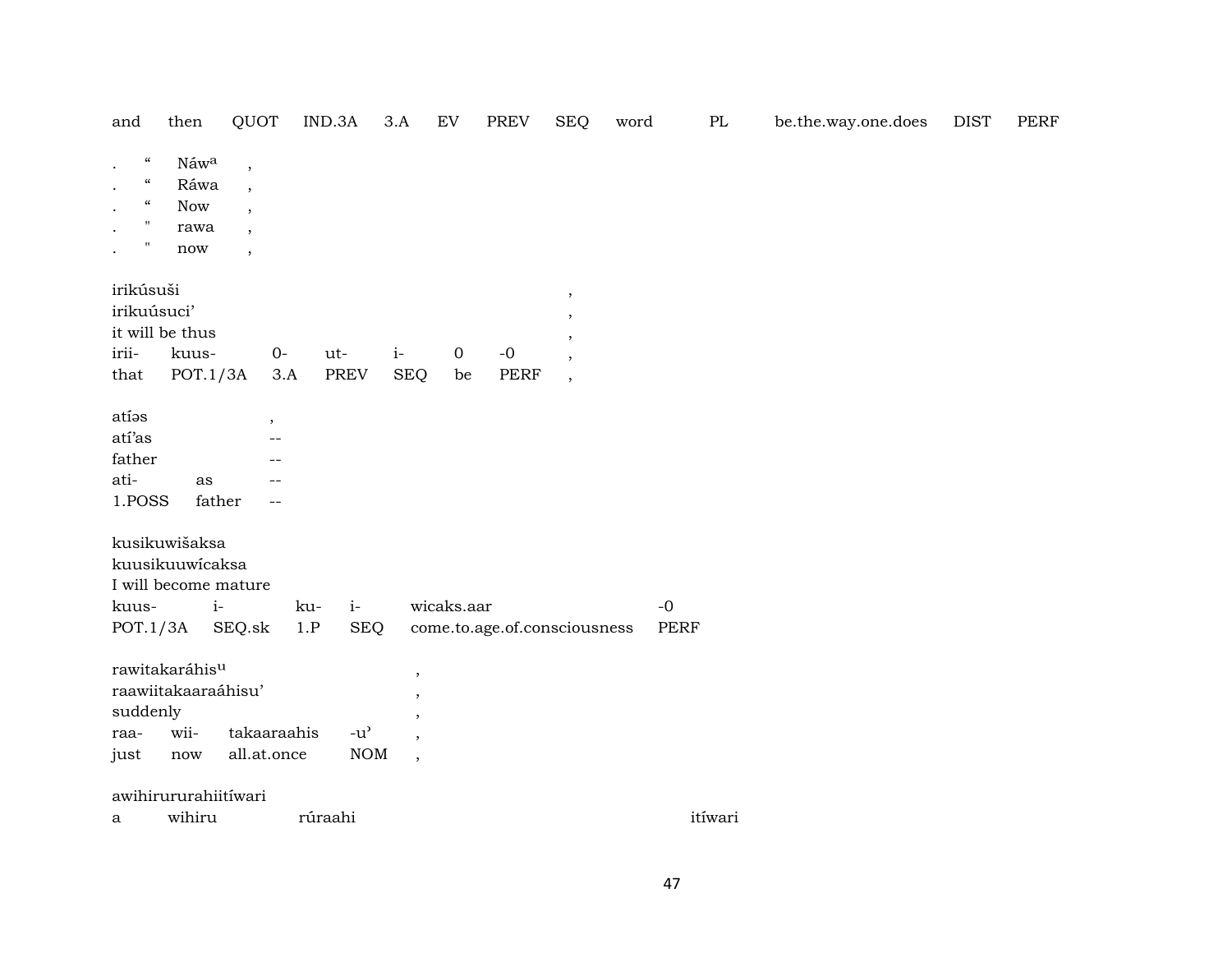| and<br>a<br>and                                | then<br>wii-<br>now                              | hiruu<br>then             | ra-                                                  | it'll be good<br>$O -$<br><b>ABS</b><br>3.A     |       | uur-<br><b>PREV</b> | raa-<br>way | hiir<br>be.good |                          | $-0$<br>PERF | when I go around<br>$i-$<br>CONT.1/2A | $t-$<br>1.A | $i-$ | <b>SEQ</b> | warii<br>be.going.about.IMPF | -hus<br><b>IMPF.SUB</b> |
|------------------------------------------------|--------------------------------------------------|---------------------------|------------------------------------------------------|-------------------------------------------------|-------|---------------------|-------------|-----------------|--------------------------|--------------|---------------------------------------|-------------|------|------------|------------------------------|-------------------------|
| $\bullet$<br>$\ddot{\phantom{a}}$<br>$\bullet$ | Atias<br>Atí'as<br>Father<br>ati-<br>1.POSS      | as<br>father              | $\overline{\phantom{a}}$<br>$\overline{\phantom{a}}$ | šíkstit<br>cíkstit<br>nicely<br>cikstik<br>well |       |                     |             |                 |                          |              |                                       |             |      |            |                              |                         |
|                                                | awihiruitušiíriku                                |                           |                                                      |                                                 |       |                     |             |                 |                          |              |                                       |             |      |            |                              |                         |
| a                                              | wihiru                                           |                           |                                                      | ituci'iiriku'                                   |       |                     |             |                 |                          |              |                                       |             |      |            |                              |                         |
| and                                            | then                                             |                           |                                                      | I'll be seeing you                              |       |                     |             |                 |                          |              |                                       |             |      |            |                              |                         |
| a                                              | wii-                                             | hiruu                     | $i-$                                                 |                                                 |       | $t-$                | a-          | ut-             | $i-$                     | iirik        | -:hus                                 |             |      |            |                              |                         |
| and                                            | now                                              | then                      |                                                      | CONT.1/2A                                       |       | 1.A                 | 2.P         | <b>PREV</b>     | <b>SEQ</b>               | see          | <b>IMPF</b>                           |             |      |            |                              |                         |
| $\bullet$                                      | $\boldsymbol{\mathcal{C}}$                       | Náwa                      | $\overline{\phantom{a}}$                             | tatuharáihku                                    |       |                     |             |                 |                          |              |                                       |             |      |            |                              |                         |
|                                                | $\boldsymbol{\mathcal{C}}$<br>$\pmb{\mathsf{H}}$ | Ráwa                      | $\overline{\phantom{a}}$                             | tatuuhaará'ihku'                                |       |                     |             |                 |                          |              |                                       |             |      |            |                              |                         |
|                                                | $\mathcal{C}\mathcal{C}$<br>$^{\prime\prime}$    | Now                       |                                                      | I mean to say                                   |       |                     |             |                 |                          |              |                                       |             |      |            |                              |                         |
|                                                | $^{\prime\prime}$<br>$\pmb{\mathsf{H}}$          | rawa                      | $\overline{\phantom{a}}$                             | ta-                                             |       | $t-$                | ut-         |                 | raa.ra'ihk               | -:hus        |                                       |             |      |            |                              |                         |
|                                                | $^{\prime\prime}$<br>$^{\prime\prime}$           | now                       | $\cdot$                                              | IND.1/2A                                        |       | 1.A                 | <b>PREV</b> | mean            |                          | <b>IMPF</b>  |                                       |             |      |            |                              |                         |
|                                                | tirastápihatn                                    |                           |                                                      |                                                 |       |                     |             |                 |                          |              |                                       |             |      |            |                              |                         |
| $^\circ$<br>$\,$                               | tirastápihat                                     |                           |                                                      |                                                 |       |                     |             |                 | ,                        |              |                                       |             |      |            |                              |                         |
| $\overline{\phantom{a}}$                       |                                                  | these of you sitting      |                                                      |                                                 |       |                     |             |                 |                          |              |                                       |             |      |            |                              |                         |
| $\overline{\phantom{a}}$                       | tii-                                             | ra-<br>$S-$               |                                                      | rak-                                            |       | wi.hak              |             | $-0$            |                          |              |                                       |             |      |            |                              |                         |
| $\overline{\phantom{a}}$                       | here                                             | <b>ABS</b>                | 2.A                                                  | $1/2$ .PL                                       |       | be.sitting.PL       |             | SUB.4           | $\overline{\phantom{a}}$ |              |                                       |             |      |            |                              |                         |
|                                                |                                                  | arusakírahirusirikariksta |                                                      |                                                 |       |                     |             |                 |                          |              |                                       |             |      |            |                              |                         |
|                                                | aruúsa'                                          |                           |                                                      | kíra hiru siriikaríkstaa'                       |       |                     |             |                 |                          |              |                                       |             |      |            |                              |                         |
|                                                | the horses                                       |                           |                                                      | perhaps you'll have the herd brought            |       |                     |             |                 |                          |              |                                       |             |      |            |                              |                         |
|                                                | aruusaa                                          | kira                      |                                                      | hiruu                                           | $si-$ | ra-                 | $O -$       | $a-$            |                          | ir-          | kariiks-                              | ra-         |      | a          | $-0$                         |                         |
| horse                                          |                                                  | perhaps                   |                                                      | then                                            | DU    | <b>ABS</b>          | 3.A         |                 | PREV.3A                  | 3.INDF       | herd                                  | <b>PORT</b> |      | come       | <b>PERF</b>                  |                         |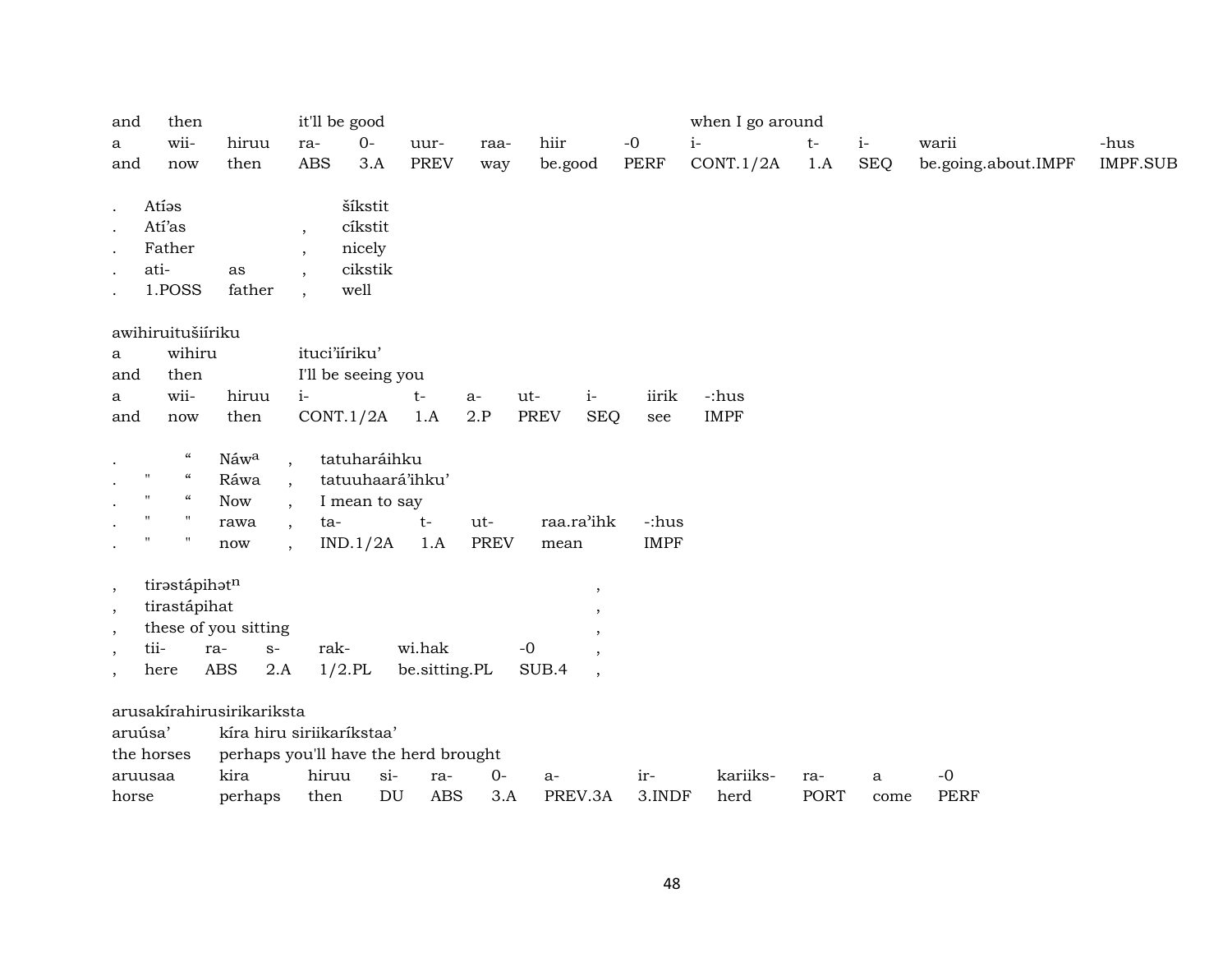|                  | $\pmb{\mathsf{H}}$<br>$\mathbf{H}$<br>11<br>$\mathbf{H}$<br>$\mathbf{H}$ |             |                                 |              |                  |                     |            |             |          |        |              |             |
|------------------|--------------------------------------------------------------------------|-------------|---------------------------------|--------------|------------------|---------------------|------------|-------------|----------|--------|--------------|-------------|
|                  | Piraskihiastíra <sup>u</sup>                                             |             |                                 |              |                  |                     |            |             |          |        |              |             |
| Piíraski         |                                                                          |             | hí'aasti'                       |              |                  |                     | rá'u       |             |          |        |              |             |
| The boy          |                                                                          |             | his father                      |              |                  |                     | the one    |             |          |        |              |             |
| piiras-          |                                                                          | -kis        | $i-$                            | as           | -ri <sup>3</sup> |                     | ra-        | $0-$        | $\Omega$ | -u     |              |             |
| boy              |                                                                          | <b>DIM</b>  | 3.POSS.A                        | father       | 3.POSS.B         |                     | <b>ABS</b> | 3.A         | be       | SUB.D  |              |             |
| riku-<br>that.is | rikuwitiwáku<br>rikuwitiwáku'<br>that is what he said                    | wi-<br>QUOT | ti-<br>IND.3A                   | $O -$<br>3.A | waka'u<br>say    | $-0$<br><b>PERF</b> |            |             |          |        |              |             |
|                  | Asiahirutatšírasa                                                        |             |                                 |              |                  |                     |            |             |          |        |              |             |
| A                |                                                                          |             | si'ahiruutatcírasa'             |              |                  |                     |            |             |          |        |              |             |
| And              |                                                                          |             | they brought them               |              |                  |                     |            |             |          |        |              |             |
| a                | $si-$                                                                    | ar-         | ra-                             | $0-$         | a-               | ir-                 | ut-        |             | ak-      | ciras- | $\mathbf{a}$ | $-0$        |
| and              | DU                                                                       | EV          | <b>ABS</b>                      | 3.A          | PREV.3A          | PL.3A               |            | <b>PREV</b> | PL.AN.3P | COM    | come         | <b>PERF</b> |
|                  | Hiruahiríwak <sup>i</sup><br>Hiru<br>Then<br>hiruu                       | ar-         | ahiriíwaki'<br>they said<br>ra- | $0-$         | $i-$<br>ir-      |                     | waki       | $-0$        |          |        |              |             |
|                  |                                                                          |             |                                 |              |                  |                     |            |             | ,        |        |              |             |

3.A PL.3A SEQ say.PL PERF,

 $\alpha$ 

 $\ddot{\phantom{a}}$ 

- $\boldsymbol{\mathfrak{c}}$
- $\alpha$

then

 $\mathbf{u}^{\pm}$ 

 $\mathop{\rm EV}\nolimits$ 

ABS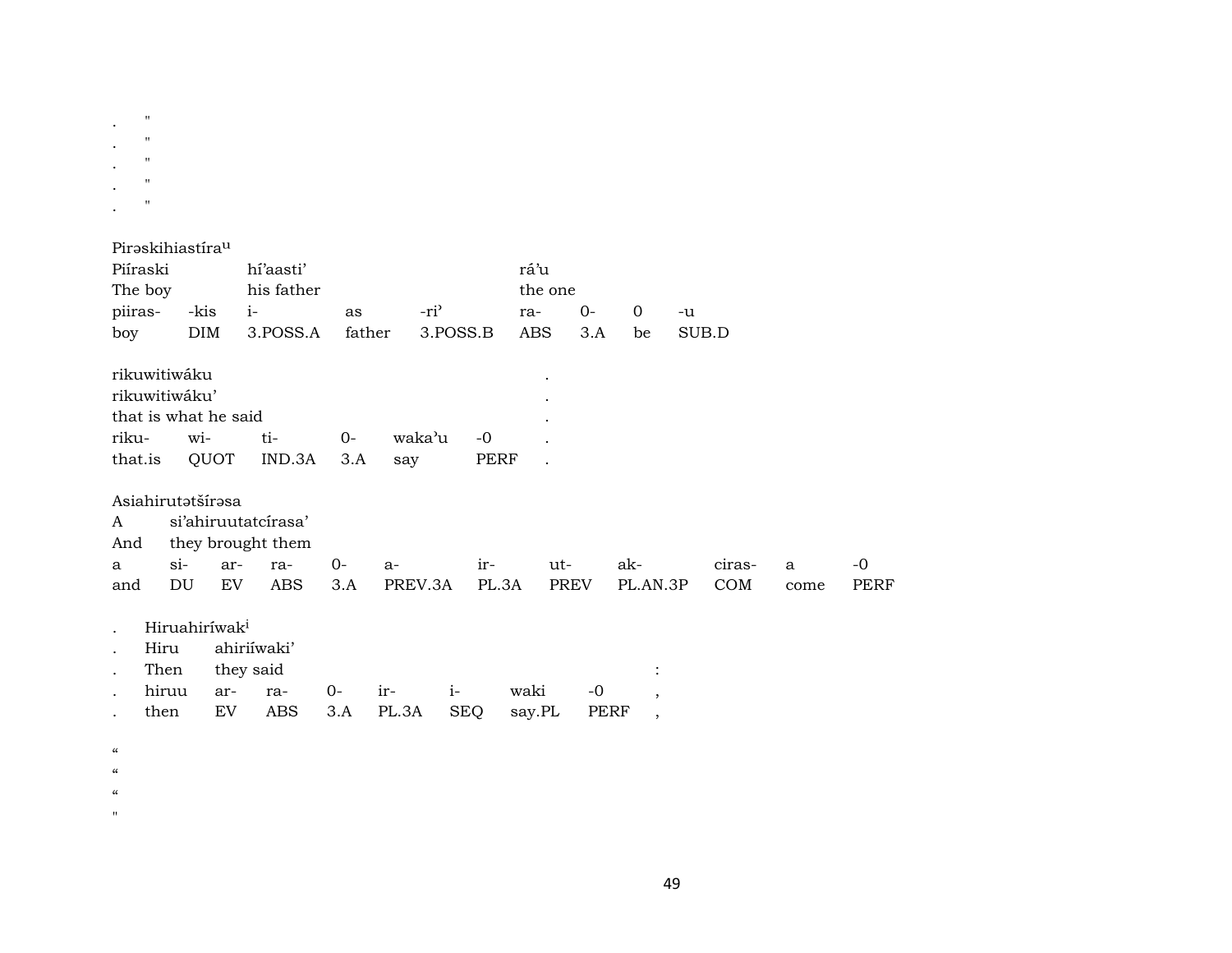| Hirusisišitšírasa<br>Hiru<br>Then |            | sisiiciccírasa'<br>bring her |                    |         |           |             |             |                |            |         |      |             |       |             |
|-----------------------------------|------------|------------------------------|--------------------|---------|-----------|-------------|-------------|----------------|------------|---------|------|-------------|-------|-------------|
| hiruu                             | $si-$      | $i-$                         |                    | $S-$    | ir-       |             | ut-         | $i-$           | ciras-     | a       | $-0$ |             |       |             |
| then                              | DU         |                              | CONT.1/2A          | 2.A     | PREV.1/2A |             | <b>PREV</b> | <b>SEQ</b>     | COM        | come    |      | <b>PERF</b> |       |             |
| súraki                            |            | $\ddot{\phantom{0}}$         | $\pmb{\mathsf{H}}$ |         |           |             |             |                |            |         |      |             |       |             |
| cuúraki                           |            |                              | $\mathbf{H}$       |         |           |             |             |                |            |         |      |             |       |             |
| the girl                          |            |                              | $\mathbf{H}$       |         |           |             |             |                |            |         |      |             |       |             |
| icuura-                           | -kis       |                              | $\pmb{\mathsf{H}}$ |         |           |             |             |                |            |         |      |             |       |             |
| girl                              | <b>DIM</b> |                              | $\pmb{\mathsf{H}}$ |         |           |             |             |                |            |         |      |             |       |             |
| Hirusiahišíhuratn                 |            |                              |                    |         |           |             |             |                |            |         |      |             |       |             |
| Hiru                              |            | si'ahiicíhurat               |                    |         |           |             |             |                |            |         |      |             |       |             |
| Then                              |            | they went for her            |                    |         |           |             |             |                |            |         |      |             |       |             |
| hiruu                             | $si$ -     | ar-                          | ra-                | $0-$    | ir-       | ut-         | $i-$        |                | huur.ra.at | $-0$    |      |             |       |             |
| then                              | <b>DU</b>  | EV                           | <b>ABS</b>         | 3.A     | PL.3A     | <b>PREV</b> | <b>SEQ</b>  | go.to.get      |            | PERF    |      |             |       |             |
| šúrak <sup>i</sup>                |            |                              |                    |         |           |             |             |                |            |         |      |             |       |             |
| cuúraki                           |            |                              |                    |         |           |             |             |                |            |         |      |             |       |             |
| the girl                          |            |                              |                    |         |           |             |             |                |            |         |      |             |       |             |
| icuura-                           | -kis       |                              |                    |         |           |             |             |                |            |         |      |             |       |             |
| girl                              | <b>DIM</b> |                              |                    |         |           |             |             |                |            |         |      |             |       |             |
| Šustiraúruahikasispa              |            |                              |                    |         |           |             |             |                |            |         |      |             |       |             |
| Custirá'u                         |            |                              |                    |         |           |             |             | ruu'ahikásispa |            |         |      |             |       |             |
| His mother                        |            |                              |                    |         |           |             |             | then she ran   |            |         |      |             |       |             |
| custit                            |            | ra-                          | $0-$               | $a-$    | 0         | $-u$        | ruu-        | ar-            | ri-        |         | $0-$ | kasis       | war   | $-0$        |
| old.woman                         |            | <b>ABS</b>                   | 3.A                | POSS.3A | be        | SUB.D       | then        | EV             |            | CONT.3A | 3.A  | be.hard     | go.DU | <b>PERF</b> |

 $\mathcal{F}^{\text{max}}_{\text{max}}$  $\mathcal{L}^{\mathcal{L}}$ 

 $\theta$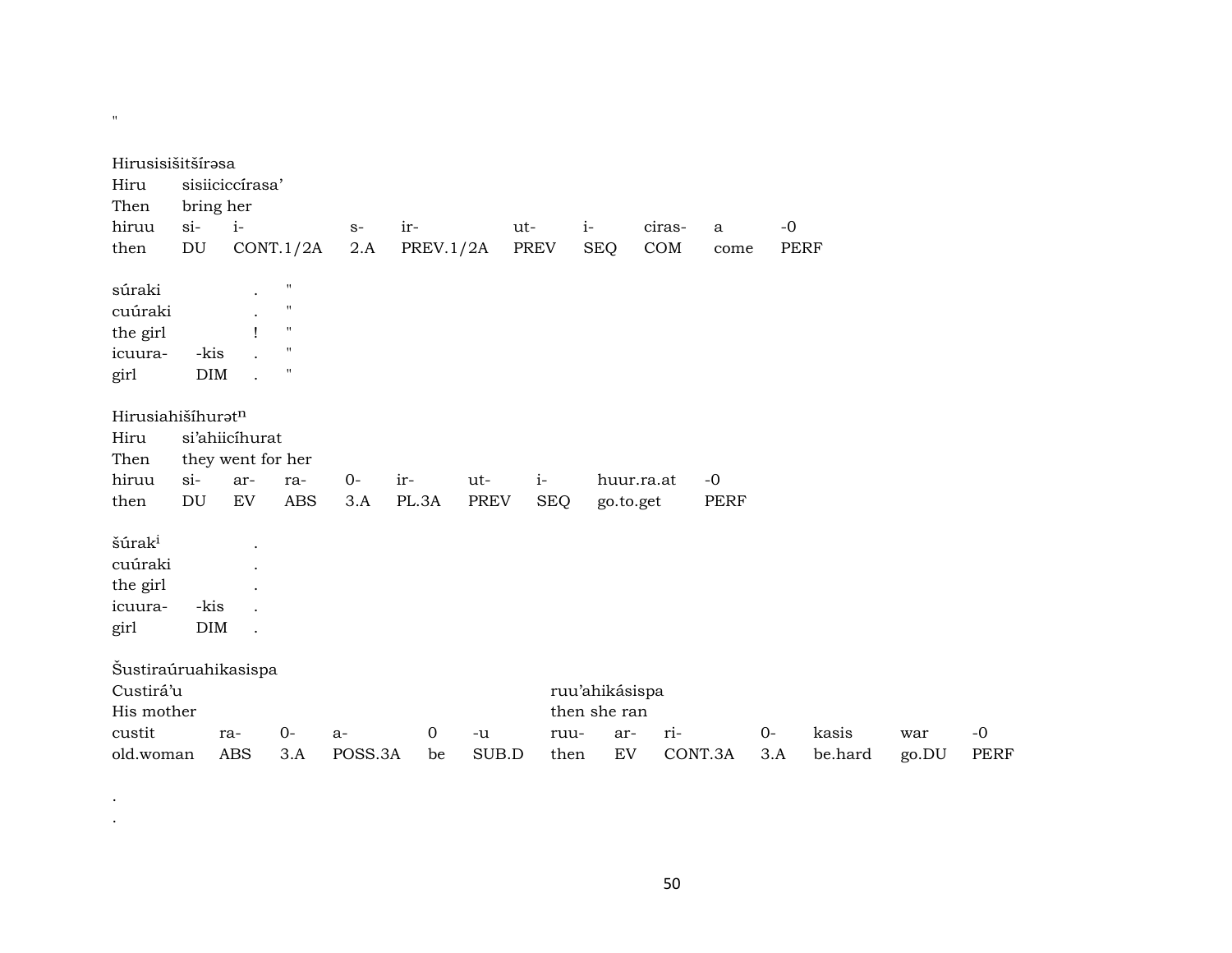|                      |                 | Šurakiásiahirušírəsa               |                            |                          |             |       |              |             |             |             |          |             |             |
|----------------------|-----------------|------------------------------------|----------------------------|--------------------------|-------------|-------|--------------|-------------|-------------|-------------|----------|-------------|-------------|
| Cuúraki              |                 | a                                  |                            | si'ahiruucírasa'         |             |       |              |             |             |             |          |             |             |
| The girl             |                 | and                                |                            | they brought her         |             |       |              |             |             |             |          |             |             |
| icuura               | -kis            | a                                  | $si$ -                     | ar-                      | ra-         | $0-$  | $a-$         |             | ir-         | ut-         | ciras-   | a           | $-0$        |
| female               | <b>DIM</b>      | and                                | $\mathop{\rm DU}\nolimits$ | EV                       | <b>ABS</b>  | 3.A   | PREV.3A      |             | PL.3A       | <b>PREV</b> | COM      | come        | <b>PERF</b> |
|                      |                 |                                    |                            |                          |             |       |              |             |             |             |          |             |             |
| $\cdot$              | Šúraki          |                                    | áahahukatn                 |                          |             |       |              |             |             | $\vdots$    |          |             |             |
| $\bullet$            | Cuúraki         |                                    | a                          | aháhuukat                |             |       |              |             |             |             |          |             |             |
| $\ddot{\phantom{0}}$ | The girl        |                                    | and                        | she entered              |             |       |              |             |             |             |          |             |             |
| $\cdot$              | icuura          | -kis                               | a                          | ar-                      | ra-         | $0-$  | huuk-        | at          | $-0$        |             |          |             |             |
|                      | female          | DIM                                | and                        | EV                       | <b>ABS</b>  | 3.A   | into         | go          | <b>PERF</b> |             |          |             |             |
|                      | ratakuwitiwitin |                                    |                            |                          |             |       |              |             |             |             |          |             |             |
| Rátaku               |                 |                                    |                            |                          |             |       | witiwiitit   |             |             |             |          |             |             |
| There                |                 |                                    |                            |                          |             |       | she sat down |             |             |             |          |             |             |
| ra-                  | $O -$           | ta                                 |                            | kus                      |             | $-0$  | wi-          | ti-         |             | $0-$        | wi.itik  | $-0$        |             |
| <b>ABS</b>           | 3.A             | be.hanging                         |                            | be.sitting               |             | SUB.4 | QUOT         |             | IND.3A      | 3.A         | sit.down | <b>PERF</b> |             |
|                      |                 |                                    |                            |                          |             |       |              |             |             |             |          |             |             |
| súraki               |                 | $\overline{\phantom{a}}$           | îkaa                       | 1                        |             |       |              |             |             |             |          |             |             |
| cuúraki              |                 | $\overline{a}$                     | Iíka'a                     | $\overline{\phantom{a}}$ |             |       |              |             |             |             |          |             |             |
| the girl             |                 | $\ddot{\phantom{a}}$               | Oh my                      | $\overline{\phantom{a}}$ |             |       |              |             |             |             |          |             |             |
| icuura-              |                 | -kis                               | iika'a                     | $\cdot$                  |             |       |              |             |             |             |          |             |             |
| girl                 |                 | <b>DIM</b><br>$\ddot{\phantom{a}}$ | oh.my                      | $\overline{\phantom{a}}$ |             |       |              |             |             |             |          |             |             |
|                      |                 |                                    |                            |                          |             |       |              |             |             |             |          |             |             |
|                      | karawitásuhi    |                                    |                            |                          |             |       |              |             |             |             |          |             |             |
|                      | karawitásuuhi   |                                    |                            |                          |             |       |              |             |             |             |          |             |             |
| kara-                | wi-             | she was so beautiful<br>ta-        |                            |                          | uur-        | hiir  |              | $-0$        |             |             |          |             |             |
| <b>NEG</b>           | QUOT            |                                    | IND.1/2A                   | $S-$<br>2.A              | <b>PREV</b> |       | be.good      | <b>PERF</b> |             |             |          |             |             |
|                      |                 |                                    |                            |                          |             |       |              |             |             |             |          |             |             |

. .

51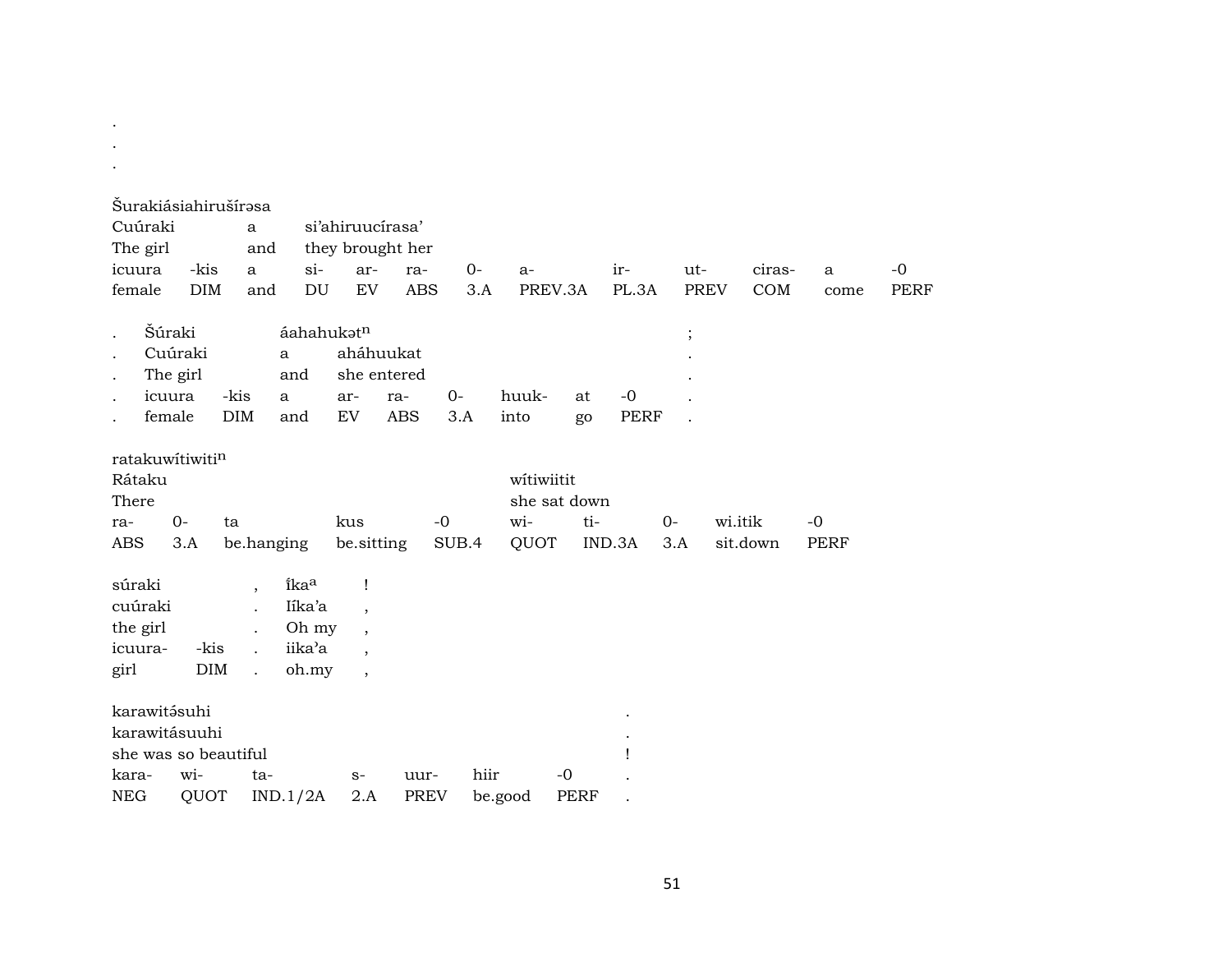|            |       | Karawituširikawa<br>Karawituciirikawa<br>Her hair was not braided |           |                       |            |         |              |                    |                        |             |             |
|------------|-------|-------------------------------------------------------------------|-----------|-----------------------|------------|---------|--------------|--------------------|------------------------|-------------|-------------|
| kara-      |       | wi-                                                               | ti-       |                       | $O-$       | a-      | ut-          | $i-$               | arika                  | -waa        | $-0$        |
| <b>NEG</b> |       | QUOT                                                              |           | IND.3A                | 3.A        | PREV.3A | PREV         | <b>SEQ</b>         | wear.a.braid           | <b>DIST</b> | <b>PERF</b> |
|            |       |                                                                   |           |                       |            |         |              |                    |                        |             |             |
|            |       |                                                                   |           |                       |            |         |              |                    |                        |             |             |
|            |       |                                                                   |           |                       |            |         |              |                    |                        |             |             |
|            |       |                                                                   |           |                       |            |         |              |                    |                        |             |             |
|            |       |                                                                   |           |                       |            |         |              |                    |                        |             |             |
|            |       |                                                                   |           |                       |            |         |              |                    |                        |             |             |
|            |       |                                                                   |           |                       |            |         |              |                    |                        |             |             |
|            |       | Hirusiahišahúruwa                                                 |           |                       |            |         |              |                    |                        |             |             |
| Hiru       |       | si'ahihcahúruuwa                                                  |           |                       |            |         |              |                    |                        |             |             |
| Then       |       |                                                                   |           | they combed her hair  |            |         |              |                    |                        |             |             |
| hiruu      |       | $si-$                                                             | ar-       | ra-                   | $0-$       | ir-     | cahu.ruu.war |                    | $-0$                   |             |             |
| then       |       | DU                                                                | <b>EV</b> | <b>ABS</b>            | 3.A        | PL.3A   |              |                    | come.someone's.hair.DU | <b>PERF</b> |             |
|            |       |                                                                   |           |                       |            |         |              |                    |                        |             |             |
| $\vdots$   |       |                                                                   |           |                       |            |         |              |                    |                        |             |             |
| ,          |       |                                                                   |           |                       |            |         |              |                    |                        |             |             |
| ,          |       |                                                                   |           |                       |            |         |              |                    |                        |             |             |
| ,          |       |                                                                   |           |                       |            |         |              |                    |                        |             |             |
| $\, ,$     |       |                                                                   |           |                       |            |         |              |                    |                        |             |             |
|            |       | hirusiahiširíkawaw <sup>u</sup>                                   |           |                       |            |         |              |                    |                        |             |             |
| hiru       |       |                                                                   |           | si'ahiiciiríkawaawu   |            |         |              |                    |                        |             |             |
| then       |       |                                                                   |           | they braided her hair |            |         |              |                    |                        |             |             |
| hiruu      |       | $si-$                                                             | ar-       | ra-                   | $O -$      | ir-     | ut-          | $i-$               | arika.wuh              | -waa        | $-0$        |
| then       |       | $\mathop{\rm DU}\nolimits$                                        | EV        | <b>ABS</b>            | 3.A        | PL.3A   | <b>PREV</b>  | <b>SEQ</b>         | braid                  | <b>DIST</b> | <b>PERF</b> |
|            |       |                                                                   |           |                       |            |         |              |                    |                        |             |             |
|            |       | Kuhahikahúriku                                                    |           |                       |            |         |              | šúrak <sup>i</sup> |                        |             |             |
|            |       | Kuuhahiikahúriiku'                                                |           |                       |            |         |              | cuúraki            |                        |             |             |
|            |       | She was bashful                                                   |           |                       |            |         | girl         |                    |                        |             |             |
|            | kuur- | ra-                                                               |           | $O -$                 | hiikahurik |         | -:hus        | icuura-            | -kis                   |             |             |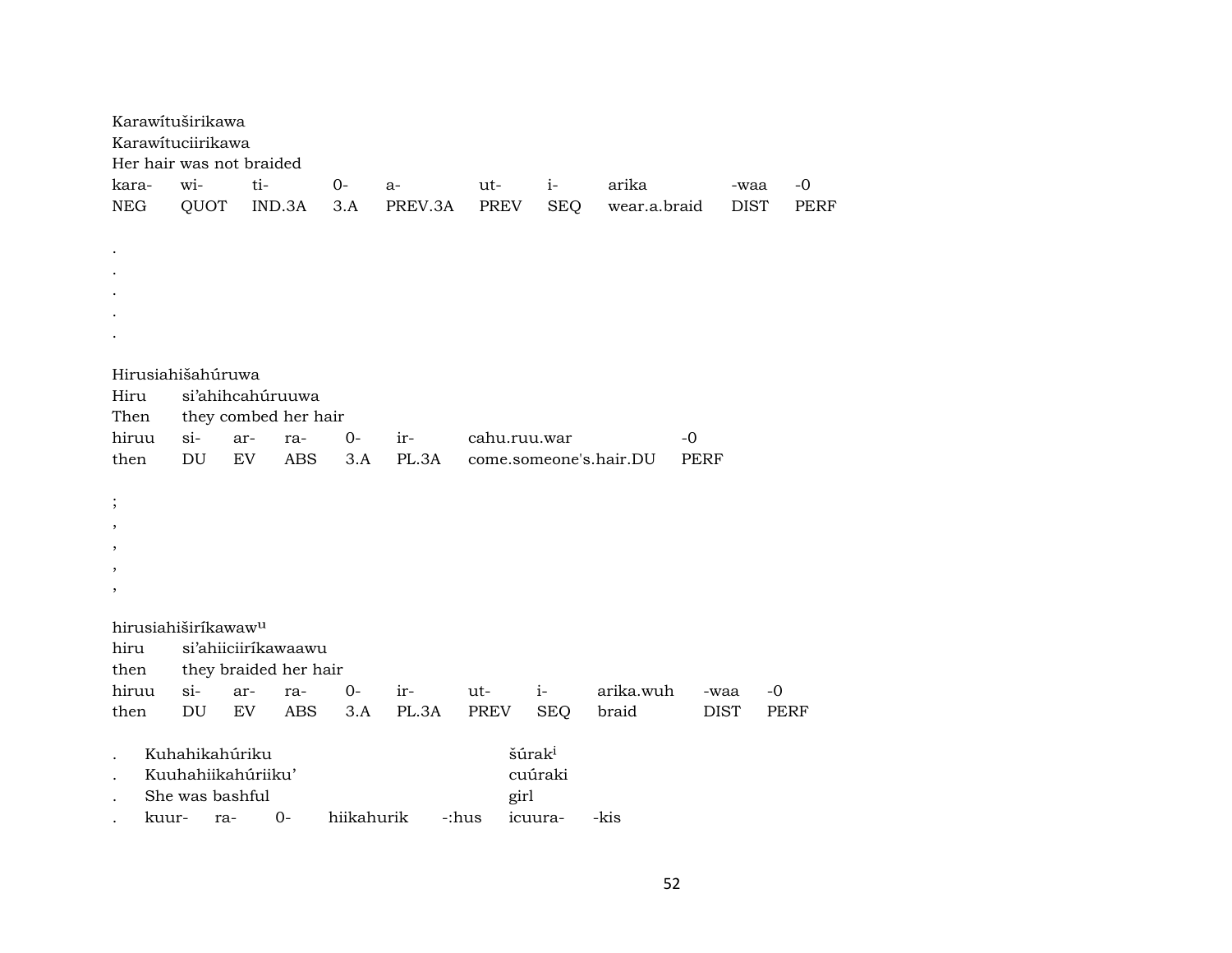|        | <b>DUB</b>              |     | ABS                    | 3.A     | act.bashful |            | <b>IMPF</b> |       | girl   |                          | DIM                        |       |
|--------|-------------------------|-----|------------------------|---------|-------------|------------|-------------|-------|--------|--------------------------|----------------------------|-------|
|        | tiwiraku                |     |                        |         |             |            |             |       | ,      |                          |                            |       |
|        | tiwiraaku               |     |                        |         |             |            |             |       |        |                          |                            |       |
|        | this one sitting        |     |                        |         |             |            |             |       |        |                          |                            |       |
| tii-   | wii-                    |     | ra-                    | $O-$    | kus         |            | $-0$        |       |        |                          |                            |       |
| this   |                         | now | ABS                    | 3.A     |             | be sitting |             | SUB.4 |        |                          |                            |       |
|        | wiriratáku <sup>u</sup> |     |                        |         |             |            |             |       |        |                          |                            |       |
|        | wiiriirattáku'u         |     |                        |         |             |            |             |       |        |                          |                            |       |
|        |                         |     | now he was her husband |         |             |            |             |       |        |                          |                            |       |
| wii-   | $O -$                   |     | ra-                    | $0 -$   | a-          |            | ir-         |       | aktaku |                          |                            | -u    |
|        | now                     | 3.A | ABS                    | 3.A     |             | POSS.3A    | OBV         |       |        | have.as.a.wife           |                            | SUB.D |
|        | Piríšaraaks             |     |                        |         |             |            |             |       |        |                          |                            |       |
|        | Piiriícara'aks          |     |                        |         |             |            |             |       |        |                          |                            |       |
|        | Crazy Child             |     |                        |         |             |            |             |       |        |                          |                            |       |
|        | piira-                  |     | icaraks                |         |             |            |             |       |        |                          |                            |       |
|        |                         |     | child be.mischievous   |         |             |            |             |       |        |                          |                            |       |
|        | Híruahiwaku             |     |                        |         |             |            |             |       |        |                          |                            |       |
| Hiru   |                         |     | ahiwáku'               |         |             |            |             |       |        |                          |                            |       |
|        | Then                    |     | he said                |         |             |            |             |       |        |                          |                            |       |
| hiruu  |                         | ar- | ri-                    |         | $O -$       | waka'u     |             | $-0$  |        |                          |                            |       |
| then   |                         | EV  |                        | CONT.3A | $3.A$       | say        |             | PERF  |        |                          |                            |       |
|        | kurahúsra <sup>u</sup>  |     |                        |         |             |            |             |       |        |                          | $\boldsymbol{\mathcal{C}}$ |       |
|        | kurahuúsa'u             |     |                        |         |             |            |             |       |        |                          | $\epsilon\epsilon$         |       |
|        | his father              |     |                        |         |             |            |             |       |        |                          | $\mathcal{C}$              |       |
|        | kurahuus                |     | ra-                    | $O-$    | a-          |            | 0           | -u    |        | ,                        | $\pmb{\mathsf{H}}$         |       |
|        | old.man                 |     | ABS                    | 3.A     | POSS.3A     |            | be          | SUB.D |        | $\overline{\phantom{a}}$ | п                          |       |
|        | Šústitn                 |     |                        |         |             |            |             |       |        |                          |                            |       |
| Cústit |                         |     |                        |         |             |            |             |       |        |                          |                            |       |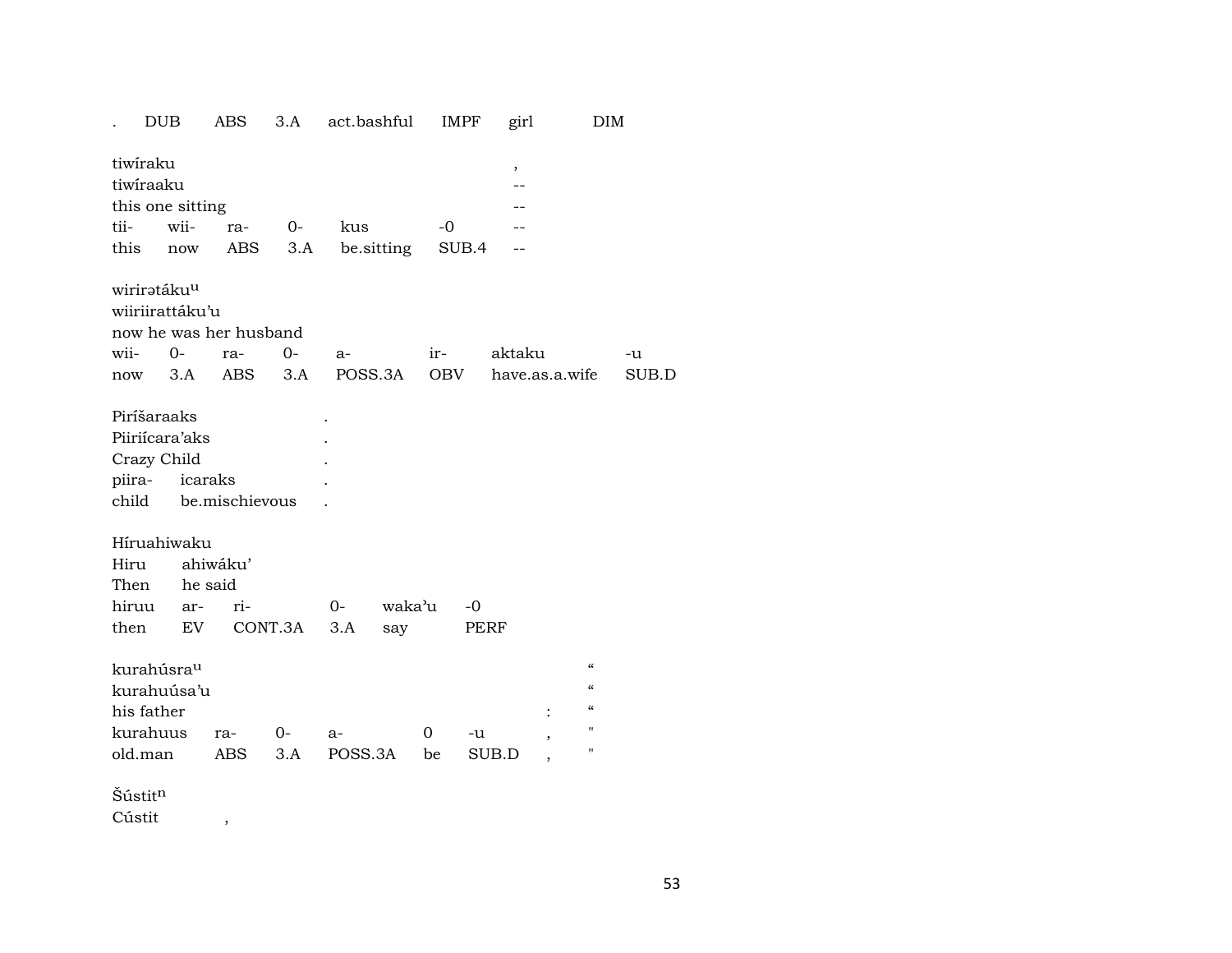| custit                              | Old woman<br>old.woman                                                   | $\cdot$<br>$\cdot$<br>$\overline{\phantom{a}}$ |                                                                                           |                      |                    |                                                   |                                                                            |                                |                                                                                   |              |                     |      |             |                               |                   |
|-------------------------------------|--------------------------------------------------------------------------|------------------------------------------------|-------------------------------------------------------------------------------------------|----------------------|--------------------|---------------------------------------------------|----------------------------------------------------------------------------|--------------------------------|-----------------------------------------------------------------------------------|--------------|---------------------|------|-------------|-------------------------------|-------------------|
| $i-$                                | sišukstatkátakus<br>sicukstaatkátakus<br>put a saddle on it<br>CONT.1/2A | $S-$<br>2.A                                    | ir-<br><b>PREV.1/2A</b>                                                                   |                      | ut-<br><b>PREV</b> | uks-<br><b>JUSS</b>                               | taat-<br>back                                                              |                                | kata-<br>against.a.vertical.surface                                               | kus.k<br>put | $-0$<br><b>PERF</b> |      |             |                               |                   |
| $^\mathrm{^{^\circ}}$               | iriráriki<br>iriraáriki<br>irii-<br>there                                | ra-<br><b>ABS</b>                              | the one standing there<br>$0-$<br>3.A                                                     | arik<br>be.standing  |                    | $-i$<br>$\rm SUB.2$                               | $\overline{\phantom{a}}$<br>$\cdot$<br>$\cdot$<br>$\overline{\phantom{a}}$ | ihi<br>ihi<br>uh<br>ihii<br>uh | $\overline{\phantom{a}}$<br>$\overline{ }$<br>$\overline{\phantom{a}}$<br>$\cdot$ |              |                     |      |             |                               |                   |
|                                     | asišapátasawaki<br>asiícapaat                                            |                                                | asaáwaki'                                                                                 |                      |                    | $\mathbf{H}$<br>$^{\prime}$<br>$\pmb{\mathsf{H}}$ |                                                                            |                                |                                                                                   |              |                     |      |             |                               |                   |
| the mare<br>asaa-<br>horse          |                                                                          | icapaak<br>woman                               | pinto<br>asaa-<br>horse                                                                   | awakir<br>be.strange |                    | $^{\prime}$<br>$\mathbf{H}$                       |                                                                            |                                |                                                                                   |              |                     |      |             |                               |                   |
| Hiru<br>Then<br>hiruu               | ar-                                                                      | ra-                                            | Hiruahušitahahkatarikítihi<br>ahucitaahaahkataárikit<br>she put the saddle on it<br>$O -$ | ut-                  | $i-$               | taat-                                             | raar-                                                                      |                                | kata-                                                                             | arik         |                     | -ihk | $-0$        | $\cdot$<br>$\cdot$<br>$\cdot$ | ihi<br>uh<br>ihii |
| then                                | ${\rm EV}$                                                               | <b>ABS</b>                                     | 3.A                                                                                       | <b>PREV</b>          | <b>SEQ</b>         | back                                              | $\rm PL$                                                                   |                                | against.a.vertical.surface                                                        | be.standing  |                     | CAUS | <b>PERF</b> | $\cdot$                       | uh                |
| $\overline{\phantom{a}}$<br>$\cdot$ | šústitn<br>cústit<br>the old woman                                       |                                                |                                                                                           |                      |                    |                                                   |                                                                            |                                |                                                                                   |              |                     |      |             |                               |                   |

- , custit .
- , old.woman .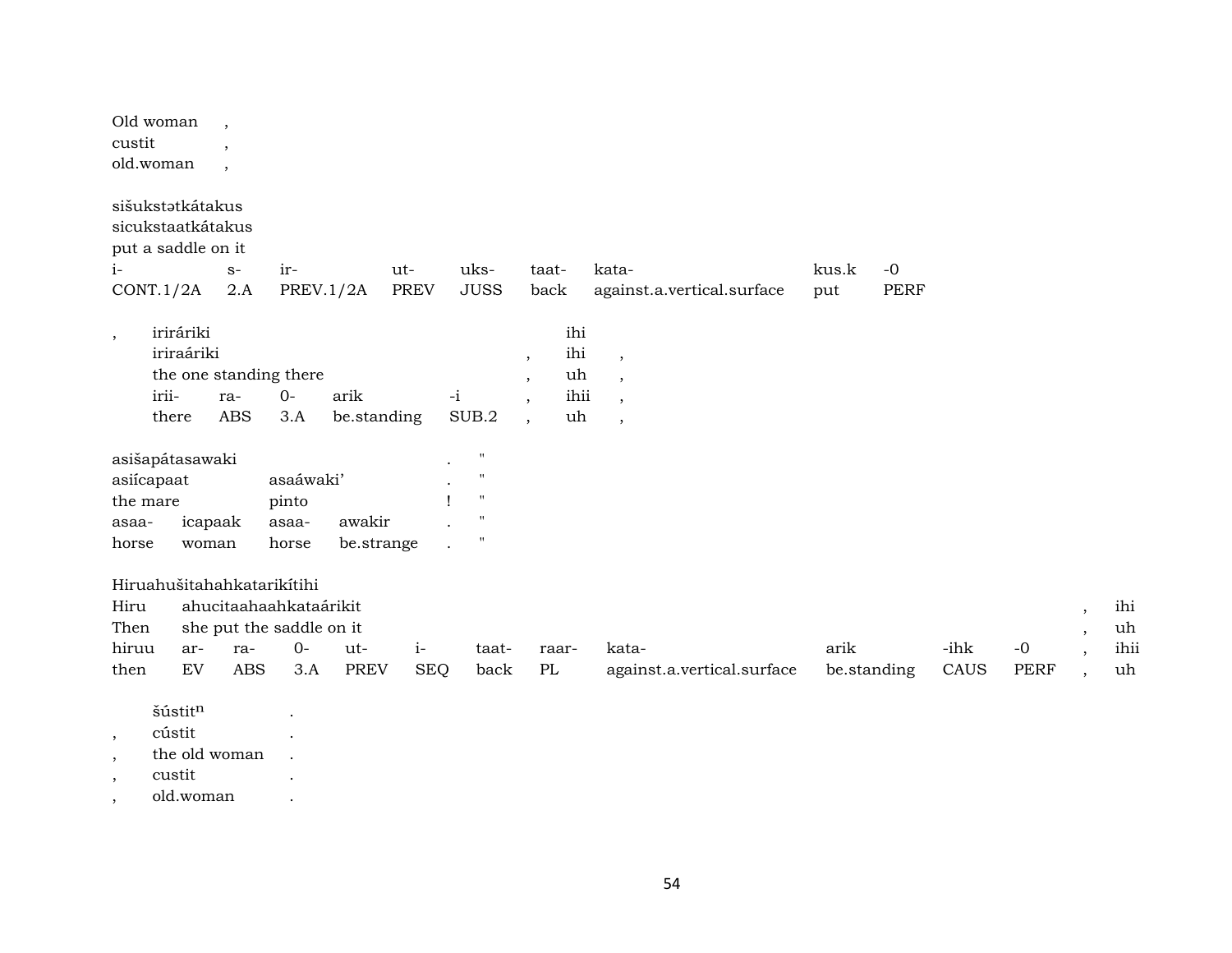| Hiruahuší <sup>a</sup><br>Hiru<br>Then                       | ahúci'a                             | she did it                                                               |                            |                                                                                    |                          |                    |                          | :                        |                |              |
|--------------------------------------------------------------|-------------------------------------|--------------------------------------------------------------------------|----------------------------|------------------------------------------------------------------------------------|--------------------------|--------------------|--------------------------|--------------------------|----------------|--------------|
| hiruu                                                        | ar-                                 | ra-                                                                      | 0-                         | ut-                                                                                | $i-$                     | aar                | $-0$                     | $^\mathrm{,}$            |                |              |
| then                                                         | <b>EV</b>                           | <b>ABS</b>                                                               | 3.A                        | PREV                                                                               | <b>SEQ</b>               | do                 | PERF                     | $\overline{\phantom{a}}$ |                |              |
| a<br>and<br>a<br>and                                         | aahətkasirəsaus<br>ar-<br>EV        | ahutkasiiráca'uc<br>she laid bags on it<br>ra-<br>ABS                    | $0-$<br>3.A                | ut-<br>PREV                                                                        | kasii-<br>bag            | raar-<br>$\rm PL$  | ta                       | be.hanging               | uc<br>lay.SG.P | $-0$<br>PERF |
|                                                              |                                     |                                                                          |                            |                                                                                    |                          |                    |                          |                          |                |              |
| Hici                                                         |                                     | Hišiwisiahuhuwahúru<br>wisi'ahuhuuwahuru'                                |                            |                                                                                    |                          |                    |                          |                          |                |              |
| And<br>hi.ci                                                 | wii-                                | now they dressed her up<br>$\sin$                                        |                            |                                                                                    | $0-$                     |                    | ruuwahuruu               |                          | -0             |              |
| and                                                          | now                                 | DU                                                                       | ar-<br>EV                  | ra-<br><b>ABS</b>                                                                  | 3.A                      | ut-<br><b>PREV</b> | attire                   |                          | PERF           |              |
| šúrak <sup>i</sup><br>cuúraki<br>the girl<br>icuura-<br>girl | -kis<br><b>DIM</b>                  | $\overline{a}$<br>$\overline{a}$<br>$\mathbf{r}$<br>$\ddot{\phantom{a}}$ |                            | Nawihtakisaš<br>Raawihtakisac<br>Red strouding<br>raawiir.takisac<br>red.strouding | $\overline{\phantom{a}}$ |                    |                          |                          |                |              |
|                                                              | nihuksúwitipahaatn                  |                                                                          |                            |                                                                                    |                          |                    |                          |                          |                |              |
| ríhuksu'                                                     |                                     |                                                                          | witipahaa'at<br>it was red |                                                                                    |                          |                    |                          |                          |                |              |
| just<br>rihuks                                               | $-u$ <sup><math>\prime</math></sup> | wi-                                                                      |                            | ti-                                                                                | $0-$                     | pahaat             | $\overline{\phantom{0}}$ |                          |                |              |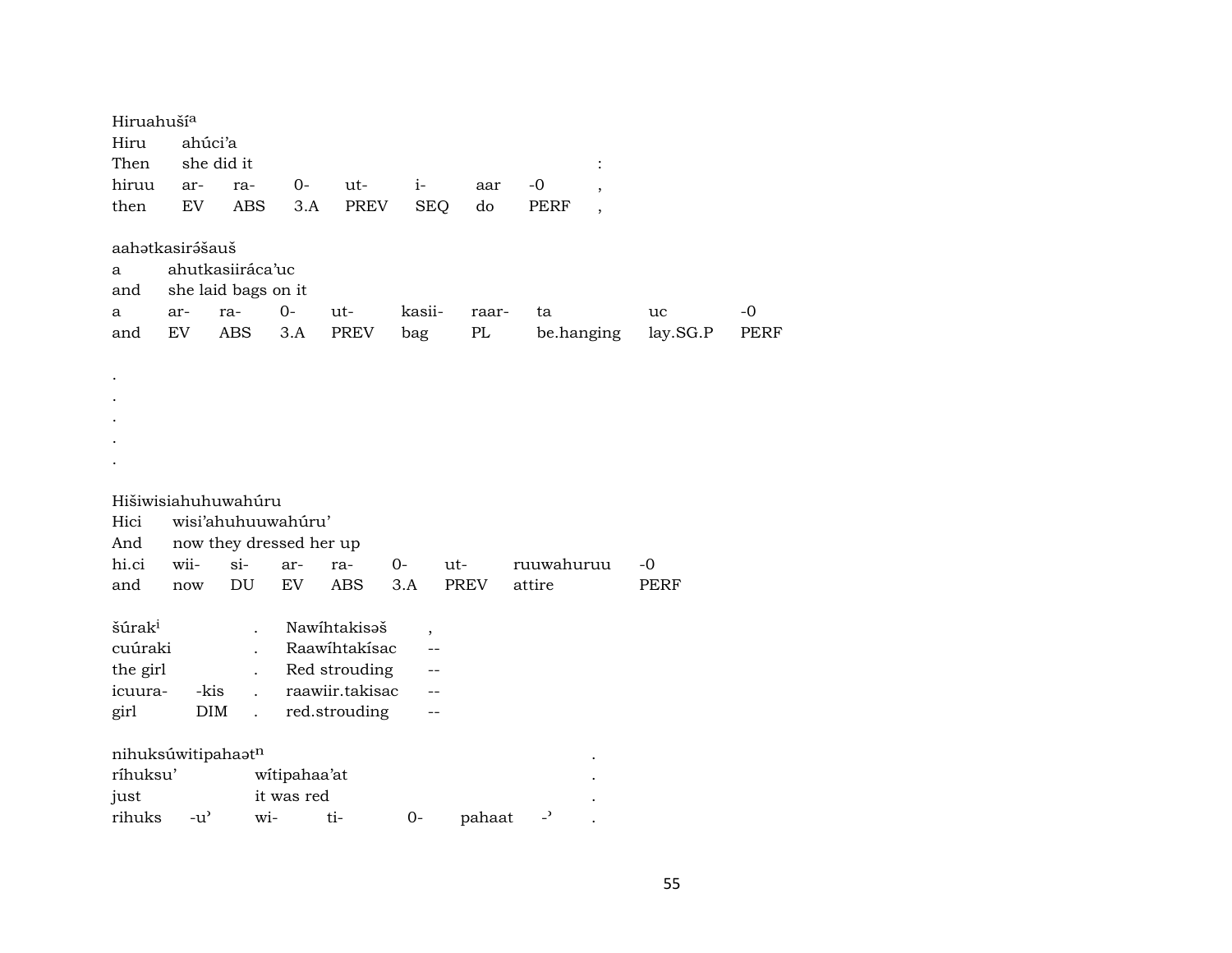| alone                    |           | <b>NOM</b>                        | QUOT                     | IND.3A                       | 3.A  | be.red      | EX                       | $\ddot{\phantom{a}}$       |                 |             |      |              |
|--------------------------|-----------|-----------------------------------|--------------------------|------------------------------|------|-------------|--------------------------|----------------------------|-----------------|-------------|------|--------------|
|                          |           |                                   |                          | Kuwituhašakarusuutšuspašáwiu |      |             |                          |                            |                 |             |      |              |
|                          |           | Kuwituuhacakarúsuu'ut             |                          |                              |      |             |                          |                            |                 |             |      | cuspacáwi'u' |
|                          |           | They were so large                |                          |                              |      |             |                          |                            |                 |             |      | ear bobs     |
| ku-                      |           | wi-                               | ti-                      | $O -$                        | ut-  | raar-       |                          |                            | ta.karus.uu     | -uk         | $-0$ |              |
| <b>INDF</b>              |           | QUOT                              | IND.3A                   | 3.A                          | PREV | PL.INDV.A   |                          |                            | be.a.large.pile | <b>DIST</b> | PERF |              |
| kītu                     |           |                                   |                          |                              |      |             |                          |                            |                 |             |      |              |
| kítuu'u'                 |           |                                   |                          |                              |      |             |                          |                            |                 |             |      |              |
| all                      |           |                                   |                          |                              |      |             |                          |                            |                 |             |      |              |
| kituu                    |           | $-u'$                             |                          |                              |      |             |                          |                            |                 |             |      |              |
| all                      |           | <b>NOM</b>                        |                          |                              |      |             |                          |                            |                 |             |      |              |
|                          |           |                                   |                          |                              |      |             |                          |                            |                 |             |      |              |
|                          |           | Karawitasišuraskítaw <sup>i</sup> |                          |                              |      |             |                          |                            |                 |             |      |              |
|                          |           | Karawitaásicuuraaskítawi'         |                          |                              |      |             |                          |                            |                 |             |      |              |
|                          |           | She was a beautiful girl indeed   |                          |                              |      |             |                          |                            |                 |             |      |              |
| kara-                    |           | wi-                               | ta-                      | $\mathbf{S}^-$               |      | icuuraas-   | kita.wi                  |                            | $-0$            |             |      |              |
| ${\rm NEG}$              |           | QUOT                              | IND.1/2A                 | 2.A                          |      | young.woman | be.beautiful             |                            | <b>PERF</b>     |             |      |              |
|                          |           | Ahawákupita                       |                          |                              |      |             |                          | $\mathcal{C}\mathcal{C}$   | Náwa            |             |      |              |
|                          |           | Ahawáku'                          |                          |                              |      | piíta       |                          | $\epsilon\epsilon$         | Ráwa            |             |      |              |
| Ţ                        | He said   |                                   |                          |                              |      | the man     | $\ddot{\cdot}$           | $\boldsymbol{\mathcal{C}}$ | <b>Now</b>      |             |      |              |
|                          | ar-       | ra-                               | $O -$                    | waka'u                       | $-0$ | wiita       | $\overline{\phantom{a}}$ | $\pmb{\mathsf{H}}$         | rawa            |             |      |              |
|                          | <b>EV</b> | <b>ABS</b>                        | 3.A                      | say                          | PERF | man         | $\overline{\phantom{a}}$ | 11                         | now             |             |      |              |
| $\overline{\phantom{a}}$ | šúatn     |                                   |                          |                              |      |             |                          |                            |                 |             |      |              |
| ,                        | cuú'at    |                                   | $\overline{\phantom{a}}$ |                              |      |             |                          |                            |                 |             |      |              |
| $\overline{\phantom{a}}$ |           | daughter                          | $\overline{\phantom{a}}$ |                              |      |             |                          |                            |                 |             |      |              |
|                          | cuu'at    |                                   | $\cdot$                  |                              |      |             |                          |                            |                 |             |      |              |
| $\overline{\phantom{a}}$ |           | daughter                          | $\overline{\phantom{a}}$ |                              |      |             |                          |                            |                 |             |      |              |
| iriwitúrahi              |           |                                   |                          |                              |      |             |                          |                            |                 |             |      |              |

iriwitúraahi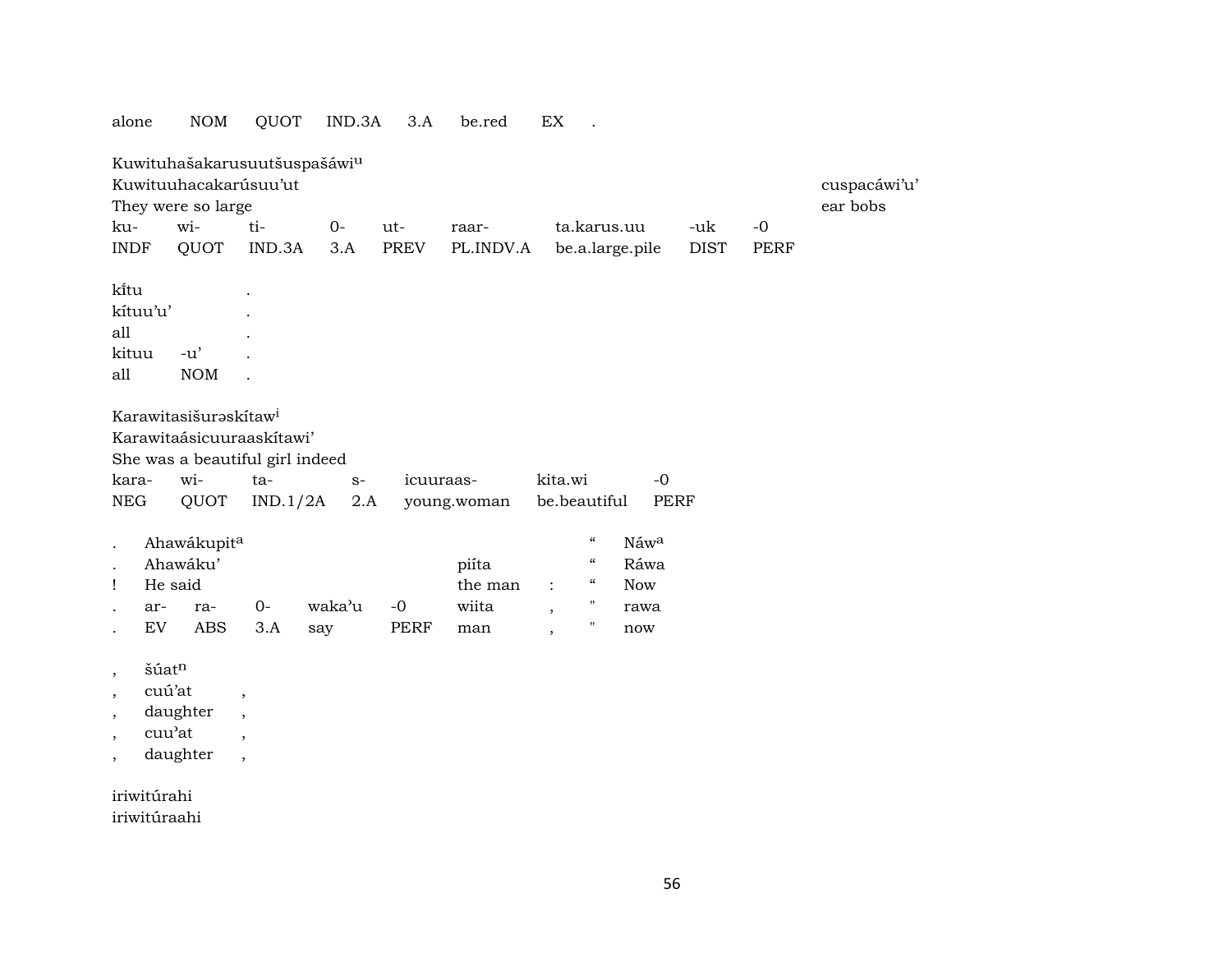| that is good           |                              |      |            |                          |             |         |           |                                      |       |
|------------------------|------------------------------|------|------------|--------------------------|-------------|---------|-----------|--------------------------------------|-------|
| irii-                  | wi-                          | ti-  |            | $O -$                    | uur-        | raa-    | hiir      | $-0$                                 |       |
| that                   | QUOT                         |      | IND.3A     | 3.A                      | PREV        | way     | be.good   | <b>PERF</b>                          |       |
|                        |                              |      |            |                          |             |         |           |                                      |       |
|                        | wirəskurihakasikskapákisu    |      |            |                          |             |         |           |                                      |       |
|                        | wiraskuriihaakacikskapaákisu |      |            |                          |             |         |           |                                      |       |
|                        | your having pitied ours      |      |            |                          |             |         |           |                                      |       |
| wii-                   | ra-                          | $S-$ | ku-        | ri-                      |             | ut-     | rak-      | aciks.kaapaakis                      | -u    |
| now                    | <b>ABS</b>                   | 2.A  | 1.P        |                          | PHYS.POSS   | PREV    | $1/2$ .PL | feel.pity.for                        | SUB.D |
|                        |                              |      |            |                          |             |         |           |                                      |       |
| piraski                |                              |      | náwa       | $\overline{\phantom{a}}$ |             |         |           |                                      |       |
| piíraski               |                              |      | Ráwa       | $\overline{\phantom{a}}$ |             |         |           |                                      |       |
| boy                    |                              |      | <b>Now</b> |                          |             |         |           |                                      |       |
| piiras-                | -kis                         |      | rawa       | $\overline{\phantom{a}}$ |             |         |           |                                      |       |
| boy                    | $\rm{DIM}$                   |      | now        | $\overline{\phantom{a}}$ |             |         |           |                                      |       |
|                        |                              |      |            |                          |             |         |           |                                      |       |
| šiksašúat <sup>n</sup> |                              |      |            |                          |             |         |           |                                      |       |
| síksa'                 |                              |      |            |                          |             |         |           | cuú'at<br>$\overline{\phantom{a}}$   |       |
| come                   |                              |      |            |                          |             |         |           | daughter<br>$\overline{\phantom{a}}$ |       |
| $i-$                   |                              | $S-$ | ir-        |                          | uks-        | a       | $-0$      | cuu'at<br>$\overline{ }$             |       |
| CONT.1/2A              |                              | 2.A  |            | PREV.1/2A                | <b>JUSS</b> | come    | PERF      | daughter<br>$\overline{\phantom{a}}$ |       |
|                        |                              |      |            |                          |             |         |           |                                      |       |
| п                      | Hirúahuša                    |      |            |                          |             |         |           |                                      |       |
| н                      | Hiru                         |      | ahuucaá'   |                          |             |         |           |                                      |       |
| п<br>Ţ                 | Then                         |      | she arose  |                          |             |         |           |                                      |       |
| п                      | hiruu                        | ar-  | ra-        | $0-$                     | $a-$        |         | uca.a     | $-0$                                 |       |
| Н                      | then                         | EV   | <b>ABS</b> | 3.A                      |             | PREV.3A | rise      | <b>PERF</b>                          |       |
|                        |                              |      |            |                          |             |         |           |                                      |       |
| súrak <sup>i</sup>     |                              |      |            |                          |             |         |           |                                      |       |
| cuúraki                |                              |      |            |                          |             |         |           |                                      |       |
| the girl               |                              |      |            |                          |             |         |           |                                      |       |
| icuura-                | -kis                         |      |            |                          |             |         |           |                                      |       |
| girl                   | <b>DIM</b>                   |      |            |                          |             |         |           |                                      |       |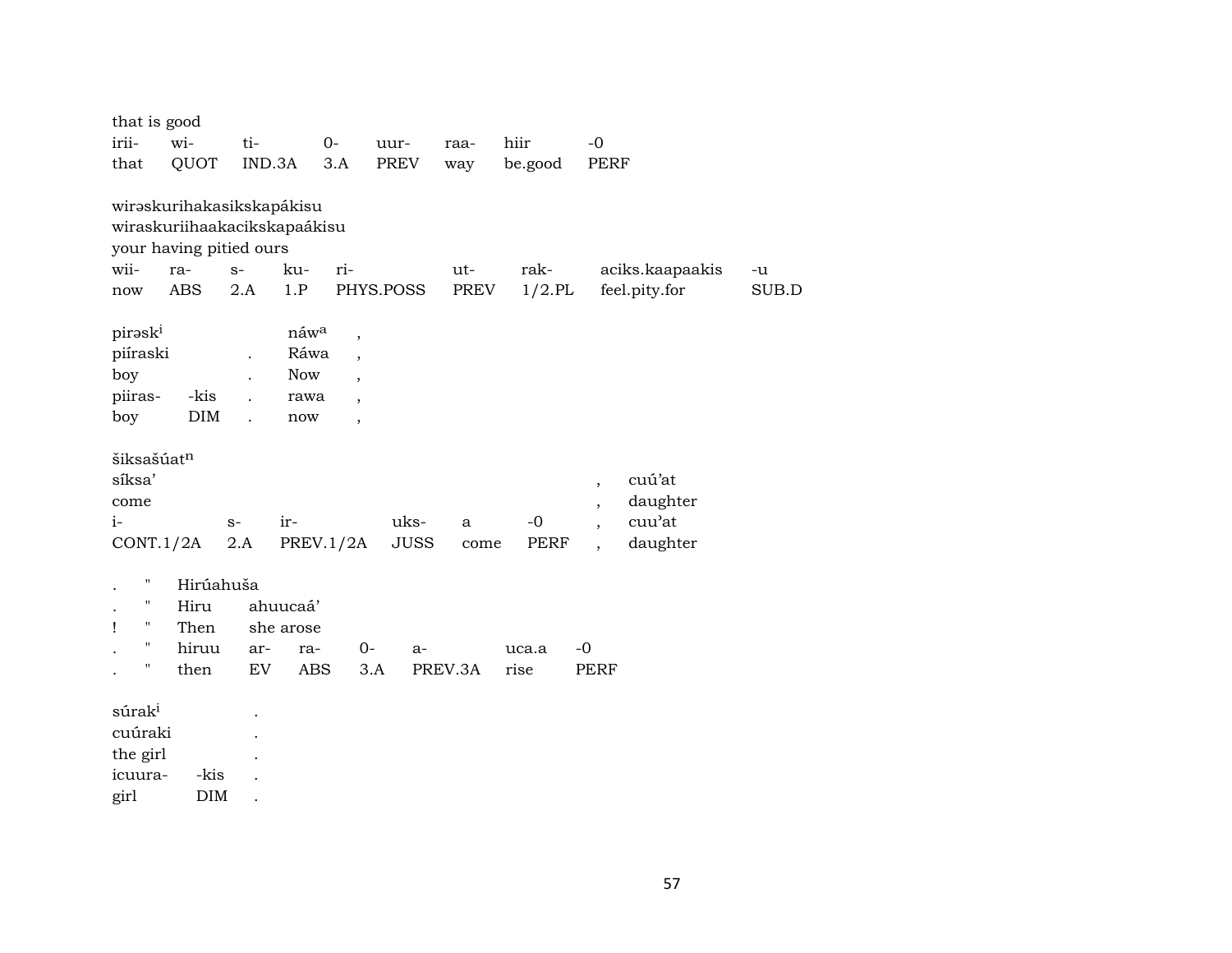|                               | Hirusiahišiširəsáwašitit <sup>n</sup> |                 |                                            |                    |         |           |            |        |          |             |
|-------------------------------|---------------------------------------|-----------------|--------------------------------------------|--------------------|---------|-----------|------------|--------|----------|-------------|
| Hiru                          |                                       |                 | si'ahiicicirasáwacitit                     |                    |         |           |            |        |          |             |
| Then                          |                                       |                 | they led her outside                       |                    |         |           |            |        |          |             |
| hiruu                         | $\sin$                                | ar-             | ra-                                        | $0-$               | $ir-$   | ut-       | $i-$       | ciras- | awacitik | -0          |
| then                          | DU                                    | EV              | <b>ABS</b>                                 | 3.A                | PL.3A   | PREV      | <b>SEQ</b> | COM    | go.out   | <b>PERF</b> |
|                               |                                       |                 |                                            |                    |         |           |            |        |          |             |
| $\vdots$                      | asiahirikítaw <sup>u</sup>            |                 |                                            |                    |         |           |            |        |          |             |
| a<br>$\overline{\phantom{a}}$ |                                       | si'ahiirikitawu |                                            |                    |         |           |            |        |          |             |
|                               | and                                   |                 | they put her on it                         |                    |         |           |            |        |          |             |
| a                             | $\sin$                                | ar-             | ra-                                        | 0-                 | ir-     | ikita     | wuh        | $-0$   |          |             |
|                               | and<br>DU                             | EV              | <b>ABS</b>                                 | 3.A                | PL.3A   | ride      | put        | PERF   |          |             |
|                               |                                       |                 |                                            |                    |         |           |            |        |          |             |
| ásawak <sup>i</sup>           |                                       |                 |                                            |                    |         |           |            |        |          |             |
| ásaawaki'                     |                                       |                 |                                            |                    |         |           |            |        |          |             |
| the pinto                     |                                       |                 |                                            |                    |         |           |            |        |          |             |
| asaa-                         | awakir                                |                 |                                            |                    |         |           |            |        |          |             |
| horse                         |                                       | be.strange      |                                            |                    |         |           |            |        |          |             |
|                               | Hišustitahawiraatn                    |                 |                                            |                    |         |           |            |        |          |             |
| Hi                            | cústit                                |                 |                                            | ahawiira'at        |         |           |            |        | $\,$     |             |
| And                           |                                       | the old woman   |                                            | she followed her   |         |           |            |        |          |             |
| hi                            | custit                                |                 |                                            |                    | $O -$   | awiira-   | at         | -0     |          |             |
|                               | old.woman                             |                 | ar-<br>EV                                  | ra-<br><b>ABS</b>  |         |           |            |        |          |             |
| and                           |                                       |                 |                                            |                    | 3.A     | behind    | go         | PERF   |          |             |
|                               | witirašákusta                         |                 |                                            |                    |         |           |            |        |          |             |
|                               | Witiracákusta                         |                 |                                            |                    |         |           |            |        |          |             |
|                               | She carried on her back               |                 |                                            |                    |         |           |            |        |          |             |
|                               |                                       |                 |                                            |                    |         |           |            |        |          |             |
| wi-                           | ti-                                   |                 | $0-$<br>raar-                              |                    | ta.kus- |           | raah       | $-0$   |          |             |
| QUOT                          | IND.3A                                |                 | 3.A                                        | 3PL.INAN.P         |         | hang.down | have       | PERF   |          |             |
| átira                         |                                       |                 |                                            | híhaw <sup>a</sup> |         |           |            |        |          |             |
| Átira'                        |                                       |                 | $\vdots$<br>hi<br>$\overline{\phantom{m}}$ |                    | haáwa'  |           |            |        |          |             |
| Mother                        |                                       |                 | and<br>$--$                                | also               |         |           |            |        |          |             |
|                               |                                       |                 |                                            |                    |         |           |            |        |          |             |
| ati-                          | raa                                   |                 | hi<br>$-$                                  |                    | haawa   |           |            |        |          |             |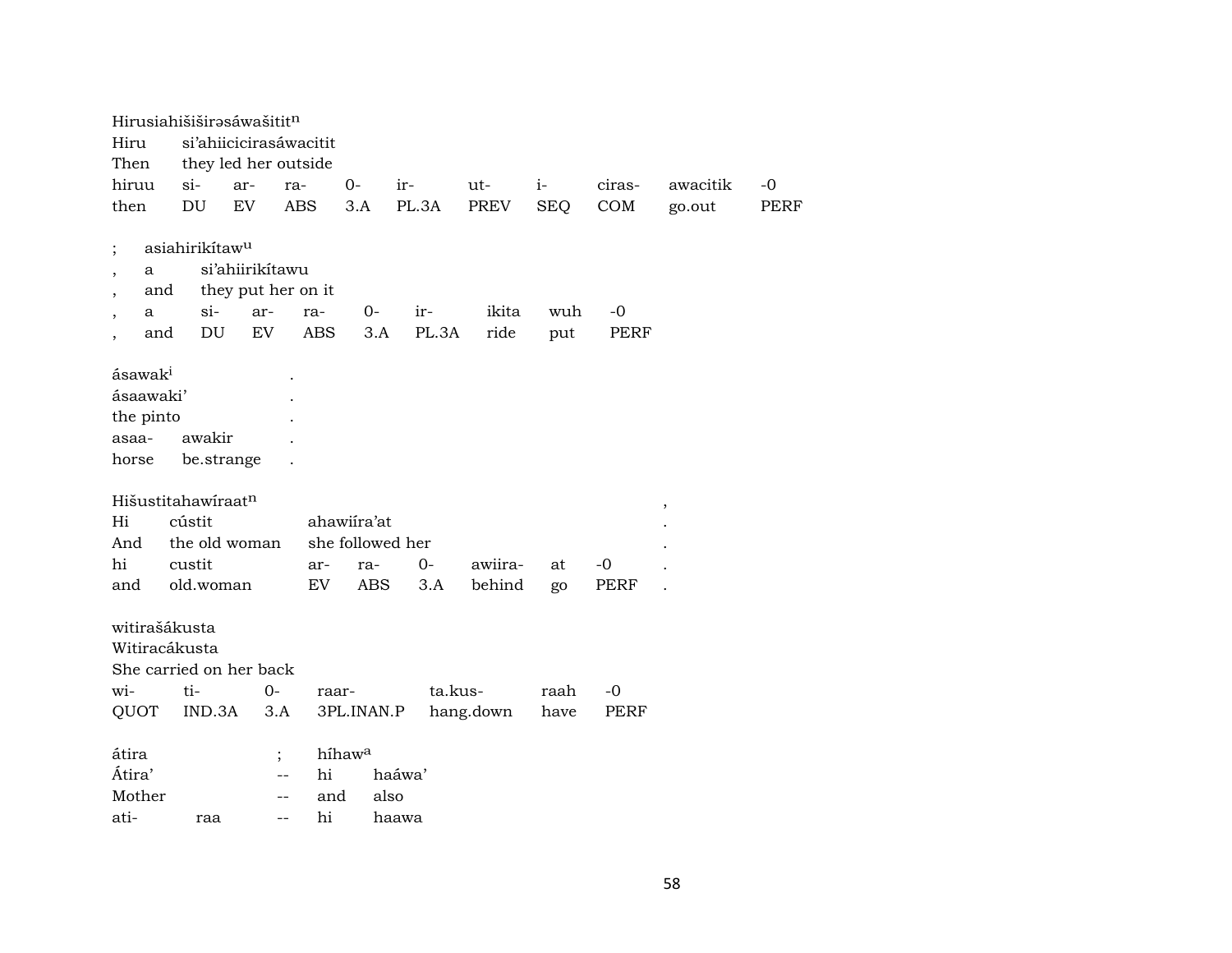| 1.POSS                                                            |                                                     | mother       | $-\,-$           | and           | also         |     |                                                                     |            |      |         |      |
|-------------------------------------------------------------------|-----------------------------------------------------|--------------|------------------|---------------|--------------|-----|---------------------------------------------------------------------|------------|------|---------|------|
|                                                                   | ahahastáwira<br>ahahaastáwira<br>she was leading it |              |                  |               |              |     |                                                                     |            |      |         |      |
| ar-                                                               | ra-                                                 | $0-$         | haas-            | ta            |              |     | -wi                                                                 | raah       | $-0$ |         |      |
| EV                                                                | ABS                                                 | 3.A          | rope             |               | be.hanging   |     | SUB.L                                                               | have       | PERF |         |      |
| arús <sup>a</sup><br>aruúsa'<br>a horse<br>aruusaa<br>horse       | $\overline{\phantom{a}}$                            |              |                  |               |              |     |                                                                     |            |      |         |      |
|                                                                   | hititakuirirúahiatn                                 |              |                  |               |              |     |                                                                     |            |      |         |      |
| Hi                                                                | tiítaku                                             |              |                  | iriruú'ahi'at |              |     |                                                                     |            |      |         |      |
| And                                                               | right here                                          |              |                  | there he came |              |     |                                                                     |            |      |         |      |
| hi                                                                | tii-                                                | -taku        |                  | irii-         | ruu-         | ar- | ri-                                                                 |            | $0-$ | at      | -0   |
| and                                                               | here                                                | LOC          |                  | there         | then         | EV  |                                                                     | CONT.3A    | 3.A  | go      | PERF |
| híast <sup>i</sup><br>hí'aasti'<br>his father<br>$i-$<br>3.POSS.A |                                                     | as<br>father | -ri <sup>3</sup> | 3.POSS.B      | $\,$         |     |                                                                     |            |      |         |      |
| witira<br>Witíra<br>He had it<br>wi-<br>QUOT                      | ti-<br>IND.3A                                       |              | $O-$<br>3.A      | raah<br>have  | $-0$<br>PERF |     | šátk <sup>i</sup><br>caátki<br>a medicine bundle<br>caat-<br>bundle | kis<br>DIM |      | $\cdot$ |      |
|                                                                   |                                                     |              |                  |               |              |     |                                                                     |            |      |         |      |

hihawaahahastawiráarus°

hi hawá ahahaastáwira aruúsa'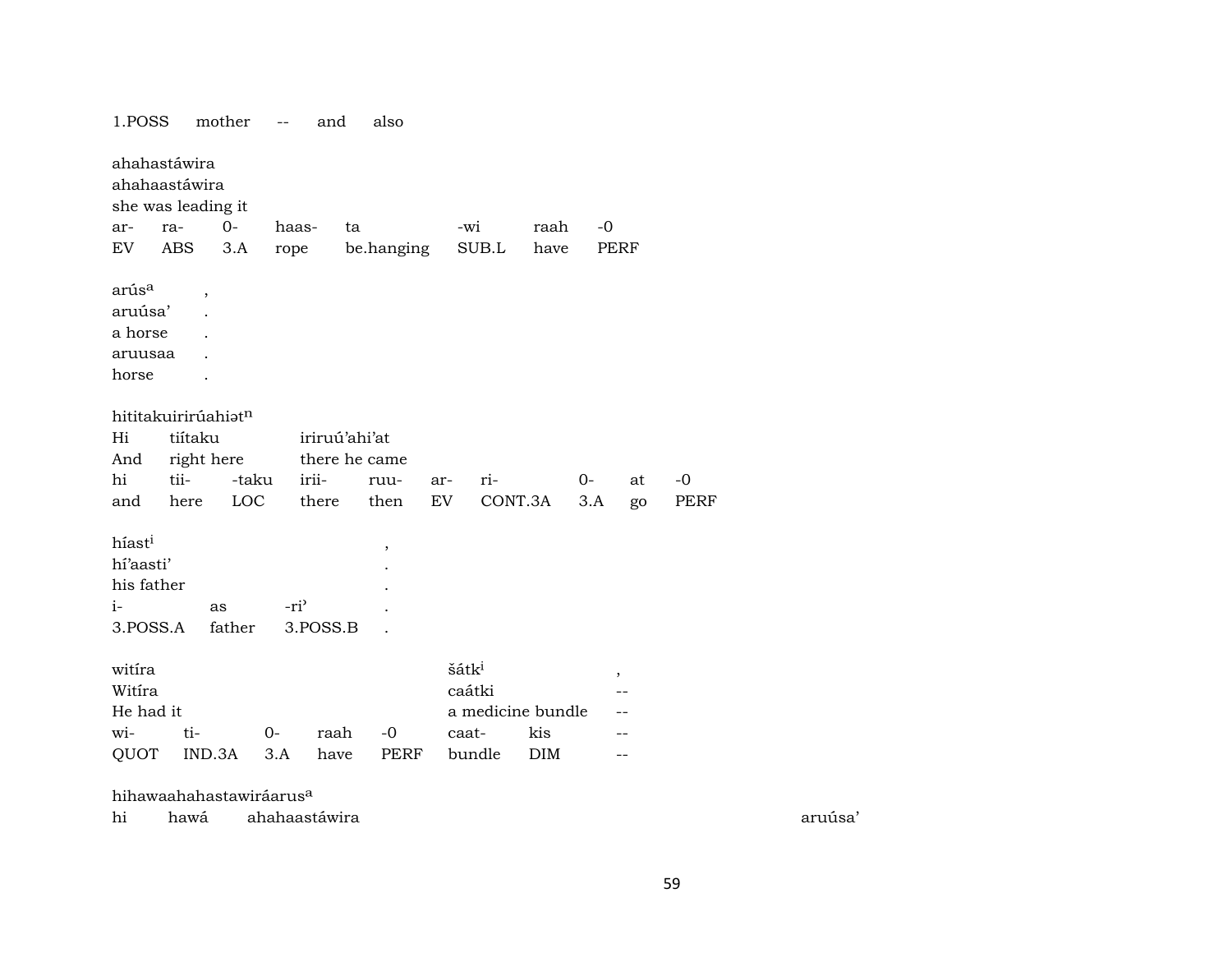| and                      | also                                                 |                      |             | he was leading it     |                     |                      |            |       |             |             |                            | a horse |             |             |
|--------------------------|------------------------------------------------------|----------------------|-------------|-----------------------|---------------------|----------------------|------------|-------|-------------|-------------|----------------------------|---------|-------------|-------------|
| hi                       |                                                      | haawa                | ar-         | ra-                   | $0-$                | haas-                | ta         |       | -wi         | raah        | $-{\bf 0}$                 |         | aruusaa     |             |
| and                      | also                                                 |                      | EV          | <b>ABS</b>            | 3.A                 | rope                 | be.hanging |       | SUB.L       | have        | <b>PERF</b>                | horse   |             |             |
|                          |                                                      |                      |             |                       |                     |                      |            |       |             |             |                            |         |             |             |
| $\vdots$                 |                                                      |                      |             |                       |                     |                      |            |       |             |             |                            |         |             |             |
|                          |                                                      |                      |             |                       |                     |                      |            |       |             |             |                            |         |             |             |
|                          |                                                      |                      |             |                       |                     |                      |            |       |             |             |                            |         |             |             |
|                          |                                                      |                      |             |                       |                     |                      |            |       |             |             |                            |         |             |             |
|                          |                                                      |                      |             |                       |                     |                      |            |       |             |             |                            |         |             |             |
|                          | arusáwituštahákatar <sup>i</sup> t <sup>n</sup>      |                      |             |                       |                     |                      |            |       |             |             |                            |         |             |             |
|                          | Aruúsa'                                              |                      |             | wituctaahaáhkataarit  |                     |                      |            |       |             |             |                            |         |             |             |
|                          | The horse                                            |                      |             | it had a saddle on it |                     |                      |            |       |             |             |                            |         |             |             |
|                          | aruusaa                                              | wi-                  |             | ti-                   | $0-$                | ut-                  | taat-      | raar- | kata-       |             |                            |         | arik        | $-0$        |
| horse                    |                                                      |                      | QUOT        | IND.3A                | 3.A                 | <b>PREV</b>          | back       | PL    |             |             | against.a.vertical.surface |         | be.standing | <b>PERF</b> |
|                          |                                                      |                      |             |                       |                     |                      |            |       |             |             |                            |         |             |             |
| $\cdot$                  | hirátašu                                             |                      |             |                       | a                   | húruksas             | $\cdot$    |       |             |             |                            |         |             |             |
| $\cdot$                  | hi                                                   |                      | ráttahcu'   |                       | $\mathbf{a}$        | huúruksas            |            |       |             |             |                            |         |             |             |
| $\overline{\phantom{a}}$ | and<br>hi                                            | a shield<br>rak.tahc |             | $-u^{\prime}$         | and<br>$\mathbf{a}$ | a spear<br>huuruksas |            |       |             |             |                            |         |             |             |
| $\cdot$                  | and                                                  | shield               |             | <b>NOM</b>            | and                 | spear                |            |       |             |             |                            |         |             |             |
| $\overline{\phantom{a}}$ |                                                      |                      |             |                       |                     |                      |            |       |             |             |                            |         |             |             |
|                          | apakstarúkawiratn                                    |                      |             |                       |                     |                      |            |       |             |             |                            |         |             |             |
| a                        |                                                      | pakstaarúkawiirat    |             |                       |                     |                      |            |       |             |             |                            |         |             |             |
| and                      |                                                      | a war bonnet         |             |                       |                     |                      |            |       |             |             |                            |         |             |             |
| a                        | paks-                                                |                      | raar-       | huka-                 | wiir-               | at                   |            |       |             |             |                            |         |             |             |
| and                      | head                                                 |                      | <b>ITER</b> | on                    | arm                 | go                   |            |       |             |             |                            |         |             |             |
|                          |                                                      |                      |             |                       |                     |                      |            |       |             |             |                            |         |             |             |
|                          | ahúhašar <sup>i</sup> t <sup>n</sup><br>ahuúhacaarit |                      |             |                       |                     |                      |            |       |             |             |                            |         |             |             |
|                          | they were hanging from it                            |                      |             |                       |                     |                      |            |       |             |             |                            |         |             |             |
| ar-                      | ra-                                                  | $O -$                |             | ut-                   | raar-               | ta                   |            | arik  |             | $-0$        |                            |         |             |             |
| ${\rm EV}$               | <b>ABS</b>                                           |                      | 3.A         | <b>PREV</b>           | PL.INDV.A           |                      | be.hanging |       | be.standing | <b>PERF</b> |                            |         |             |             |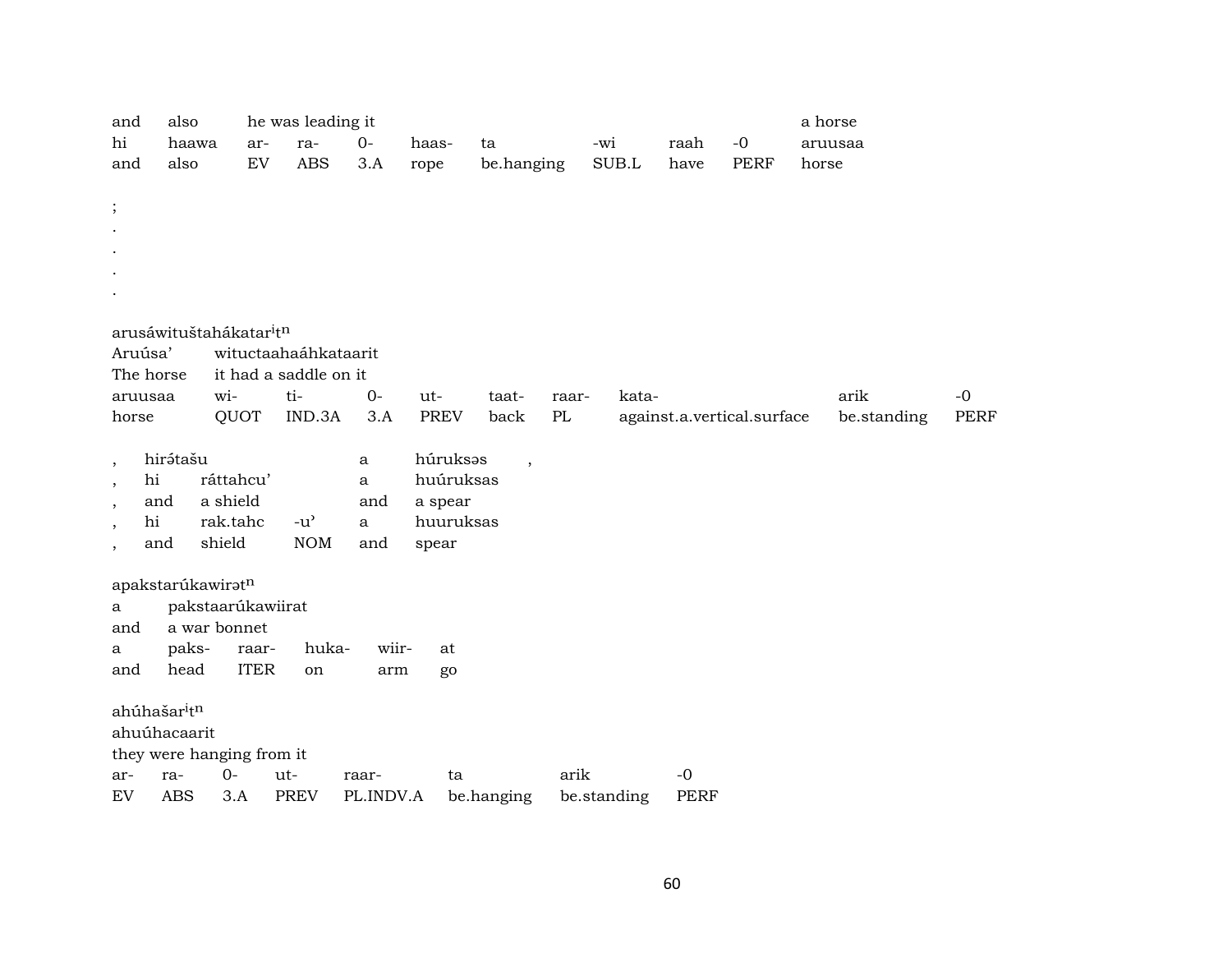| Hitítaku    |                      |       | $\overline{\phantom{a}}$ | irári       |       |           |                  |        |           |  |
|-------------|----------------------|-------|--------------------------|-------------|-------|-----------|------------------|--------|-----------|--|
| Hi          | tiítaku              |       |                          | iraári'     |       |           |                  |        |           |  |
| And         | right here           |       |                          | brother     |       |           |                  |        |           |  |
| hi          | tii-                 | -taku |                          | $i-$        |       | -raar-    |                  | -ri'   |           |  |
| and         | here                 | LOC   |                          | 3.POSS.A    |       |           | same.sex.sibling |        | 3.POSS.B  |  |
|             |                      |       |                          |             |       |           |                  |        |           |  |
| irirúahata  |                      |       |                          |             |       |           |                  |        |           |  |
|             | iriruú'ahaattata     |       |                          |             |       |           |                  |        |           |  |
|             | then they drove them |       |                          |             |       |           |                  |        |           |  |
| irii-       | ruu-                 | ar-   | ra-                      | 0-          | ak-   |           | ra-              | at     | -a        |  |
| then        | then                 | EV    | <b>ABS</b>               | 3.A         |       | PL.AN.3P  | <b>PORT</b>      | go     | SUB.1     |  |
|             |                      |       |                          |             |       |           |                  |        |           |  |
| asaraki̇̃tu |                      |       |                          |             | A     |           |                  |        |           |  |
|             | asaaraahkituu'u'     |       |                          |             | A     |           |                  |        |           |  |
|             | all the horses       |       |                          |             | And   |           |                  |        |           |  |
| asaa-       | raar-                | kituu | $-u'$                    |             | a     |           |                  |        |           |  |
| horse       | PL                   | all   | <b>NOM</b>               |             | and   |           |                  |        |           |  |
|             |                      |       |                          |             |       |           |                  |        |           |  |
| aháwišpu    |                      |       |                          |             |       | irišúraki |                  |        |           |  |
| aháwicpu'   |                      |       |                          |             |       | irii      | cuúraki          |        |           |  |
|             | they arrived there   |       |                          |             |       | where     | the girl         |        |           |  |
| ar-         | ra-                  | $0-$  | wic.wu                   | -:hus       |       | irii      | icuura-          |        | -kis      |  |
| EV.         | <b>ABS</b>           | 3.A   | arrive.PL                | <b>IMPF</b> |       | where     | girl             |        | DIM       |  |
|             |                      |       |                          |             |       |           |                  |        |           |  |
| ahákawi     |                      |       |                          |             |       |           | Híšapatn         |        |           |  |
| ahákaawi    |                      |       |                          |             |       |           | Hi               | cápaat |           |  |
|             | its being her lodge  |       |                          |             |       |           | And              |        | the women |  |
| ar-         | ra-                  | $0-$  | akaa                     |             | $-W1$ |           | hi               |        | icapaak   |  |

.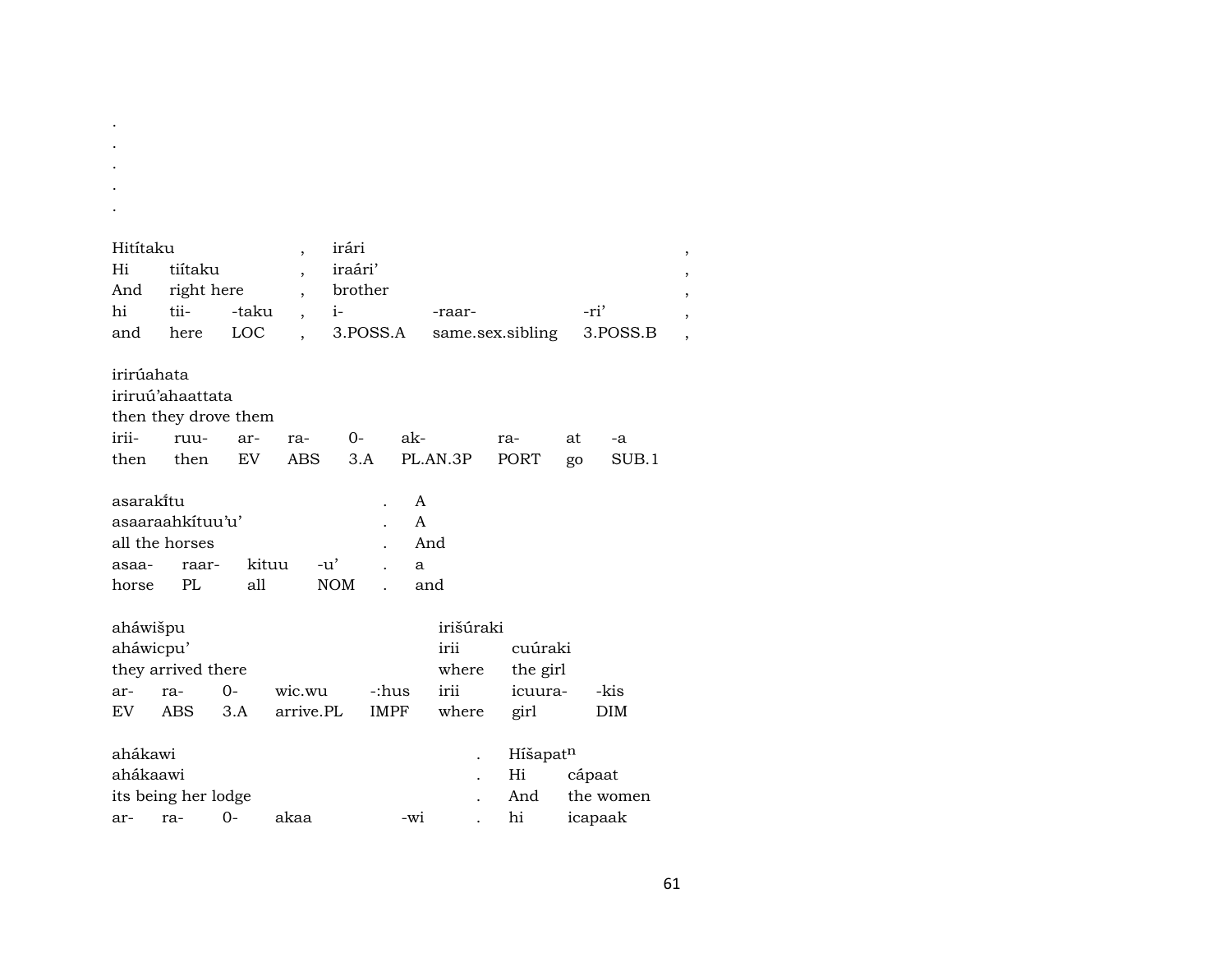| ${\rm EV}$        | <b>ABS</b>                                                              | 3.A          | be.a.dwelling                     |                    | SUB.L                    | $\ddot{\phantom{a}}$ | and                           | woman       |         |                     |             |          |      |       |    |             |
|-------------------|-------------------------------------------------------------------------|--------------|-----------------------------------|--------------------|--------------------------|----------------------|-------------------------------|-------------|---------|---------------------|-------------|----------|------|-------|----|-------------|
|                   | ahararawašítiksa<br>ahaaraarawacítiksa'<br>they came outside            |              |                                   |                    |                          |                      |                               |             |         |                     |             |          |      |       |    |             |
| ar-               | ra-                                                                     | $O -$        | a-                                | raar-              |                          |                      | awacitik                      | -his        | a       | $-0$                |             |          |      |       |    |             |
| ${\rm EV}$        | <b>ABS</b>                                                              | 3.A          | PREV.3A                           |                    | PL.INDV.A                | go.out               |                               | <b>PERF</b> | come    |                     | <b>PERF</b> |          |      |       |    |             |
|                   | A<br>$\cdot$<br>$\mathbf{A}$<br>And<br>a<br>and                         |              |                                   |                    |                          |                      |                               |             |         |                     |             |          |      |       |    |             |
|                   | ahiharawáurikutn<br>ahiihaarawá'uurikut<br>they took hold of the things |              |                                   |                    |                          |                      |                               |             |         |                     |             |          |      |       |    |             |
| ar-<br>${\rm EV}$ | ra-<br><b>ABS</b>                                                       | $O -$<br>3.A | ir-<br>PL.3A                      | ut-<br><b>PREV</b> | raar-                    | 3PL.INAN.P           | awa-<br><b>DIST</b>           | hold        | uurikuk | $-0$<br><b>PERF</b> |             |          |      |       |    |             |
| $\bullet$         |                                                                         |              |                                   |                    |                          |                      |                               |             |         |                     |             |          |      |       |    |             |
|                   |                                                                         |              |                                   |                    |                          |                      |                               |             |         |                     |             |          |      |       |    |             |
|                   |                                                                         |              | Arusakišírarusiwitiritahukatn     |                    |                          |                      |                               |             |         |                     |             |          |      |       |    |             |
| Aruúsa'           |                                                                         | kici         | raaruusiwitirittáhuukat           |                    |                          |                      |                               |             |         |                     |             |          |      |       |    |             |
|                   | The horses                                                              | but          | then they just herded them inside |                    |                          |                      |                               |             |         |                     |             |          |      |       |    |             |
|                   | aruusaa                                                                 | kici         | raa-                              | ruu-               | $si-$                    | wi-                  | ti-                           | $0-$        |         | ir-                 | $i-$        | ak-      | ra-  | huuk- | at | $-0$        |
| horse             |                                                                         | but          | just                              | then               | DU                       | QUOT                 | IND.3A                        | 3.A         |         | PL.3A               | <b>SEQ</b>  | PL.AN.3P | PORT | into  | go | <b>PERF</b> |
|                   | ásakakatn<br>ásaakaahkat                                                |              |                                   |                    | Náw <sup>a</sup><br>Ráwa | $\ddot{\phantom{0}}$ | šúrak <sup>i</sup><br>cuúraki |             |         |                     |             |          |      |       |    |             |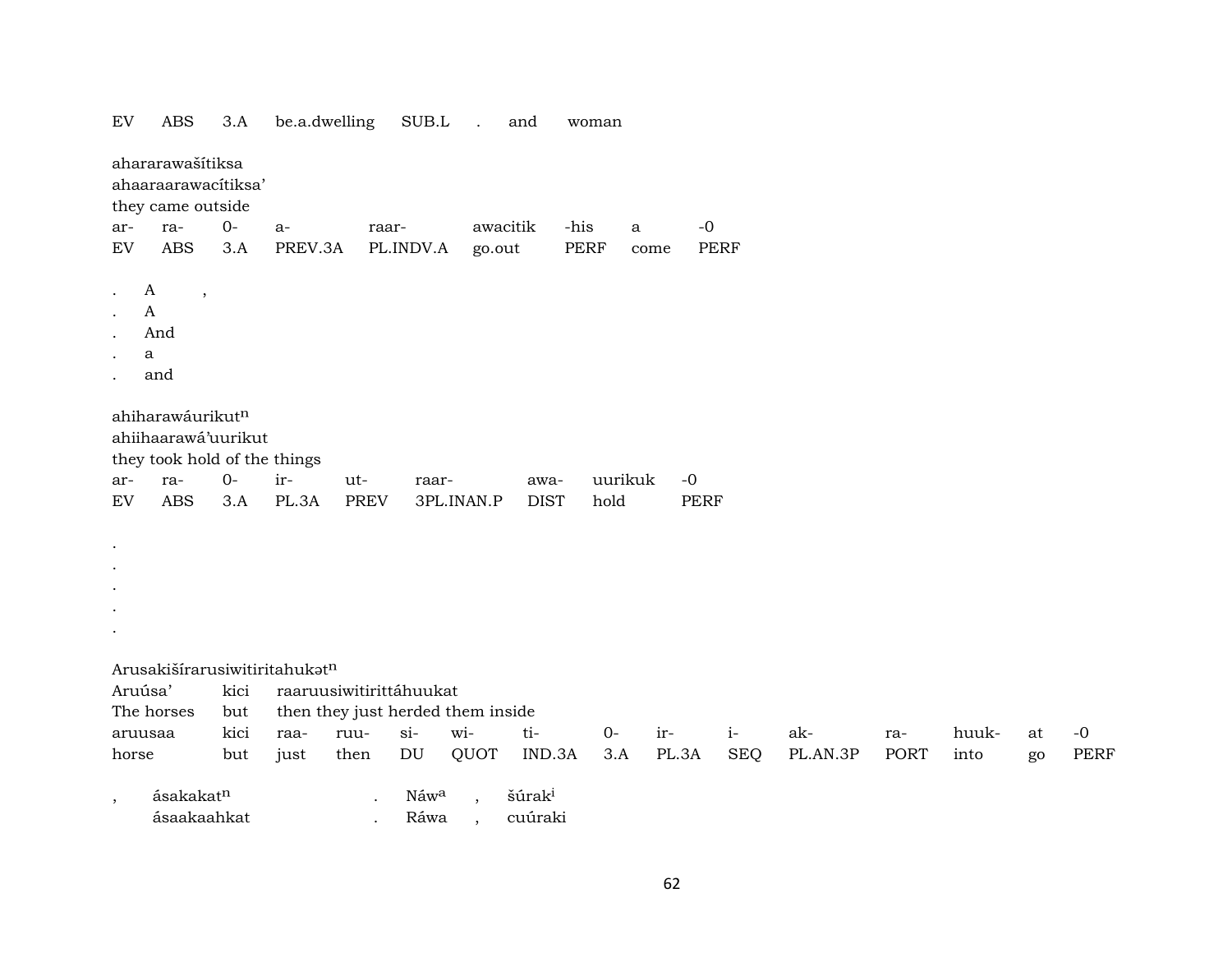|               | in a corral         |                                   |             |                 | <b>Now</b>         |       | the girl                               |            |                 |      |             |
|---------------|---------------------|-----------------------------------|-------------|-----------------|--------------------|-------|----------------------------------------|------------|-----------------|------|-------------|
|               | asaa-               | akaar-                            |             | -kat            | rawa               |       | icuura-                                | -kis       |                 |      |             |
|               | horse               | dwelling                          |             | LOC             | now                |       | girl                                   | <b>DIM</b> |                 |      |             |
|               | iriahutakíšisu      |                                   |             |                 |                    |       |                                        |            |                 |      |             |
|               | irii'ahuutaakicisu  |                                   |             |                 |                    |       |                                        |            |                 |      |             |
|               |                     | the ones related to her           |             |                 |                    |       |                                        |            |                 |      |             |
| irii-         | ar-                 | ra-                               | $O -$       | ut-             | ak-                |       | icis                                   |            | -hus            |      |             |
| that          | EV                  | <b>ABS</b>                        | 3.A         | <b>PREV</b>     | PL.AN.3P           |       | be.related.to                          |            | <b>IMPF.SUB</b> |      |             |
| hiru<br>then  | hiruahirašakipítitn | ahiracakipiítit<br>they assembled |             |                 |                    |       |                                        |            |                 |      |             |
| hiruu<br>then | ar-<br>EV           | ri-                               | CONT.3A     | 0-<br>3.A       | raar-<br>PL.INDV.A |       | takik.wi.itik                          |            | $-0$<br>PERF    |      |             |
|               |                     |                                   |             |                 |                    |       | gather.together                        |            |                 |      |             |
|               |                     |                                   |             |                 |                    |       |                                        |            |                 |      |             |
|               |                     |                                   |             |                 |                    |       |                                        |            |                 |      |             |
|               |                     |                                   |             |                 |                    |       |                                        |            |                 |      |             |
|               |                     |                                   |             |                 |                    |       |                                        |            |                 |      |             |
|               |                     |                                   |             |                 |                    |       |                                        |            |                 |      |             |
|               | Arusaawitiahiráwau  |                                   |             |                 |                    |       |                                        |            |                 |      |             |
| Aruúsa'       |                     | a                                 |             | witi'ahiraáwa'u |                    |       |                                        |            |                 |      |             |
| The horses    |                     | and                               |             |                 |                    |       | they were distributed among themselves |            |                 |      |             |
| aruusaa       |                     | a                                 | witi-       | ar-             | ra-                | $0 -$ | ir-                                    | raa-       | wa-             | uh   | $-0$        |
| horse         |                     | and                               | <b>REFL</b> | EV              | ABS                | 3.A   | PL.3A                                  | way        | <b>DIST</b>     | give | <b>PERF</b> |
|               |                     |                                   |             |                 |                    |       |                                        |            |                 |      |             |
| kišíatira     |                     |                                   |             | a               | šátk <sup>i</sup>  |       |                                        |            |                 |      |             |
| kici          | Atíra'              |                                   |             | a               | caátki             |       |                                        |            |                 |      |             |
| but           |                     | the Mother (bundle)               |             | and             |                    |       | the medicine bundle                    |            |                 |      |             |
| kici          | ati-                | raa                               |             | a               | caat-              |       | kis                                    |            |                 |      |             |
| but           | 1.POSS              |                                   | mother      | and             | bundle             |       | <b>DIM</b>                             |            |                 |      |             |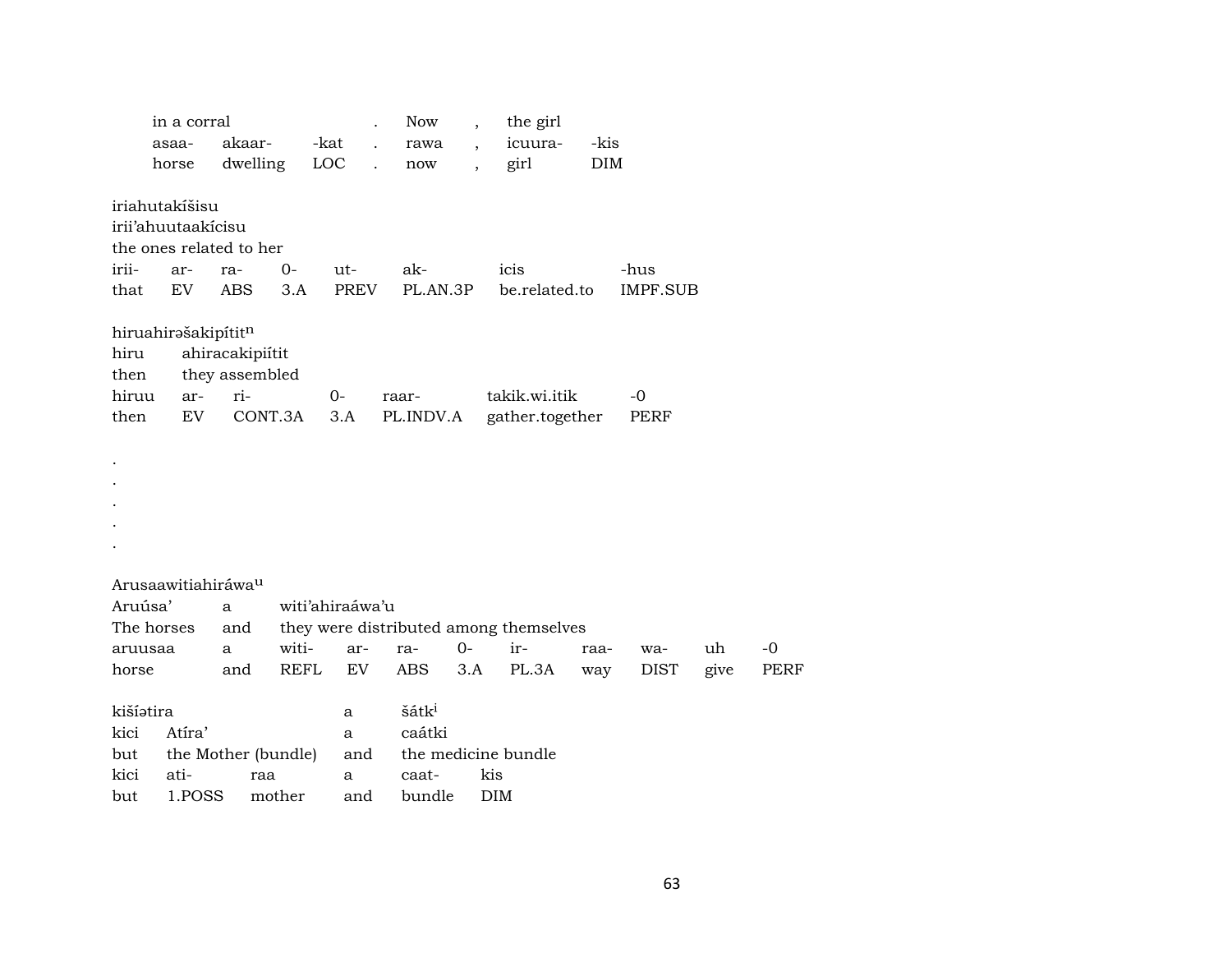| ahírarahukatn<br>ahirárahuukat<br>she took them inside          |                                 |                        |                                                                             |               |                     |                   | $\, ,$<br>,<br>,         |
|-----------------------------------------------------------------|---------------------------------|------------------------|-----------------------------------------------------------------------------|---------------|---------------------|-------------------|--------------------------|
| ri-<br>ar-<br>EV                                                | $0-$<br>CONT.3A<br>3.A          | raar-<br>3PL.INAN.P    | ra-<br>PORT                                                                 | huuk-<br>into | at                  | -0<br><b>PERF</b> | $\overline{\phantom{a}}$ |
| а<br>$\overline{\phantom{a}}$<br>a<br>and<br>a<br>and           |                                 |                        |                                                                             |               | go                  |                   | $\overline{\phantom{a}}$ |
| ahirarukátawaw <sup>u</sup><br>ahiraaruukátawaawu               | she hung them on the wall       |                        |                                                                             |               |                     |                   |                          |
| ri-<br>ar-<br>EV                                                | $0-$<br>CONT.3A<br>3.A          | raar-<br>3PL.INAN.P    | uukata<br>hang.on.a.wall                                                    |               | waa-<br><b>DIST</b> | wuh<br>put        | $-0$<br><b>PERF</b>      |
| Piríšaraaks<br>Piiriícara'aks<br>Crazy Child<br>piira-<br>child | icaraks<br>be.mischievous       | $\,$<br>$\overline{ }$ |                                                                             |               |                     |                   |                          |
| irári<br>iraári'<br>brother<br>$i-$<br>3.POSS.A                 | -raar-<br>same.sex.sibling      | -ri'<br>3.POSS.B       | $\pmb{\mathcal{I}}$<br>$\overline{\phantom{a}}$<br>$\overline{\phantom{a}}$ |               |                     |                   |                          |
| wiaháhuka<br>wi'aháhuuka<br>wii-<br>ar-                         | after he had come inside<br>ra- | 0-<br>$a-$             | huuk-                                                                       | a             | $-0$                |                   |                          |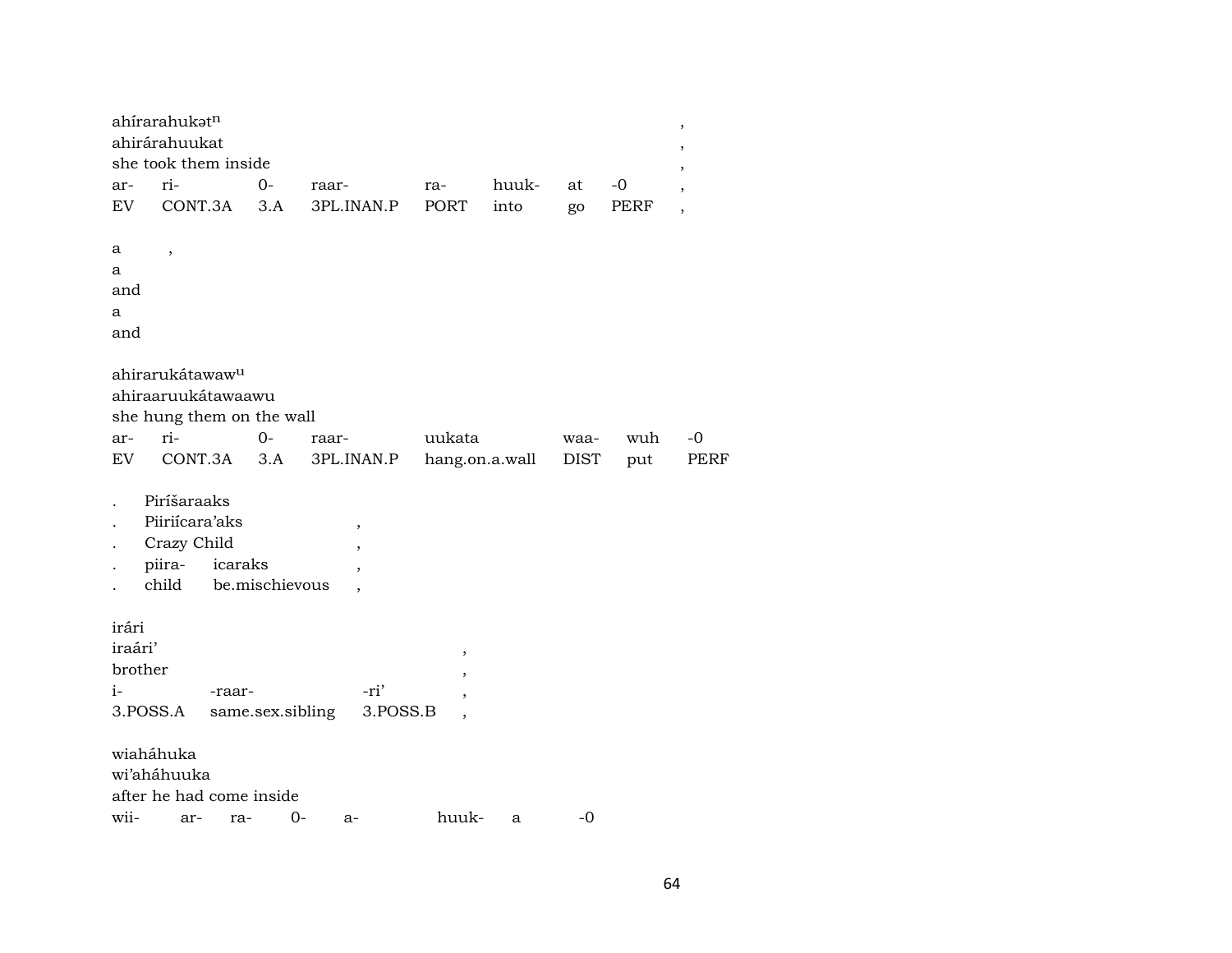| when                          | EV     |          | ABS    |                | 3.A        | PREV.3A             |       | into   | come          |            | SUB.3       |      |       |
|-------------------------------|--------|----------|--------|----------------|------------|---------------------|-------|--------|---------------|------------|-------------|------|-------|
| paraaahikútitn                |        |          |        |                |            |                     |       |        |               |            |             |      |       |
| pára                          |        | a        |        |                | ahihkuútit |                     |       |        |               |            |             |      |       |
| almost                        |        | and      |        |                |            | he was whipped      |       |        |               |            |             |      |       |
| para                          |        | a        |        | ar-            | ra-        | $0-$                | ir-   |        | kuut.ik       |            | -0          |      |       |
| perhaps                       |        | and      |        | EV             | <b>ABS</b> | 3.A                 |       | 3.INDF | beat          |            | <b>PERF</b> |      |       |
|                               |        |          |        |                |            |                     |       |        |               |            |             |      |       |
| Tihiwiaháhisa                 |        |          |        |                |            |                     |       |        |               |            |             |      |       |
| Tihiiwi'aháhiisa              |        |          |        |                |            |                     |       |        |               |            |             |      |       |
| When this other morning came  |        |          |        |                |            |                     |       |        |               |            |             |      |       |
| tii-                          | hii-   |          | wii-   |                | ar-        | ra-                 | 0-    | a-     |               |            | hiis-       | a    | -0    |
| this                          | other  |          | when   |                | <b>EV</b>  | <b>ABS</b>          | 3.A   |        | PREV.3A       |            | morning     | come | SUB.3 |
|                               |        |          |        |                |            |                     |       |        |               |            |             |      |       |
| hi                            |        |          |        | Piríšaraaks    |            |                     |       |        |               |            |             |      |       |
| hi                            |        |          |        | Piiriícara'aks |            |                     |       |        |               |            |             |      |       |
| and                           |        |          |        | Crazy Child    |            |                     |       |        |               |            |             |      |       |
| hi                            |        |          | piira- |                | icaraks    |                     |       |        |               |            |             |      |       |
| and                           |        |          | child  |                |            | be.mischievous      |       |        |               |            |             |      |       |
|                               |        |          |        |                |            |                     |       |        |               |            |             |      |       |
| rusiahišišírasat <sup>n</sup> |        |          |        |                |            |                     |       |        |               |            |             |      |       |
| ruusi'ahiicicírasat           |        |          |        |                |            |                     |       |        |               |            |             |      |       |
| then they took him there      |        |          |        |                |            |                     |       |        |               |            |             |      |       |
| ruu-                          | $\sin$ |          | ar-    | ra-            |            | 0-<br>ir-           |       | $ut-$  |               | $i-$       | ciras-      | at   | -0    |
| then                          | DU     |          | EV     | <b>ABS</b>     |            | 3.A                 | PL.3A | PREV   |               | <b>SEQ</b> | COM         |      | PERF  |
|                               |        |          |        |                |            |                     |       |        |               |            |             | go   |       |
| irišurákirakaw <sup>i</sup>   |        |          |        |                |            |                     |       |        |               |            |             |      |       |
| irii                          |        | cuúraki  |        |                |            | rákaawi             |       |        |               |            |             |      |       |
| where                         |        | the girl |        |                |            | its being her lodge |       |        |               |            |             |      |       |
| irii                          |        | icuura-  |        | -kis           | ra-        | $0-$                |       | akaa   |               |            | -wi         |      |       |
| where                         |        | girl     |        | <b>DIM</b>     |            | ABS                 | 3.A   |        | be.a.dwelling |            | SUB.L       |      |       |
|                               |        |          |        |                |            |                     |       |        |               |            |             |      |       |
| Wiahahawira                   |        |          |        |                |            |                     |       |        |               |            | skítiiks    |      |       |
| Wi'ahahawiira                 |        |          |        |                |            |                     |       |        |               |            | ckiíti'iks  |      |       |
|                               |        |          |        |                |            |                     |       |        |               |            |             |      |       |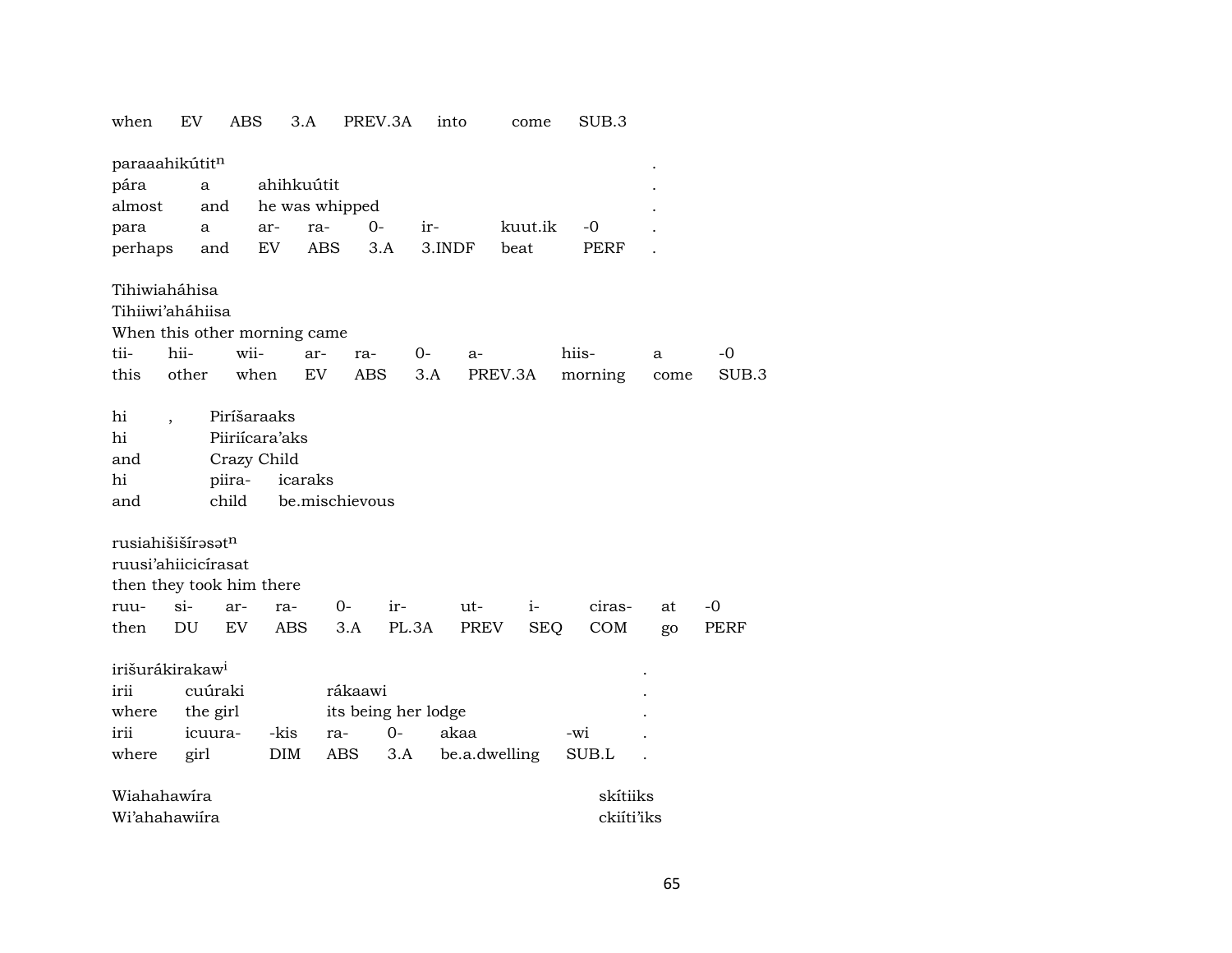| wii-<br>iks.kiiti'iks<br>ha.wa.ir<br>$0-$<br>ar-<br>ra-<br>-a<br>EV<br><b>ABS</b><br>night.to.elapse.DIST<br>SUB.1<br>when<br>3.A<br>four<br>hišúrak <sup>i</sup><br>híast <sup>i</sup><br>$\cdot$<br>hí'aasti'<br>hi<br>cuúraki<br>her father<br>the girl<br>and<br>$\overline{\phantom{a}}$<br>hi<br>-ri <sup>3</sup><br>icuura-<br>-kis<br>$i-$<br>as<br><b>DIM</b><br>father<br>3.POSS.A<br>3.POSS.B<br>girl<br>and<br>$\overline{\phantom{a}}$<br>ruahirəšákipu<br>,<br>ruu'ahiracákipu<br>then he gathered them<br>ri-<br>takik.wuh<br>$-0$<br>$0-$<br>ar-<br>ruu-<br>raar-<br>CONT.3A<br>EV<br>3.A<br>gather<br>then<br>3PL.INAN.P<br>PERF<br>iriahutakíšisu |
|---------------------------------------------------------------------------------------------------------------------------------------------------------------------------------------------------------------------------------------------------------------------------------------------------------------------------------------------------------------------------------------------------------------------------------------------------------------------------------------------------------------------------------------------------------------------------------------------------------------------------------------------------------------------|
|                                                                                                                                                                                                                                                                                                                                                                                                                                                                                                                                                                                                                                                                     |
|                                                                                                                                                                                                                                                                                                                                                                                                                                                                                                                                                                                                                                                                     |
|                                                                                                                                                                                                                                                                                                                                                                                                                                                                                                                                                                                                                                                                     |
|                                                                                                                                                                                                                                                                                                                                                                                                                                                                                                                                                                                                                                                                     |
| irii'ahuutaakícisu<br>the ones related to her                                                                                                                                                                                                                                                                                                                                                                                                                                                                                                                                                                                                                       |
| $0-$<br>ak-<br>icis<br>irii-<br>ut-<br>-hus<br>ar-<br>ra-                                                                                                                                                                                                                                                                                                                                                                                                                                                                                                                                                                                                           |
| <b>ABS</b><br><b>PREV</b><br>PL.AN.3P<br>be.related.to<br><b>IMPF.SUB</b><br>that<br>EV<br>3.A                                                                                                                                                                                                                                                                                                                                                                                                                                                                                                                                                                      |
| $\mathcal{C}\mathcal{C}$<br>ahawáku<br>Náwa<br>A<br>$\overline{\phantom{a}}$<br>$\mathcal{C}\mathcal{C}$<br>ahawáku'<br>Ráwa<br>A<br>$\mathcal{C}$<br>he said<br><b>Now</b><br>And<br>$\ddot{\cdot}$<br>п<br>waka'u<br>0-<br>-0<br>ar-<br>ra-<br>rawa<br>a                                                                                                                                                                                                                                                                                                                                                                                                          |
| ,                                                                                                                                                                                                                                                                                                                                                                                                                                                                                                                                                                                                                                                                   |

 $\, ,$  $\, ,$  $\,$  $\,$  ,  $\, ,$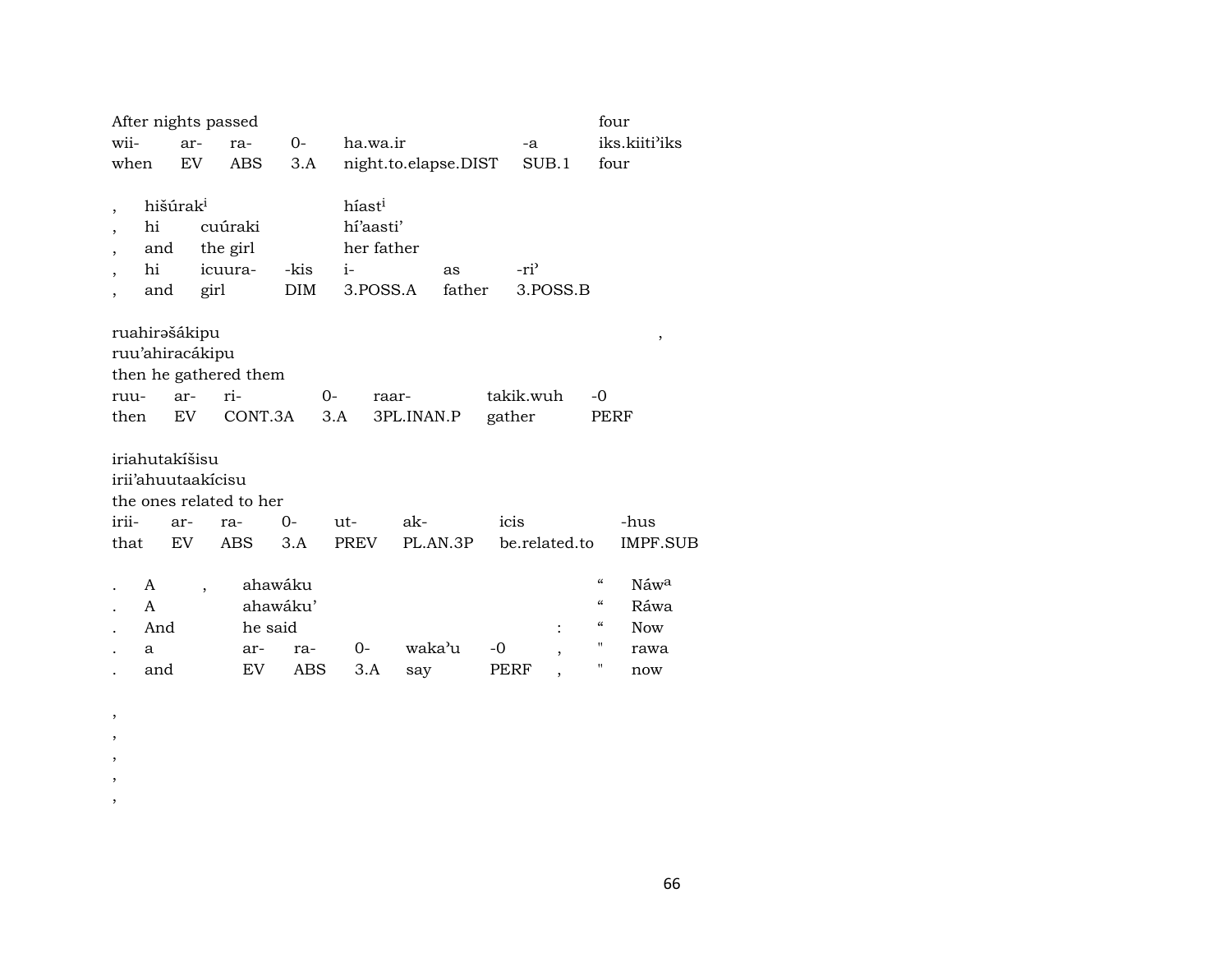|                                            | iriruratáku <sup>u</sup><br>iriruurataáku'u                         |             | ones who are my kinsmen |                                        |       |              |               |       |        |           |       |         |
|--------------------------------------------|---------------------------------------------------------------------|-------------|-------------------------|----------------------------------------|-------|--------------|---------------|-------|--------|-----------|-------|---------|
| irii-                                      | ruu-                                                                |             | ra-                     | $t-$                                   | $ir-$ |              | $a-$          | ku-   |        | 0         | -u    |         |
| that                                       | then                                                                |             | <b>ABS</b>              | 1.A                                    |       | POSS.1/2A    | 2.P           | INF.B |        | be        | SUB.D |         |
| $\overline{\phantom{a}}$<br>$\overline{ }$ | tátiška<br>táticka'<br>I want<br>ta-<br>IND.1/2A                    |             | t-<br>1.A               | wicka<br>want                          |       | $-0$<br>PERF |               |       |        |           |       |         |
|                                            |                                                                     |             |                         | arusákusirašihkuakuhaarús <sup>a</sup> |       |              |               |       |        |           |       |         |
| aruúsa'                                    |                                                                     |             |                         | kusiracihku'aákuha                     |       |              |               |       |        |           |       | aruúsa' |
| horses                                     |                                                                     |             |                         | for us to give away some               |       |              |               |       |        |           |       | horses  |
| aruusaa                                    |                                                                     | ku-         | $si-$                   | ra-                                    |       | aciir-       | ku-           |       | aak.uh |           | -a    | aruusaa |
| horse                                      |                                                                     | <b>INDF</b> | DU                      |                                        | INF.A | IN.DU.A      | INF.B         |       |        | give.away | SUB.1 | horse   |
| $\overline{\phantom{a}}$                   | kustáwihšu<br>kustáwihcu'<br>son-in-law<br>kus.tawihc<br>son.in.law |             | $-u^{\prime}$           | <b>NOM</b>                             |       |              |               |       |        |           |       |         |
|                                            | irírutakišisu                                                       |             |                         |                                        |       |              |               |       |        |           |       |         |
|                                            | iríruutaakicisu                                                     |             |                         |                                        |       |              |               |       |        |           |       |         |
|                                            |                                                                     |             |                         | the ones who are his relatives         |       |              |               |       |        |           |       |         |
| irii-                                      | ra-                                                                 |             | $0-$                    | ut-                                    | ak-   |              | icis          |       |        | -hus      |       |         |
| that                                       | <b>ABS</b>                                                          |             | 3.A                     | PREV                                   |       | PL.AN.3P     | be.related.to |       |        | IMPF.SUB  |       |         |
|                                            |                                                                     |             |                         |                                        |       |              |               |       |        |           |       |         |
| п<br>$\blacksquare$                        |                                                                     |             |                         |                                        |       |              |               |       |        |           |       |         |
| $\blacksquare$                             |                                                                     |             |                         |                                        |       |              |               |       |        |           |       |         |
|                                            |                                                                     |             |                         |                                        |       |              |               |       |        |           |       |         |

 $\mathbf{u}$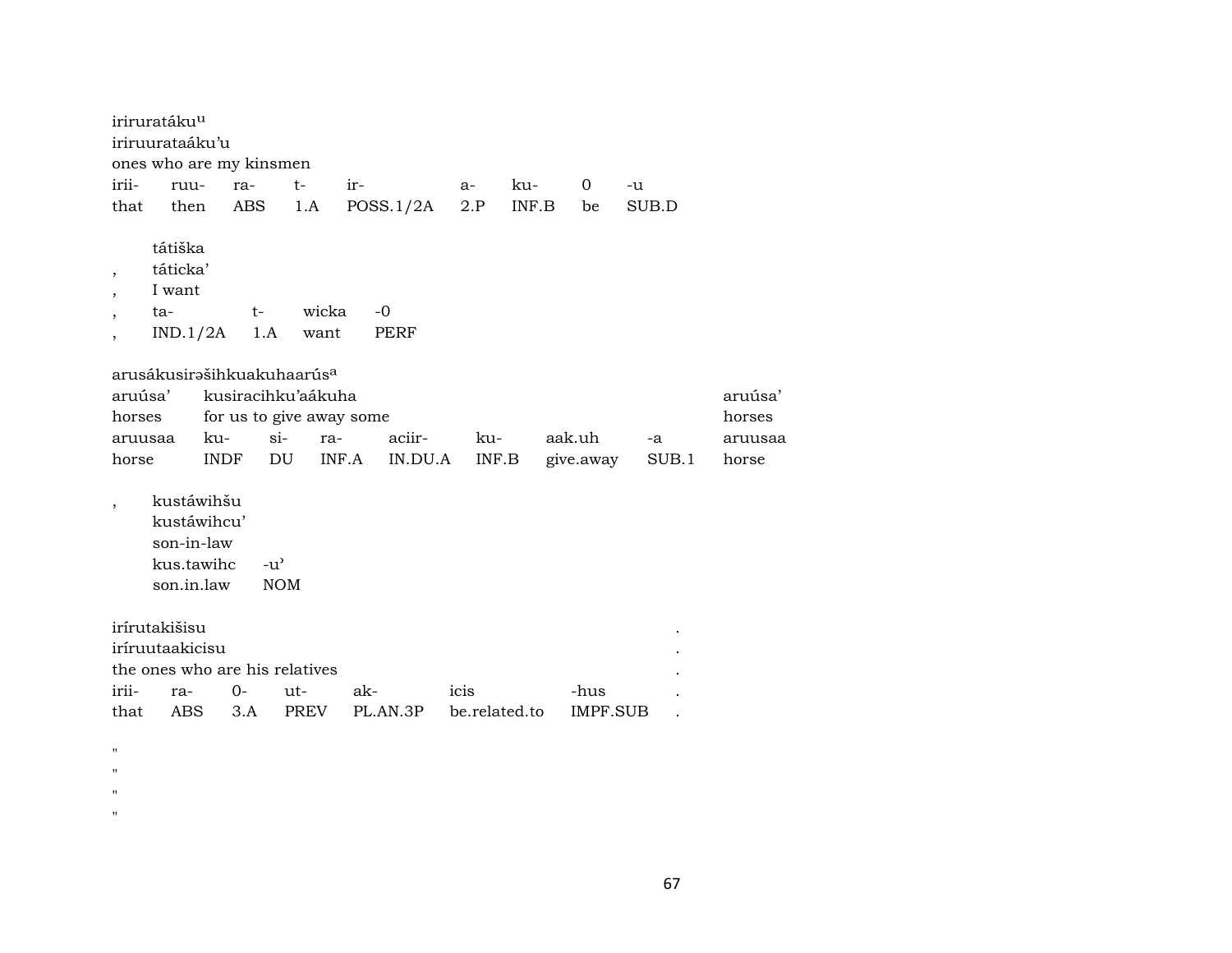| Hiruahirirašákipuarus <sup>a</sup> |                  |                |                       |       |              |            |      |             |                     |         |         |       |               |             |
|------------------------------------|------------------|----------------|-----------------------|-------|--------------|------------|------|-------------|---------------------|---------|---------|-------|---------------|-------------|
| Hiru                               |                  | ahiriiracákipu |                       |       |              |            |      |             |                     | aruúsa' |         |       |               |             |
| Then                               |                  |                | they gathered them    |       |              |            |      |             |                     | horses  |         |       |               |             |
| hiruu                              | ar-              | ra-            | $0-$                  | ir-   | $i-$         | raar-      |      | takik.wuh   | $-0$                |         | aruusaa |       |               |             |
| then                               | EV               | <b>ABS</b>     | 3.A                   | PL.3A | <b>SEQ</b>   | 3PL.INAN.P |      | gather      | <b>PERF</b>         | horse   |         |       |               |             |
|                                    |                  |                |                       |       |              |            |      |             |                     |         |         |       |               |             |
| $\vdots$                           |                  |                |                       |       |              |            |      |             |                     |         |         |       |               |             |
| $\,$                               |                  |                |                       |       |              |            |      |             |                     |         |         |       |               |             |
| $\,$                               |                  |                |                       |       |              |            |      |             |                     |         |         |       |               |             |
| $\,$                               |                  |                |                       |       |              |            |      |             |                     |         |         |       |               |             |
| $\,$                               |                  |                |                       |       |              |            |      |             |                     |         |         |       |               |             |
| asiahíraru                         |                  |                |                       |       |              |            |      |             |                     |         |         |       |               |             |
| a                                  | si'ahiráru       |                |                       |       |              |            |      |             |                     |         |         |       |               |             |
| and                                |                  |                | they gave them to him |       |              |            |      |             |                     |         |         |       |               |             |
| a                                  | $\sin$           | ar-            | ra-                   | $0 -$ | ir-<br>raar- |            | uh   | $-0$        |                     |         |         |       |               |             |
| and                                | <b>DU</b>        | EV             | <b>ABS</b>            | 3.A   | PL.3A        | 3PL.INAN.P | give | <b>PERF</b> |                     |         |         |       |               |             |
|                                    |                  |                |                       |       |              |            |      |             |                     |         |         |       |               |             |
| Piríšaraaks                        |                  |                |                       |       |              |            |      |             |                     |         |         |       |               |             |
| Piiriícara'aks                     |                  |                |                       |       |              |            |      |             |                     |         |         |       |               |             |
| Crazy Child                        |                  |                |                       |       |              |            |      |             |                     |         |         |       |               |             |
| piira-                             | icaraks          |                |                       |       |              |            |      |             |                     |         |         |       |               |             |
| child                              |                  | be.mischievous |                       |       |              |            |      |             |                     |         |         |       |               |             |
| Hiruahitatiriahákaw <sup>i</sup>   |                  |                |                       |       |              |            |      |             |                     |         |         |       |               |             |
| Hiru                               | ahíttat          |                |                       |       |              |            |      |             | irii'ahákaawi       |         |         |       |               |             |
| Then                               |                  | he herded them |                       |       |              |            |      |             | where his lodge was |         |         |       |               |             |
| hiruu                              | ar-              | ra-            | $0-$                  | $i-$  | ak-          | ra-        | at   | $-0$        | irii-               | ar-     | ra-     | $O -$ | akaa          | -wi         |
| then                               | EV               | ABS            | 3.A                   | SEQ   | PL.AN.3P     | PORT       | go   | PERF        | where               | EV      | ABS     | 3.A   | be.a.dwelling | $\rm SUB.L$ |
|                                    |                  |                |                       |       |              |            |      |             |                     |         |         |       |               |             |
|                                    | Náw <sup>a</sup> | $\,$           | pírəski               |       |              |            |      |             |                     |         |         |       |               |             |

. Ráwa , piíraski

**"** "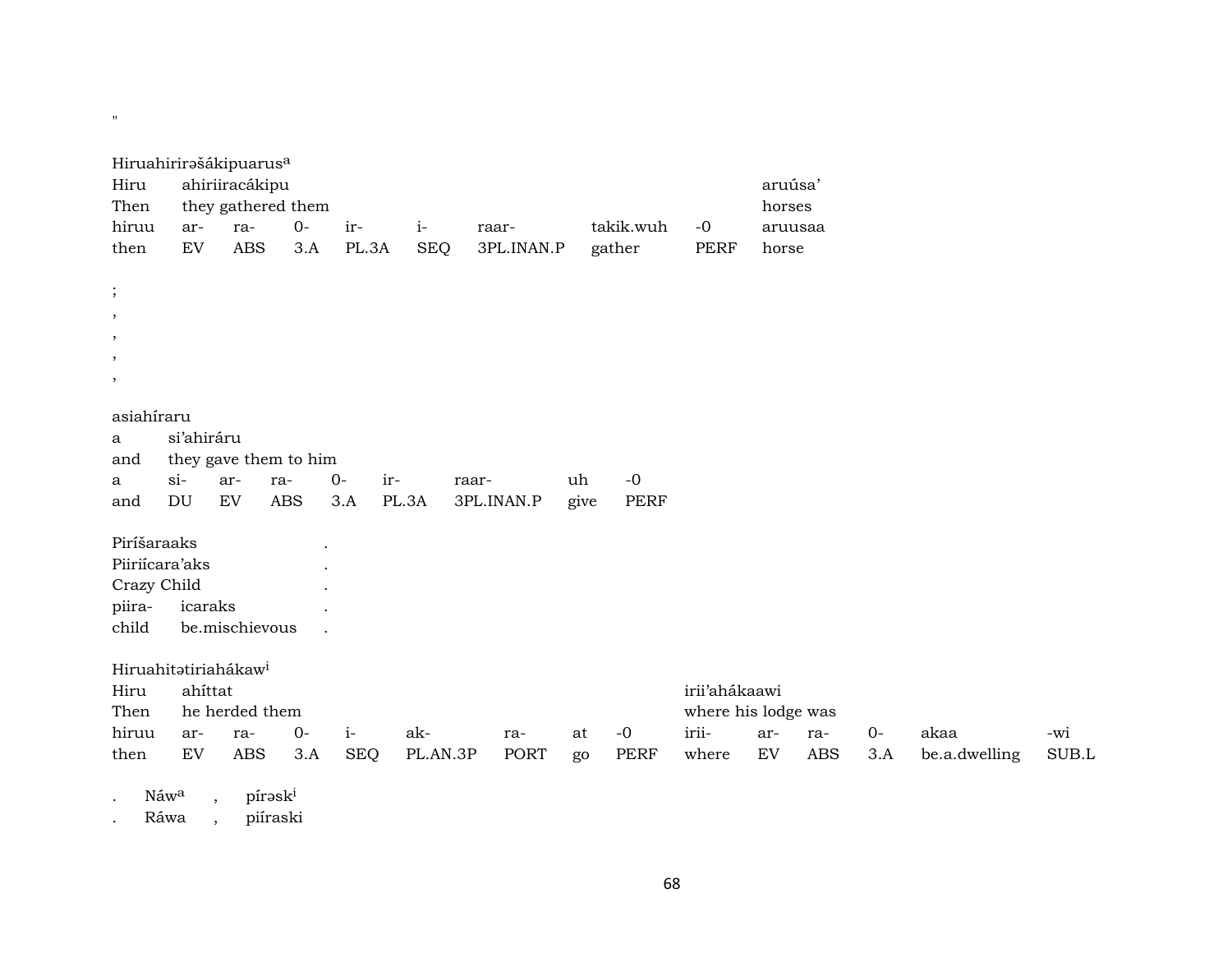| $\cdot$<br>now                                 | Now<br>$\overline{ }$ ,<br>rawa<br>$\overline{\phantom{a}}$<br>$\overline{\phantom{a}}$ | the boy<br>piiras-<br>boy                  | -kis<br>DIM                                |               |             |               |            |                                     |           |                   |
|------------------------------------------------|-----------------------------------------------------------------------------------------|--------------------------------------------|--------------------------------------------|---------------|-------------|---------------|------------|-------------------------------------|-----------|-------------------|
| wirihárariku<br>wii-                           | wirihaárariku<br>now he was married<br>ri-                                              | $0-$                                       | haa-                                       | raar-         | ri-         | kus           | -0         | $\bullet$<br>$\bullet$<br>$\bullet$ |           |                   |
| now                                            | CONT.3A                                                                                 | 3.A                                        | child                                      | PL            | PORT        | be.sitting    | PERF       |                                     |           |                   |
| Ríhuksu'<br>Only<br>rihuks<br>alone<br>$\cdot$ | Níhuksuawitíhis <sup>a</sup><br>$-u^{\prime}$<br><b>NOM</b>                             | $\mathbf{a}$<br>and<br>$\mathbf{a}$<br>and | witiihiisa'<br>morning came<br>wi-<br>QUOT | ti-<br>IND.3A | $0-$<br>3.A | a-<br>PREV.3A | ir-<br>OBV | hiis-<br>morning                    | a<br>come | -0<br><b>PERF</b> |
| $\cdot$                                        |                                                                                         |                                            |                                            |               |             |               |            |                                     |           |                   |
| $\cdot$                                        |                                                                                         |                                            |                                            |               |             |               |            |                                     |           |                   |
| $\,$                                           |                                                                                         |                                            |                                            |               |             |               |            |                                     |           |                   |
|                                                |                                                                                         |                                            |                                            |               |             |               |            |                                     |           |                   |

hiruwitawihahkáisət<sup>n</sup>

 $\bullet$  $\sim$  $\sim$  $\sim$  $\langle \cdot \rangle$ 

| <u>mi uwitawilialikaiset</u> |                                     |  |        |  |          |     |                                                        |           |  |  |  |  |
|------------------------------|-------------------------------------|--|--------|--|----------|-----|--------------------------------------------------------|-----------|--|--|--|--|
| hiru                         | witaahwihaahká'iisat                |  |        |  |          |     |                                                        |           |  |  |  |  |
|                              | then he would go to the game ground |  |        |  |          |     |                                                        |           |  |  |  |  |
| hiruu                        | wi- ti-                             |  | 0- ar- |  | wi.haar- | ka- | iis at                                                 | $-\Omega$ |  |  |  |  |
| then                         |                                     |  |        |  |          |     | QUOT IND.3A 3.A EV game.ground on go.out.of.sight PERF |           |  |  |  |  |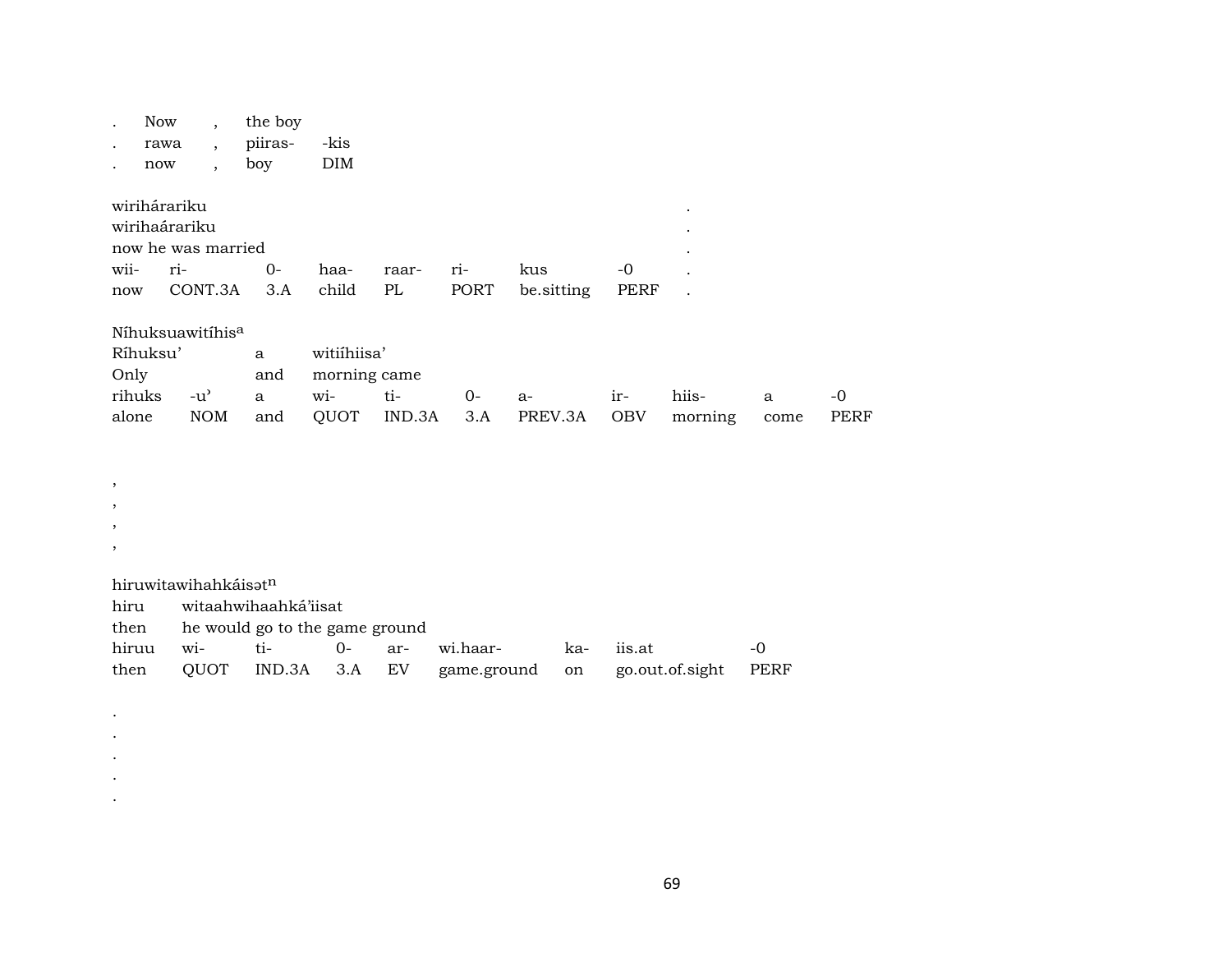|                               | Hirusiwitárawu sitit                |                      |                               |                           |                            |                                     |                          |             |             |  |
|-------------------------------|-------------------------------------|----------------------|-------------------------------|---------------------------|----------------------------|-------------------------------------|--------------------------|-------------|-------------|--|
| Hiru                          |                                     |                      | siwitaárawuusitit             |                           |                            |                                     |                          |             |             |  |
| Then                          |                                     |                      | they (du) would begin playing |                           |                            |                                     |                          |             |             |  |
| hiruu                         | $si$ -                              | wi-                  | ti-                           | $O-$                      | ar-                        | a.wuu                               |                          | -:hus       | -itik       |  |
| then                          | DU                                  | QUOT                 | IND.3A                        | 3.A                       | $\mathop{\rm EV}\nolimits$ |                                     | play.hoop.and.pole       | <b>IMPF</b> | <b>INCH</b> |  |
| ipáti<br>ipaátti'             |                                     |                      |                               |                           |                            |                                     |                          |             |             |  |
|                               | his grandfather                     |                      |                               |                           |                            |                                     |                          |             |             |  |
| $i-$                          |                                     | paak                 | -ri <sup>3</sup>              |                           |                            |                                     |                          |             |             |  |
| 3.POSS.A                      |                                     | grandfather          |                               | 3.POSS.B                  |                            |                                     |                          |             |             |  |
|                               |                                     |                      |                               |                           |                            |                                     |                          |             |             |  |
|                               | Kītuáwitarawiruw <sup>a</sup>       |                      |                               |                           |                            |                                     |                          |             |             |  |
| Kítuu'u                       |                                     | a                    |                               | witaarawiruúwa            |                            |                                     |                          |             |             |  |
| All                           |                                     |                      | and                           | he would lose them to him |                            |                                     |                          |             |             |  |
| kituu                         | $-u$ <sup><math>\prime</math></sup> | $\mathbf{a}$         | wi-                           | ti-                       | $0-$                       | ar-                                 | awi.ruu.war              | $-0$        |             |  |
| all                           | $\rm{NOM}$                          |                      | QUOT<br>and                   | IND.3A                    |                            | ${\rm EV}$<br>3.A                   | defeat.DU                | <b>PERF</b> |             |  |
| ipát <sup>i</sup><br>ipaátti' |                                     |                      |                               |                           |                            |                                     |                          |             |             |  |
|                               | his grandfather                     |                      |                               |                           |                            |                                     |                          |             |             |  |
| i-                            |                                     | paak                 | -ri <sup>3</sup>              |                           |                            |                                     |                          |             |             |  |
| 3.POSS.A                      |                                     | grandfather          |                               | 3.POSS.B                  |                            |                                     |                          |             |             |  |
|                               |                                     |                      |                               |                           |                            |                                     |                          |             |             |  |
| Náwa                          |                                     | hiráhir <sup>i</sup> |                               | upirúpit <sup>a</sup>     |                            |                                     |                          |             |             |  |
| Ráwa                          |                                     | hi                   | raáhiirit                     | uupiíru'                  |                            |                                     | piíta                    |             |             |  |
| Now                           |                                     | and                  | finally                       | different                 |                            |                                     | men                      |             |             |  |
| rawa                          |                                     | hi                   | raahiirit                     | uupir                     |                            | $-u$ <sup><math>\prime</math></sup> | wiita                    |             |             |  |
| now                           | $\ddot{\phantom{0}}$                | and                  | finally                       | be.different              |                            | <b>NOM</b>                          | man                      |             |             |  |
|                               | hisiwitáhwáritn                     |                      |                               |                           |                            |                                     |                          |             |             |  |
| hi                            |                                     | siwitaáhwarit        |                               |                           |                            |                                     | $\, ,$                   |             |             |  |
| and                           |                                     |                      | they (du) would gamble        |                           |                            |                                     |                          |             |             |  |
| hi                            | $\sin$                              | wi-                  | ti-                           | $0-$                      |                            | warik                               | ,<br>$-0$                |             |             |  |
|                               |                                     |                      |                               |                           | ar-                        |                                     | $\overline{\phantom{a}}$ |             |             |  |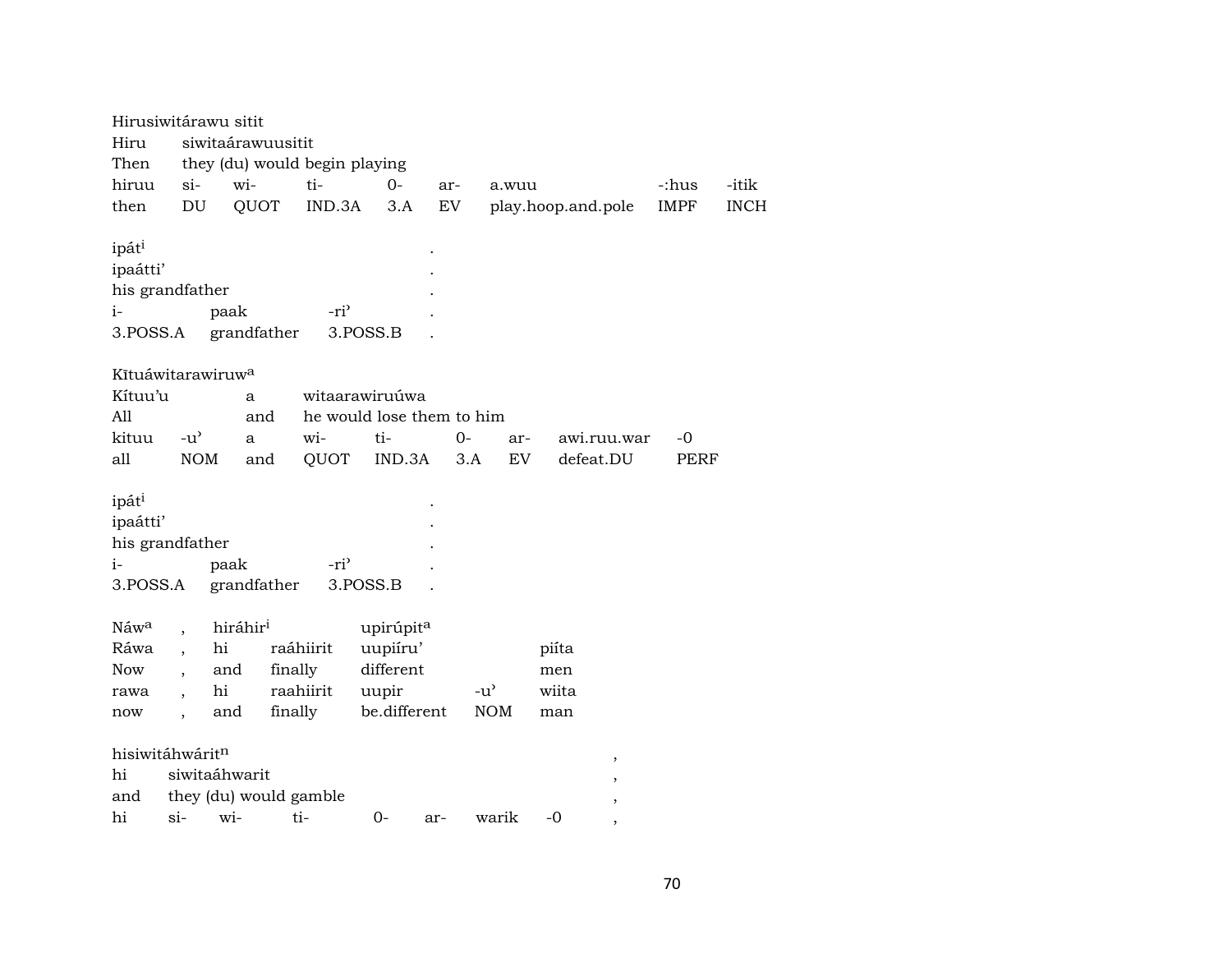| and                                                     | DU                                                      | QUOT                                             | IND.3A                    | 3.A<br>EV      |                   | <b>PERF</b><br>shoot | $\,$                 |            |             |                      |             |
|---------------------------------------------------------|---------------------------------------------------------|--------------------------------------------------|---------------------------|----------------|-------------------|----------------------|----------------------|------------|-------------|----------------------|-------------|
|                                                         | awitarawirúwa                                           |                                                  |                           |                |                   |                      |                      |            |             |                      |             |
| a                                                       |                                                         | witaarawiruúwa                                   |                           |                |                   |                      |                      |            |             |                      |             |
| and                                                     |                                                         |                                                  | he would lose them to him |                |                   |                      |                      |            |             |                      |             |
| a                                                       | wi-                                                     | ti-                                              | $O -$                     | ar-            | awi.ruu.war       | $-0$                 |                      |            |             |                      |             |
| and                                                     | QUOT                                                    | IND.3A                                           | 3.A                       | EV             | defeat.DU         | <b>PERF</b>          | $\ddot{\phantom{0}}$ |            |             |                      |             |
| Náhirit<br>Raáhiirit<br>Finally<br>raahiirit<br>finally |                                                         |                                                  |                           |                |                   |                      |                      |            |             |                      |             |
| raa-                                                    | rawitaruráriwiritn<br>raawitaruuráriwiirit<br>wi-       | he just had many articles<br>ti-                 | $O -$                     | $a-$           | ri-               |                      | uur-                 | raar-      | ri-         | riwii.arik           | $-0$        |
| just                                                    | QUOT                                                    | IND.3A                                           | 3.A                       | POSS.3A        |                   | PHYS.POSS            | POSS.A               | 3PL.INAN.P | <b>PORT</b> | be.a.large.pile.DIST | <b>PERF</b> |
| $\, ,$                                                  | iriruráku <sup>u</sup><br>iriruuráku'u<br>irii-<br>that | its being different kinds<br>ruu-<br>ra-<br>then | $0-$<br><b>ABS</b><br>3.A | ku-<br>INF.B   | $\mathbf 0$<br>be | $-u$<br>SUB.D        |                      |            |             |                      |             |
| wiwitiraki                                              | Wiwitíraakii                                            | Now it was a long time                           |                           |                |                   |                      |                      |            |             |                      |             |
| wii-                                                    | wi-                                                     | ti-                                              | $0-$                      | raa.kii        |                   | $-0$                 |                      |            |             |                      |             |
| now                                                     | QUOT                                                    | IND.3A                                           | 3.A                       | be.a.long.time |                   | PERF                 |                      |            |             |                      |             |
|                                                         | ahaharáriku                                             |                                                  |                           |                |                   |                      | ,                    |            |             |                      |             |
|                                                         | ahahaaráriku                                            |                                                  |                           |                |                   |                      | $\cdot$              |            |             |                      |             |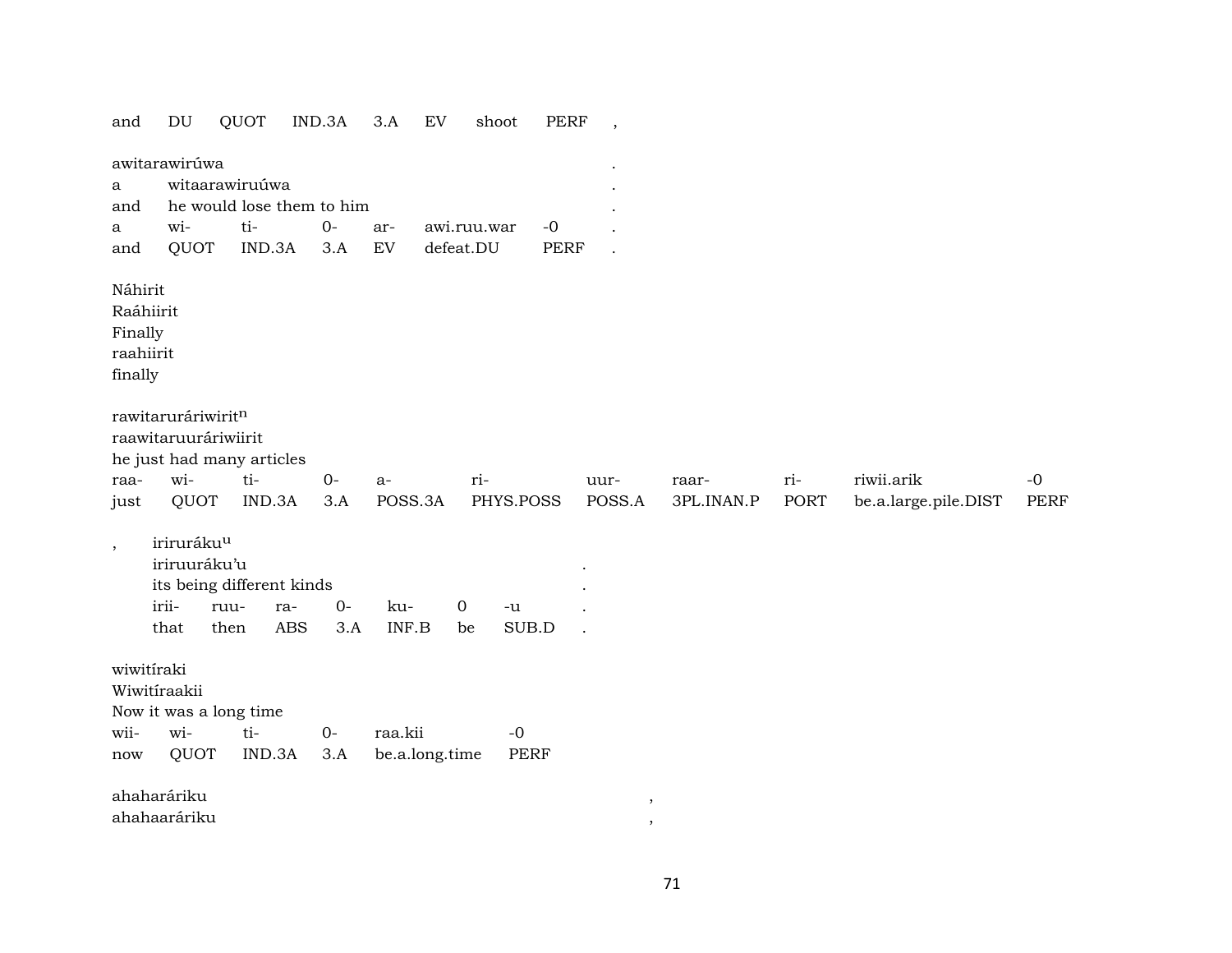| his being married<br>, |                                  |              |                                |               |           |          |            |         |             |                          |      |  |  |  |
|------------------------|----------------------------------|--------------|--------------------------------|---------------|-----------|----------|------------|---------|-------------|--------------------------|------|--|--|--|
| ar-                    | ra-                              | $0-$         | haa-                           | raar-         | ri-       |          | kus        |         | $-0$        | ,                        |      |  |  |  |
| EV                     | ABS                              | 3.A          | child                          | PL            | PORT      |          | be sitting |         | SUB.4       | $\overline{\phantom{a}}$ |      |  |  |  |
|                        |                                  |              |                                |               |           |          |            |         |             |                          |      |  |  |  |
|                        | hiahariwisáwašitit <sup>n</sup>  |              |                                |               |           |          |            |         |             |                          |      |  |  |  |
| hi                     | ahaariwisáwacitit                |              |                                |               |           |          |            |         |             |                          |      |  |  |  |
| and                    | a war party went out             |              |                                |               |           |          |            |         |             |                          |      |  |  |  |
| hi                     | ar-                              | ra-          | $0 -$                          | iriwis-       |           | awacitik |            | $-0$    |             |                          |      |  |  |  |
| and                    | EV                               | ABS          |                                | 3.A war.party |           | go.out   |            | PERF    |             |                          |      |  |  |  |
|                        |                                  |              |                                |               |           |          |            |         |             |                          |      |  |  |  |
|                        | Witurišahikstaríruš <sup>i</sup> |              |                                |               |           |          |            |         |             |                          |      |  |  |  |
|                        | Wituuricahikstaríruhci'          |              |                                |               |           |          |            |         |             |                          |      |  |  |  |
|                        |                                  |              | It was a large group of people |               |           |          |            |         |             |                          |      |  |  |  |
| wi-                    | ti-                              |              | $0-$                           | uur-          | icaahiks- |          | raar-      |         | riruhci     |                          | $-0$ |  |  |  |
| QUOT                   |                                  | IND.3A       | 3.A                            | PREV          | person    |          | PL         |         | be.numerous |                          | PERF |  |  |  |
|                        |                                  |              |                                |               |           |          |            |         |             |                          |      |  |  |  |
|                        |                                  |              |                                |               |           |          |            |         |             |                          |      |  |  |  |
|                        |                                  |              |                                |               |           |          |            |         |             |                          |      |  |  |  |
|                        |                                  |              |                                |               |           |          |            |         |             |                          |      |  |  |  |
|                        |                                  |              |                                |               |           |          |            |         |             |                          |      |  |  |  |
|                        |                                  |              |                                |               |           |          |            |         |             |                          |      |  |  |  |
|                        |                                  |              |                                |               |           |          |            |         |             |                          |      |  |  |  |
| Awitihisa              |                                  |              |                                |               |           |          |            |         |             |                          |      |  |  |  |
| A                      | witiihiisa'                      |              |                                |               |           |          |            |         |             |                          |      |  |  |  |
| And                    |                                  | morning came |                                |               |           |          |            |         |             |                          |      |  |  |  |
| a                      | wi-                              | ti-          |                                | $0-$          | a-        |          | ir-        | hiis-   |             | a                        | $-0$ |  |  |  |
| and                    | QUOT                             |              | IND.3A                         | 3.A           | PREV.3A   |          | OBV        | morning |             | come                     | PERF |  |  |  |
|                        |                                  |              |                                |               |           |          |            |         |             |                          |      |  |  |  |
| hipírəski              |                                  |              |                                |               |           |          |            |         |             |                          |      |  |  |  |
| hi                     | piíraski                         |              |                                |               |           |          |            |         |             |                          |      |  |  |  |
|                        | and the hov                      |              |                                |               |           |          |            |         |             |                          |      |  |  |  |

and the boy -kis hi piirasboy  $\rm{DIM}$ and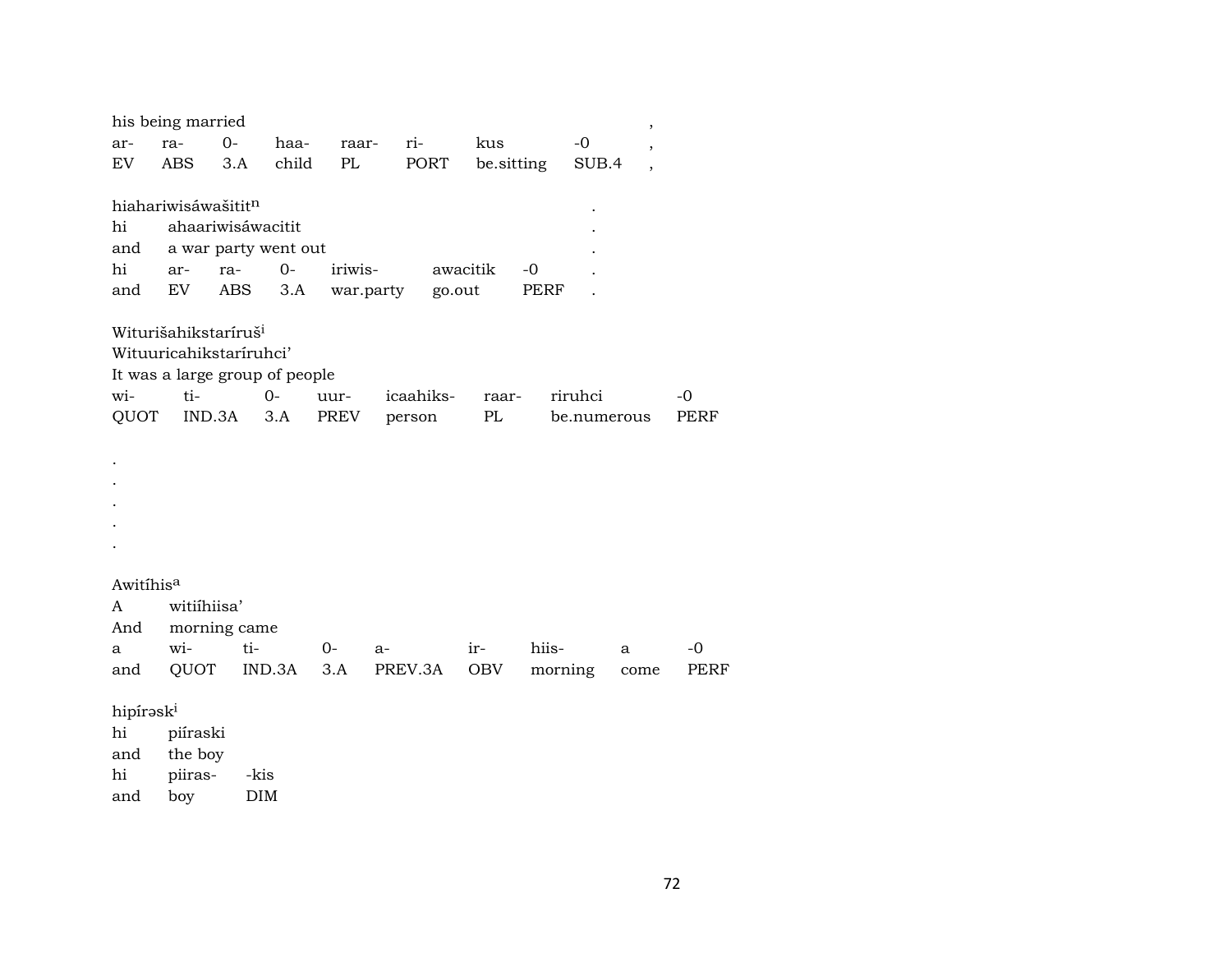|           | ruwitahwihakáisatn<br>ruuwitaahwihaahká'iisat<br>then he would go to the game ground |                   |                                    |            |                          |                          |                      |                          |             |           |             |
|-----------|--------------------------------------------------------------------------------------|-------------------|------------------------------------|------------|--------------------------|--------------------------|----------------------|--------------------------|-------------|-----------|-------------|
| ruu-      | wi-                                                                                  | ti-               | $0-$                               | ar-        | wi.haar-                 |                          | ka-                  | iis.at                   | $-0$        |           |             |
| then      | QUOT                                                                                 | IND.3A            | 3.A                                | ${\rm EV}$ | game.ground              |                          | on                   | go.out.of.sight          | <b>PERF</b> |           |             |
|           |                                                                                      |                   |                                    |            |                          |                          |                      |                          |             |           |             |
|           |                                                                                      |                   |                                    |            |                          |                          |                      |                          |             |           |             |
|           |                                                                                      |                   |                                    |            |                          |                          |                      |                          |             |           |             |
|           |                                                                                      |                   |                                    |            |                          |                          |                      |                          |             |           |             |
|           |                                                                                      |                   |                                    |            |                          |                          |                      |                          |             |           |             |
|           |                                                                                      |                   |                                    |            |                          |                          |                      |                          |             |           |             |
|           |                                                                                      |                   |                                    |            |                          |                          |                      |                          |             |           |             |
|           | Atakukarawitiwihahkáisa                                                              |                   |                                    |            |                          |                          |                      |                          |             |           |             |
| A         | táku'                                                                                |                   | karawitiwihaahká'iisa'             |            |                          |                          |                      |                          |             |           |             |
| And       | anyone                                                                               |                   | he did not come to the game ground |            |                          |                          |                      |                          |             |           |             |
| a         | taku                                                                                 | kara-             | wi-                                | ti-        | $0 -$                    |                          | $a-$                 | wi.haar-                 | ka-         | iis.a     | $-0$        |
| and       | someone                                                                              | <b>NEG</b>        | QUOT                               |            | IND.3A                   | 3.A                      | PREV.3A              | game.ground              | on          | come.into | <b>PERF</b> |
|           |                                                                                      |                   |                                    |            |                          |                          |                      |                          |             |           |             |
|           |                                                                                      |                   |                                    |            |                          |                          |                      |                          |             |           |             |
|           |                                                                                      |                   |                                    |            |                          |                          |                      |                          |             |           |             |
|           |                                                                                      |                   |                                    |            |                          |                          |                      |                          |             |           |             |
|           |                                                                                      |                   |                                    |            |                          |                          |                      |                          |             |           |             |
|           |                                                                                      |                   |                                    |            |                          |                          |                      |                          |             |           |             |
|           | Táwitwiwitíhawi                                                                      |                   |                                    |            |                          |                          |                      |                          |             |           |             |
| Táwit     | wiwitihawi                                                                           |                   |                                    |            |                          |                          |                      |                          |             |           |             |
| Three     |                                                                                      | the nights passed |                                    |            |                          |                          |                      |                          |             |           |             |
| tawit     | wii-                                                                                 | wi-               | ti-                                | $O -$      | ha.wa.ir                 |                          |                      | $-0$                     |             |           |             |
| three     | now                                                                                  | QUOT              | IND.3A                             | 3.A        |                          |                          | night.to.elapse.DIST | <b>PERF</b>              |             |           |             |
|           |                                                                                      |                   |                                    |            |                          |                          |                      |                          |             |           |             |
| hiahawáku |                                                                                      |                   |                                    |            | $\overline{\phantom{a}}$ | $\epsilon\epsilon$       | Rakúsi               | $\overline{\phantom{a}}$ |             |           |             |
| hi        | ahawáku'                                                                             |                   |                                    |            |                          | $\mathcal{C}\mathcal{C}$ | Raakúsi'             | $\overline{\phantom{a}}$ |             |           |             |
| and       | he said                                                                              |                   |                                    |            |                          | $\epsilon\epsilon$       | One sitting          |                          |             |           |             |
| hi        | ar-<br>ra-                                                                           | $0-$              | waka'u                             | $-0$       | $\cdot$                  | П                        | raa.kus.i'           | $\cdot$                  |             |           |             |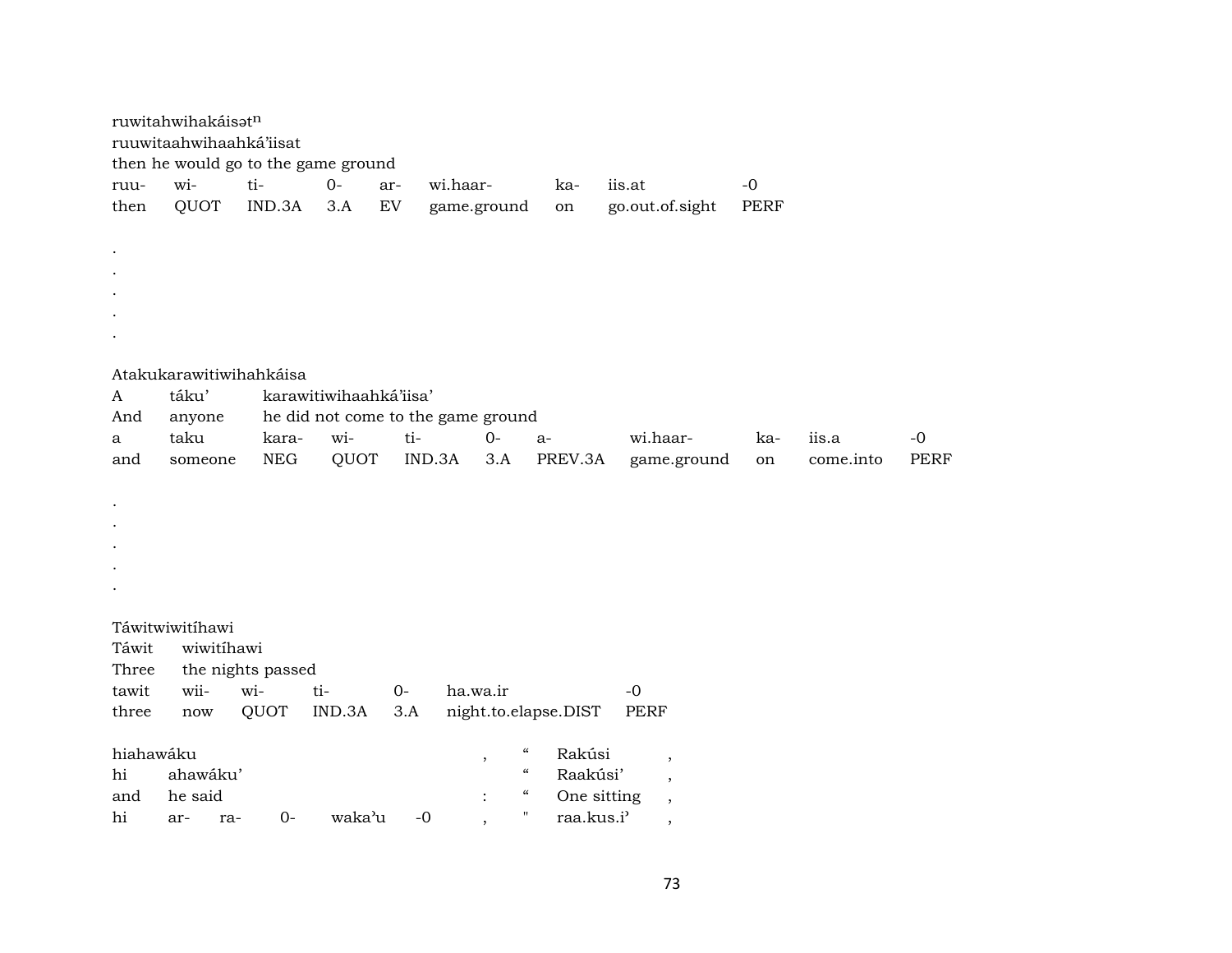### PERF, "wife and EV ABS 3.A say

 $\bar{\mathbf{u}}$ 

- $\mathbf{u}$
- $\mathbf{u}$
- $\mathbf{u}$

# ahuhihkúšapara<sup>u</sup>

| ahuuhihku'   |             |  |      |      |             | cápaara'u               |  |       |  |    |       |  |
|--------------|-------------|--|------|------|-------------|-------------------------|--|-------|--|----|-------|--|
| he meant her |             |  |      |      |             | his wife                |  |       |  |    |       |  |
| ar-          | $O-$<br>ra- |  | ut-  |      |             | ra'ihk -:hus capaak ra- |  | 0- a- |  |    | -u    |  |
| EV           | ABS 3.A     |  | PREV | mean | <b>IMPF</b> | woman ABS 3.A POSS.3A   |  |       |  | be | SUB D |  |

|                   | hírukisirišpatp <sup>a</sup> |                           | " |
|-------------------|------------------------------|---------------------------|---|
| $\epsilon$        | hiru                         | kiíciiricpatpa            | " |
| $\epsilon$        | there                        | let's go to the outskirts | " |
| $^{\prime\prime}$ | hiruu                        |                           | " |
| "                 | there                        |                           | " |

# Hiruwisiwitišpatp<sup>a</sup>

|  | Hiru wisiwiticpatpa                      |  |  |  |                                                            |           |  |  |  |  |
|--|------------------------------------------|--|--|--|------------------------------------------------------------|-----------|--|--|--|--|
|  | Then now they (du) went to the outskirts |  |  |  |                                                            |           |  |  |  |  |
|  |                                          |  |  |  | hiruu wii- si- wi- ti- 0- ic.waat.war                      | $-\Omega$ |  |  |  |  |
|  |                                          |  |  |  | then now DU QUOT IND.3A 3.A go.to.the.edge.of.town.DU PERF |           |  |  |  |  |

| hiruahiwáku   |     |                 | "           | Náw <sup>a</sup> |                   |            |            |
|---------------|-----|-----------------|-------------|------------------|-------------------|------------|------------|
| hiru ahiwáku' |     |                 |             |                  |                   | $\epsilon$ | Ráwa       |
| then he said  |     |                 |             |                  | <b>Contractor</b> | $\epsilon$ | <b>Now</b> |
| hiruu ar- ri- |     | $0-$            | waka'u -0 . |                  |                   |            | rawa       |
| then          | EV. | CONT.3A 3.A say |             | PERF             |                   |            | now        |

 $\check{\mathrm{s}}\acute{\mathrm{u}}$ ət $^{\mathrm{n}}$  $\cdot$ 

 $c$ uú'at  $\overline{\phantom{a}}$ 

 $\,$  ,

 $\overline{\phantom{a}}$ 

 $\overline{\phantom{a}}$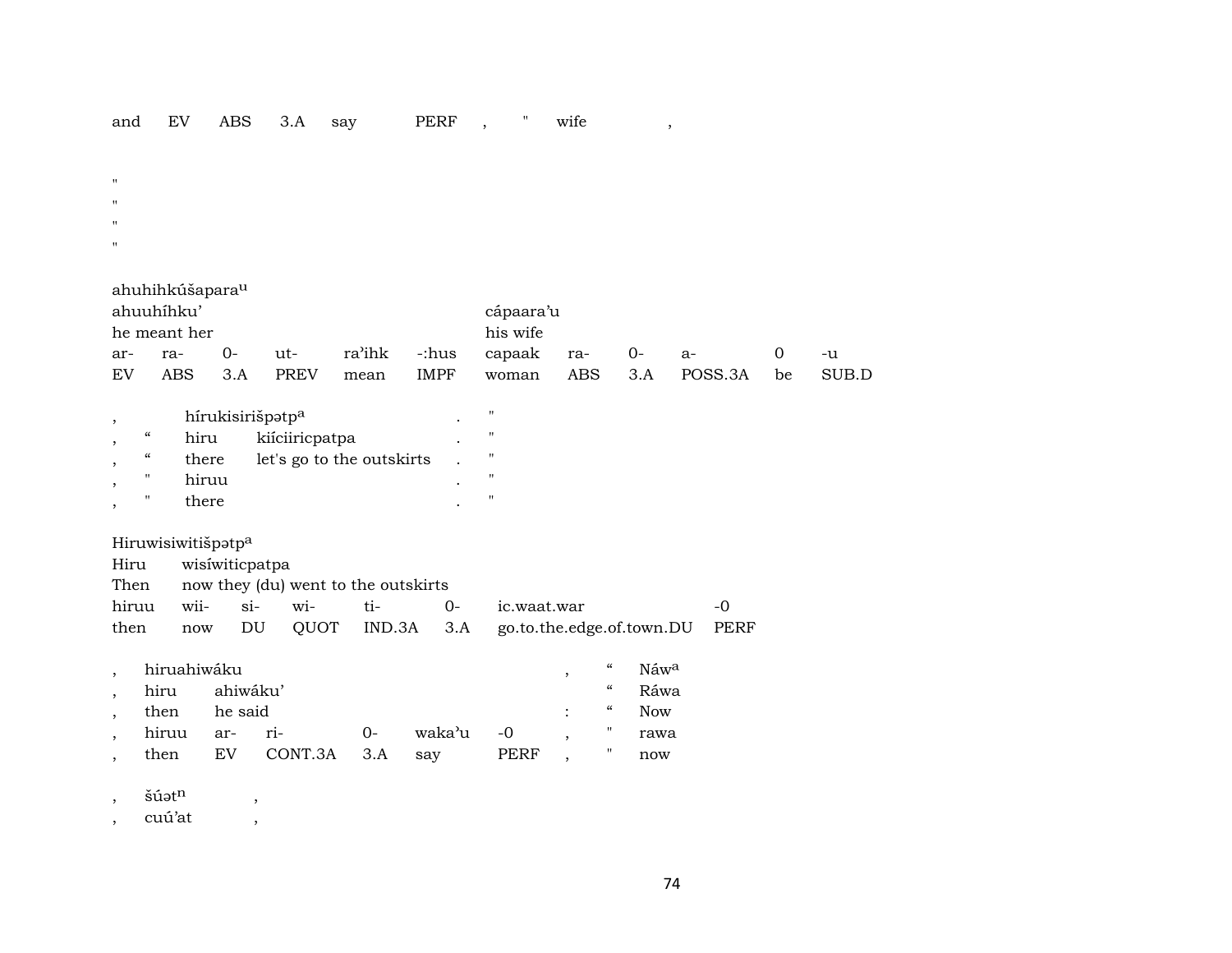, young lady ,

, cuu'at ,

, daughter ,

|      | witahawirakət <sup>n</sup>    |       |                               |    |           |  |
|------|-------------------------------|-------|-------------------------------|----|-----------|--|
|      | witáhaawiiraakat              |       |                               |    |           |  |
|      | I am now going on the warpath |       |                               |    |           |  |
| wii- | ta-                           | $+ -$ | raawiiraak-                   | at | $-\Omega$ |  |
| now  |                               |       | $IND.1/2A$ 1.A on.the.warpath | go | PERF      |  |

Wisiahawárik<sup>i</sup>

Wisi'ahawaáriki

| While they (du) stood there |  |  |  |  |                                           |  |  |  |  |  |  |
|-----------------------------|--|--|--|--|-------------------------------------------|--|--|--|--|--|--|
|                             |  |  |  |  | wii- si- ar- ra- 0- wa- arik -i           |  |  |  |  |  |  |
|                             |  |  |  |  | when DU EV ABS 3.A DIST be standing SUB.2 |  |  |  |  |  |  |

| hišúrak <sup>i</sup> |                                | ahutírit <sup>n</sup> |  |  |  |          |      |  |  |
|----------------------|--------------------------------|-----------------------|--|--|--|----------|------|--|--|
|                      | hi cuúraki                     | ahuutiirit            |  |  |  |          |      |  |  |
|                      | and the girl                   | she looked at him     |  |  |  |          |      |  |  |
|                      | hi icuura- -kis ar- ra- 0- ut- |                       |  |  |  | iirik -0 |      |  |  |
|                      | and girl DIM EV ABS 3.A PREV   |                       |  |  |  | see      | PERF |  |  |

| pirask <sup>i</sup> |            | åka <sup>a</sup> |  |
|---------------------|------------|------------------|--|
| piíraski            |            | Aáka'a           |  |
| the boy             |            | Oh my            |  |
| piiras-             | -kis       | aaka'a           |  |
| boy                 | <b>DIM</b> | oh.my            |  |

wítuhi

| wituuhi             |         |      |      |                                   |                |  |  |  |  |  |
|---------------------|---------|------|------|-----------------------------------|----------------|--|--|--|--|--|
| he was good looking |         |      |      |                                   |                |  |  |  |  |  |
| $w$ i-              | $t_i$ - | $O-$ | uur- | hiir                              | $\overline{a}$ |  |  |  |  |  |
|                     |         |      |      | QUOT IND.3A 3.A PREV be.good PERF |                |  |  |  |  |  |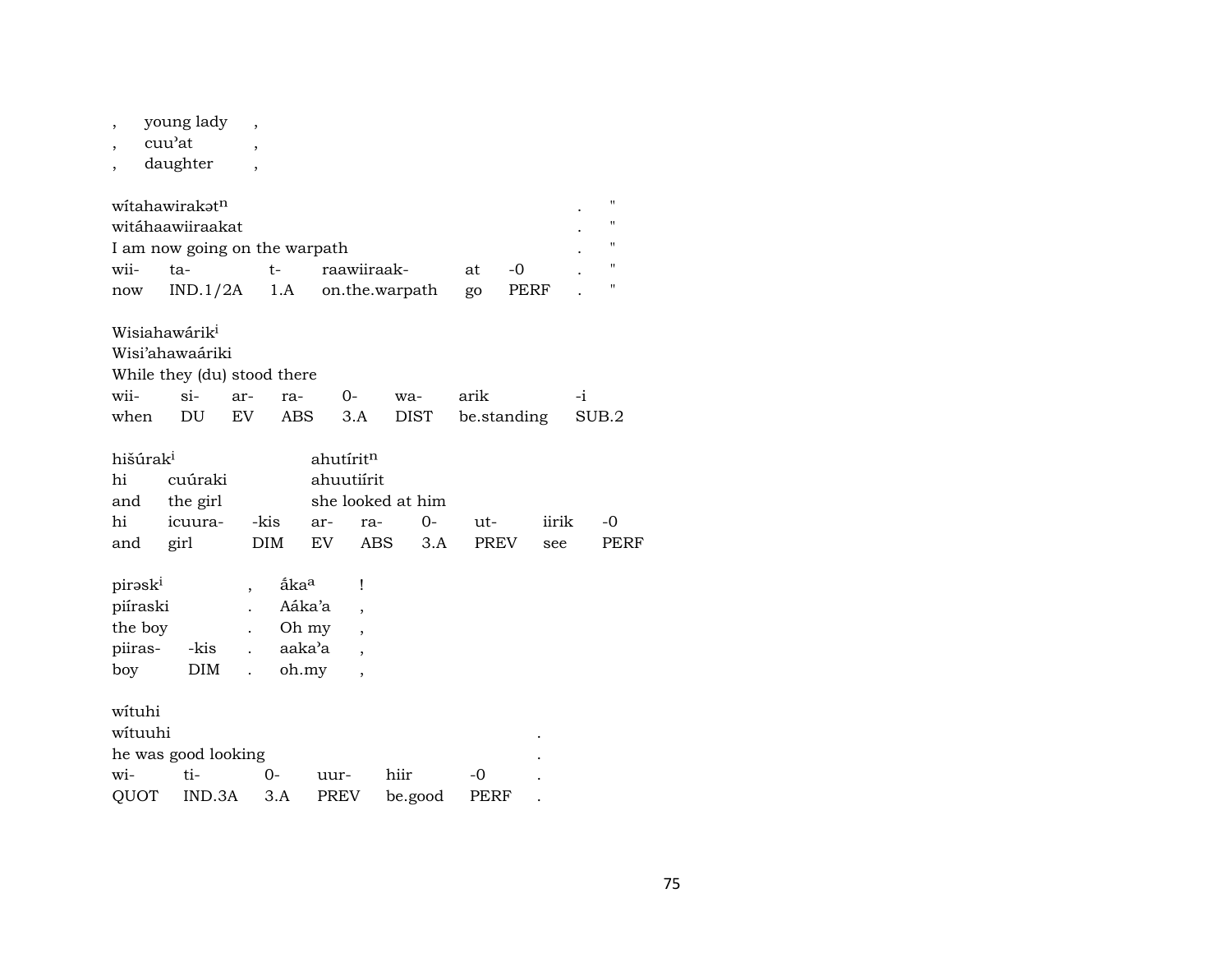| witikiw <sup>i</sup><br>Witiíkiwi |                    |                                  |             |                          |                  |          |      |      |                                        |        |      |
|-----------------------------------|--------------------|----------------------------------|-------------|--------------------------|------------------|----------|------|------|----------------------------------------|--------|------|
|                                   |                    | He was different                 |             |                          |                  |          |      |      |                                        |        |      |
| wi-                               |                    | ti-                              |             | $0-$                     | ikiwir           |          | -0   |      |                                        |        |      |
| QUOT                              |                    | IND.3A                           |             | 3.A                      | be.different     |          | PERF |      |                                        |        |      |
| Aahawáku                          |                    |                                  |             |                          |                  |          |      |      | $\boldsymbol{\zeta}\boldsymbol{\zeta}$ |        |      |
| A                                 |                    | ahawáku'                         |             |                          |                  |          |      |      | $\pmb{\zeta}\pmb{\zeta}$               |        |      |
| And                               |                    | he said                          |             |                          |                  |          |      |      | $\epsilon$                             |        |      |
| a                                 |                    | ar-                              | ra-         | $0-$                     | waka'u           |          | $-0$ |      | $\pmb{\mathsf{H}}$                     |        |      |
| and                               |                    | EV                               | ABS         | 3.A                      | say              |          | PERF |      | $\pmb{\mathsf{H}}$                     |        |      |
|                                   |                    | Titirihirúkurustiwišatn          |             |                          |                  |          |      |      |                                        |        |      |
| Tiítiiri                          |                    |                                  | hiru        |                          | kurustíwicat     |          |      |      |                                        |        |      |
| Today                             |                    |                                  | there       |                          | then I'll arrive |          |      |      |                                        |        |      |
| tii-                              |                    | tiiri                            | hiruu       |                          | ruu-             | kuus-    |      | t-   | $i-$                                   | wic.at | -0   |
| here                              |                    | now                              | there       |                          | then             | POT.1/3A |      | 1.A  | SEQ                                    | arrive | PERF |
|                                   | $\bar{\mathbf{H}}$ |                                  |             |                          |                  |          |      |      |                                        |        |      |
|                                   | $\pmb{\mathsf{H}}$ |                                  |             |                          |                  |          |      |      |                                        |        |      |
|                                   | п                  |                                  |             |                          |                  |          |      |      |                                        |        |      |
|                                   | п                  |                                  |             |                          |                  |          |      |      |                                        |        |      |
|                                   | $\pmb{\mathsf{H}}$ |                                  |             |                          |                  |          |      |      |                                        |        |      |
|                                   |                    |                                  |             |                          |                  |          |      |      |                                        |        |      |
|                                   |                    | Wisiwitiahusuksahut <sup>n</sup> |             |                          |                  |          |      |      |                                        |        |      |
|                                   |                    | Wisiwiti'ahucúksahut             |             |                          |                  |          |      |      |                                        |        |      |
|                                   |                    |                                  |             | Now they held each other |                  |          |      |      |                                        |        |      |
| wii-                              |                    | $si-$                            | witi-       | ar-                      | ra-              |          | $O-$ | ut-  | uks-                                   | ahuk   | $-0$ |
| now                               |                    | DU                               | <b>REFL</b> | EV.                      | <b>ABS</b>       | 3.A      |      | PREV | <b>AOR</b>                             | hold   | PERF |
| $\overline{\phantom{a}}$          |                    | hirawitakaráhis <sup>u</sup>     |             |                          |                  |          |      |      |                                        |        |      |
| $\overline{ }$                    | hi                 |                                  |             | raawiitakaaraáhisu'      |                  |          |      |      |                                        |        |      |
| $\overline{\phantom{a}}$          | and                |                                  | suddenly    |                          |                  |          |      |      |                                        |        |      |

, hi raa- wii- takaaraahis -u"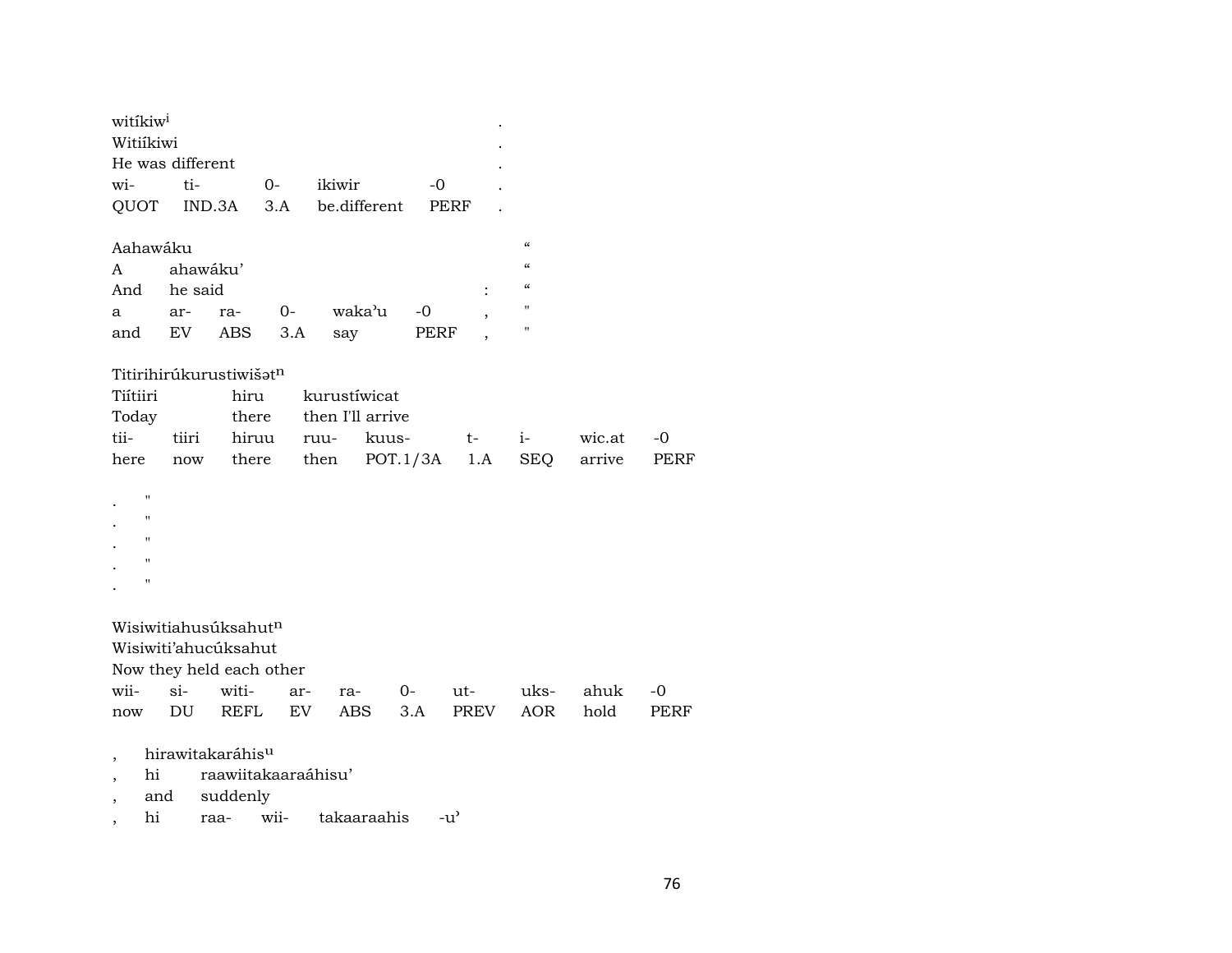|                                | and                            | just                | now        | all.at.once    |          | <b>NOM</b>                                 |             |                          |                                                                                                                            |             |
|--------------------------------|--------------------------------|---------------------|------------|----------------|----------|--------------------------------------------|-------------|--------------------------|----------------------------------------------------------------------------------------------------------------------------|-------------|
| ahawáku<br>ahawáku'<br>he said |                                |                     |            |                |          | pirask <sup>i</sup><br>piíraski<br>the boy |             | ,<br>$\ddot{\cdot}$      | $\boldsymbol{\zeta}\boldsymbol{\zeta}$<br>$\boldsymbol{\zeta}\boldsymbol{\zeta}$<br>$\boldsymbol{\zeta}\boldsymbol{\zeta}$ |             |
| ar-                            | ra-                            | $0-$                | waka'u     | $-0$           |          | piiras-                                    | -kis        |                          | $\mathbf{H}$                                                                                                               |             |
| EV                             | ABS                            | 3.A                 | say        | PERF           |          | boy                                        | DIM         | $\overline{\phantom{a}}$ | $\mathbf H$                                                                                                                |             |
| Witatatn                       |                                |                     |            |                |          | $\pmb{\mathsf{H}}$                         |             |                          |                                                                                                                            |             |
| Witaátat                       |                                |                     |            |                |          | $\pmb{\mathsf{H}}$                         |             |                          |                                                                                                                            |             |
|                                | I am going now                 |                     |            |                |          | $\mathbf{H}$                               |             |                          |                                                                                                                            |             |
| wi-                            | ta-                            |                     | t-         | at             | $-0$     | $\pmb{\mathsf{H}}$                         |             |                          |                                                                                                                            |             |
| QUOT                           |                                | IND.1/2A            | 1.A        | go             | PERF     | $\pmb{\mathsf{H}}$                         |             |                          |                                                                                                                            |             |
|                                | Hiwiaharatkí <sup>a</sup>      |                     |            |                |          |                                            |             |                          |                                                                                                                            |             |
| Hi                             |                                | wi'aharatkii'a      |            |                |          |                                            |             |                          |                                                                                                                            |             |
| And                            |                                | now it became night |            |                |          |                                            |             |                          |                                                                                                                            |             |
| hi                             | wii-                           | ar-                 | ra-        | $0-$           | ratkii   |                                            | -aar        | -0                       |                                                                                                                            |             |
| and                            | now                            | EV                  | <b>ABS</b> | 3.A            | be.night |                                            | <b>INCH</b> | PERF                     |                                                                                                                            |             |
| híahuta                        |                                |                     |            |                |          |                                            |             | šúraki                   |                                                                                                                            |             |
| hi                             | ahuúta                         |                     |            |                |          |                                            |             | cuúraki                  |                                                                                                                            |             |
| and                            | she did it                     |                     |            |                |          |                                            |             | the girl                 |                                                                                                                            |             |
| hi                             | ar-                            | ra-                 | $0-$       | ut-            | aar      | -0                                         |             | icuura-                  | -kis                                                                                                                       |             |
| and                            | EV                             | ABS                 | 3.A        | <b>PREV</b>    | do       | PERF                                       | girl        |                          | DIM                                                                                                                        |             |
|                                |                                |                     |            |                |          |                                            |             |                          |                                                                                                                            |             |
|                                | hiwihiruaháruatn               |                     |            |                |          |                                            |             |                          |                                                                                                                            |             |
| hi                             | wihiru                         |                     |            | ahaáru'at      |          |                                            |             |                          |                                                                                                                            |             |
| and                            | there                          |                     |            | it went flying |          |                                            |             |                          |                                                                                                                            |             |
| hi                             | wii-                           | hiruu               | ar-        | ra-            | $0-$     | ar-                                        | u.at        |                          |                                                                                                                            | $-0$        |
| and                            | now                            | there               | EV         | <b>ABS</b>     | 3.A      | EV                                         |             | extend.in.a.line         |                                                                                                                            | <b>PERF</b> |
|                                | níkušk <sup>i</sup><br>ríkucki |                     |            |                |          |                                            |             |                          |                                                                                                                            |             |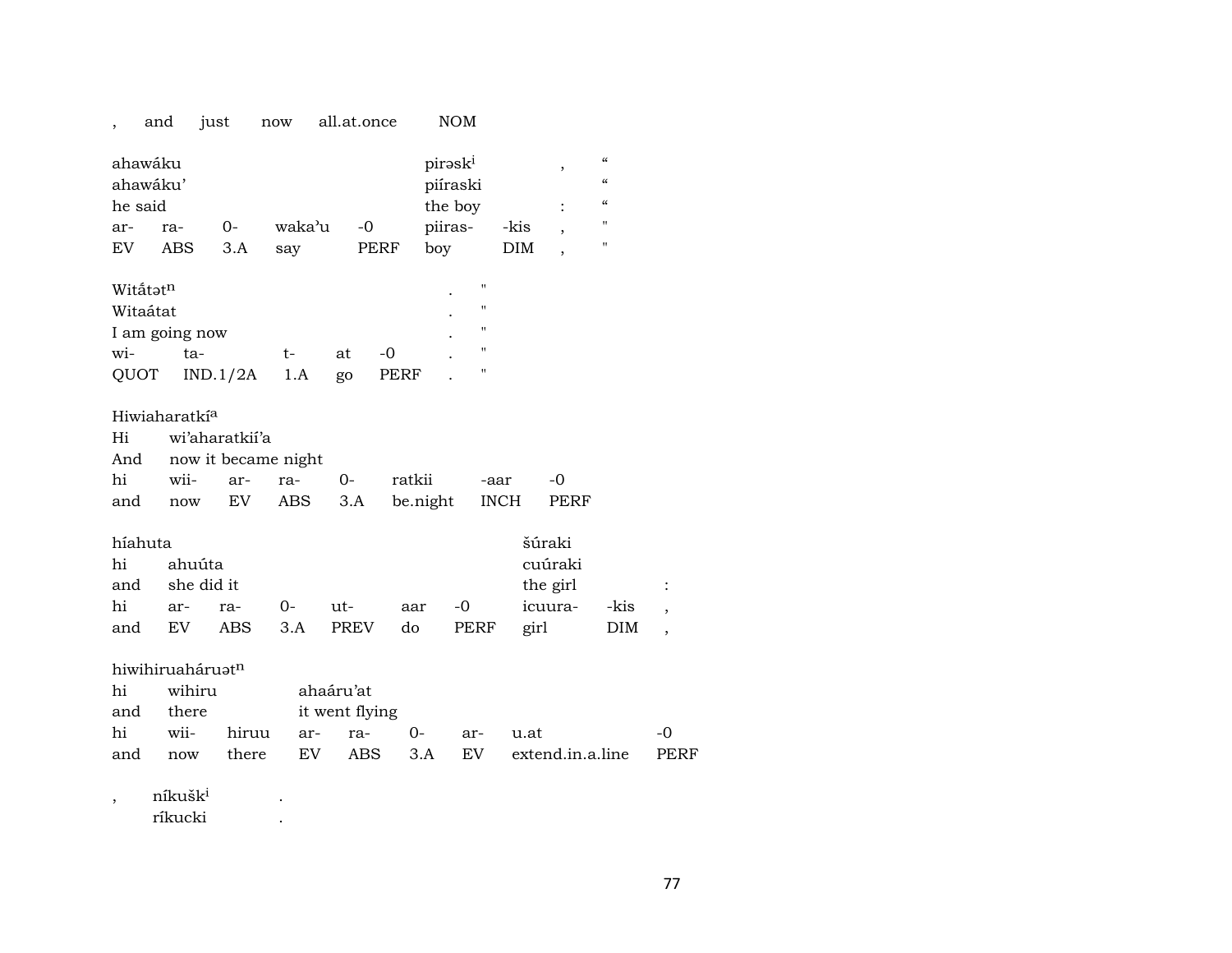Crazy Child

piira- icaraks<br>child be.miscl be.mischievous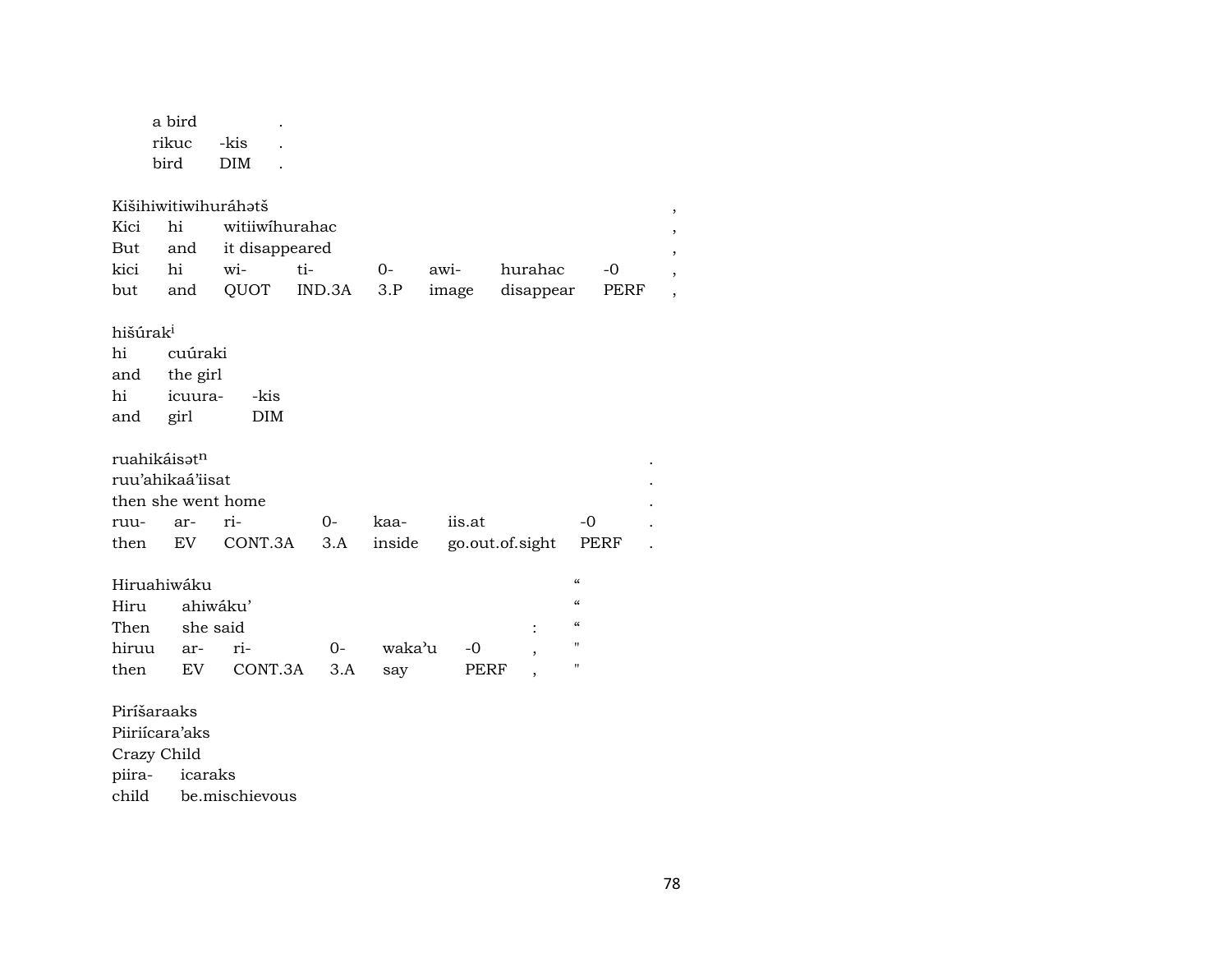| hiruwitirawirakatn         |                              |                  |                  |                            |                |          |      |             |                    |                |             |
|----------------------------|------------------------------|------------------|------------------|----------------------------|----------------|----------|------|-------------|--------------------|----------------|-------------|
| hiru                       |                              | witiraawiiraakat |                  |                            |                |          |      |             | $\pmb{\mathsf{H}}$ |                |             |
| then                       |                              |                  |                  | he has gone on the warpath |                |          |      |             | $\pmb{\mathsf{H}}$ |                |             |
| hiruu                      | wii-                         | ti-              |                  | $0-$                       | raawiiraak-    |          | at   | $-0$        | $\pmb{\mathsf{H}}$ |                |             |
| then                       | now                          |                  | IND.3A           | 3.A                        | on.the.warpath |          | go   | <b>PERF</b> | $\pmb{\mathsf{H}}$ |                |             |
| Iriwisiahihwakúrawu        |                              |                  |                  |                            |                |          |      |             |                    |                |             |
| Iriwisi'ahihwakuurawu'     |                              |                  |                  |                            |                |          |      |             |                    |                |             |
| They doubted that one      |                              |                  |                  |                            |                |          |      |             |                    |                |             |
| irii-                      | wii-                         | $\sin$           | ar-              | ra-                        | 0-             | ir-      | uur- |             | wakuur-            | raa.wuu        | -:hus       |
| that                       | now                          | DU               | EV               | <b>ABS</b>                 | 3.A            | PL.3A    | PREV | word        |                    | doubt          | <b>IMPF</b> |
|                            | Kišihiwitirátki <sup>a</sup> |                  |                  |                            |                |          |      |             |                    | $\, ,$         |             |
| Kici                       | hi                           |                  | witirátkii'a     |                            |                |          |      |             |                    |                |             |
| But                        | and                          |                  |                  | it became night now        |                |          |      |             |                    |                |             |
| kici                       | hi                           | wi-              |                  | ti-                        | $0-$           | ratkii   |      | -aar        | -0                 |                |             |
| but                        | and                          |                  | QUOT             | IND.3A                     | 3.A            | be.night |      | <b>INCH</b> | PERF               | $\overline{ }$ |             |
| hihiruaháwišatn            |                              |                  |                  |                            |                |          |      |             |                    |                |             |
| hi                         | hiru                         |                  | aháwicat         |                            |                |          |      |             |                    |                |             |
| and                        | then                         |                  | he arrived there |                            |                |          |      |             |                    |                |             |
| hi                         | hiruu                        | ar-              | ra-              | $0-$                       | wic.at         | -0       |      |             |                    |                |             |
| and                        | then                         | EV.              | ABS              | 3.A                        | arrive         | PERF     |      |             |                    |                |             |
|                            |                              |                  |                  |                            |                |          |      |             |                    |                |             |
| Hiruahiurírit <sup>n</sup> |                              |                  |                  |                            |                |          |      |             |                    |                |             |
| Hiru                       |                              | ahi'uuriírit     |                  |                            |                |          |      |             |                    |                |             |
| Then                       |                              | he stopped       |                  |                            |                |          |      |             |                    |                |             |
| hiruu                      | ar-                          | ri-              |                  | 0-                         | uuri.arik      | $-0$     |      |             |                    |                |             |
| then                       | EV                           |                  | CONT.3A          | 3.A                        | stop           | PERF     |      |             |                    |                |             |
| iriahišúksahu              |                              |                  |                  |                            |                |          |      |             |                    |                |             |
| irii'ahicúksahu            |                              |                  |                  |                            |                |          |      |             |                    |                |             |
| they way they used to do   |                              |                  |                  |                            |                |          |      |             |                    |                |             |
| irii-                      | ar-                          | ra-              | $O -$            | ir-                        | ut-            | uks-     | 0    | -a          |                    | -hus           |             |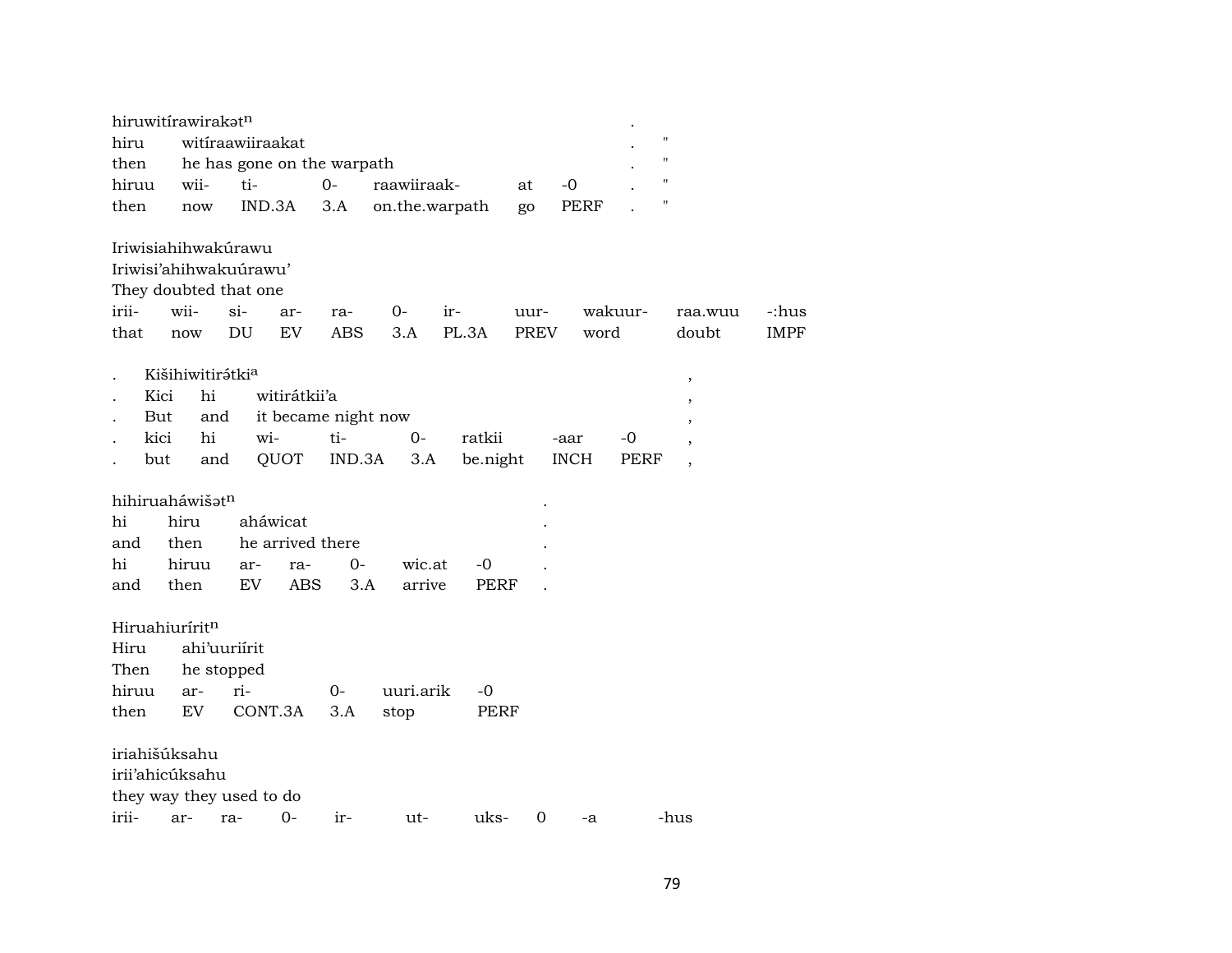## that EV ABS 3.A PL.3A PREV AOR be SUB.1 IMPF.SUB

| $\overline{\phantom{a}}$<br>$\overline{\phantom{a}}$<br>$\overline{\phantom{a}}$<br>$\overline{ }$ | uwatkáwiu<br>uuwatkáwi'u'<br>the outer ring of the camp<br>$-u^{\prime}$<br>uuwatka-<br>-wi<br>border<br>SUB.L<br><b>NOM</b> |     |                      |           |                                  |      | náku <sup>u</sup><br>ráku'u<br>its being<br>ra-<br>INF.A |                                                                           | $O -$<br>3.A | ku-<br>INF.B                          | $\overline{0}$ | be                                                                                                                                     | -u<br>SUB.D |
|----------------------------------------------------------------------------------------------------|------------------------------------------------------------------------------------------------------------------------------|-----|----------------------|-----------|----------------------------------|------|----------------------------------------------------------|---------------------------------------------------------------------------|--------------|---------------------------------------|----------------|----------------------------------------------------------------------------------------------------------------------------------------|-------------|
|                                                                                                    | Hiahakíspata<br>Hi<br>And<br>hi                                                                                              | ar- | ahakiícpaata'<br>ra- |           | he came out of the brush<br>$0-$ | $a-$ |                                                          |                                                                           | kiic.waat.a  |                                       |                |                                                                                                                                        | $-0$        |
|                                                                                                    | and                                                                                                                          | EV  | <b>ABS</b>           |           | 3.A                              |      | PREV.3A                                                  |                                                                           |              | come.out.of.the.brush                 |                |                                                                                                                                        | PERF        |
|                                                                                                    | Piríšaraaks<br>Piiriícara'aks<br>Crazy Child<br>piira-<br>icaraks<br>be.mischievous<br>child                                 |     |                      |           |                                  |      |                                                          |                                                                           |              |                                       |                |                                                                                                                                        |             |
|                                                                                                    | akírikuah <sup>u</sup>                                                                                                       |     |                      |           |                                  |      |                                                          |                                                                           |              |                                       |                |                                                                                                                                        |             |
| Aki                                                                                                |                                                                                                                              |     |                      | riku'áhu' |                                  |      |                                                          |                                                                           |              |                                       |                |                                                                                                                                        |             |
|                                                                                                    | And here                                                                                                                     |     |                      |           | he was the one                   |      |                                                          |                                                                           |              |                                       |                |                                                                                                                                        |             |
| $a-$                                                                                               | ki                                                                                                                           |     | riku-                |           | ar-                              | ra-  | $0-$                                                     |                                                                           | uu           | $-0$                                  |                |                                                                                                                                        |             |
| and                                                                                                | there                                                                                                                        |     | that.is              |           | <b>EV</b>                        |      | ABS                                                      | 3.A                                                                       | be           | PERF                                  |                |                                                                                                                                        |             |
| Ahawáku<br>Ahawáku'<br>He said<br>waka'u<br>$0-$<br>ar-<br>ra-<br>EV<br>ABS<br>3.A<br>say          |                                                                                                                              |     |                      |           | $-0$                             | PERF |                                                          | tarušúhus<br>táruucúhus<br>an errand man<br>ta.ra.uc.uh.hus<br>errand.man |              | ,<br>$\overline{ }$<br>$\overline{ }$ |                | $\boldsymbol{\zeta}\boldsymbol{\zeta}$<br>$\pmb{\zeta}\pmb{\zeta}$<br>$\boldsymbol{\mathcal{C}}$<br>$\pmb{\mathsf{H}}$<br>$\mathbf{H}$ |             |
|                                                                                                    |                                                                                                                              |     |                      |           |                                  |      |                                                          |                                                                           |              |                                       |                |                                                                                                                                        |             |

Níhkit<sup>a</sup>  $\,$ , Ríhkita,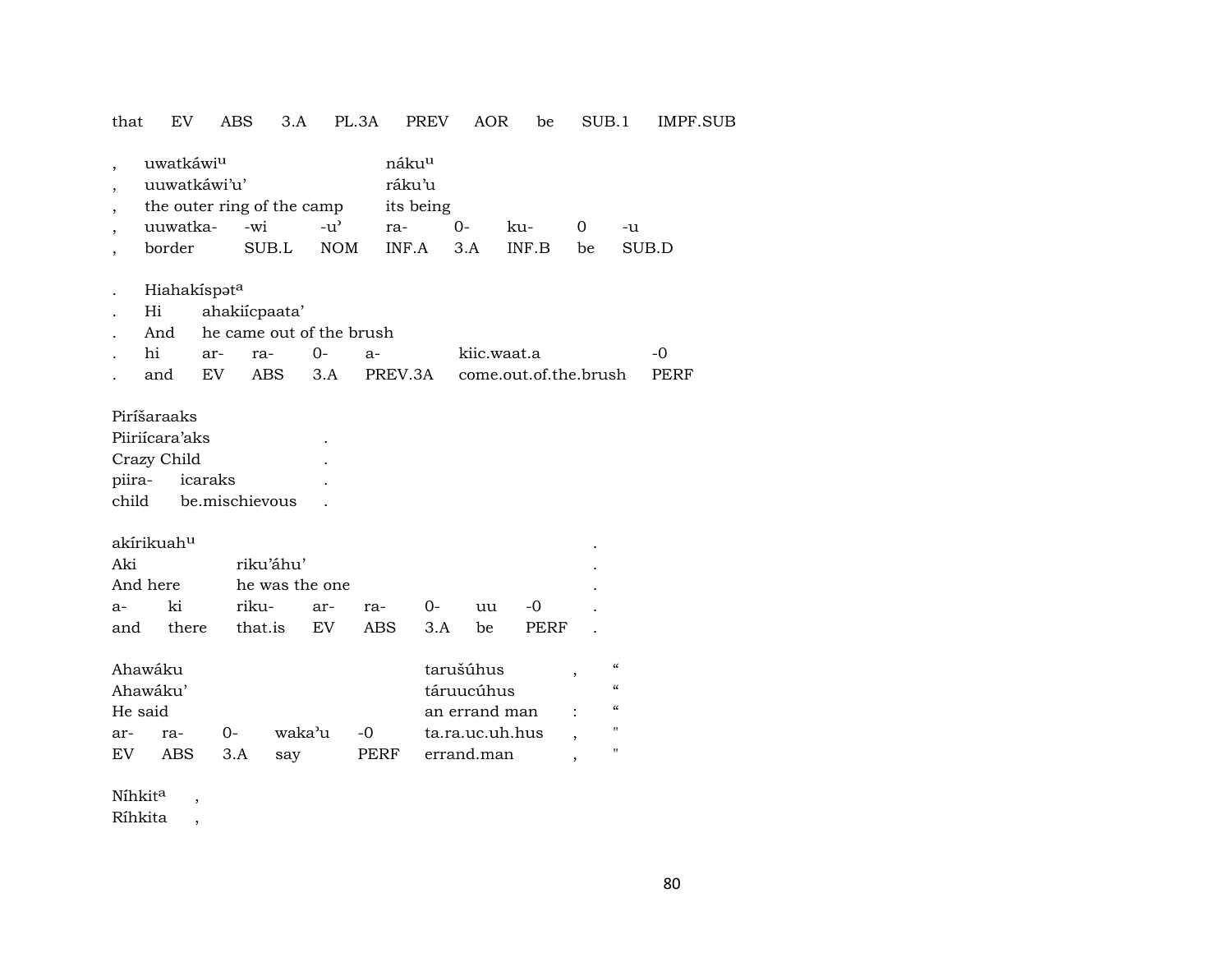| Leader  |  |  |
|---------|--|--|
| rihkita |  |  |
| leader  |  |  |
|         |  |  |

| tikíspatah <sup>u</sup>       |     |         |            |                       |             |  |  |  |  |  |  |
|-------------------------------|-----|---------|------------|-----------------------|-------------|--|--|--|--|--|--|
| tihkícpataahu'                |     |         |            |                       |             |  |  |  |  |  |  |
| he is coming out of the brush |     |         |            |                       |             |  |  |  |  |  |  |
| ti-                           | ()  | $A -$   | $ir-$      | kiic.waat.a           | -:hus       |  |  |  |  |  |  |
| IND 3A                        | 3 A | PREV 3A | <b>ORV</b> | come.out.of.the.brush | <b>IMPF</b> |  |  |  |  |  |  |
|                               |     |         |            |                       |             |  |  |  |  |  |  |

- "
- $\mathbf{u} = \mathbf{u} \times \mathbf{v}$
- 
- "
- "
- "

|     | Ahawakaráruat <sup>n</sup><br>Ahawakaraáru'at |      |           |                  |                          |                  | níhkit <sup>a</sup><br>ríhkita |
|-----|-----------------------------------------------|------|-----------|------------------|--------------------------|------------------|--------------------------------|
|     |                                               |      |           |                  |                          |                  |                                |
|     | He called out                                 |      |           |                  |                          |                  | the leader                     |
| ar- | ra-                                           | $0-$ | wakaraar- | u.at             |                          | -0               | rihkita                        |
| EV  | ABS                                           | 3.A  | voice     | extend.in.a.line |                          | <b>PERF</b>      | leader                         |
|     | ahawáku                                       |      |           |                  | $\mathcal{C}\mathcal{C}$ | Náw <sup>a</sup> | ٠                              |
|     | Ahawáku'                                      |      |           |                  | $\mathcal{C}\mathcal{C}$ | Ráwa             |                                |
|     | He said                                       |      |           |                  | $\epsilon$               | Now              |                                |

| ar-                   | ra-  |           |     |                     |        |                               |   |           |              |             |
|-----------------------|------|-----------|-----|---------------------|--------|-------------------------------|---|-----------|--------------|-------------|
| EV                    | ABS  | 3.A       | say |                     | PERF   |                               | п |           |              | ,           |
|                       |      |           |     |                     |        |                               |   |           |              |             |
| šúkspakt <sup>a</sup> |      |           |     |                     |        |                               |   | $\bullet$ | $\mathbf{H}$ |             |
| súkspakta'            |      |           |     |                     |        |                               |   | ٠         | $\mathbf{H}$ |             |
| cry out               |      |           |     |                     |        |                               |   |           | $\mathbf{H}$ |             |
|                       | $S-$ |           |     |                     |        | $-()$                         |   |           | п            |             |
|                       | 2.A  |           |     |                     |        |                               |   |           | п            |             |
|                       |      | CONT.1/2A | 0-  | uks-<br><b>JUSS</b> | waka'u | -0<br>wak.taa<br>make.a.noise |   | <br>PERF  |              | rawa<br>now |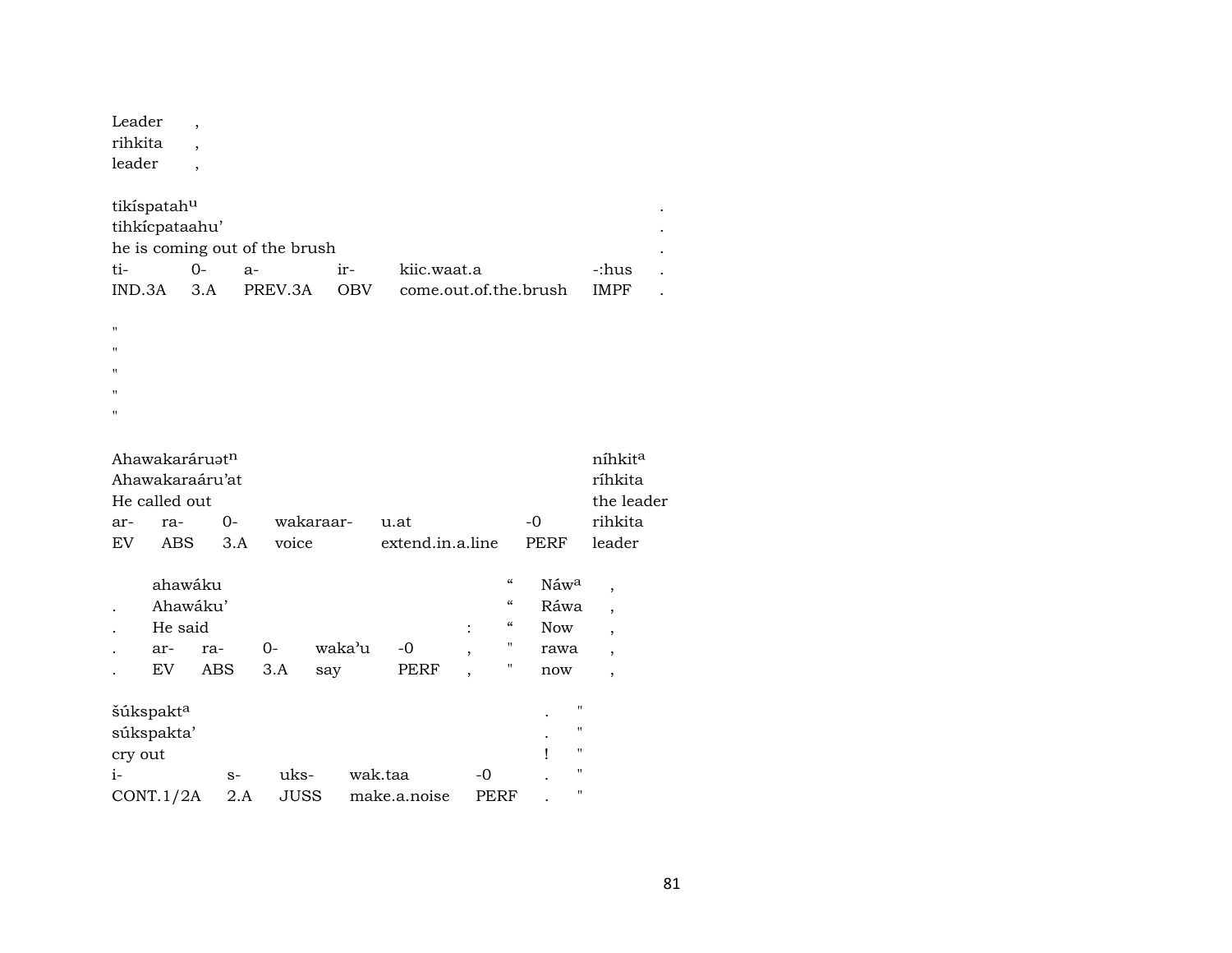| Hiruahíatn             |                             |                    |                                   |             |             |      |                          | níhkita       |                          |      |
|------------------------|-----------------------------|--------------------|-----------------------------------|-------------|-------------|------|--------------------------|---------------|--------------------------|------|
| Hiru                   | ahí'at                      |                    |                                   |             |             |      |                          | ríhkita       |                          |      |
| Then                   |                             | he went            |                                   |             |             |      |                          | the leader    |                          |      |
| hiruu                  | ar-                         | ri-                |                                   | 0-          | at          | $-0$ |                          | rihkita       |                          |      |
| then                   | EV                          |                    | CONT.3A                           | 3.A         | go          | PERF |                          | leader        |                          |      |
|                        | ásiahawauririt <sup>n</sup> |                    |                                   |             |             |      |                          |               |                          |      |
| a                      |                             | si'ahawaa'uuriirit |                                   |             |             |      |                          |               |                          |      |
| and                    |                             |                    | they (du) stood facing each other |             |             |      |                          |               |                          |      |
| a                      | $si-$                       | ar-                | ra-                               | $O -$       | waa-        |      | uuri.arik                |               | -0                       |      |
| and                    | DU                          | EV                 | ABS                               | 3.A         | <b>DIST</b> |      |                          | stand.upright |                          | PERF |
| hitirárik <sup>i</sup> |                             |                    |                                   |             |             |      |                          |               |                          |      |
| hi                     | tiraáriki                   |                    |                                   |             |             |      |                          |               |                          |      |
| and                    | this one                    |                    |                                   |             |             |      |                          |               |                          |      |
| hi                     | tii-                        | ra-                | 0-                                | arik        |             | -i   |                          |               |                          |      |
| and                    | this                        | ABS                | 3.A                               |             | be.standing |      | SUB.2                    |               |                          |      |
| ahurášihtis            |                             |                    |                                   |             |             |      |                          | níhkita       |                          |      |
|                        | ahuurácihtis                |                    |                                   |             |             |      |                          | ríhkita       |                          |      |
|                        | he recognized him           |                    |                                   |             |             |      |                          | the leader    |                          |      |
| ar-                    | ra-                         | 0-                 | uur-                              | racihtis    |             | $-0$ |                          | rihkita       |                          |      |
| EV                     | ABS                         | 3.A                | PREV                              | recognize   |             | PERF |                          | leader        |                          |      |
| Ahawáku                |                             |                    |                                   |             |             |      | "                        | Náwa          |                          |      |
| Ahawáku'               |                             |                    |                                   |             |             |      | $\mathcal{C}\mathcal{C}$ | Ráwa          | $\overline{\phantom{a}}$ |      |
| He said                |                             |                    |                                   |             |             |      | "                        | Now           | $\overline{\phantom{a}}$ |      |
| ar-                    | ra-                         | 0-                 | waka'u                            | -0          |             |      |                          | rawa          | $\overline{\phantom{a}}$ |      |
| EV                     | ABS                         | 3.A                | say                               | <b>PERF</b> |             |      | Ħ                        | now           | $\overline{\phantom{a}}$ |      |
|                        | tatihatúhka <sup>a</sup>    |                    |                                   |             |             |      |                          |               |                          |      |
|                        | tatiihatúhka'a'             |                    |                                   |             |             |      |                          |               |                          |      |
|                        | I came behind               |                    |                                   |             |             |      |                          |               |                          |      |
| ta-                    |                             | t-                 | ir-                               |             | hatuhka-    |      | a                        | -0            |                          |      |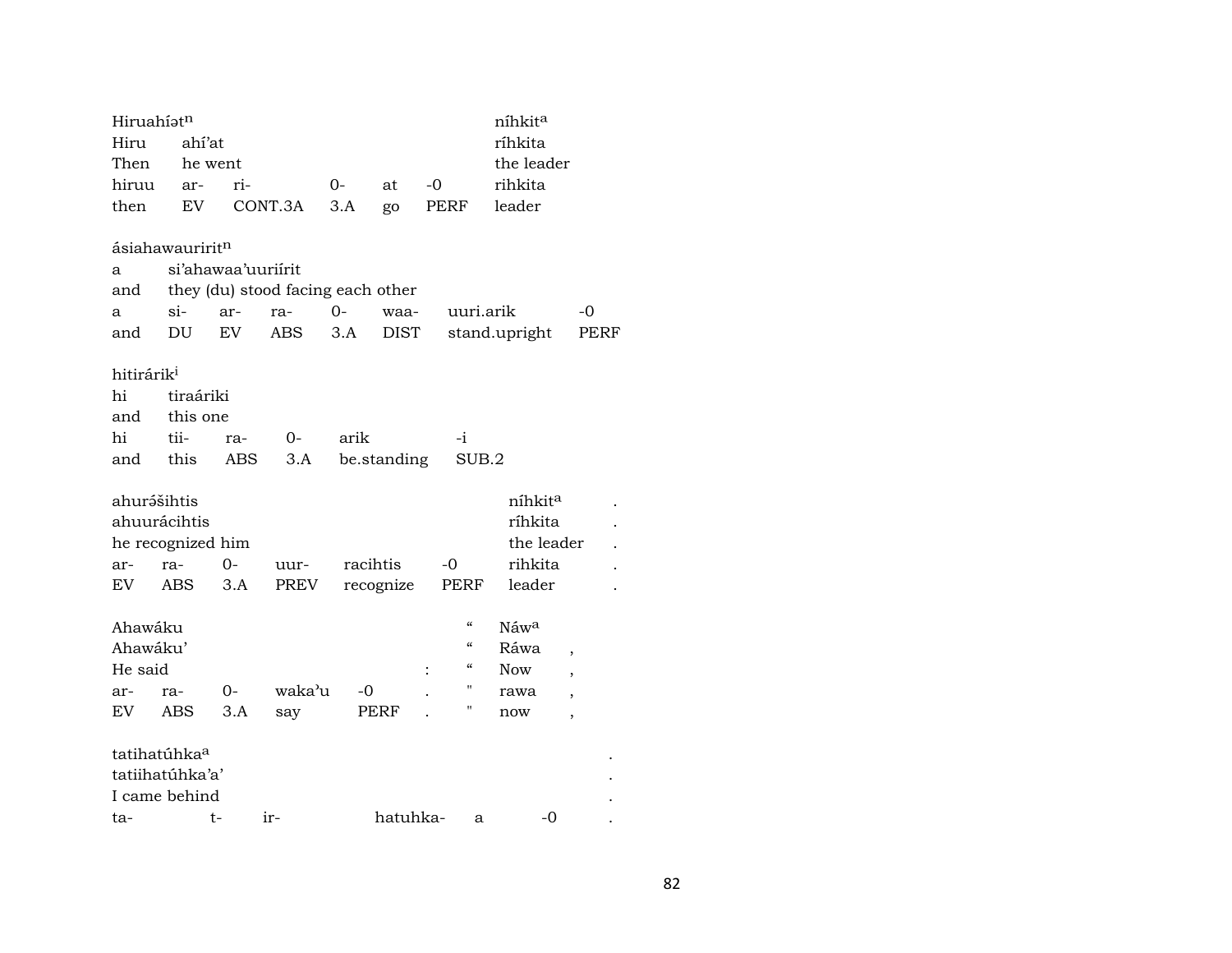# IND.1/2A 1.A PREV.1/2A behind come PERF .

| Tuuhá'               | Tuharikušiksawátu<br>It is the cause |       |                              |                |             |                          | rikuuciksawátu<br>my being lonesome |      |                    |                          |                          |                 |                 |
|----------------------|--------------------------------------|-------|------------------------------|----------------|-------------|--------------------------|-------------------------------------|------|--------------------|--------------------------|--------------------------|-----------------|-----------------|
| ti-                  | $0 -$                                | ut-   | raa-                         | $\overline{0}$ | $-0$        |                          | ri-                                 |      | ku-                | aciks-                   |                          | awatu           | -hus            |
| IND.3A               | 3.A                                  | PREV  | way                          | be             | <b>PERF</b> |                          | CONT.3A                             |      | 1.P                | mind                     |                          | be.lonesome.for | <b>IMPF.SUB</b> |
|                      | natkuwihahkukutn                     |       |                              |                |             |                          |                                     |      |                    | $\, ,$                   |                          |                 |                 |
|                      | ratkuwihaahkuukut                    |       |                              |                |             |                          |                                     |      |                    | $\overline{\phantom{a}}$ |                          |                 |                 |
|                      |                                      |       | when I go to the game ground |                |             |                          |                                     |      |                    |                          |                          |                 |                 |
| ra-                  | $t-$                                 | ku-   | wi.haar-                     |                | ka-         |                          | uukuk                               | $-0$ |                    |                          |                          |                 |                 |
| INF.A                | 1.A                                  | INF.B |                              | game.ground    | on          |                          | get.into                            |      | SUB.4              | $\overline{\phantom{a}}$ |                          |                 |                 |
|                      | atakukakatutíritn                    |       |                              |                |             |                          |                                     |      |                    |                          |                          |                 |                 |
| a                    | táku'                                |       | kaakatuutiirit               |                |             |                          |                                     |      |                    | $\,$                     |                          |                 |                 |
| and                  | anyone                               |       | I do not see him             |                |             |                          |                                     |      |                    |                          |                          |                 |                 |
| a                    | taku                                 |       | kaaka-                       | $t-$           |             | ut-                      | iirik                               |      | $-0$               |                          |                          |                 |                 |
| and                  | someone                              |       | NEG.ID.1/2A                  |                | 1.A         | <b>PREV</b>              | see                                 |      | <b>PERF</b>        |                          |                          |                 |                 |
|                      |                                      |       |                              |                |             |                          |                                     |      |                    |                          |                          |                 |                 |
| irítišk <sup>a</sup> |                                      |       |                              |                |             | $\mathcal{C}\mathcal{C}$ |                                     |      |                    |                          |                          |                 |                 |
| $\bf{I}$             | riíticka'                            |       |                              |                |             | $\mathcal{C}$            |                                     |      |                    |                          |                          |                 |                 |
| And                  | I thought<br>rii-                    |       |                              |                |             | $\pmb{\mathsf{H}}$       |                                     |      |                    |                          |                          |                 |                 |
| $\mathbf{i}$         |                                      | $t-$  | wicka                        | $-0$           |             | $\pmb{\mathsf{H}}$       |                                     |      |                    |                          |                          |                 |                 |
| and                  | ASSR                                 | 1.A   | think                        | <b>PERF</b>    |             |                          |                                     |      |                    |                          |                          |                 |                 |
|                      | tuhuhatúhkaatn                       |       |                              |                |             |                          |                                     |      | $\mathbf{H}$       | A                        | $^\mathrm{,}$            |                 |                 |
|                      | Tuhuuhatúhka'at                      |       |                              |                |             |                          |                                     |      | $\pmb{\mathsf{H}}$ | $\mathsf{A}$             | $\overline{\phantom{a}}$ |                 |                 |
|                      | Let me go behind at last             |       |                              |                |             |                          |                                     |      | $\pmb{\mathsf{H}}$ | And                      | $\overline{\phantom{a}}$ |                 |                 |
| $i-$                 |                                      | $t-$  | uhur-                        | hatuhka-       |             | at                       | $-0$                                |      | $\pmb{\mathsf{H}}$ | $\mathbf{a}$             | $\overline{\phantom{a}}$ |                 |                 |
| CONT.1/2A            |                                      | 1.A   | finally                      | behind         |             | go                       | <b>PERF</b>                         |      | $\pmb{\pi}$        | and                      | $\overline{\phantom{a}}$ |                 |                 |

hiwihirúrikuahi hi wihiru ríku'ahi'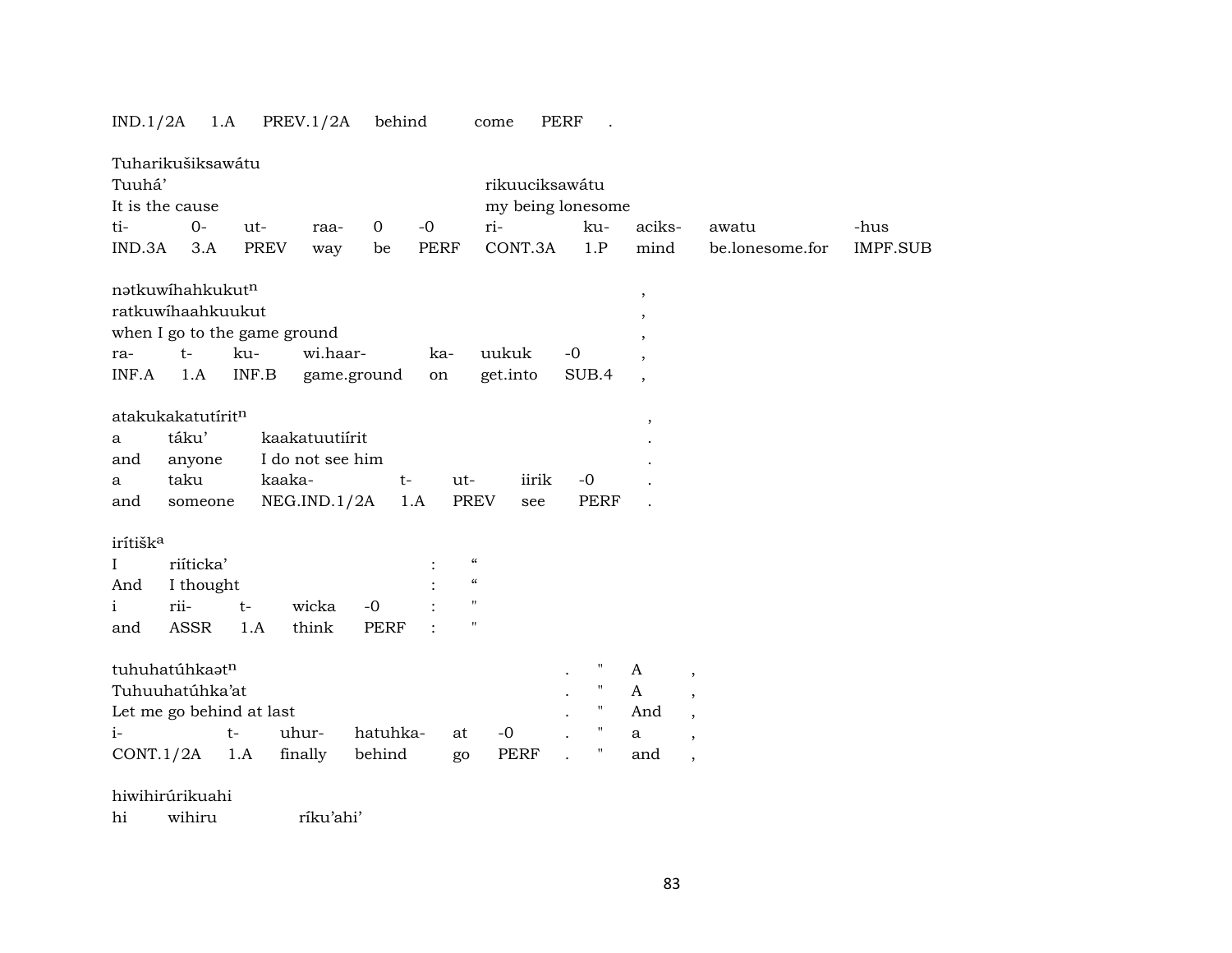| and                   | he was the one<br>now |                            |                    |        |           |                  |      |                   |    |                     |      |  |
|-----------------------|-----------------------|----------------------------|--------------------|--------|-----------|------------------|------|-------------------|----|---------------------|------|--|
| hi                    | wii-                  | hiruu                      | riku-              |        | ar-       | ri-              |      | $O-$              | 0  | $-0$                |      |  |
| and                   | now                   | then                       | that.is            |        | EV        | CONT.3A          |      | 3.A               | be |                     | PERF |  |
|                       |                       |                            |                    |        |           |                  |      |                   |    |                     |      |  |
| Piríšaraaks           |                       |                            |                    |        |           |                  |      |                   |    |                     |      |  |
|                       | Piiriícara'aks        |                            |                    |        |           |                  |      |                   |    |                     |      |  |
| Crazy Child           |                       |                            |                    |        |           |                  |      |                   |    |                     |      |  |
| piira-                | icaraks               |                            |                    |        |           |                  |      |                   |    |                     |      |  |
| child                 |                       | be.mischievous             |                    |        |           |                  |      |                   |    |                     |      |  |
|                       |                       |                            |                    |        |           |                  |      |                   |    |                     |      |  |
|                       | Ahawakaráruatn        |                            |                    |        |           |                  |      |                   |    | níhkit <sup>a</sup> |      |  |
|                       | Ahawakaraáru'at       |                            |                    |        |           |                  |      |                   |    | ríhkita             |      |  |
|                       | He called out         |                            |                    |        |           |                  |      |                   |    | the leader          |      |  |
| ar-<br>EV <sub></sub> | ra-<br><b>ABS</b>     | $0-$<br>3.A                | wakaraar-<br>voice |        | u.at      | extend.in.a.line |      | -0<br><b>PERF</b> |    | rihkita<br>leader   |      |  |
|                       |                       |                            |                    |        |           |                  |      |                   |    |                     |      |  |
|                       | níhkita               |                            |                    |        |           |                  |      |                   |    |                     |      |  |
|                       | Ríhkita               |                            |                    |        |           |                  |      |                   |    |                     |      |  |
|                       | The leader            |                            |                    |        |           |                  |      |                   |    |                     |      |  |
|                       | rihkita               |                            |                    |        |           |                  |      |                   |    |                     |      |  |
|                       | leader                |                            |                    |        |           |                  |      |                   |    |                     |      |  |
|                       |                       |                            |                    |        |           |                  |      |                   |    |                     |      |  |
|                       | rusiwitíwaritn        |                            |                    |        |           |                  |      |                   |    |                     |      |  |
|                       | ruusiwitíwaarit       |                            |                    |        |           |                  |      |                   |    |                     |      |  |
|                       |                       | then they (du) stood there |                    |        |           |                  |      |                   |    |                     |      |  |
| ruu-                  | $\sin$                | wi-                        | ti-                |        | 0-        | wa-              | arik |                   |    | -0                  |      |  |
| then                  | DU                    | QUOT                       |                    | IND.3A | 3.A       | DIST             |      | be.standing       |    |                     | PERF |  |
|                       |                       |                            |                    |        |           |                  |      |                   |    |                     |      |  |
|                       | hiahawakararuatn      |                            |                    |        |           |                  |      |                   |    |                     |      |  |
| hi                    |                       | ahawakaraáru'at            |                    |        |           |                  |      |                   |    |                     |      |  |
| and                   |                       | he called out              |                    |        |           |                  |      |                   |    |                     |      |  |
| hi                    | ar-                   | ra-                        | $0-$               |        | wakaraar- | u.at             |      |                   |    | $-0$                |      |  |
| and                   | EV                    | ABS                        | 3.A                | voice  |           | extend.in.a.line |      |                   |    | PERF                |      |  |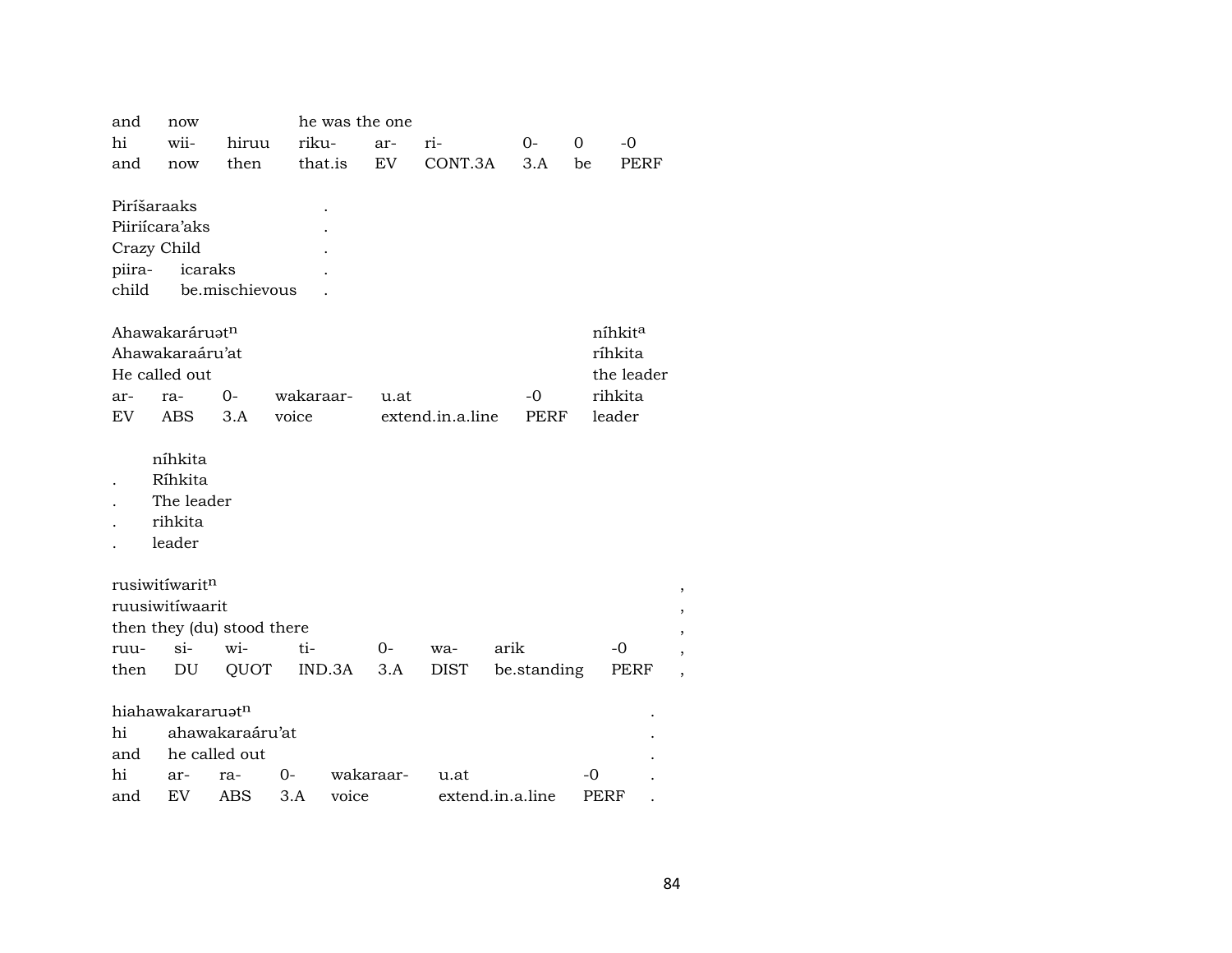|                    | Hikišiahakikarahkáit <sup>a</sup>                                             |             |                                                    |             |                                                 |                                           |            |            |                          |           |      |             |      |                |
|--------------------|-------------------------------------------------------------------------------|-------------|----------------------------------------------------|-------------|-------------------------------------------------|-------------------------------------------|------------|------------|--------------------------|-----------|------|-------------|------|----------------|
| Hi                 | kici                                                                          |             | ahakiikaraáhka'iitat                               |             |                                                 |                                           |            |            |                          |           |      |             |      |                |
| And                | but                                                                           |             | there were fires all along the length of the camps |             |                                                 |                                           |            |            |                          |           |      |             |      |                |
| hi                 | kici                                                                          | ar-         | ra-                                                | $O -$       | kiika-                                          |                                           | raar-      | ka-        |                          | itak      |      | $-0$        |      |                |
| and                | but                                                                           | EV          | <b>ABS</b>                                         | 3.A         | fire                                            | PL                                        |            | on         |                          | be.a.camp |      | <b>PERF</b> |      |                |
| icaahiks<br>person | šahikstáhkuš <sup>u</sup><br>cahikstaáhkucu'<br>a large group of people       | raar-<br>PL | -kucuu<br><b>AUG</b>                               |             |                                                 |                                           |            |            |                          |           |      |             |      |                |
| Ahawáku            |                                                                               |             |                                                    |             |                                                 | $\boldsymbol{\mathcal{C}}$                |            | Náwa       | $\overline{\phantom{a}}$ |           |      |             |      |                |
| Ahawáku'           |                                                                               |             |                                                    |             |                                                 | $\mathcal{C}\mathcal{C}$                  |            | Ráwa       | $\cdot$                  |           |      |             |      |                |
| He said            |                                                                               |             |                                                    |             |                                                 | $\epsilon\epsilon$                        |            | <b>Now</b> | $\overline{\phantom{a}}$ |           |      |             |      |                |
| ar-                | ra-                                                                           | $0-$        | waka'u                                             | $-0$        |                                                 | $\pmb{\mathsf{H}}$                        |            | rawa       | $\overline{\phantom{a}}$ |           |      |             |      |                |
| EV                 | <b>ABS</b>                                                                    | 3.A         | say                                                |             | <b>PERF</b>                                     | $\pmb{\mathsf{H}}$                        |            | now        | $\overline{\phantom{a}}$ |           |      |             |      |                |
| warring            | nawirakuhkitáwiu<br>raawiirakuhkitáwi'u'<br>leading warriors<br>raawiirakuur- |             | kita.wi<br>be.the.leader                           |             | $-u$ <sup><math>\sim</math></sup><br><b>NOM</b> | $^\mathrm{,}$<br>$\overline{\phantom{a}}$ |            |            |                          |           |      |             |      |                |
| tiwákahu           |                                                                               |             |                                                    |             | $\, ,$                                          | $\epsilon\epsilon$                        | Náwa       |            | $^\mathrm{,}$            |           |      |             |      |                |
| tiwákaahu'         |                                                                               |             |                                                    |             |                                                 | $\mathbf{r}$                              | Ráwa       |            | $\overline{\phantom{a}}$ |           |      |             |      |                |
| he says            |                                                                               |             |                                                    |             | $\ddot{\cdot}$                                  |                                           | <b>Now</b> |            | $\cdot$                  |           |      |             |      |                |
| ti-                | $O-$                                                                          |             | waka                                               | -:hus       | $\overline{\phantom{a}}$                        |                                           | rawa       |            | $\overline{\phantom{a}}$ |           |      |             |      |                |
| IND.3A             | 3.A                                                                           |             | say.IMPF                                           | <b>IMPF</b> | $\overline{\phantom{a}}$                        |                                           | now        |            | $\overline{ }$           |           |      |             |      |                |
|                    | tuhakawihisátawitn<br>tuuhaakawiíhisat<br>you left nights ago                 |             |                                                    |             |                                                 |                                           |            |            |                          |           |      |             |      | táwit<br>three |
| ti-                | $O -$                                                                         | $a-$        | ut-                                                |             | rak-                                            |                                           | ha.wa.ir   |            |                          |           | -his | at          | $-0$ | tawit          |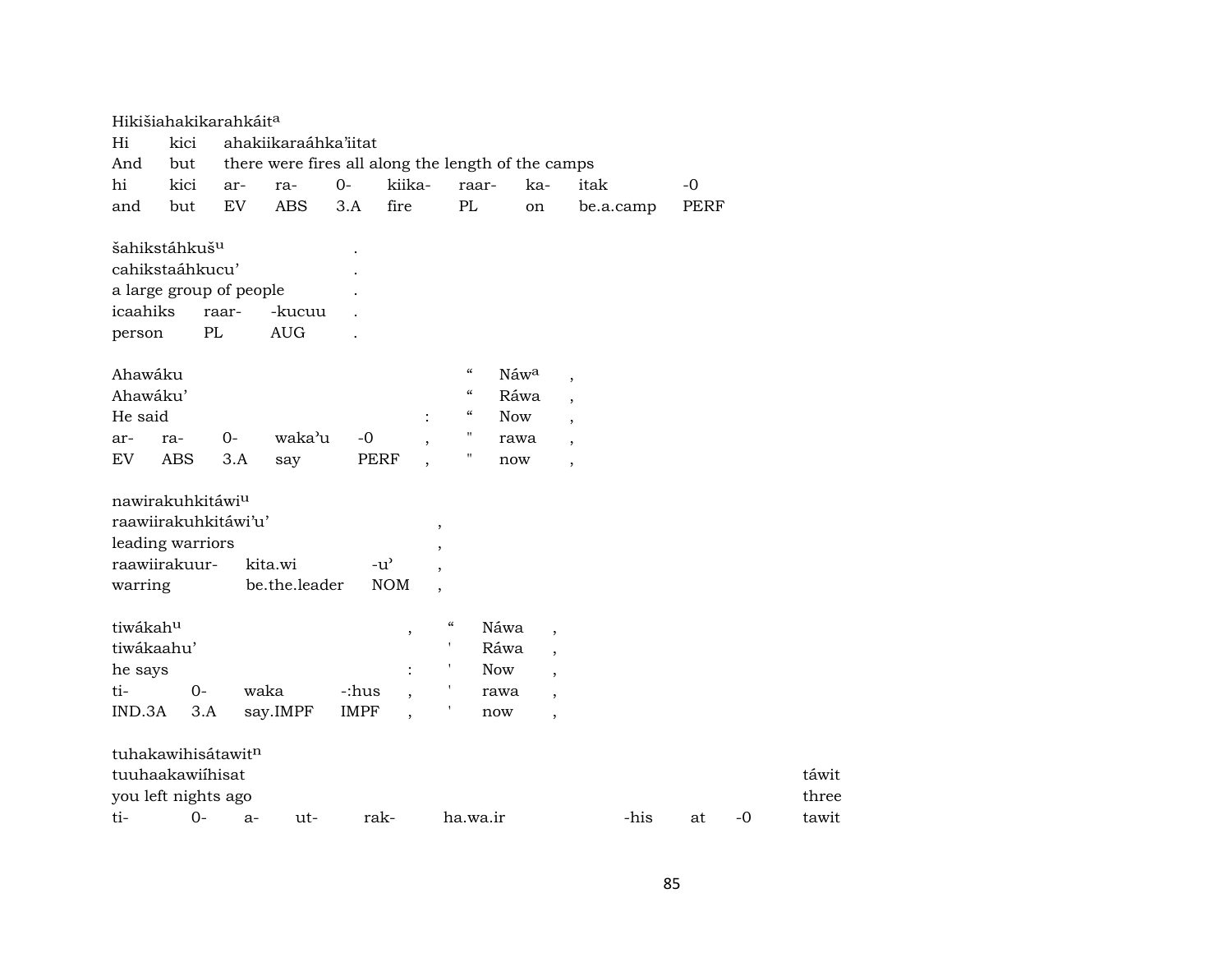| IND.3A                         | 3.A                                   | 2.P     | PREV                                               |        | 1/2.PL night.to.elapse.DIST |       |                 |      | PERF        | go    | PERF        | three |
|--------------------------------|---------------------------------------|---------|----------------------------------------------------|--------|-----------------------------|-------|-----------------|------|-------------|-------|-------------|-------|
| hínahiritn<br>hi<br>and        | raahiírit<br>finally                  |         | nikušiksawátu<br>rikuucíksawátu'<br>I was lonesome |        |                             |       |                 |      |             |       |             |       |
| hi                             | raahiirit                             | ri-     |                                                    | ku-    | aciks-                      | awatu |                 |      | -:hus       |       |             |       |
| and                            | finally                               |         | CONT.3A                                            | 1.P    | mind                        |       | be.lonesome.for |      | <b>IMPF</b> |       |             |       |
|                                |                                       |         |                                                    |        |                             |       |                 |      |             |       |             |       |
| $\overline{\phantom{a}}$       | hínahiritn                            |         | nítira                                             |        |                             |       |                 |      |             |       |             |       |
| hi<br>$\overline{\phantom{a}}$ | raahiírit                             |         | rítiira'                                           |        |                             |       |                 |      |             |       |             |       |
| $\overline{\phantom{a}}$       | finally<br>and                        |         | I came                                             |        |                             |       |                 |      |             |       |             |       |
| hi<br>$\overline{\phantom{a}}$ | raahiirit                             |         | rii-                                               | $t-$   | ir-                         |       | a               | $-0$ |             |       |             |       |
| $\overline{\phantom{a}}$       | and                                   | finally | ASSR                                               | 1.A    | PREV.1/2A                   |       | come            |      | <b>PERF</b> |       |             |       |
|                                |                                       |         |                                                    |        |                             |       |                 |      |             |       |             |       |
|                                | arutiritihatúhka                      |         |                                                    |        |                             |       |                 |      |             |       |             |       |
| a                              | ruutiriitiihatúhkaa'                  |         |                                                    |        |                             |       |                 |      |             |       |             |       |
| and                            | then here I came behind               |         |                                                    |        |                             |       |                 |      |             |       |             |       |
| а                              | ruu-                                  | tii-    | rii-                                               | $t-$   | ir-                         |       | hatuhka-        |      | a           | -0    |             |       |
| and                            | then                                  | here    | ASSR                                               | 1.A    | PREV.1/2A                   |       | behind          |      | come        | PERF  |             |       |
|                                |                                       |         |                                                    |        |                             |       |                 |      |             |       |             |       |
| $\, ,$                         |                                       |         |                                                    |        |                             |       |                 |      |             |       |             |       |
|                                |                                       |         |                                                    |        |                             |       |                 |      |             |       |             |       |
|                                |                                       |         |                                                    |        |                             |       |                 |      |             |       |             |       |
|                                |                                       |         |                                                    |        |                             |       |                 |      |             |       |             |       |
|                                |                                       |         |                                                    |        |                             |       |                 |      |             |       |             |       |
|                                |                                       |         |                                                    |        |                             |       |                 |      |             |       |             |       |
|                                | itakusiwitikariritihúras <sup>u</sup> |         |                                                    |        |                             |       |                 |      |             |       |             |       |
| $\bf{I}$                       | táku'                                 |         | siwitikariiritiihúrasu'                            |        |                             |       |                 |      |             |       |             |       |
| And                            | anyone                                |         | we did not find each other                         |        |                             |       |                 |      |             |       |             |       |
| i                              | taku                                  | $\sin$  | witi-                                              | karii- |                             | rii-  | $t-$            |      | $i-$        | huras | -:hus       |       |
| and                            | someone                               | DU      | REFL                                               |        | EMPH.NEG                    | ASSR  |                 | 1.A  | <b>SEQ</b>  | find  | <b>IMPF</b> |       |
|                                |                                       |         |                                                    |        |                             |       |                 |      |             |       |             |       |

; hínahirit $<sup>n</sup>$ </sup>

. Hi raahiírit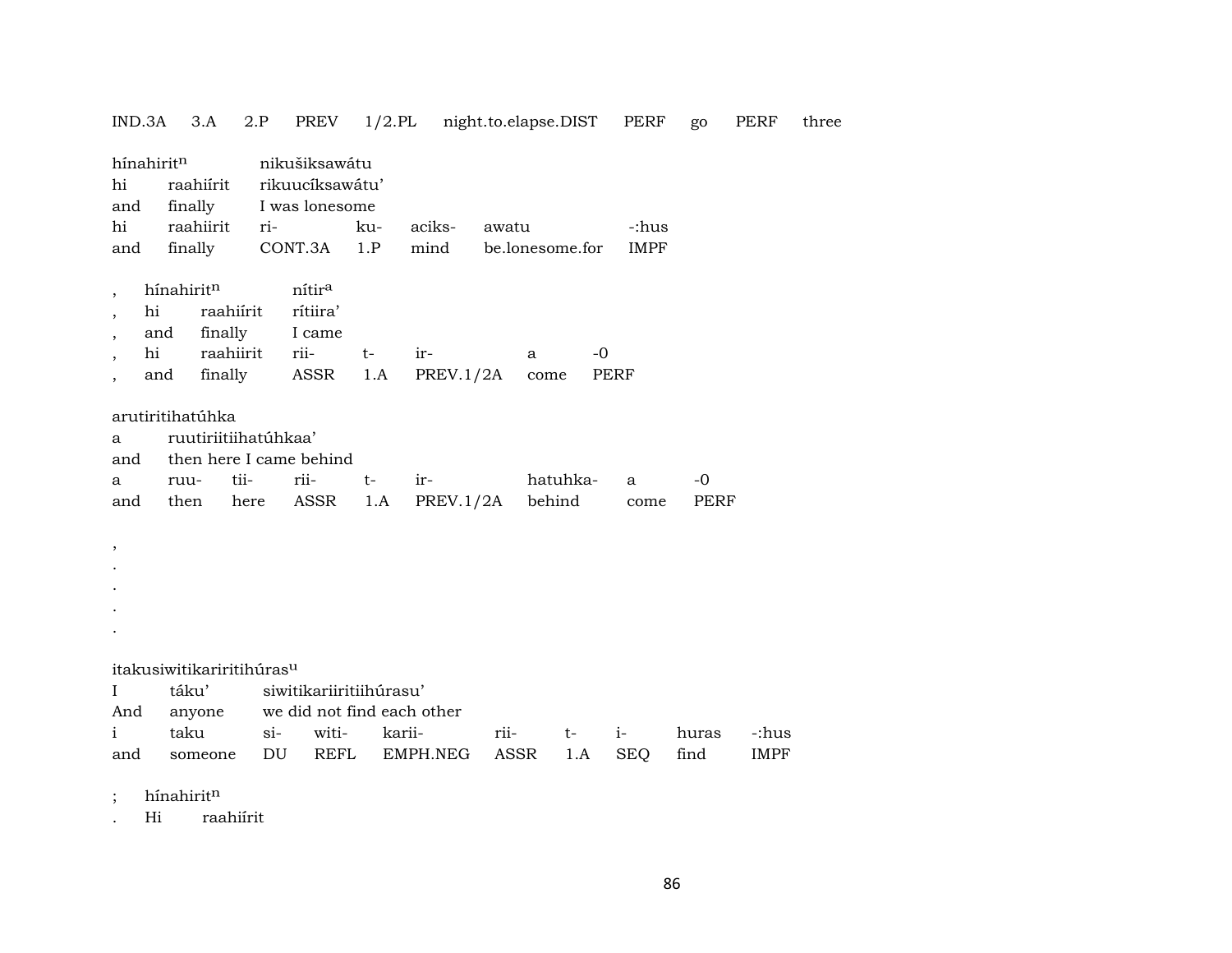finally And  $\mathcal{L}^{\pm}$ 

raahiirit  $\hbox{hi}$  $\ddot{\phantom{a}}$ 

finally and  $\ddot{\phantom{a}}$ 

| tiwiritihwiš <sup>a</sup> |                 |                   |                                         |            |  |
|---------------------------|-----------------|-------------------|-----------------------------------------|------------|--|
|                           | tiwiriitihwica' |                   |                                         |            |  |
|                           | here I arrived  |                   |                                         |            |  |
|                           |                 | tii- wii- rii- t- | $ir-$                                   | wic.a $-0$ |  |
|                           |                 |                   | here now ASSR 1.A PREV.1/2A arrive PERF |            |  |

| Natíška <sup>a</sup> |      |       |        |  | $\epsilon$ | Åka <sup>a</sup> |  |
|----------------------|------|-------|--------|--|------------|------------------|--|
| ratícka'a            |      |       | Aáka'a |  |            |                  |  |
| my thinking          |      |       |        |  |            | Oh my            |  |
| ra-                  | $^+$ | wicka | $-a$   |  |            | aaka'a           |  |
| ABS                  | 1. A | want  | SUB.1  |  |            | oh.my            |  |

| škaraitakáwari |                        |                           |  |  |                                                        |       |  |  |  |  |  |
|----------------|------------------------|---------------------------|--|--|--------------------------------------------------------|-------|--|--|--|--|--|
|                | ckára itakaáwari'      |                           |  |  |                                                        |       |  |  |  |  |  |
|                |                        | alone I'll go about in it |  |  |                                                        |       |  |  |  |  |  |
|                | ckara i-   t- ar- kaa- |                           |  |  | warii                                                  | -:hus |  |  |  |  |  |
|                |                        |                           |  |  | alone CONT.1/2A 1.A EV inside be.going.about.IMPF IMPF |       |  |  |  |  |  |

| hihítaku |         | wirisíriwisatn |                                          |  |                                  |    |       |  |  |  |  |
|----------|---------|----------------|------------------------------------------|--|----------------------------------|----|-------|--|--|--|--|
| hi       | hiítaku | wiriisíriwisat |                                          |  |                                  |    |       |  |  |  |  |
|          |         |                | and the other way the war party had gone |  |                                  |    |       |  |  |  |  |
| hi       |         |                | hii- -taku wii- rii- s- iriwis-          |  |                                  | at | $-()$ |  |  |  |  |
| and      |         |                |                                          |  | other LOC now ASSR 2.A war.party | go | PERF  |  |  |  |  |

| šahikstahki̇̃tu<br>٠ |       |       |                    |  |  |  |  |  |  |  |  |
|----------------------|-------|-------|--------------------|--|--|--|--|--|--|--|--|
| cahikstaahkituu'u'   | ٠     |       |                    |  |  |  |  |  |  |  |  |
| everyone             |       | ٠     |                    |  |  |  |  |  |  |  |  |
| icaahiks             | raar- | kituu | $-11$ <sup>2</sup> |  |  |  |  |  |  |  |  |
| person               | PL.   | all   | NOM.               |  |  |  |  |  |  |  |  |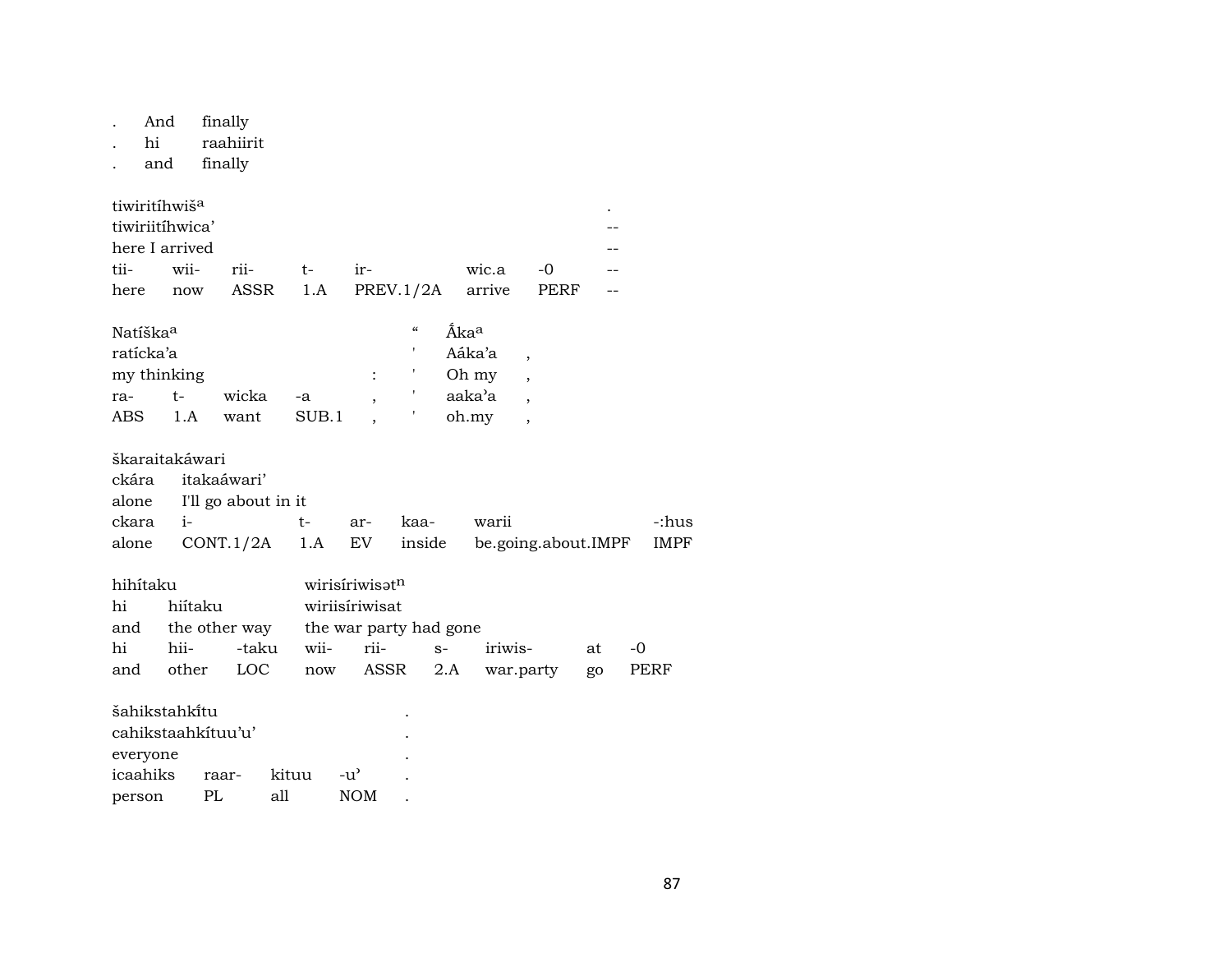|                                                | Ararúitakak <sup>u</sup>           |                          |         |                             |           |             |                 |             |                          |      |           |          |      |       |
|------------------------------------------------|------------------------------------|--------------------------|---------|-----------------------------|-----------|-------------|-----------------|-------------|--------------------------|------|-----------|----------|------|-------|
| A                                              | raaruú'itakaaku                    |                          |         |                             |           |             |                 |             |                          |      |           |          |      |       |
| And                                            |                                    |                          |         | I would just be in the camp |           |             |                 |             |                          |      |           |          |      |       |
| a                                              | raa-                               | ruu-                     | $i-$    |                             | $t-$      | ar-         | kaa-            | kus         |                          | $-0$ |           |          |      |       |
| and                                            | just                               | then                     |         | CONT.1/2A                   | 1.A       | <b>EV</b>   | inside          |             | be.sitting               | PERF |           |          |      |       |
|                                                |                                    |                          |         |                             |           |             |                 |             |                          |      |           |          |      |       |
| híkaristaatn                                   |                                    |                          |         |                             |           |             |                 |             |                          |      |           |          |      |       |
| hi                                             | káristaa'at                        |                          |         |                             |           |             |                 |             |                          |      |           |          |      |       |
| and                                            | why should I go                    |                          |         |                             |           |             |                 | 5.          |                          |      |           |          |      |       |
| hi                                             | ka-                                |                          | rii-    | $S-$                        | raa.at    |             | $-0$            |             |                          |      |           |          |      |       |
| and                                            | Y/N.INTER                          |                          | ASSR    | 2.A                         | go.to.get |             | PERF            |             |                          |      |           |          |      |       |
|                                                |                                    |                          |         |                             |           |             |                 |             |                          |      |           |          |      |       |
|                                                | Nikutuhatiratihatúhka <sup>a</sup> |                          |         |                             |           |             |                 |             |                          |      |           |          |      |       |
| Rikutuuhá'                                     |                                    |                          |         |                             |           |             |                 |             | tiratiihatúhka'a         |      |           |          |      |       |
|                                                | That is the reason                 |                          |         |                             |           |             |                 |             | my coming here last      |      |           |          |      |       |
| riku-                                          | ti-                                |                          | $O -$   | ut-                         | raa-      | $\mathbf 0$ | $-0$            | tii-        | ra-                      | $t-$ | ir-       | hatuhka- | a    | $-0$  |
| that.is                                        | IND.3A                             |                          | 3.A     | <b>PREV</b>                 | way       | be          | <b>PERF</b>     | here        | <b>ABS</b>               | 1.A  | PREV.1/2A | behind   | come | SUB.3 |
|                                                |                                    |                          |         |                             |           |             |                 |             |                          |      |           |          |      |       |
|                                                |                                    |                          |         |                             |           |             |                 |             |                          |      |           |          |      |       |
| $^{\prime}$                                    |                                    |                          |         |                             |           |             |                 |             |                          |      |           |          |      |       |
| $^{\prime}$                                    |                                    |                          |         |                             |           |             |                 |             |                          |      |           |          |      |       |
| $^{\prime}$                                    |                                    |                          |         |                             |           |             |                 |             |                          |      |           |          |      |       |
| $^{\prime}$                                    |                                    |                          |         |                             |           |             |                 |             |                          |      |           |          |      |       |
|                                                |                                    |                          |         |                             |           |             |                 |             |                          |      |           |          |      |       |
|                                                | Ahawákararu <sup>a</sup>           |                          |         |                             |           |             |                 |             |                          |      |           |          |      |       |
|                                                | Ahaawákaraaru'a'                   |                          |         |                             |           |             |                 |             |                          |      |           |          |      |       |
|                                                | He called out                      |                          |         |                             |           |             |                 |             |                          |      |           |          |      |       |
| ar-                                            | ra-                                | $0-$                     | $a-$    |                             | wakaraar- |             | u.a             |             | $-0$                     |      |           |          |      |       |
| ${\rm EV}$                                     | <b>ABS</b>                         | 3.A                      | PREV.3A |                             | voice     |             | extend.this.way |             | <b>PERF</b>              |      |           |          |      |       |
|                                                |                                    |                          |         |                             |           |             |                 |             |                          |      |           |          |      |       |
| $\boldsymbol{\mathcal{C}}$<br>$\,$             | Náwa                               | $\overline{\phantom{a}}$ |         | rikutúutn                   |           |             |                 |             | $\, ,$                   |      |           |          |      |       |
| $\pmb{\zeta}\pmb{\zeta}$                       | Ráwa                               | $\overline{\phantom{a}}$ |         | rikutuú'ut                  |           |             |                 |             |                          |      |           |          |      |       |
| $\mathcal{C}$<br>$\ddot{\cdot}$                | Now                                | $\cdot$                  |         | it is that way              |           |             |                 |             |                          |      |           |          |      |       |
| $\pmb{\mathsf{H}}$<br>$\overline{\phantom{a}}$ | rawa                               |                          | riku-   | ti-                         |           | $0-$        | ut-             | $\mathbf 0$ | $\overline{\phantom{a}}$ |      |           |          |      |       |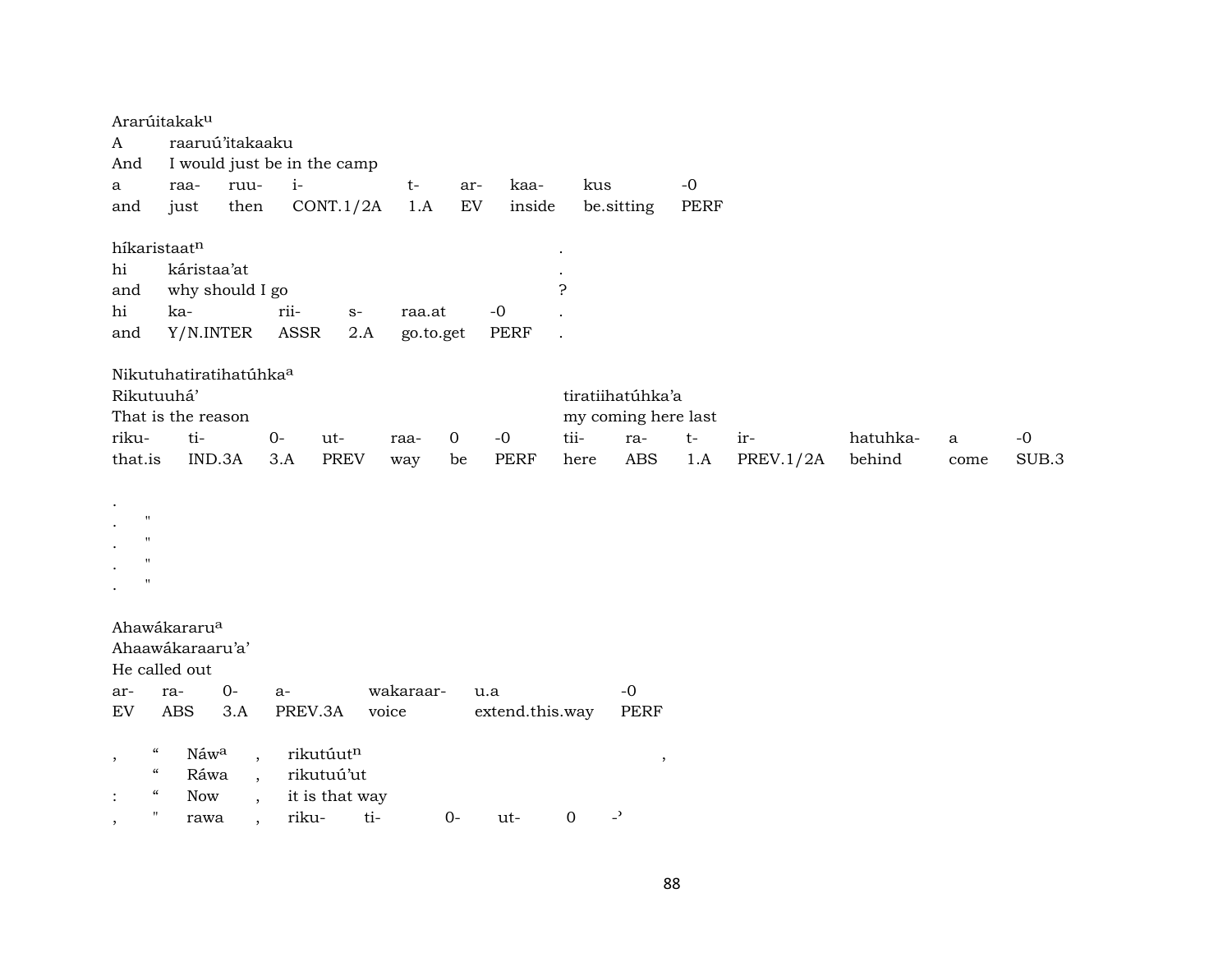| Náwa<br>tiiriwiratpak <sup>a</sup><br>$\overline{ }$<br>ti'iriiwiratpaaka<br>Ráwa<br>$\overline{\phantom{a}}$<br>this that I have said<br><b>Now</b><br>$\overline{\phantom{a}}$<br>tii-<br>irii-<br>wii-<br>waak<br>ra-<br>t-<br>-a<br>rawa<br>$\overline{\phantom{a}}$<br><b>ABS</b><br>this<br>SUB.1<br>that<br>1.A<br>say.SUB<br>now<br>now<br>$\overline{\phantom{a}}$<br>wirikutíihi<br>wirikutí'<br>ihi<br>$\overline{\phantom{a}}$<br>$\overline{ }$<br>he is now the one<br>uh<br>$\overline{ }$<br>$\overline{\phantom{a}}$<br>wii-<br>riku-<br>ti-<br>0<br>ihii<br>$0-$<br>$-0$<br>$\overline{\phantom{a}}$<br>$\cdot$<br>that.is<br>IND.3A<br><b>PERF</b><br>uh<br>3.A<br>be<br>now<br>$\overline{ }$<br>$\blacksquare$<br>Piríšaraaks<br>Piiriícara'aks<br>$\pmb{\mathsf{H}}$<br>$\pmb{\mathsf{H}}$<br>Crazy Child<br>$\pmb{\mathsf{H}}$<br>piira-<br>icaraks<br>$\pmb{\mathsf{H}}$<br>child<br>be.mischievous<br>Kītukúhiratkuku<br>Kítuu'u'<br>kúhiiratkuuku'<br>A11<br>they were listening<br>kuur-<br>atka'uk<br>kituu<br>$-u'$<br>$0-$<br>-:hus<br>ra-<br>ir-<br>all<br><b>NOM</b><br><b>DUB</b><br><b>ABS</b><br>PL.3A<br>listen<br><b>IMPF</b><br>3.A<br>hiahuharuhurúša<br>ahuuhaáruhuuruúcaa'<br>hi<br>they all jumped up<br>and<br>hi<br>$0-$<br>$-0$<br>ra-<br>ut-<br>uhuur.uca.a<br>ar-<br>a-<br>raar-<br>EV<br><b>ABS</b><br>3.A<br>PREV.3A<br><b>PREV</b><br>PL.INDV.A<br><b>PERF</b><br>and<br>jump.up | ., | now | $\ddot{\phantom{0}}$ | that.is | IND.3A | 3.A | <b>PREV</b> | be | ΕX |  |
|------------------------------------------------------------------------------------------------------------------------------------------------------------------------------------------------------------------------------------------------------------------------------------------------------------------------------------------------------------------------------------------------------------------------------------------------------------------------------------------------------------------------------------------------------------------------------------------------------------------------------------------------------------------------------------------------------------------------------------------------------------------------------------------------------------------------------------------------------------------------------------------------------------------------------------------------------------------------------------------------------------------------------------------------------------------------------------------------------------------------------------------------------------------------------------------------------------------------------------------------------------------------------------------------------------------------------------------------------------------------------------------------------------------------------------|----|-----|----------------------|---------|--------|-----|-------------|----|----|--|
|                                                                                                                                                                                                                                                                                                                                                                                                                                                                                                                                                                                                                                                                                                                                                                                                                                                                                                                                                                                                                                                                                                                                                                                                                                                                                                                                                                                                                                    |    |     |                      |         |        |     |             |    |    |  |
|                                                                                                                                                                                                                                                                                                                                                                                                                                                                                                                                                                                                                                                                                                                                                                                                                                                                                                                                                                                                                                                                                                                                                                                                                                                                                                                                                                                                                                    |    |     |                      |         |        |     |             |    |    |  |
|                                                                                                                                                                                                                                                                                                                                                                                                                                                                                                                                                                                                                                                                                                                                                                                                                                                                                                                                                                                                                                                                                                                                                                                                                                                                                                                                                                                                                                    |    |     |                      |         |        |     |             |    |    |  |
|                                                                                                                                                                                                                                                                                                                                                                                                                                                                                                                                                                                                                                                                                                                                                                                                                                                                                                                                                                                                                                                                                                                                                                                                                                                                                                                                                                                                                                    |    |     |                      |         |        |     |             |    |    |  |
|                                                                                                                                                                                                                                                                                                                                                                                                                                                                                                                                                                                                                                                                                                                                                                                                                                                                                                                                                                                                                                                                                                                                                                                                                                                                                                                                                                                                                                    |    |     |                      |         |        |     |             |    |    |  |

. Wirikutíit $<sup>n</sup>$ </sup>

. Wirikutí'it